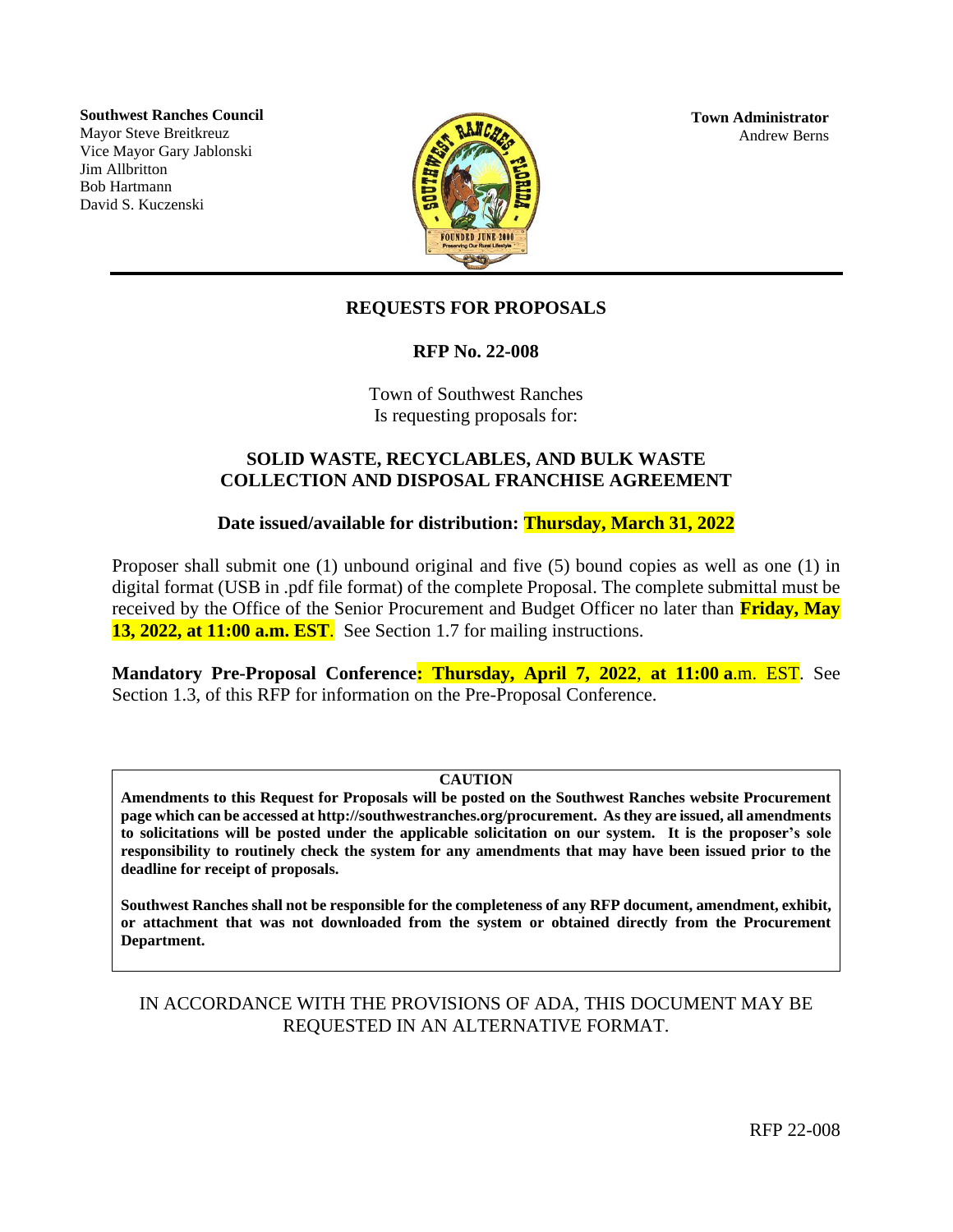### **NOTICE TO CONTRACTORS**

Proposals will be received by the Town of Southwest Ranches, Florida ("Town"), until 11:00 a.m. EST, and opened on **Friday, May 13, 2022, at 11:00 a.**m. EST, for all material, labor, equipment and supplies necessary for the:

Proposals must be clearly marked on the outside of the package(s) referencing:

### **ATTENTION: VENESSA REDMAN, SR. PROCUREMENT & BUDGET OFFICER RFP 22-008 - SOLID WASTE, RECYCLABLES, AND BULK WASTE COLLECTION AND DISPOSAL FRANCHISE AGREEMENT**

To better manage document disbursement for the proposal process, the Town will make proposal documents available on the Southwest Ranches website which can be accessed at: http://southwestranches.org/procurement

To review the proposal documents for this project, go to the above URL and click on the project hyperlink. The documents for this project are also available at DemandStar.com. Contractors may then download and print the proposal documents or contact Venessa Redman at (954) 343-7467 or e-mail at vredman@southwestranches.org.

All proposals shall be submitted in accordance with General Provision Section 2 and accompanied by the documentation referenced therein, at a minimum.

The **Mandatory Pre-Proposal Conference** will be held on **Thursday, April 7, 2022**, **at 11:00 a.m. EST**, at Town Hall in the Council Chambers.

Proposals requested shall be set forth in the Proposal and the Proposal Appendices attached to and forming a part of the Specifications.

Prior to execution of a contract, Proposer shall submit to Town a copy of its non-discrimination policy, which shall be consistent with the non-discrimination requirements of the contract. In the event that Proposer does not have a written non-discrimination policy, Proposer shall be required to sign a statement affirming their non-discrimination policy conforms with Section 2.30, of the Request for Proposals.

The Town reserves the right to reject any or all proposals.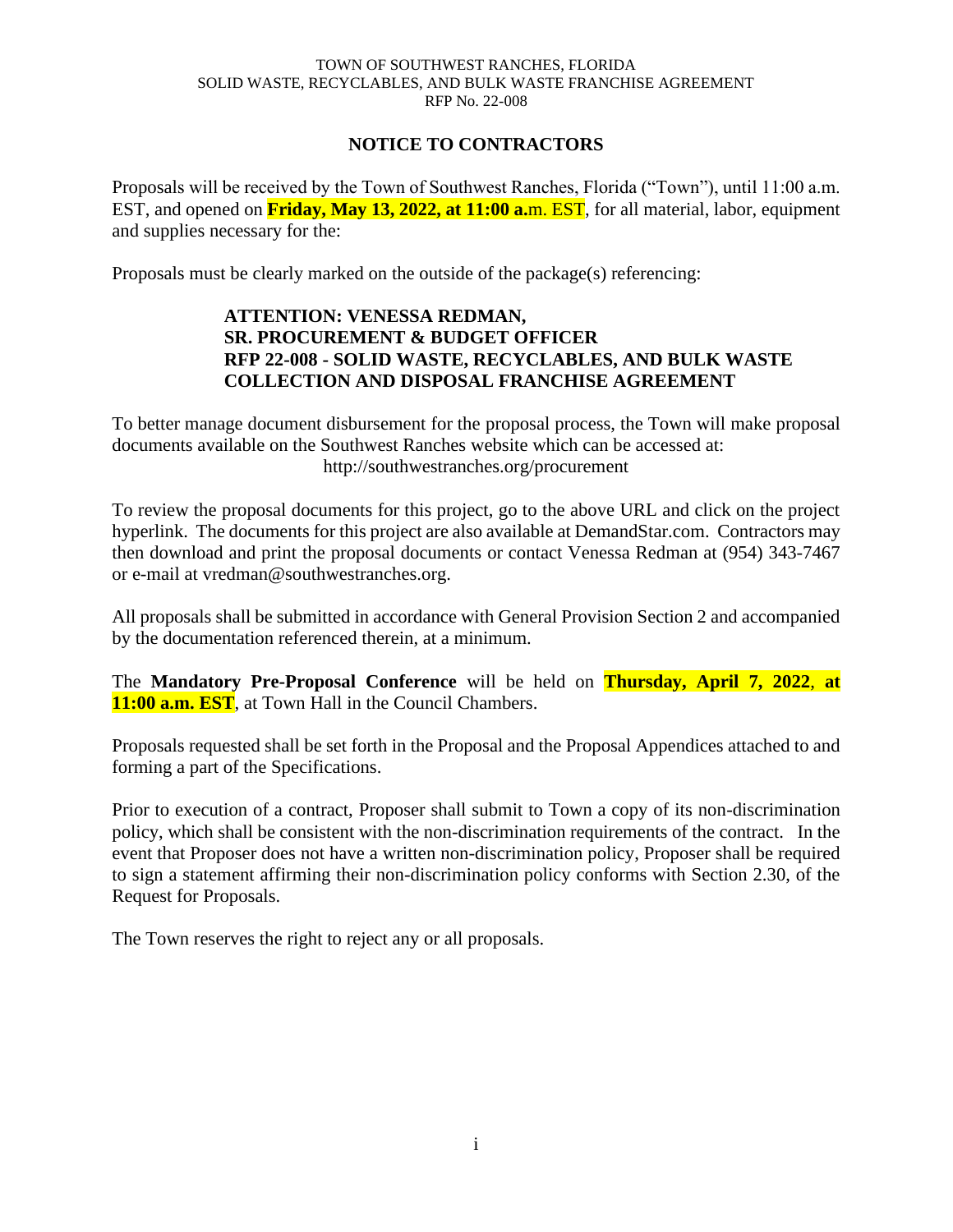# **TABLE OF CONTENTS**

### **PAGE**

|        | SECTION 1 GENERAL INFORMATION, GENERAL TERMS AND CONDITIONS 1 |  |
|--------|---------------------------------------------------------------|--|
| 1.1    |                                                               |  |
| 1.2    |                                                               |  |
| 1.3    |                                                               |  |
| 1.4    |                                                               |  |
| 1.5    |                                                               |  |
| 1.6    |                                                               |  |
| 1.7    |                                                               |  |
| 1.8    |                                                               |  |
| 1.9    |                                                               |  |
| 1.10   |                                                               |  |
| 1.11   |                                                               |  |
| 1.12   |                                                               |  |
| 1.13   |                                                               |  |
|        |                                                               |  |
|        |                                                               |  |
|        |                                                               |  |
|        |                                                               |  |
|        |                                                               |  |
|        |                                                               |  |
|        |                                                               |  |
|        |                                                               |  |
|        |                                                               |  |
|        |                                                               |  |
|        |                                                               |  |
|        |                                                               |  |
|        |                                                               |  |
|        |                                                               |  |
|        |                                                               |  |
|        |                                                               |  |
|        |                                                               |  |
|        |                                                               |  |
|        |                                                               |  |
|        |                                                               |  |
|        |                                                               |  |
|        |                                                               |  |
|        |                                                               |  |
|        |                                                               |  |
| 2.24.1 |                                                               |  |
| 2.24.2 |                                                               |  |
| 2.24.3 |                                                               |  |
|        |                                                               |  |
|        | 2.26 NON-DISCRIMINATION & EQUAL EMPLOYMENT OPPORTUNITY  13    |  |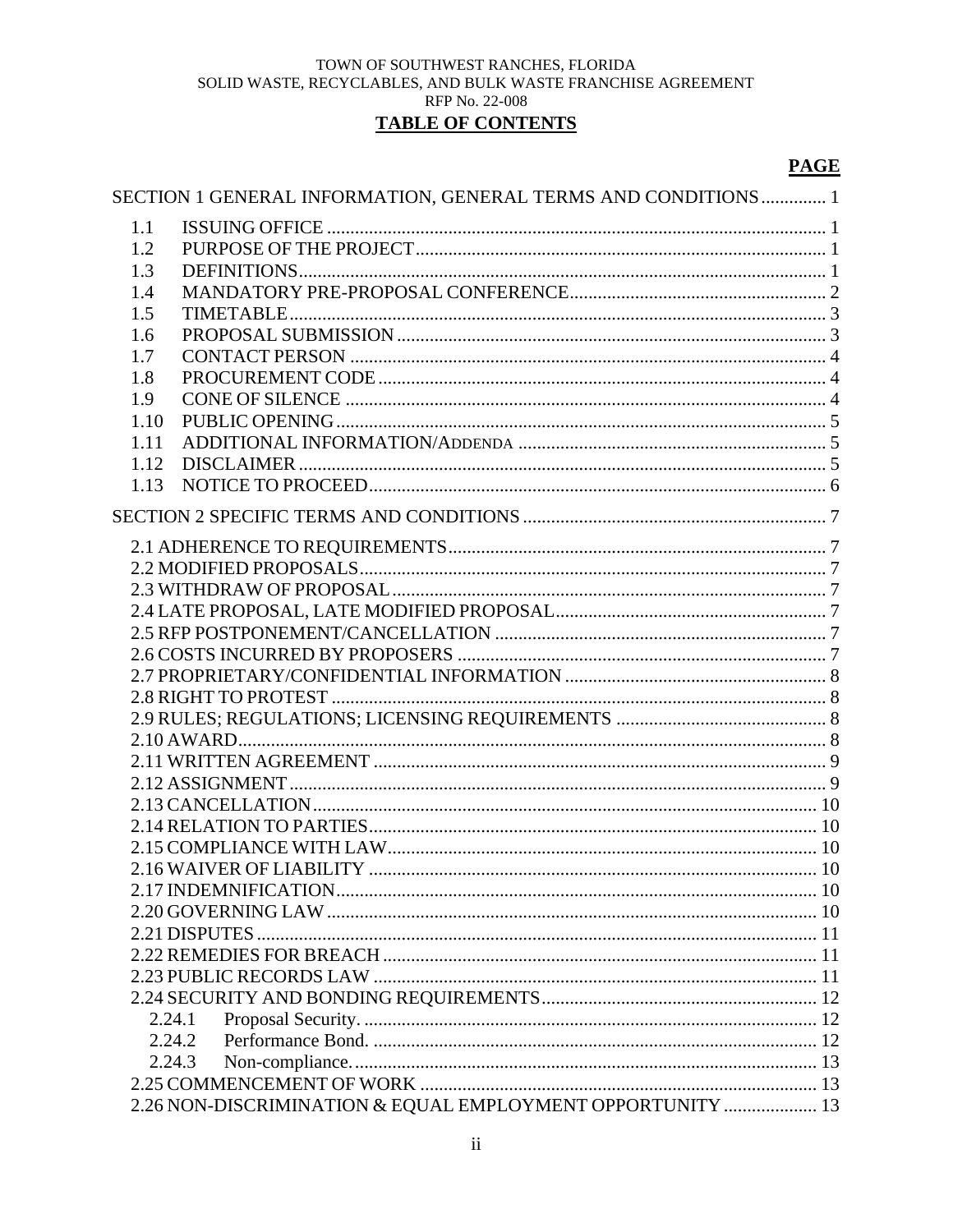### TOWN OF SOUTHWEST RANCHES, FLORIDA

| SOLID WASTE, RECYCLABLES, AND BULK WASTE FRANCHISE AGREEMENT<br>RFP No. 22-008 |  |
|--------------------------------------------------------------------------------|--|
|                                                                                |  |
|                                                                                |  |
| 2.29 PUBLIC ENTITY CRIMES/DENIAL OR REVOCATION OF THE RIGHT TO                 |  |
|                                                                                |  |
|                                                                                |  |
| 3.1                                                                            |  |
| 3.2                                                                            |  |
| 3.3                                                                            |  |
| 3.4                                                                            |  |
| 3.5                                                                            |  |
| 3.6                                                                            |  |
|                                                                                |  |
| 4.1                                                                            |  |
| 4.2                                                                            |  |
| 4.3                                                                            |  |
| 4.4                                                                            |  |
|                                                                                |  |
|                                                                                |  |
|                                                                                |  |
|                                                                                |  |
|                                                                                |  |
|                                                                                |  |
|                                                                                |  |
| APPENDIX E SWORN STATEMENT PURSUANT TO SECTION 287.133(3) (A) FLORIDA          |  |
|                                                                                |  |
|                                                                                |  |
|                                                                                |  |
| *APPENDIX I CERTIFICATE OF AUTHORITY (IF INDIVIDUAL / SOLE PROPRIETOR) 56      |  |
|                                                                                |  |
| *APPENDIX K CERTIFICATE OF AUTHORITY (IF CORPORATION OR LIMITED                |  |
| *APPENDIX L CERTIFICATE OF AUTHORITY (IF JOINT VENTURE)  59                    |  |
|                                                                                |  |
| APPENDIX O ACKNOWLEDGMENT OF CONFORMANCE WITH O.S.H.A. STANDARDS               |  |
|                                                                                |  |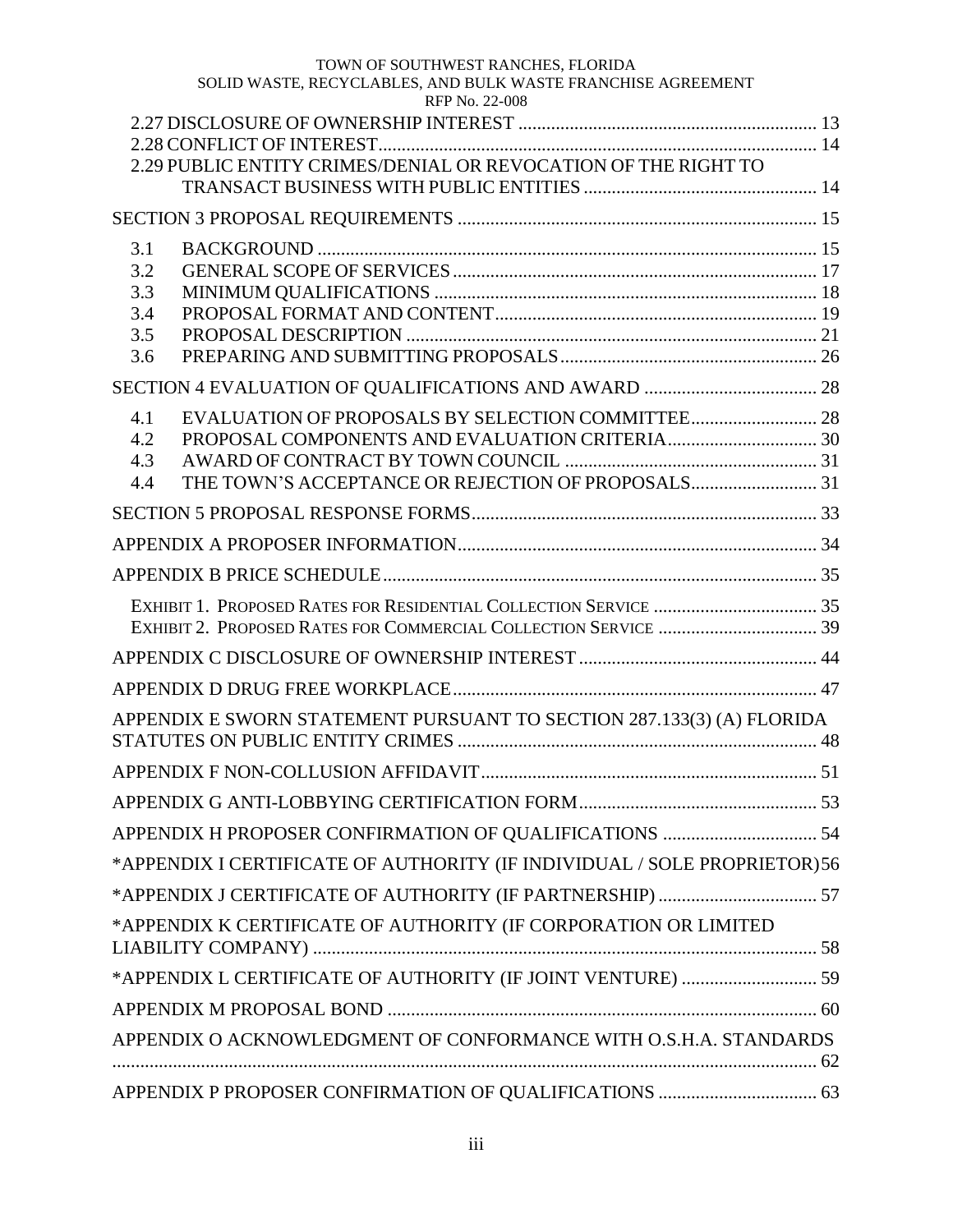### TOWN OF SOUTHWEST RANCHES, FLORIDA

#### SOLID WASTE, RECYCLABLES, AND BULK WASTE FRANCHISE AGREEMENT RFP No. 22-008

| 1111110.227000                         |  |
|----------------------------------------|--|
|                                        |  |
|                                        |  |
| APPENDIX S ACKNOWI EDGEMENT OF ADDENDA |  |

| APPENDIX X 44 C.F.R. PART 18 - CERTIFICATION REGARDING LOBBYING  72 |  |
|---------------------------------------------------------------------|--|
| APPENDIX Y OTHER FEDERAL, STATE AND LOCAL REQUIREMENTS (2 CFR 200   |  |
|                                                                     |  |

[APPENDIX Z INSERT E-VERIFY REGISTRATION CERTIFICATE](#page-81-0) ............................... 77

# EXHIBIT A: DRAFT AGREEMENT

# EXHIBIT B: MEMORANDUM OF UNDERSTANDING WITH BROWARD COUNTY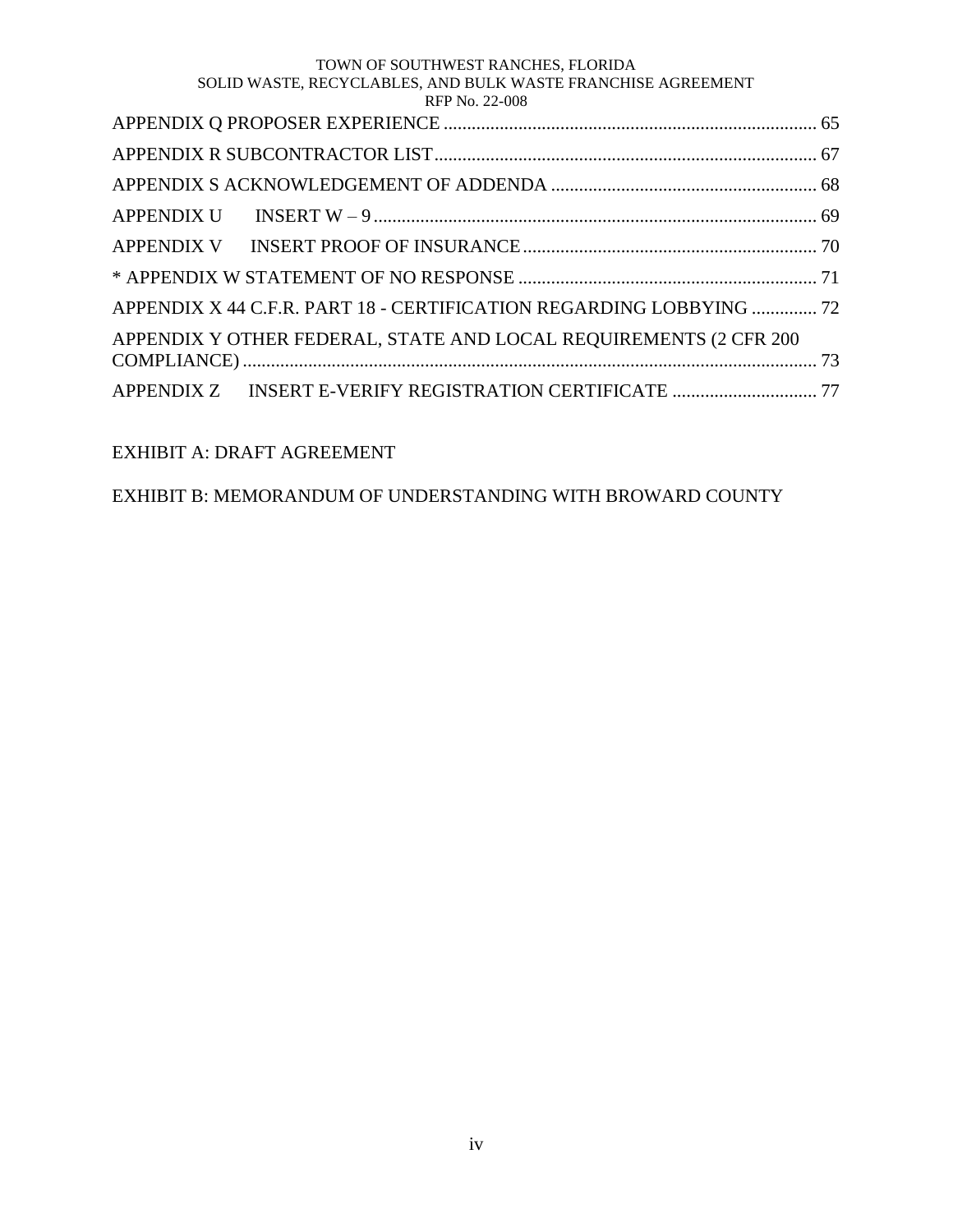### <span id="page-5-0"></span>**SECTION 1 GENERAL INFORMATION, GENERAL TERMS AND CONDITIONS**

# <span id="page-5-1"></span>**1.1 ISSUING OFFICE**

This request for Proposals ("RFP") is issued by the Town of Southwest Ranches, a political subdivision of the State of Florida ("Town"), by and through its Senior Procurement and Budget Officer ("Officer"). The Officer is the SOLE point of contact concerning this RFP. All communications regarding this RFP must be done through the Contact Person (See Section 1.7).

# <span id="page-5-2"></span>**1.2 PURPOSE OF THE PROJECT**

The Officer is soliciting proposals from qualified and experienced firms that wish to collect, transfer, and dispose or process certain types of Solid Waste and Program Recyclables in the Town of Southwest Ranches, Florida, collectively referred to as "Solid Waste Services" or "Collection Services" herein, pursuant to an exclusive franchise agreement, a draft of which is provided in Exhibit A. These Solid Waste Services currently are provided by a private company pursuant to an exclusive franchise agreement that will expire on March 31, 2023. Under the Town's existing franchise agreement, for Residential Service Units, Solid Waste is collected at Curbside in garbage cans or bags twice per week, Program Recyclables are collected at Curbside in Recycling Carts once per week, Bulk Waste including Bulk Trash and Yard Trash are collected at Curbside once every other week. For Commercial Customers, Solid Waste is collected in a manner and frequency agreed upon between the Contractor and the Commercial Customer. The Town intends to change to Cart collection for residential Solid Waste services as further described in Proposal Requirements Section 3.

Under the Town's RFP, the Town intends to award a new franchise agreement for Solid Waste Services. The Successful Proposer (Contractor) shall begin to provide Solid Waste Services on April 1, 2023. The new franchise agreement will expire on March 31, 2030, unless it is renewed and extended. The new franchise agreement may be extended for three (3) additional one-year renewal periods.

Section 1 of this RFP describes the general terms and conditions that will apply to this RFP. Section 2 of this RFP describes the specific terms and conditions that apply to this RFP.

Section 3 of this RFP describes the proposal requirements including background, general scope of services, minimum qualifications, and instructions for preparing a proposal in response to this RFP.

Section 4 describes the evaluation of qualifications and award process.

Section 5 contains the forms (referred to as appendices) that must be submitted with a proposal. Exhibit A contains the draft Exclusive Franchise Agreement ("Agreement") that will be executed by the Proposer selected to serve as the Town's Contractor. Exhibit B contains the Memorandum of Understanding with Broward County.

# <span id="page-5-3"></span>**1.3 DEFINITIONS**

Most of the capitalized words in this RFP are defined in Section 2 of the Agreement included herein as Exhibit A. A few additional definitions are contained in this Section 1.3, as follows: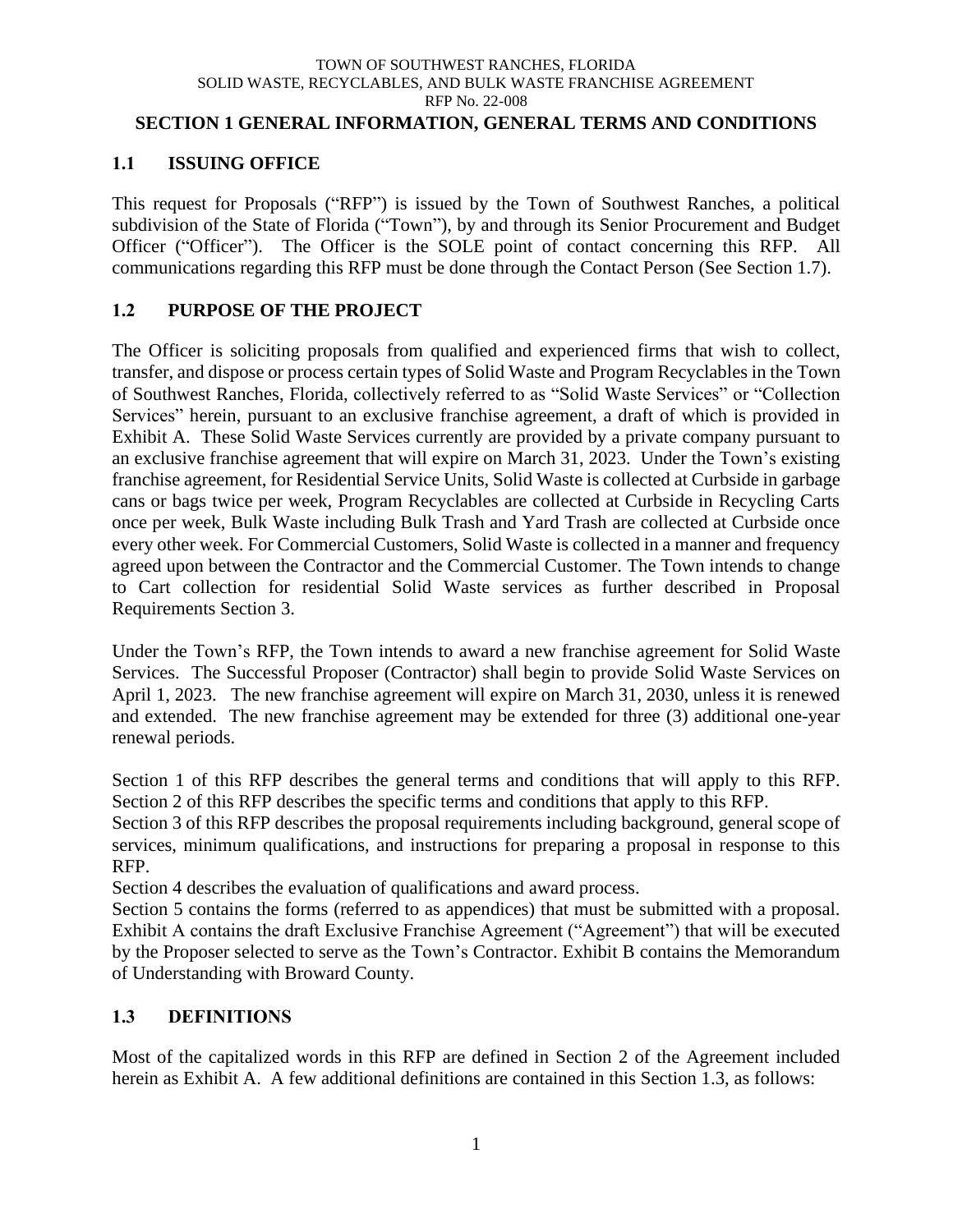"Addenda" means written or graphic instruments which clarify, correct, or revise the RFP documents or the Agreement document for this RFP No. 22-008.

"Agreement" or "Agreement" mean the agreement resulting from this RFP process, or the draft agreement included in Exhibit A of this RFP; such terms may be used interchangeably.

"Contractor" means the Person that provides Solid Waste Services to the Town pursuant to the Agreement.

"Proposal" or "Response" means a proposer's response to this RFP; such terms may be used interchangeably.

"Proposer" or "Respondent" means a vendor submitting a proposal in response to this RFP; such terms may be used interchangeably.

"Proposal Guarantee" or "Proposal Bond" or "Proposal Security" means a cashier's check, certified check, money order, or surety bond that the Proposer will provide to the Town as a guarantee that the Proposer will perform in compliance with the requirements in this RFP.

"Successful Proposer" means the Proposer that is selected by the Town to provide Collection Services pursuant to this RFP. In the Agreement, the Successful Proposer is referred to as the Contractor. For the purposes of this RFP, the terms "Successful Proposer" and "Contractor" are synonymous.

"Town" means the Town of Southwest Ranches, Florida.

# <span id="page-6-0"></span>**1.4 MANDATORY PRE-PROPOSAL CONFERENCE**

The Mandatory Pre-proposal Conference will be held on **Thursday, April 7, 2022 at 11:00 a.m. EST** in Council Chambers located at Town Hall, 13400 Griffin Road, Southwest Ranches, FL 33330.

The public may view Proposal meetings in person in the Council Chambers located at 13400 Griffin Road, Southwest Ranches, FL 33330.

There will be a Town representative available to answer questions relative to this RFP; however, proposers should not rely on any oral representations, statements, or explanations other than those made by this RFP or a formal addendum to the RFP. Any questions or comments arising subsequent to the Pre-proposal Conference must be presented, in writing, to the Contact Person (See Section 1.7) prior to the date and time stated in the Timetable (See Section 1.5).

In accordance with the provisions of ADA, auxiliary aids or services will be provided upon request with at least five (5) days' notice.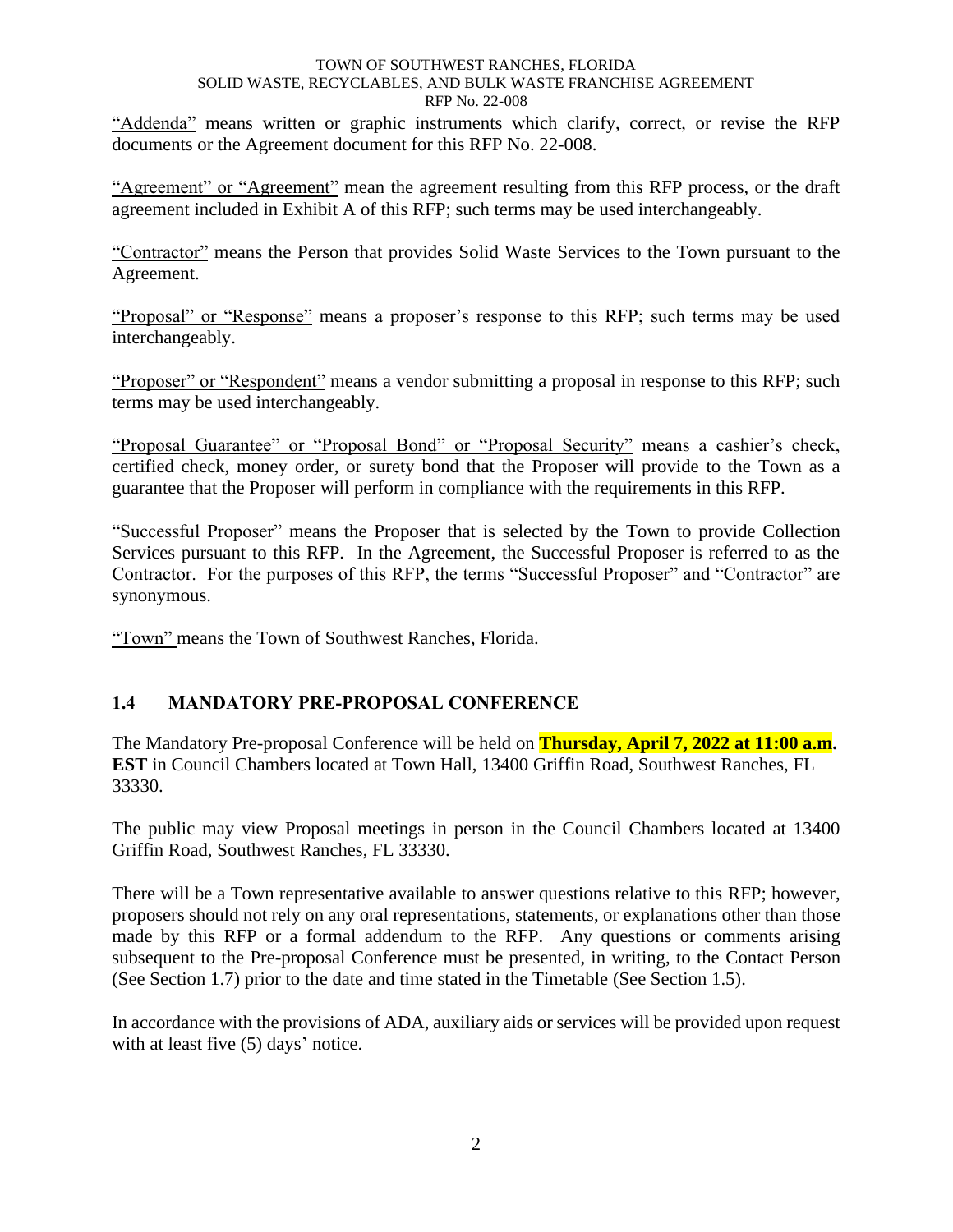# <span id="page-7-0"></span>**1.5 TIMETABLE**

| <b>Activity</b>                               | Date, Time, and Location                          |
|-----------------------------------------------|---------------------------------------------------|
| Available for download on website             | <b>On or about: Thursday, March 31, 2022, at:</b> |
|                                               | http://southwestranches.org/procurement or        |
|                                               | Demandstar.org                                    |
| <b>Mandatory Pre-Proposal Conference</b>      | 11:00 a.m. EST, on Thursday, April 7 2022, at     |
|                                               | Council Chambers located at 13400 Griffin Road,   |
|                                               | Southwest Ranches, FL 33330.                      |
| Deadline for Submission of Written            | $11:00$ a.m. EST Monday, April 18, 2022, to the   |
| Comments/Questions                            | Office of the Senior Budget and Procurement       |
|                                               | Officer, via e-mail to                            |
|                                               | vredman@southwestranches.org                      |
| <b>Response to Written Comments/Questions</b> | <b>By 11:00 a.m. EST, Friday, April 29, 2022</b>  |
| Deadline for Submission of Proposals          | 11:00 a.m. EST, on Friday, May 13, 2022           |
| <b>Public Opening</b>                         | <b>11:00 a.m. EST, on Friday, May 13, 2022</b> at |
|                                               | Council Chambers located at 13400 Griffin Road,   |
|                                               | Southwest Ranches, FL 33330.                      |
| <b>Award Date</b>                             | TBD (in June 2022)                                |

The anticipated schedule and deadline for this RFP is as follows:

# <span id="page-7-1"></span>**1.6 PROPOSAL SUBMISSION**

It is anticipated that Proposals will be opened at **11:00 a.m. EST, on Friday, May 13, 2022**,

The Proposal Response Forms, included in Section 5 of this RFP, must be signed by an officer of the proposing entity or other authorized person.

The submission of a signed Proposal by a Proposer will be considered by the Town as constituting a legal offer by the Proposer to provide services required by this RFP at the proposed price identified therein.

No Proposals will be accepted after the deadline for submission of Proposals or at any location other than the location described in Section 3.6.

Facsimile or email submittals will not be accepted. Proposals received after 11:00 a.m. EST on the above referenced date will not be accepted under any circumstances. Any uncertainty regarding the time a Proposal is delivered or received will be resolved against the Proposer.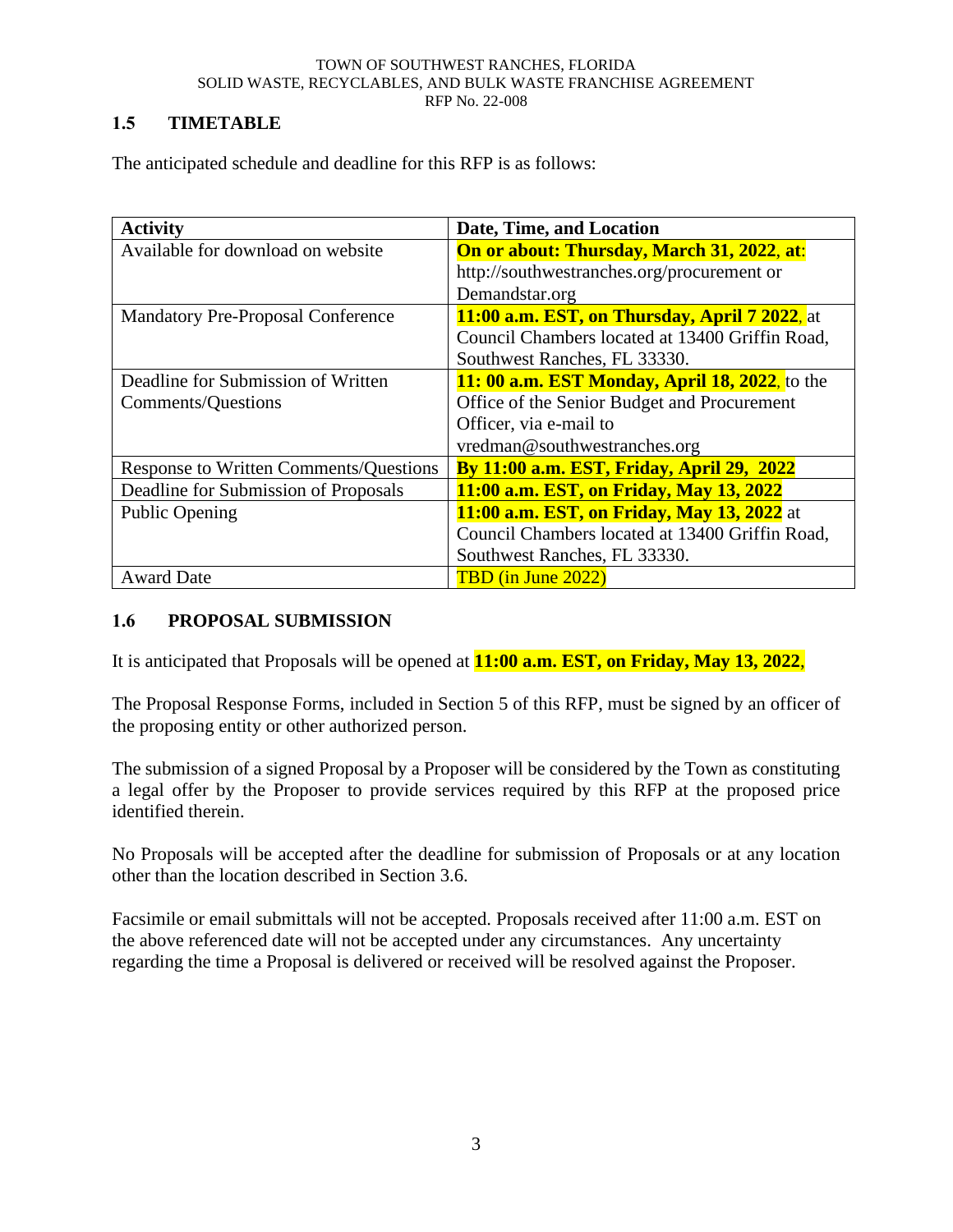### <span id="page-8-0"></span>**1.7 CONTACT PERSON**

The individual designated as the "Contact Person" for the RFP is:

Venessa Redman, Senior Procurement and Budget Officer 13400 Griffin Road Southwest Ranches, FL 33330 Phone: 954-343-7467 Fax: 954-434-1490 Email: vredman@southwestranches.org

### <span id="page-8-1"></span>**1.8 PROCUREMENT CODE**

Article IX of the Town's Code of Ordinances (ORD 22-005) establishes specific directions and guidelines for employees and agents of the Town to use in purchasing commodities and services. All requests for commodities and/or services, and all purchases shall be for a public purpose and in accordance with this code. This code provides the policies and procedures that frame the purchasing of contractual services and commodities starting with defining the procurement and proceeding through award of the contract or purchase order. The Town is committed to a system that provides quality, integrity, and competition in a professional manner. Generally, purchasing procedures provide a mechanism to allow commodities and services to be purchased at the lowest possible cost, and consistent with the quality needed to meet the requirements of the Town.

In addition to the procedures set forth in this code, the Town shall also adhere to the requirements of Florida Statutes, to the extent applicable to the Town.

### <span id="page-8-2"></span>**1.9 CONE OF SILENCE**

The Cone of Silence means a prohibition on any communication regarding this RFP between a potential vendor, service provider, proposer, lobbyist, or consultant and the Town Council members, Town's professional staff including, but not limited to, the Town Administrator and his or her staff, or any member of the Town's selection or evaluation committee. See Article IX, Sec. 2-208(c) for additional information including permitted exceptions to the Cone of Silence.

The Cone of Silence shall be imposed at the time of the advertisement of this RFP and shall terminate at the beginning of the Town Council meeting at which the Town Administrator makes his or her written recommendation to the Town Council. However, if the Town Council refers the solicitation back to the administrator, staff or committee for further review, the Cone of Silence shall be re-imposed until such time as the administrator makes a subsequent written recommendation and commencement of the Council meeting. The Cone of Silence shall also terminate in the event that the Town Administrator cancels the solicitation.

Prior to an award, violation of this the Cone of Silence shall result in the disqualification of the Proposer from further consideration. Discovery of a violation after an award by a particular Proposer shall render any RFP award to said Proposer voidable by the Town, and in the Town's sole discretion.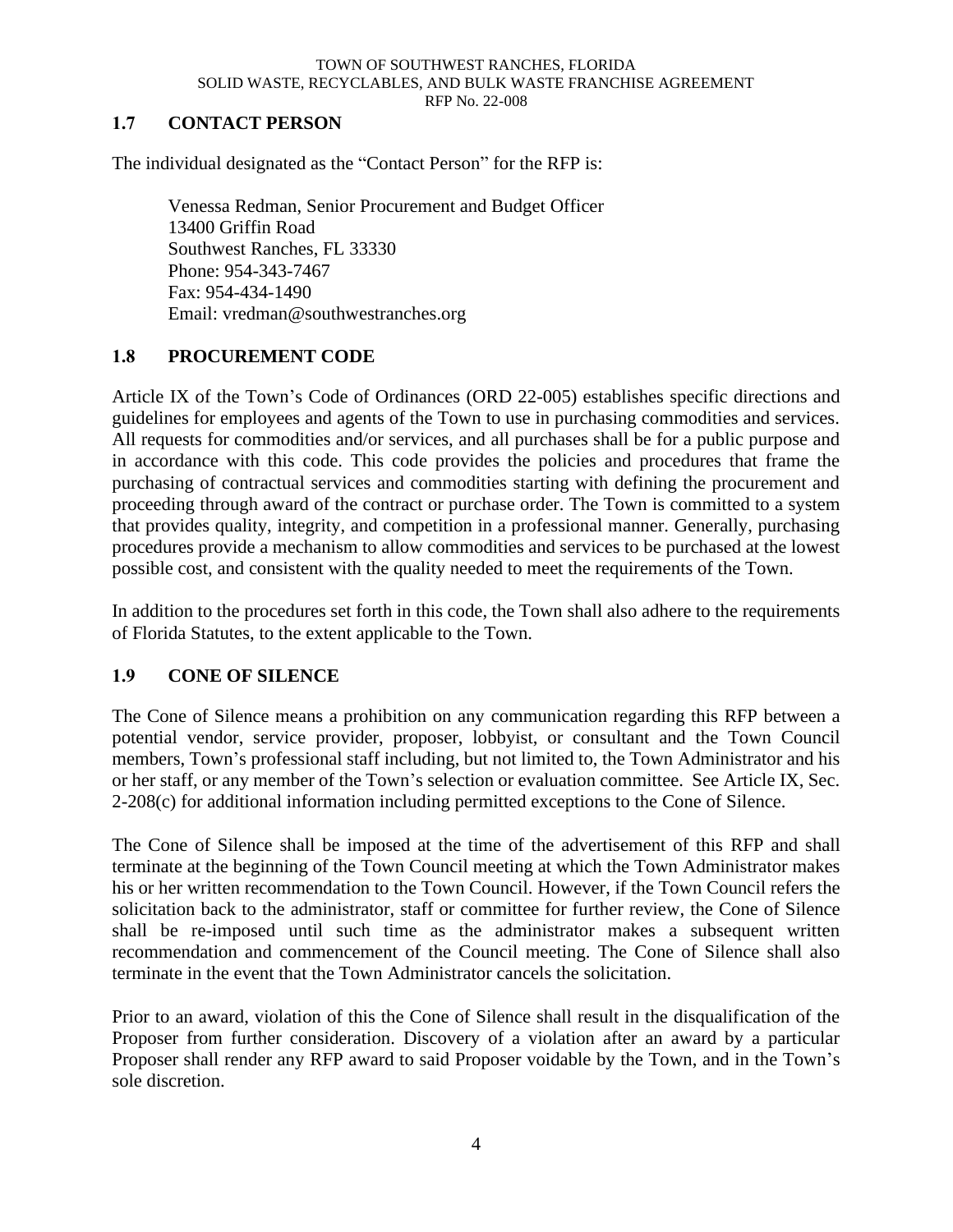### <span id="page-9-0"></span>**1.10 PUBLIC OPENING**

A public opening, of proposals, will take place on **Friday, May 13, 2022, at 11:00 a.m. EST.**

The public may view proposal meetings in person in the Council Chambers located at 13400 Griffin Road, Southwest Ranches, FL 33330.

The identity of the Proposers shall be read aloud. However, no additional information set forth in the Proposal shall be made public until the time of a "Notice of Award Recommendation" or 30 days from the Proposal Opening, whichever is earlier, and in accordance with Florida Statutes, Chapter 119.

After opening of Proposals, the Town will look for any unbalanced Proposals to ensure that unit prices are within industry standards and that the Proposers are not charging excessive unit prices for those items the Town will utilize the most. The Town intends to award an Agreement to the highest ranked Proposer in accordance with the terms of this RFP and the Town's Procurement Code, and which is deemed to be in the best interest of the Town.

# <span id="page-9-1"></span>**1.11 ADDITIONAL INFORMATION/ADDENDA**

Any questions, comments (i.e., additional information or clarifications) must be made, in writing via e-mail, or U.S. Mail no later than **Monday, April 18, 2022**, **at 11:00 a.m. EST**, to the address listed in this RFP Timetable (See Section 1.5) or e-mail address listed for the Contact Person (See Section 1.7). The request must contain the proposer's name, address, phone number, and e-mail address.

Changes to this RFP, when deemed necessary by the Town, will be completed only by written Addenda issued prior to the deadline for submission of Proposals. Proposers should not rely on any representations, statements, or explanation other than those made by this RFP or in any Addenda to this RFP. Where there appears to be a conflict between this RFP and any Addenda issued, the last Addenda issued shall prevail.

Addenda to this RFP will be posted on Town of Southwest Ranches website which can be accessed at http://southwestranches.org/procurement/.

It is the sole responsibility of Proposers to routinely check for any Addenda that may have been issued prior to the deadline for submission of Proposals. Town shall not be responsible for the completeness of any RFP package not downloaded from this website or from www.Demanstar.com. A Proposer may verify with the designated Contact Person (See Section 1.7) that Proposer has received all Addenda to this RFP prior to the submission of its Proposal.

### <span id="page-9-2"></span>**1.12 DISCLAIMER**

All documents and information, whether written, oral, or otherwise, provided by the Town relating to this RFP are being provided solely as an accommodation and for informational purposes only, and the Town is not making any representations or warranties of any kind as to the truth, accuracy,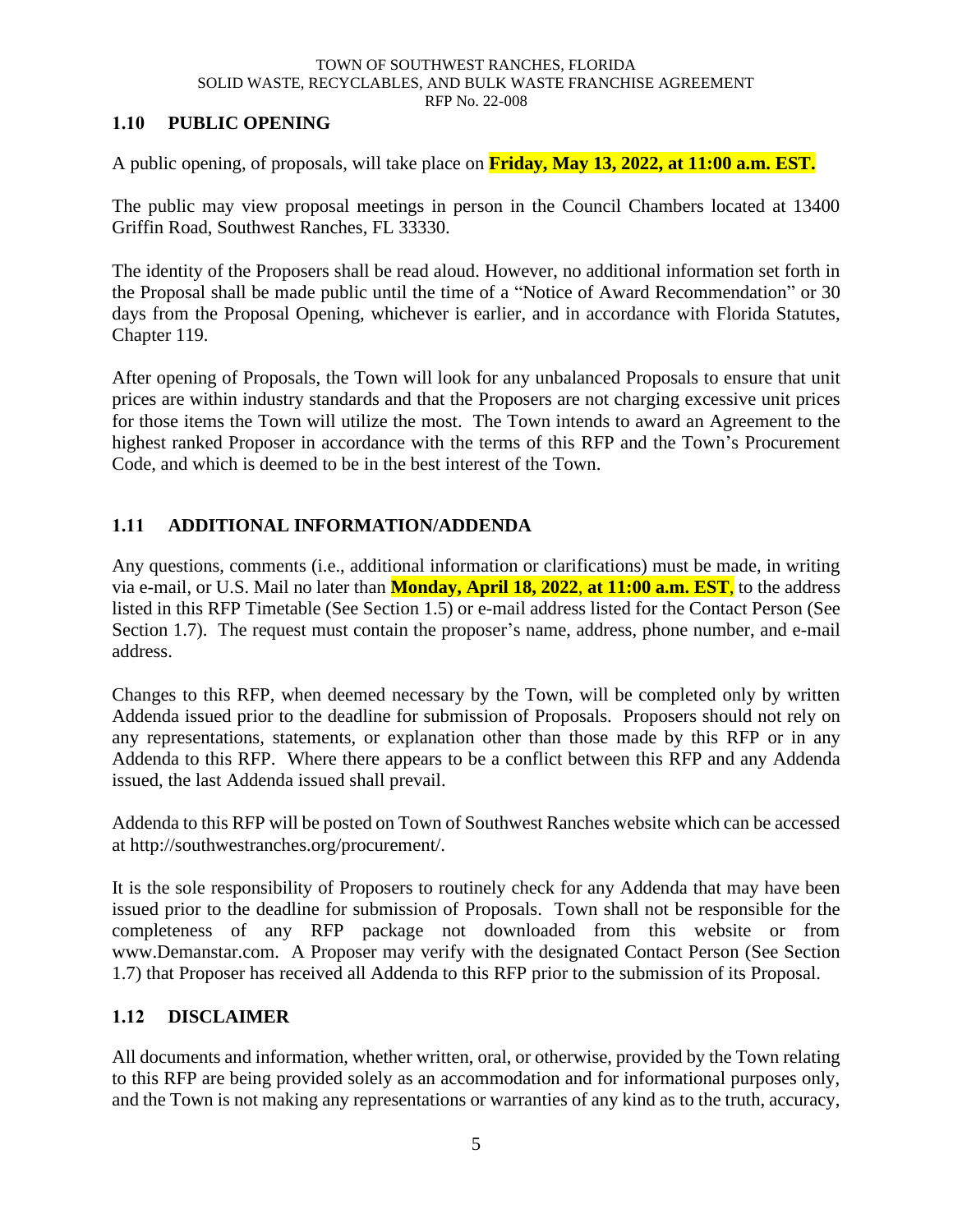or completeness of such documents or information, or as to the sources thereof. The Town shall have no liability whatsoever relating to such documents and information and all parties receiving the same shall not be entitled to rely on such documents and information but shall have a duty to independently verify the accuracy of the information contained therein. Failure on the part of any Proposer to examine, inspect and be completely knowledgeable of the terms and conditions of the RFP, or any other relevant documents or matters, shall not relieve the selected proposer from fully complying with this RFP.

The Town reserves the right to reject all or any portions of any Proposal, to reject all Proposals, to waive any informality, non-material irregularity or technicality in any Proposal, to re-advertise for Proposals, or take any other such actions that may be deemed to be in the best interest of the Town.

No guarantee or warranty is given or implied by the Town regarding the minimum or total amount of services that may be purchased from the contract or award. The quantities and frequencies provided herein are for proposal purposes only and, will be used for tabulation and presentation of the Proposal.

# <span id="page-10-0"></span>**1.13 NOTICE TO PROCEED**

Contractor shall be instructed to commence work by written instructions by the Town Administrator or his designee by issuance of a Notice to Proceed. The Notice(s) to Proceed will not be issued until contractor submits to the Town all required bonds, insurance certificates and/or other documents and after execution of the Contract by both parties. The receipt of all necessary building and regulatory permits by contractor, if any, is a condition precedent to the issuance of a Notice to Proceed. Refer to Section 4.A of the draft Agreement provided in Exhibit A regarding transition services prior to Commencement Date.

Contractor shall furnish sufficient forces and equipment and shall work such hours, including overtime operations, as may be necessary to timely perform the work in accordance with the schedule included in the Agreement. If contractor falls behind the progress schedule, Contractor shall take such steps as may be necessary to improve its progress by increasing the number of shifts, overtime operations, and days of work as may be required, at no additional cost to the Town.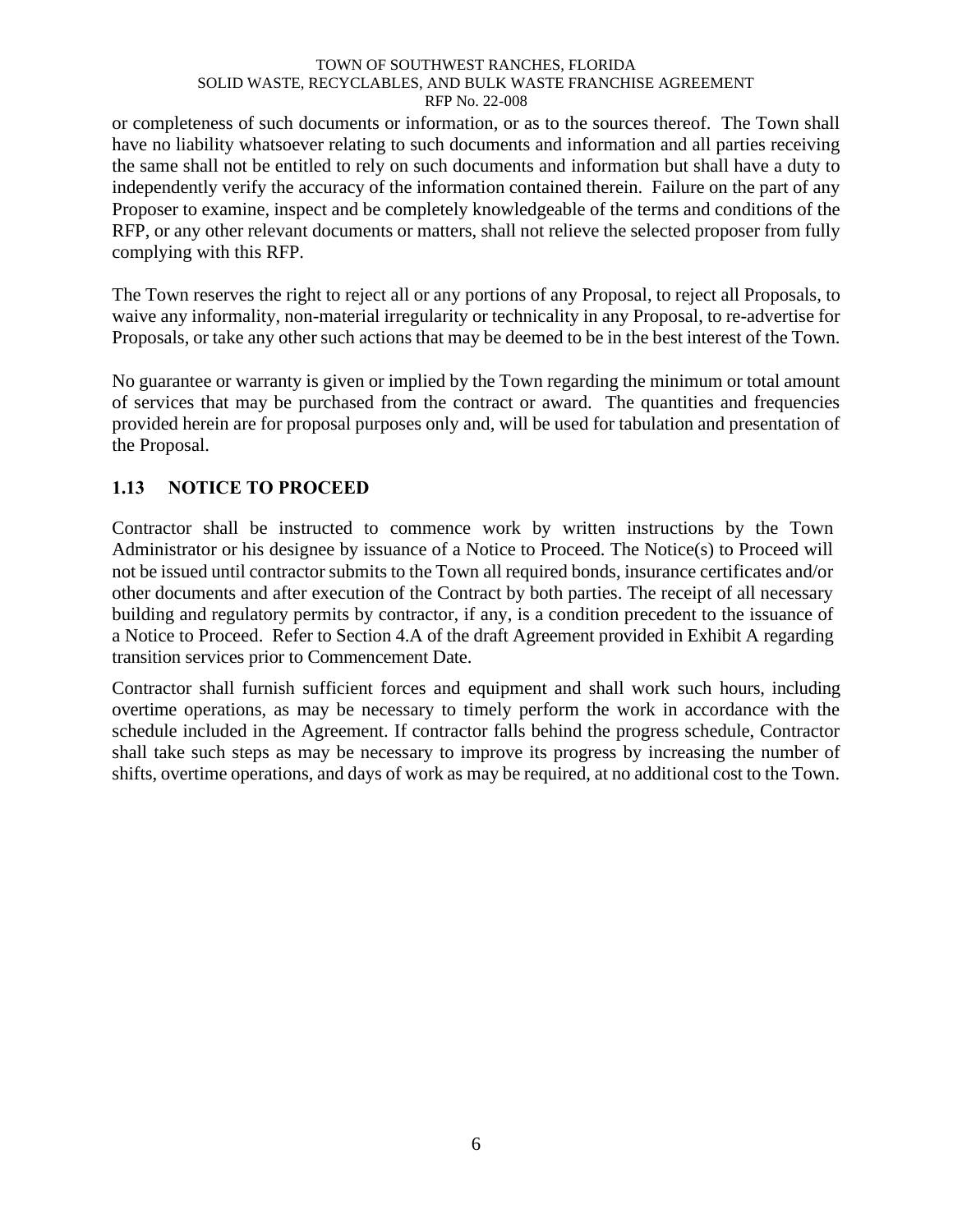#### TOWN OF SOUTHWEST RANCHES, FLORIDA SOLID WASTE, RECYCLABLES, AND BULK WASTE FRANCHISE AGREEMENT RFP No. 22-008 **SECTION 2 SPECIFIC TERMS AND CONDITIONS**

# <span id="page-11-1"></span><span id="page-11-0"></span>**2.1 ADHERENCE TO REQUIREMENTS**

Proposers guarantee their commitment, compliance, and adherence to all requirements of this RFP by submission of their proposals.

### <span id="page-11-2"></span>**2.2 MODIFIED PROPOSALS**

Proposers may submit a modified Proposal to replace all or any portion of a previously submitted Proposal until the deadline for submission of Proposals specified in the RFP Timetable (See Section 1.5). The Town will only consider the latest proposal submitted.

### <span id="page-11-3"></span>**2.3 WITHDRAW OF PROPOSAL**

A Proposal may be withdrawn, only by written notification to the Town, prior to the opening of Proposals. (See Section 1.5). After the opening of Proposals, they shall be irrevocable for a period of ninety (90) days. Unless withdrawn, as provided in this subsection, a Proposal shall be irrevocable until the time that an Agreement is awarded. Proposers who unilaterally withdraw a Proposal without permission of the Town before 90 days have elapsed from the date of the opening of Proposals may be debarred and are subject to forfeiture of the Proposal Security.

# <span id="page-11-4"></span>**2.4 LATE PROPOSAL, LATE MODIFIED PROPOSAL**

Proposals and/or modifications to Proposals received after the deadline for submission of Proposals specified in the RFP Timetable (See Section 1.5) shall not be considered.

# <span id="page-11-5"></span>**2.5 RFP POSTPONEMENT/CANCELLATION**

Notwithstanding any provision of this RFP to the contrary, the Town, in its sole and absolute discretion, shall have the right to reject any and all, or parts of any and all Proposals; commence a new solicitation process; postpone or cancel this RFP process; and/or waive any non-material irregularities in this RFP or the Proposals received as a result of this RFP. In addition, the Town of Southwest Ranches Council may reject any proposal prior to award.

Failure on the part of the awarded Proposer to comply with the terms of this RFP, to execute and deliver any required Agreement documents, bonds, and insurance, will result in the cancellation or rescission of the award, and a forfeiture of the Proposal Security. In that event, the Town may proceed to award the Agreement to the next highest ranked, responsive, and responsible Proposer, or to re-advertise the project, in its sole discretion when deemed to be in the best interests of the Town.

# <span id="page-11-6"></span>**2.6 COSTS INCURRED BY PROPOSERS**

All expenses incurred with the preparation and submission of Proposals to the Town, or any work performed in connection therewith, shall be borne by the Proposer.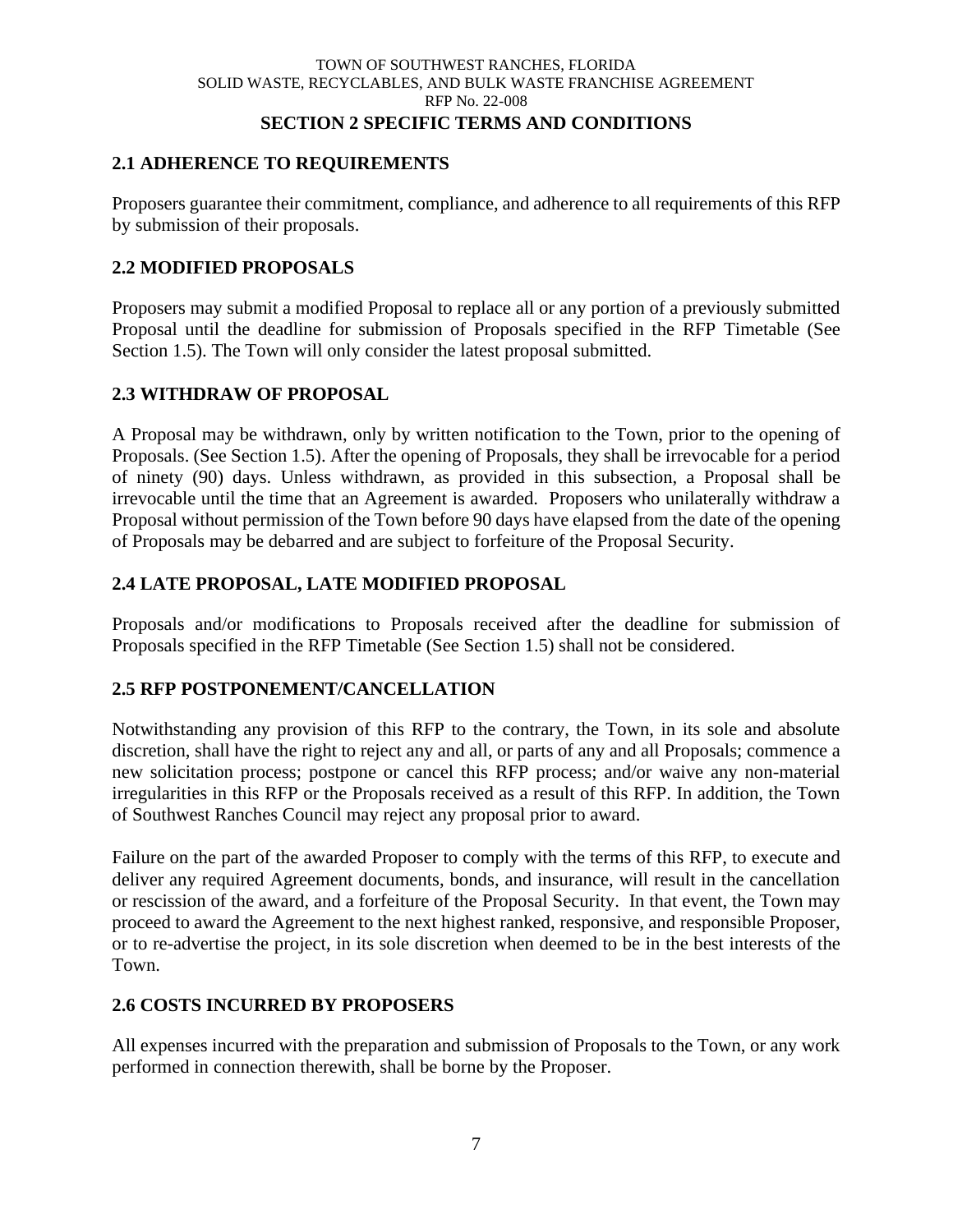### <span id="page-12-0"></span>**2.7 PROPRIETARY/CONFIDENTIAL INFORMATION**

Proposers are hereby notified that all information submitted as part of, or in support of, proposals will be available for public inspection after the opening of proposals, in compliance with Chapters 119 and 286, Florida Statutes, popularly known as the "Public Records Law" and the "Government in the Sunshine Law" respectively.

### <span id="page-12-1"></span>**2.8 RIGHT TO PROTEST**

For purposes of this RFP, the term "Purchasing Code" shall mean Chapter 2, Article IX, of the Town of Southwest Ranches Procurement Code (ORD 22-005). The Protest Section of the Code is hereby incorporated into this RFP by reference ("Proposal Protest"). By responding to this RFP, all Proposers agree that the Proposal Protest procedures set forth in the Code are applicable to this RFP and shall comply with said procedures.

Any Proposer may protest any recommendations for award of the Agreement in accordance with Protest Procedures by submitting a written protest to the Senior Procurement and Budget Officer within five (5) business days after posting the Notice of Award Recommendation. Protests must be submitted in writing, addressed to the Senior Procurement and Budget Officer at 13400 Griffin Road, Southwest Ranches, FL 33330 and delivered via hand delivery, or mail.

### <span id="page-12-2"></span>**2.9 RULES; REGULATIONS; LICENSING REQUIREMENTS**

The Proposer shall comply with all laws, ordinances, and regulations applicable to the services contemplated herein, including, but not limited to, those applicable to conflict of interest and collusion. Proposers are presumed to be familiar with all federal, state, and local laws, ordinances, codes, and regulations that may in any way affect the services offered, including, but not limited to, Executive Order No. 11246 entitled "Equal Employment Opportunity" as amended by Executive Order No. 11375, and as supplemented by the Department of Labor Regulations (41 CFR, Part 60).

The Town, at its discretion, reserves the right to inspect any/all Proposer's facilities to determine their capability of meeting the requirements for this RFP and the Agreement to be awarded. Also, price, responsibility, and responsiveness of the Proposer, including the financial position, experience, staffing, equipment, materials, references of Contractor, and past history of service by Contractor to the Town and/or with other units of State, and/or Local governments in Florida, or comparable private entities, may be taken into consideration in the award of an Agreement.

### <span id="page-12-3"></span>**2.10 AWARD**

The Town intends to award a contract to the highest ranked, responsive, and responsible Proposer whose Proposal meets the requirements of this RFP, in accordance with the Town's Procurement Code, and is deemed to be in the best interest of the Town**.**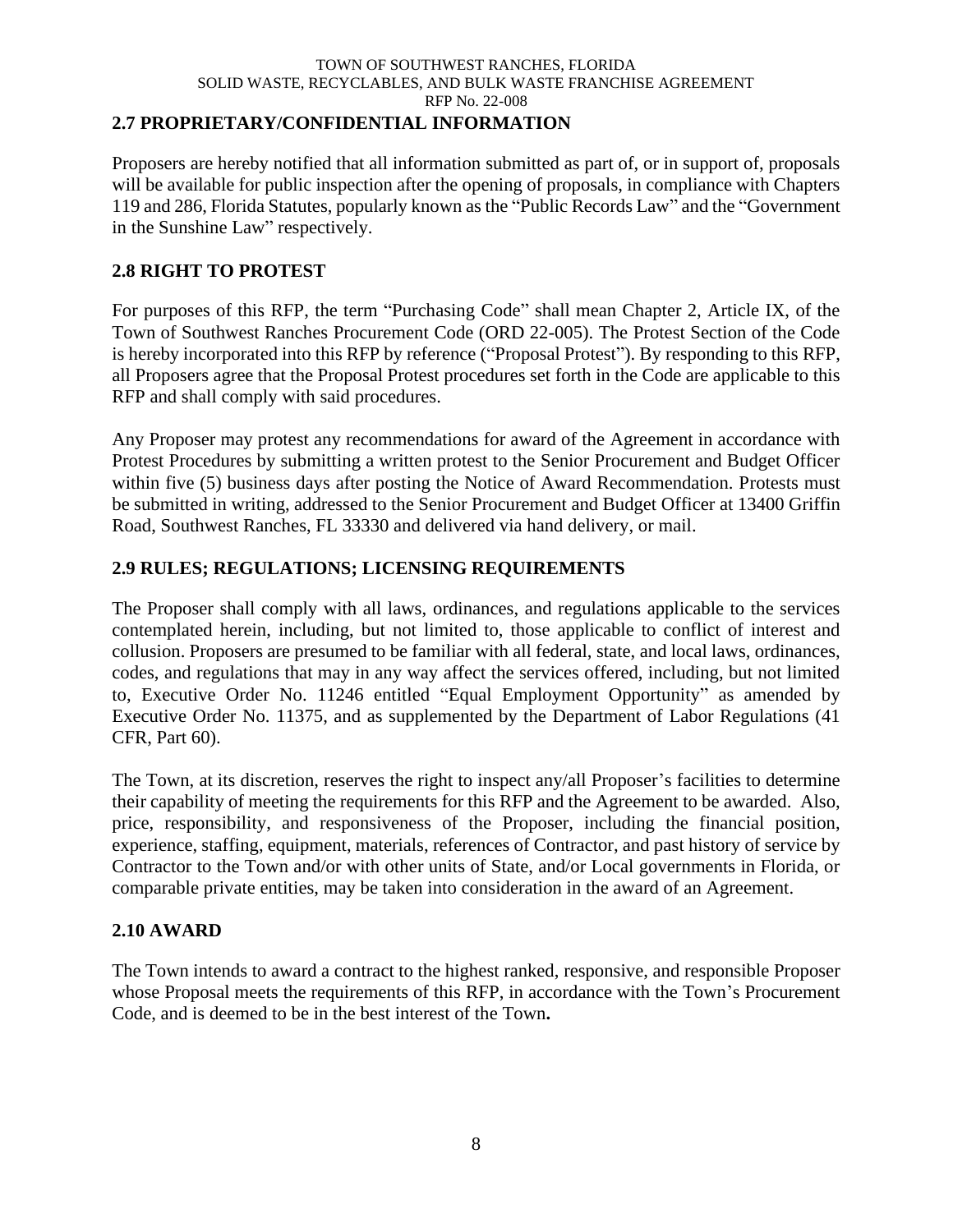### <span id="page-13-0"></span>**2.11 WRITTEN AGREEMENT**

The successful Proposer shall be required to enter into a written Agreement with the Town, the Agreement form shall be prepared by the Town, and shall incorporate the terms of this RFP, the accepted Proposal, and include other terms which may be required by the Town or its Procurement Code, and acceptable to the Town Council. The Agreement shall be substantially in the form attached to this RFP as Exhibit A. No Work shall be performed or payment due unless a written Agreement is fully executed and has been approved by the Town Council.

As previously noted, the Town has prepared a draft Exclusive Franchise Agreement (Agreement) that is contained in Exhibit A of this RFP. The Agreement describes the scope of work that is contemplated in this RFP. The Agreement also contains the specific terms and conditions that will govern the Successful Proposer/Contractor selected by the Town. Each Proposer should carefully review the Agreement before submitting a proposal in response to this RFP. **If a Proposer wants to negotiate modifications or additional terms and conditions to the Agreement, then the Proposer shall raise these requested modifications or additional terms and conditions by inquiry in writing to the Office of the Senior Budget and Procurement Officer, via e-mail to vredman@southwestranches.org prior to submitting a Proposal and before the Deadline for Submission of Written Comments/Questions.** Unless the requested change is expressly accepted by the Town and issued by addendum, only the terms and conditions in this RFP shall apply. No additional terms and conditions included with the Proposal shall be considered.

Each Proposer should base its proposal on the assumption that the Successful Proposer will be required to execute the Agreement, subject to all of the terms and conditions in the Agreement. The Town **will reject any proposal that is conditional or based on alternate contractual provisions**. The Town is under no obligation to revise the Agreement. Therefore, each Proposer should assume that no changes to the Agreement will be made after responses to this RFP are received, except for the correction of scrivener's errors and the incorporation of relevant information, such as the Contractor's name and prices.

After a proposal is submitted to the Town, the Town will not approve any request for an increase in the Proposer's prices ("Rates") for Solid Waste Services, unless the Town requests new or additional services that are not required under the Agreement. A Proposer shall not be granted an increase in its Rates in cases where the Proposer's request for an increase result from the Proposer's failure to review or understand the requirements in the Agreement. If a Rate increase is requested under such circumstances, or if a Proposer refuses to sign the Agreement until it receives a Rate increase, the Town may terminate its discussions with that Proposer, exercise its rights under the Proposer's Proposal Security, and award the Agreement to a different Proposer.

### <span id="page-13-1"></span>**2.12 ASSIGNMENT**

This RFP and any Agreement awarded pursuant hereto shall be binding upon and shall inure to the benefit of the Town and to any and all of its successors and assigns, whether by merger, consolidation, and transfer of substantially all assets or any similar transaction. Notwithstanding the foregoing, the Agreement is personal to the Contractor, and Contractor may not, either directly or indirectly, assign its rights or delegate its obligations to Town hereunder without first obtaining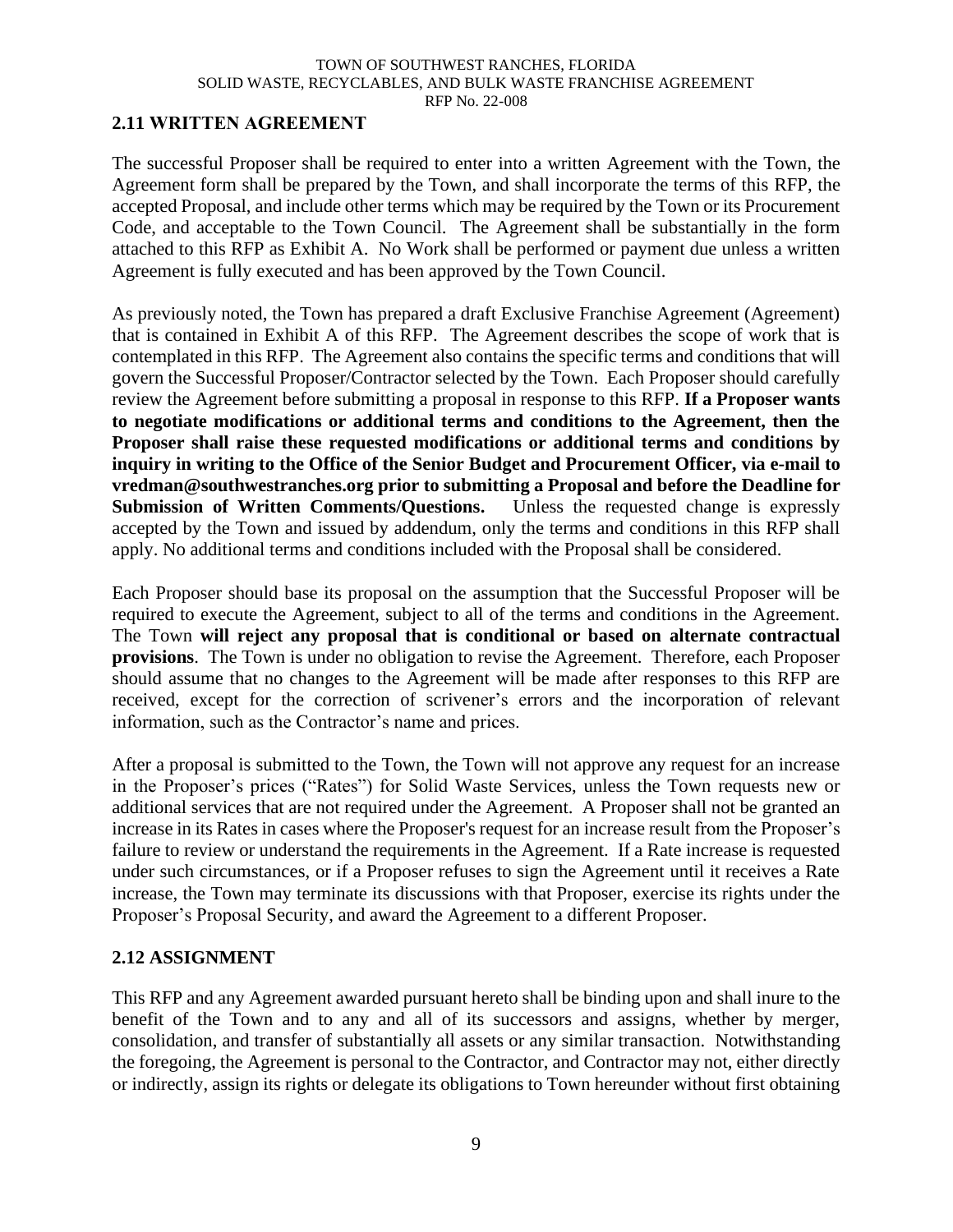the Town's consent in writing. Any such attempted assignment or delegation shall be deemed of no legal force and effect whatsoever.

# <span id="page-14-0"></span>**2.13 CANCELLATION**

Failure on the part of the awarded Proposer to comply with the terms of this RFP, to execute and deliver any required Agreement documents, and insurance, will result in the cancellation or rescission of the award. In that event, the Town may proceed to award the Agreement to the responsive and responsible Proposer with the next highest ranking by the selection committee, or to re-advertise the RFP in its sole discretion whenever deemed in the best interests of the Town.

# <span id="page-14-1"></span>**2.14 RELATION TO PARTIES**

It is understood and agreed that nothing contained in this RFP, or the Agreement shall be deemed to create a partnership or joint venture with the Town. Contractor shall be in the relation of an independent contractor and is to have entire charge, control, and supervision of the work to be performed hereunder.

# <span id="page-14-2"></span>**2.15 COMPLIANCE WITH LAW**

Contractor shall comply with all applicable laws, regulations, and ordinances of any Federal, State, or Local Governmental authority having jurisdiction with respect to this RFP and any Agreement awarded and shall obtain and maintain any and all material permits, licenses, approvals and consents necessary for the lawful conduct of the activities contemplated hereunder.

# <span id="page-14-3"></span>**2.16 WAIVER OF LIABILITY**

The Town shall not in any way be answerable or accountable for any violations of applicable laws or for any injury, loss or damage arising from the negligence, acts or omissions of Contractor or any one of its employees, subcontractors or agents, or anyone else for whose actions Contractor may be responsible.

# <span id="page-14-4"></span>**2.17 INDEMNIFICATION**

To the fullest extent permitted by Florida law, including Florida Statutes, Section 725.06, the Contractor hereby agrees to and shall indemnify, defend and hold harmless the Town, its officers and employees, from liabilities, damages, losses, costs, and expenses including, but not limited to, reasonable attorney fees (at both the trial and appellate levels), to the extent caused by the negligence, recklessness, or intentional wrongful misconduct of the Contractor and persons employed or utilized by the Contractor in the performance of the Agreement or anyone else for whose actions Contractor may be responsible, regardless of the partial fault of any party indemnified hereunder.

# <span id="page-14-5"></span>**2.20 GOVERNING LAW**

The validity of this RFP and any Agreement awarded and the interpretation and performance of all of their respective terms shall be construed and enforced in accordance with the laws of the State of Florida, without regard to principles of conflict of laws thereof. The location of any action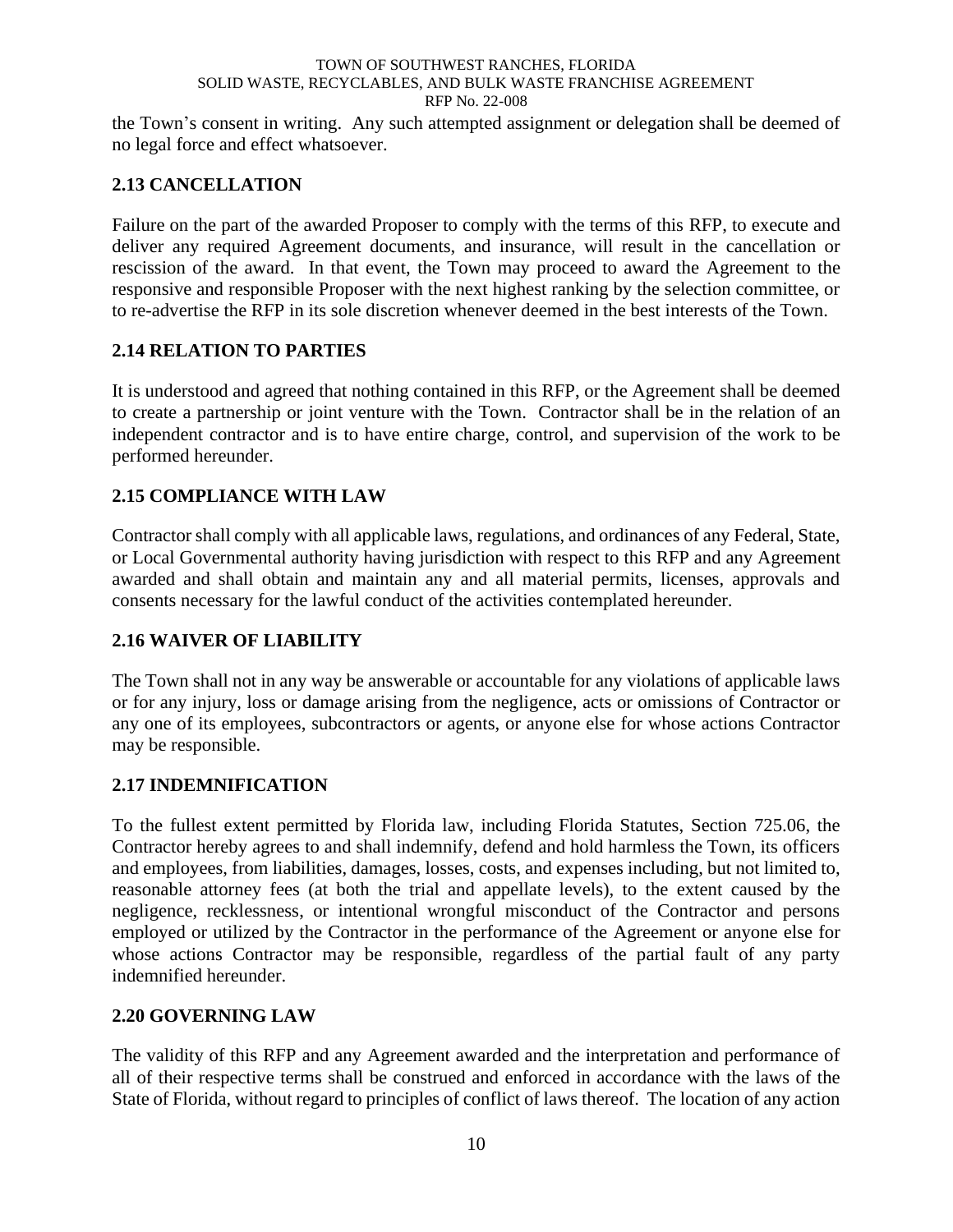or proceeding commenced under, pursuant, or relating to this RFP or the Agreement shall be in the State Courts of Florida located in Broward County, Florida.

# <span id="page-15-0"></span>**2.21 DISPUTES**

After an award of the Agreement, disputes shall be resolved as set forth in the Agreement which is attached to this RFP as Exhibit A. Any default under this RFP shall subject Proposer to liability for any and all damages to Town caused thereby. Proposer agrees to reimburse Town for all costs and expenses, including attorney's fees and costs, incurred by the Town by reason of such default whether or not suit is brought, and in any litigation commenced, at both the trial and appellate levels.

# <span id="page-15-1"></span>**2.22 REMEDIES FOR BREACH**

Should the selected Contractor fail to perform after Agreement execution, the Town shall notify Contractor in writing of such failure to perform, and Contractor shall have fourteen (14) days to cure such failure, or such time as set forth in the Agreement. If Contractor fails to cure, then the Town shall have the right to immediately terminate the Agreement for cause. In that event, the Town shall also be free to sue Contractor for damages, in addition to any other right or remedy that it may have under the Agreement, at law or in equity**. Refer to Section 29 of the Agreement (Exhibit A).**

# <span id="page-15-2"></span>**2.23 PUBLIC RECORDS LAW**

The Town is subject to Chapter 119, Florida Statutes, "Public Records Law." No claim of confidentiality or proprietary information in all or any portion of a Proposal will be honored unless a specific exemption from the Public Law exists and is cited in the response. An incorrectly claimed exemption does not disqualify the firm, only the exemption claimed. Contractor acknowledges the public shall have access at all reasonable times, to all documents and information pertaining to Town's contracts, subject to the provisions of Chapter 119, Florida Statutes, and agrees to allow access by the Town and the public to all documents subject to disclosures under applicable law.

In accordance with Florida Statutes, 119.071(1)(b)(2) Sealed Proposals, proposals, or replies received by an agency pursuant to a competitive solicitation are exempt from public disclosure until such time as the agency provides notice of an intended decision or until 30 days after opening the Proposals, proposals, or final replies, whichever is earlier.

To the extent that Contractor has been provided access to or has received security sensitive information, as defined by Florida Statutes, Section 119.071 and/or has executed a Confidential Information Acknowledgement and Agreement as part of the RFP process, Contractor shall keep and maintain the security sensitive information as confidential and exempt from public disclosures as required by Florida Statutes.

Contractor agrees to keep and maintain public records required by the Town to perform the service in Contractor's possession or control in connection with Contractor's performance under this RFP and any Agreement awarded, and upon the request from the Town's custodian of public records, to provide the Town with a copy of the requested records or allow the records to be inspected or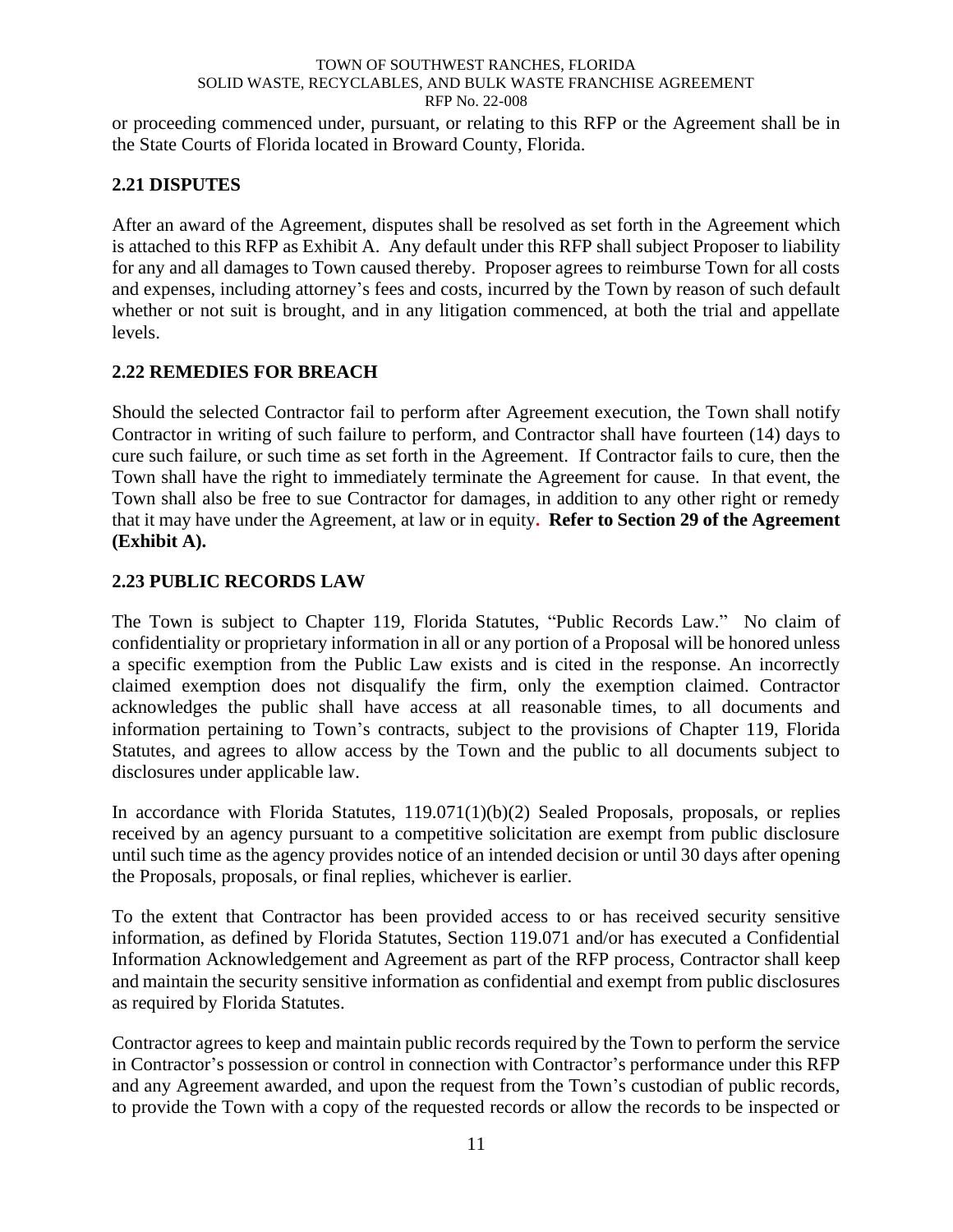copied within a reasonable amount of time at a cost that does not exceed the cost provided in Chapter 119 or as otherwise provided by law. Contractor shall ensure that public records that are exempt or confidential and exempt from public records disclosure requirements are not disclosed except as authorized by law for the duration of the contract term and following completion of the Agreement if the Contractor does not transfer the records to the Town.

Upon completion of the Agreement, Contractor agrees, at no cost to Town, to transfer to the Town all public records in the Contractor's possession or keep and maintain public records required by the Town to perform the service. If the Contractor transfers all public records to the Town upon completion of the Agreement, the Contractor shall destroy any duplicate public records that are exempt or confidential and exempt from public records disclosure requirements. If the Contractor keeps and maintains public records upon completion of the Agreement, the contractor shall meet all applicable requirements for retaining public records. All records stored electronically must be provided to the Town, upon request from the Town's custodian of public records, in a format that is compatible with the information technology system of the Town.

Contractor's failure or refusal to comply with the provisions of this section shall result in the immediate termination for cause of the Agreement by Town.

# **IF THE CONTRACTOR HAS QUESTIONS REGARDING THE APPLICATION OF CHAPTER 119, FLORIDA STATUTES, TO THE CONTRACTOR'S DUTY TO PROVIDE PUBLIC RECORDS RELATING TO THIS CONTRACT, CONTACT THE CUSTODIAN OF PUBLIC RECORDS AT PHONE: (954) 434-0008; EMAIL: RMUNIZ@SOUTHWESTRANCHES.ORG; RUSSELL MUNIZ, ASSISTANT TOWN ADMINISTRATOR/TOWN CLERK, TOWN OF SOUTHWEST RANCHES, 13400 GRIFFIN ROAD, SOUTHWEST RANCHES, FLORIDA, 33330.**

Contractor shall comply with the requirements of 2 CFR §200.321 as applicable to this RFP. Contractor's failure or refusal to comply with the provisions of this section shall result in the immediate termination for cause of the Agreement by Town.

# <span id="page-16-1"></span><span id="page-16-0"></span>**2.24 SECURITY AND BONDING REQUIREMENTS**

2.24.1 Proposal Security. Simultaneous with the delivery of an executed Proposal to the Town, Proposers shall furnish a Proposal Security in an amount of twenty-five thousand dollars (\$25,000). The Proposal Security shall be issued in the form of a bond issued by a Surety authorized to transact business in the State of Florida, having an agent in the State of Florida, or in the form of Money Order or Cashier's Check payable to the Town of Southwest Ranches, Florida and drawn on a Florida Bank, or in the form of an irrevocable letter of credit. Bonds shall be submitted on the forms provided herein by the Town. Failure to supply Proposal Security with the Proposal at the time of Proposal opening shall automatically disqualify the Proposer as non-responsive.

<span id="page-16-2"></span>2.24.2 Performance Bond. Each Proposer must provide an irrevocable letter of commitment from a State of Florida licensed bonding company to provide a Performance Bond that will satisfy the requirements in Section 24 of the Agreement (see Exhibit A).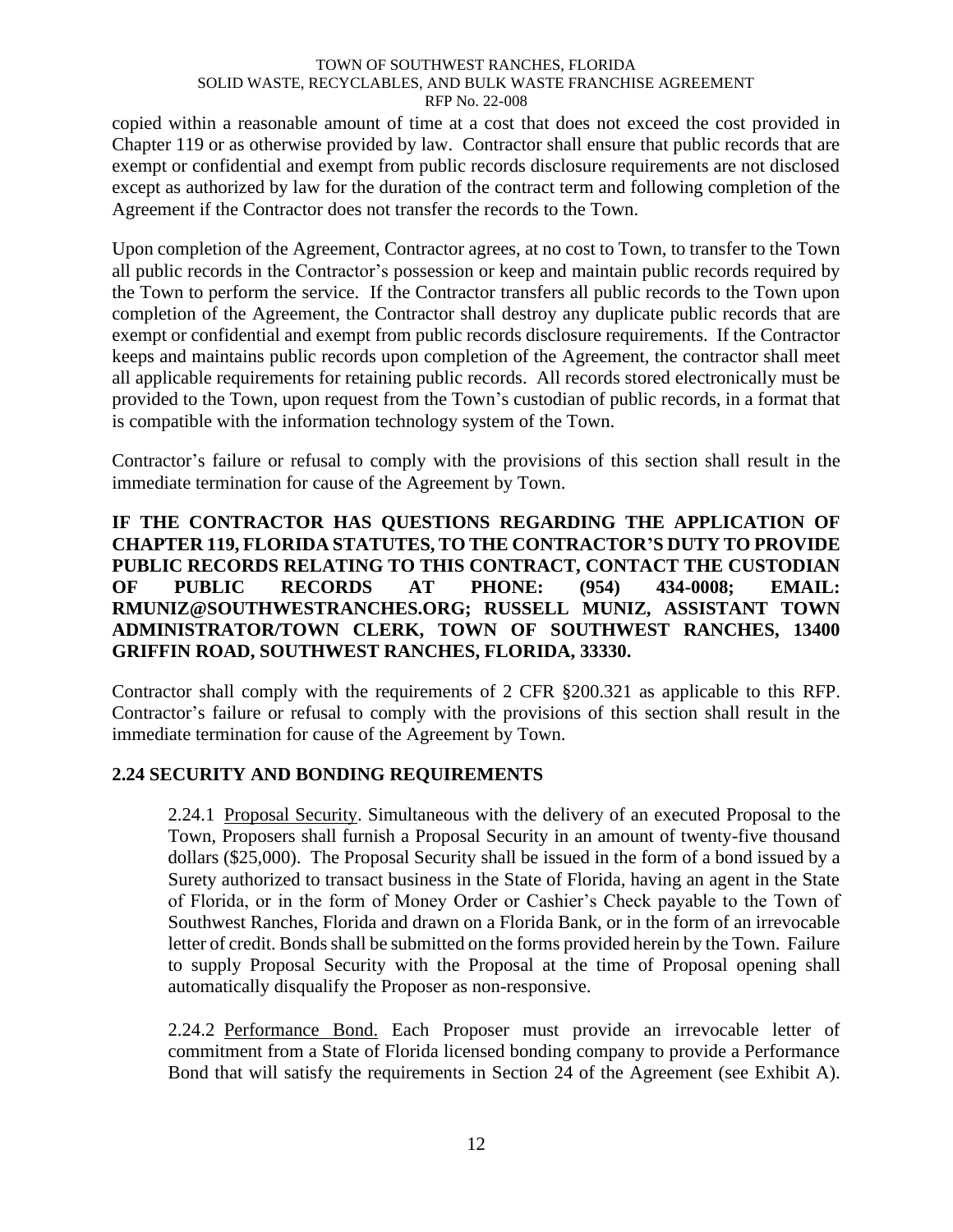The specific requirements for the bonding company's commitment are set forth in Section 3.4 and 3.5 (see Chapter 6), below.

<span id="page-17-0"></span>2.24.3 Non-compliance. An awarded Proposer's failure to timely deliver an executed Agreement, and any Performance Bond, Payment Bond, and Insurance Certificates required by the terms of this Invitation for Proposals, all in forms acceptable to the Town, shall result in the cancellation of any Agreement and the Proposer's forfeiture of any and all Proposal securities.

# <span id="page-17-1"></span>**2.25 COMMENCEMENT OF WORK**

The Town shall have no obligations whatsoever to any Proposer by virtue of this RFP or any negotiations conducted hereunder. The Town's obligations shall not commence until an Agreement is approved and executed by the Council. The Town will not be responsible for any work conducted by a Proposer, even if performed in good faith, if such work occurs prior to the approval and execution of the Agreement by the Town Council.

# <span id="page-17-2"></span>**2.26 NON-DISCRIMINATION & EQUAL EMPLOYMENT OPPORTUNITY**

Contractor shall not discriminate against any employee or applicant for employment because of race, religion, age, color, sex, or national origin, or physical or mental handicap, or marital status. Contractor shall take affirmative action to ensure that applicants are employed, and that employees are treated during their employment without regard to their race, religion, age, color, sex, or national origin, or physical or mental handicap, or marital status. Such actions shall include, but not be limited to the following: employment, upgrading, demotion, or transfer, recruitment or recruitment advertising, layoff or termination, rates of pay or other forms of compensation; and selection for training, including apprenticeship.

Contractor agrees to post in conspicuous places available to employees and applicants for employment, notices setting forth the provisions of this nondiscrimination clause. Contractor further agrees that he/she will ensure that subcontractors, if any, will be made aware of and will comply with this nondiscrimination clause.

Contractor understands and agrees that a material violation of this clause shall be considered a material breach of any resulting contract and may result in termination of the Agreement, disqualification, or debarment of Contractor from participating in Town contracts, or other sanctions. This clause is not enforceable by or for the benefit of, and creates no obligation to, any third party. All agreements for design and construction services entered into for the construction of the Improvements shall include a commercial non-discrimination clause.

# <span id="page-17-3"></span>**2.27 DISCLOSURE OF OWNERSHIP INTEREST**

The Disclosure of Ownership Interest Affidavit ("DOIA") must be completed on behalf of any individual or business entity that seeks to do business with the Town when applicable. Disclosure does not apply to nonprofit corporations, government agencies, or to an individual's or entity's interest in any entity registered with the Federal Securities Exchange Commission or registered pursuant to Chapter 517, Florida Statutes, whose interest is for sale to the general public.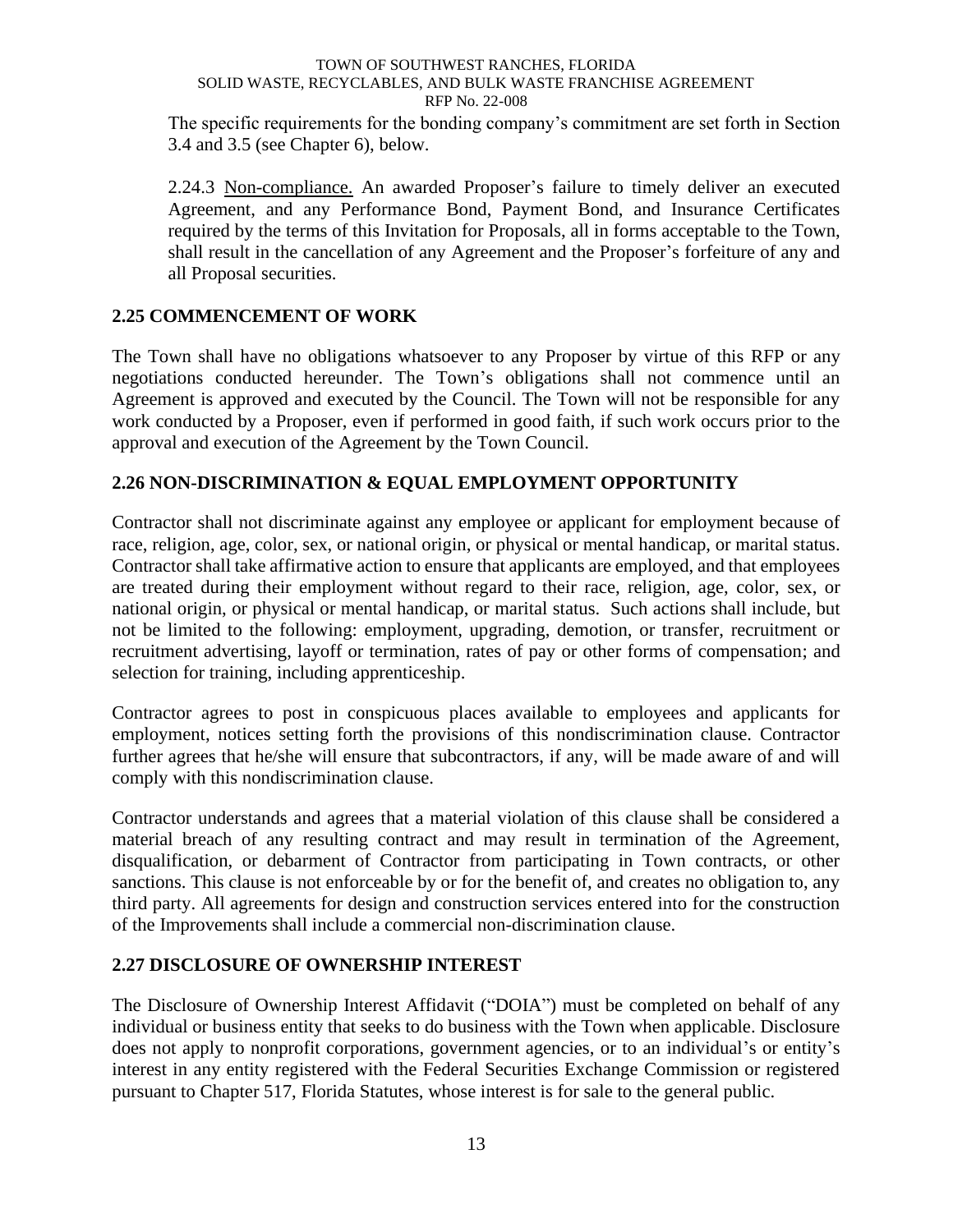Upon request from the Department, the selected proposer shall submit a completed DOIA within a reasonable time, as requested. If the selected proposer fails to submit a completed DOIA in a timely manner, the Town, at its sole discretion, may elect to cancel the recommended award.

# <span id="page-18-0"></span>**2.28 CONFLICT OF INTEREST**

The award of any Agreement hereunder is subject to the provisions of Chapter 112, Florida Statutes. Contractors must disclose with their Proposals, the name of any officer, director, partner, associate, agent, advisory board member or client/customer who is also an officer, former officer, or employee of the Town of Southwest Ranches or its agencies.

# <span id="page-18-1"></span>**2.29 PUBLIC ENTITY CRIMES/DENIAL OR REVOCATION OF THE RIGHT TO TRANSACT BUSINESS WITH PUBLIC ENTITIES**

Pursuant to the provisions of 287.133(2)(a), Florida Statutes:

A person or affiliate who has been placed on the convicted vendor list following a conviction for a public entity crime may not submit a Proposal, proposal, or reply on a contract to provide any goods or services to a public entity; may not submit a Proposal, proposal, or reply on a contract with a public entity for the construction or repair of a public building or public work; may not submit Proposals, proposals, or replies on leases of real property to a public entity; may not be awarded or perform work as a contractor, supplier, subcontractor, or consultant under a contract with any public entity; and may not transact business with any public entity in excess of the threshold amount provided in s. 287.017 for Category Two for a period of 36 months following the date of being placed on the convicted vendor list.

Proposer shall complete the attached Sworn Statement on Public entity Crimes (Appendix E) and submit it with its proposal.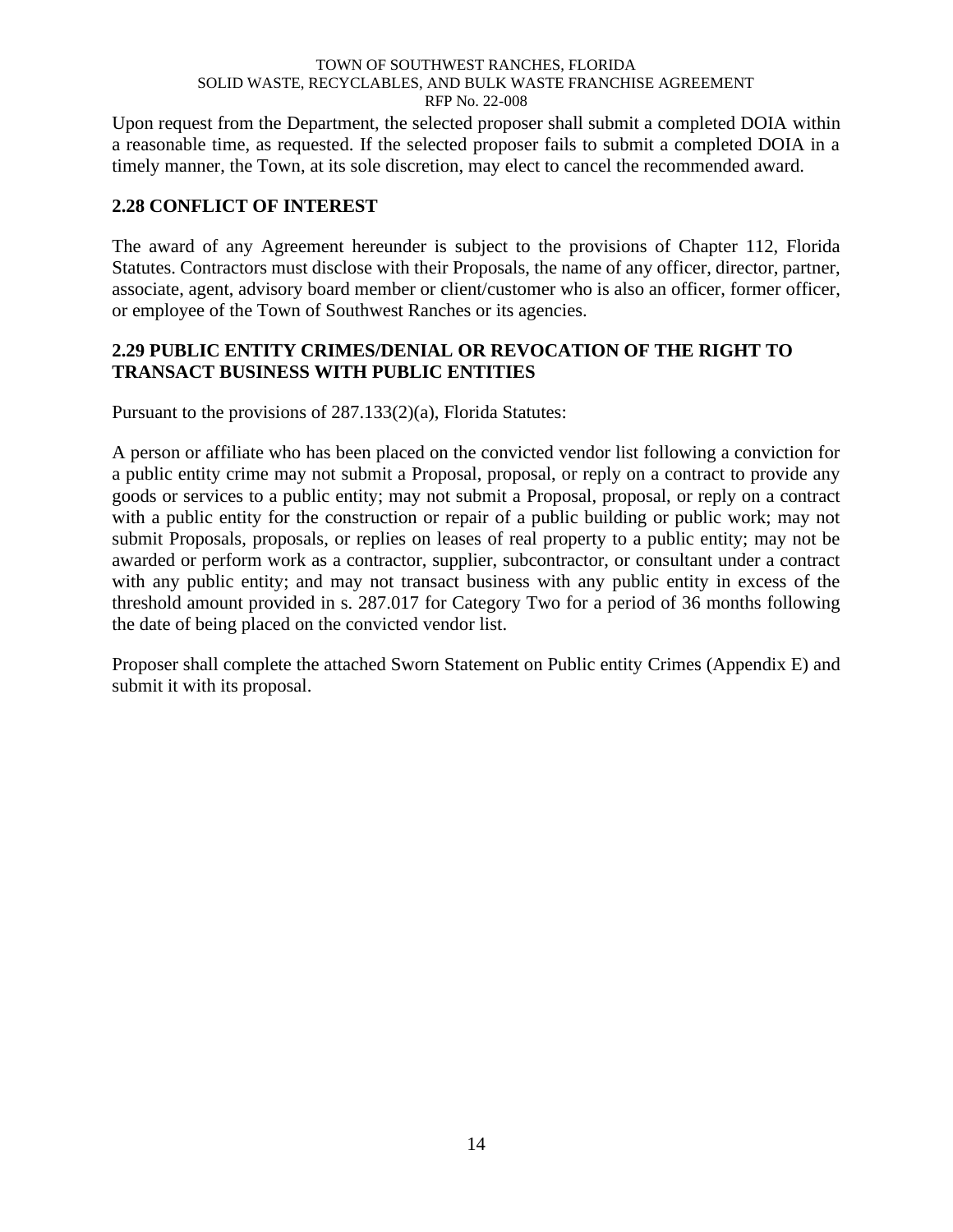### **SECTION 3 PROPOSAL REQUIREMENTS**

### <span id="page-19-1"></span><span id="page-19-0"></span>**3.1 BACKGROUND**

As previously described, Solid Waste Services are currently provided by a private company pursuant to an exclusive franchise agreement that will expire on March 31, 2023. Under the Town's existing franchise agreement, for Residential Service Units, Solid Waste is collected at Curbside in garbage cans or bags twice per week, Program Recyclables are collected at Curbside in Recycling Carts once per week, up to twelve (12) cubic yards of Bulk Waste including Bulk Trash and Yard Trash are collected at Curbside once every other week. (The Town intends to change to Cart collection for residential Solid Waste collection services in the upcoming Agreement – two scenarios will be contemplated as described in Section 3.2 below.) For Commercial Customers, solid waste is collected in a manner and frequency agreed upon between the Contractor and the Commercial Customer. All Collection Services may be performed Monday through Saturday.

The Town's current Residential Service Unit Program Recyclables items accepted include:

- Paper products including newspapers/inserts, junk mail, magazines, file folders, envelopes, shredded paper; flattened cardboard, drink cartons, brown paper bags, chip board (cereal boxes), paper milk containers.
- Aluminum cans, steel and bi-metal cans, tin cans, poly-coated cans.
- Plastic bottles, jugs, and dairy tubs.
- Glass bottles and jars (all colors).

The Town will allow Proposers to propose which materials the Proposer prefers to include in the list of Program Recyclables for the upcoming Agreement.

Note that the Town has entered into a Memo of Understanding (MOU) with Broward County that could result in changes to the materials collected separately and facilities used to process certain materials during the term of this Agreement. A copy of the MOU is provided in Exhibit B. However, at the time of the Commencement Date of this Agreement (April 1, 2023), no such facility designation is anticipated. As such, the Proposer will propose Designated Facilities for disposal and processing as described in Section 10 of the Agreement (Exhibit A).

The Town is providing the following Customer count and tonnage data for informational purposes and provides no guarantee as to accuracy. The Proposer is responsible for performing due diligence and understanding the Service Area.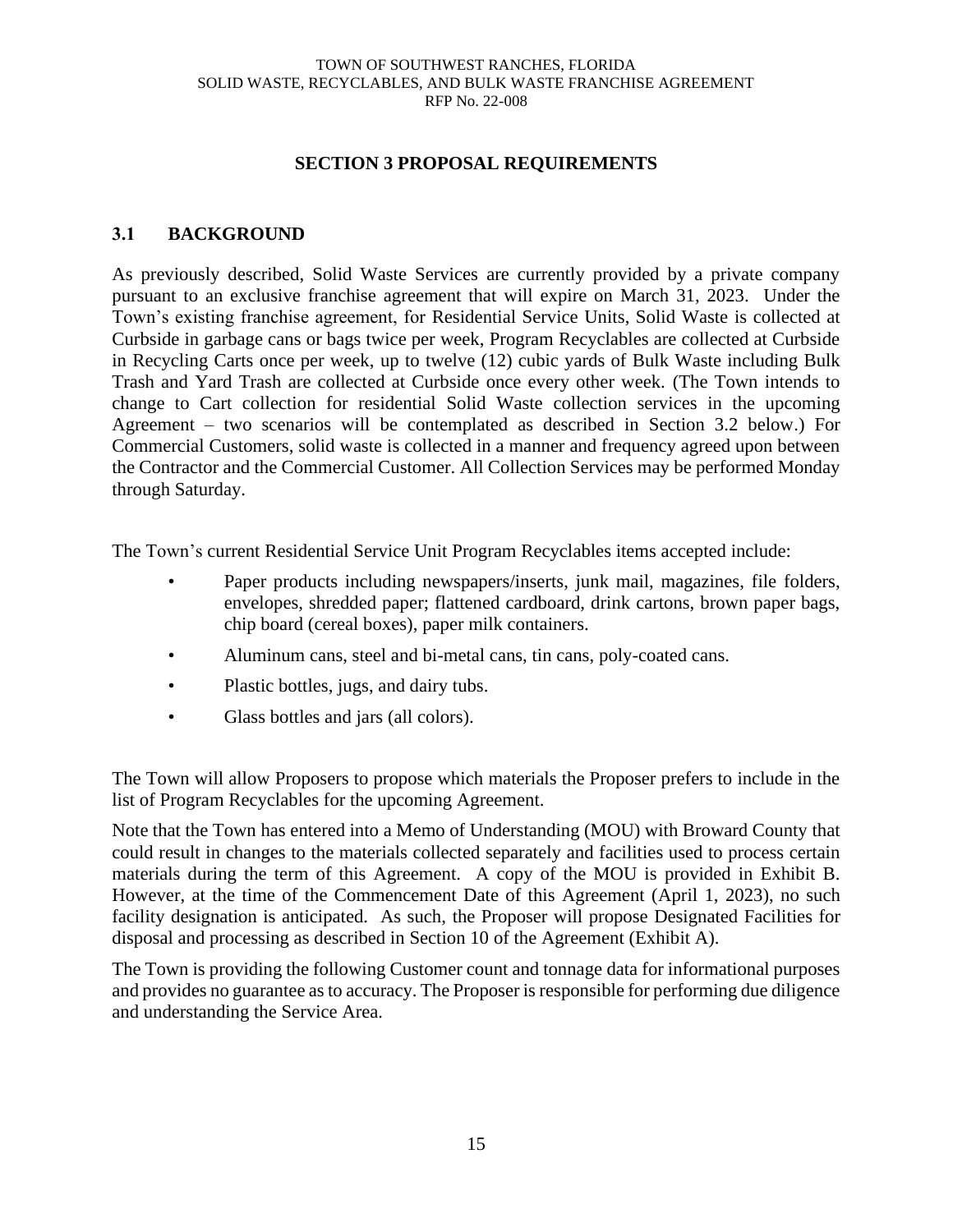There are approximately 2,660 Residential Service Units, roughly apportioned by the following lot square footage ranges. Residential Service Units are assessed annually by Broward County.

| <b>Residential Lot Square</b><br><b>Footage Range</b> | <b>Approximate Number of Residential</b><br><b>Service Units</b> |
|-------------------------------------------------------|------------------------------------------------------------------|
| Up to $41,200$                                        | 409                                                              |
| 41,201 to 46,999                                      | 436                                                              |
| 47,000 to 62,999                                      | 419                                                              |
| 63,000 to 95,999                                      | 471                                                              |
| 96,000 to 106,999                                     | 474                                                              |
| 107,000 and greater                                   | 447                                                              |

Residential Service Unit tonnage data for the most recent four fiscal years is provided in the table below.

| <b>Fiscal Year</b> | <b>Residential Solid</b><br><b>Waste Tons</b> | <b>Residential Recycling</b><br><b>Tons</b> | <b>Residential Bulk</b><br><b>Trash Tons</b> |
|--------------------|-----------------------------------------------|---------------------------------------------|----------------------------------------------|
| 2017/2018          | 3,138.96                                      | 940.97                                      | 8,495.52                                     |
| 2018/2019          | 3,093.21                                      | 921.49                                      | 8,252.13                                     |
| 2019/2020          | 3,393.48                                      | 916.16                                      | 8,832.15                                     |
| 2020/2021          | 3,304.73                                      | 795.35                                      | 7,947.45                                     |

There are approximately 92 total Commercial Customers. It is estimated that approximately eighty-six (86) are serviced with Dumpsters, and approximately six (6) serviced with Roll Off Containers, including sizes of 25 cubic yards, 30 cubic yards and 35 cubic yards. The current contractor bills the Commercial Customers monthly based on the style, size container, and frequency of service.

Commercial Customer tonnage data for the most recent four fiscal years is provided in the table below.

| <b>Fiscal Year</b> | <b>Commercial Solid Waste</b><br><b>Tons</b> |
|--------------------|----------------------------------------------|
| 2017/2018          | 2,690.39                                     |
| 2018/2019          | 1,886.07                                     |
| 2019/2020          | 1,891.43                                     |
| 2020/2021          | 1,967.43                                     |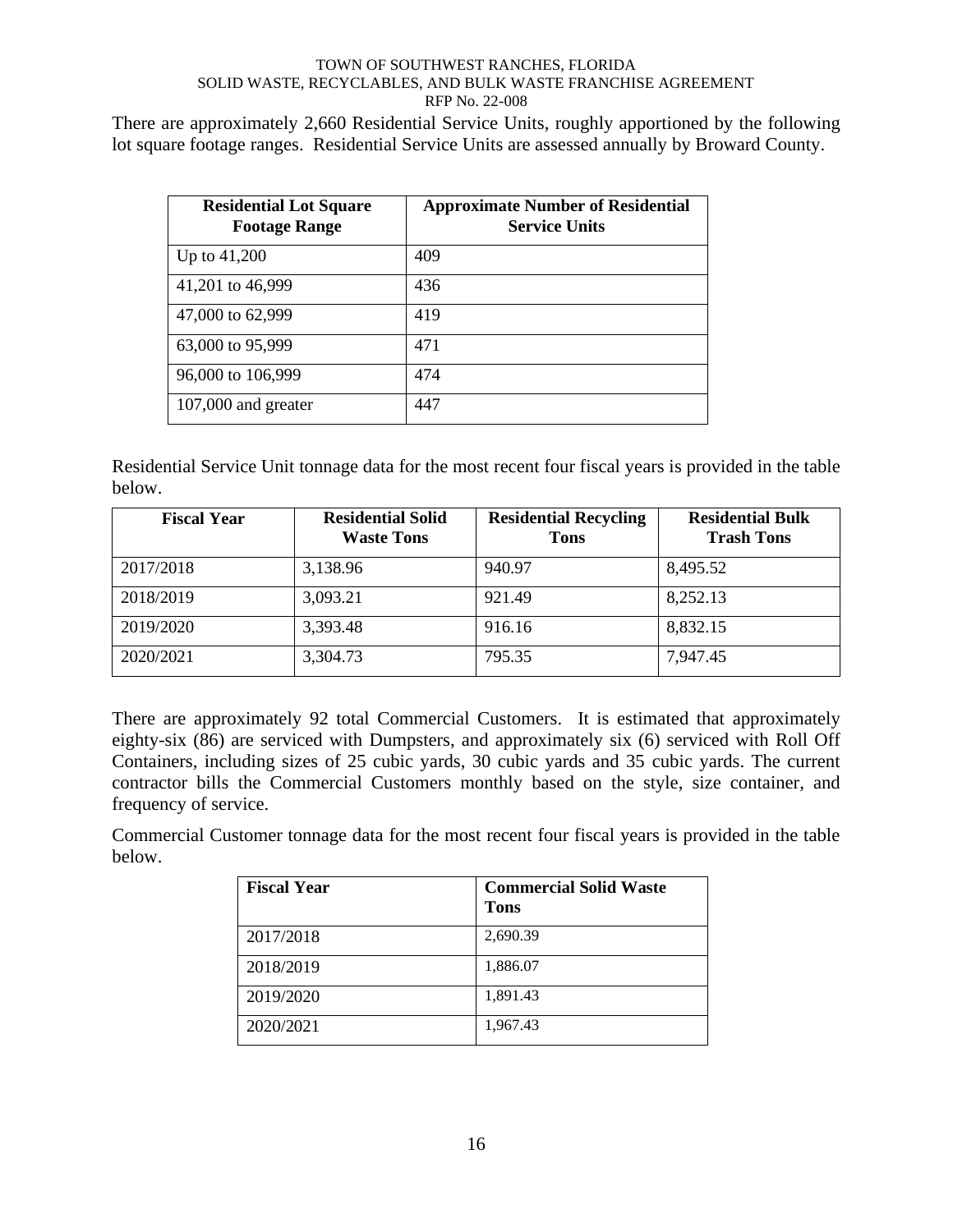For Commercial Customers using Dumpsters, the following table summarizes the size and frequency of Dumpsters used for Collection Services. The Dumpsters currently in service are primarily non-compacted (only one (1) 4 cubic yard (YD) Dumpster is compacted).

|                     | Pick Ups Per Week |                |                          |          |          |                          |
|---------------------|-------------------|----------------|--------------------------|----------|----------|--------------------------|
| CY Size<br>Dumpster | 1 x week          | 2 x week       | 3 x week                 | 4 x week | 5 x week | 6 x week                 |
| 1 CY                | 15                |                | $\overline{\phantom{a}}$ |          |          |                          |
| 2CY                 | 26                | 4              |                          |          |          |                          |
| 3 CY                | 4                 |                |                          |          |          |                          |
| 4 CY                | 17                | $\overline{4}$ | $\overline{\phantom{0}}$ |          |          | $\overline{\phantom{a}}$ |
| 6 CY                | $\mathfrak{D}$    |                | ۳                        |          |          |                          |
| 8 CY                | 6                 |                |                          | 3        |          |                          |

# <span id="page-21-0"></span>**3.2 GENERAL SCOPE OF SERVICES**

The Town is considering two alternatives for frequency of certain Residential Collection Services. Proposers shall carefully review the draft Agreement provided in Exhibit A in which each alternative is described in more detail. The following table provides a summary of the Residential Collection Services alternatives being considered. *("EOW" means Every-other-week.)*

|                   | <b>Scenario A:</b> | <b>Scenario B:</b> |
|-------------------|--------------------|--------------------|
|                   | $2-1-EOW$          | 1-EOW-EOW          |
| Solid Waste       | 2 x week           | 1 x week           |
| Recycling         | 1 x week           | EOW                |
| <b>Bulk Waste</b> | EOW                | EOW                |

While the Town may select any combination of the alternatives for Residential Collection Services described in the table above, for cost evaluation purposes described in more detail in Evaluation of Qualifications and Award Section 4, the alternatives will be evaluated in as these two scenarios (Scenario A and Scenario B). For Commercial Customers, Solid Waste will continue to be collected in a manner and frequency agreed upon between the Contractor and the Commercial Customer. Collection Services may occur Monday through Saturday.

Residential Service Units will continue to be billed through Broward County Property Appraiser for basic services; Commercial Customers will continue to be billed by the Contractor as described in the Agreement included as Exhibit A.

**The Town is particularly interested in an enhanced ability to be kept informed of operations on a daily basis and have the ability to efficiently communicate with the Contractor**. Proposers shall describe their approach/method to software with which Town personnel could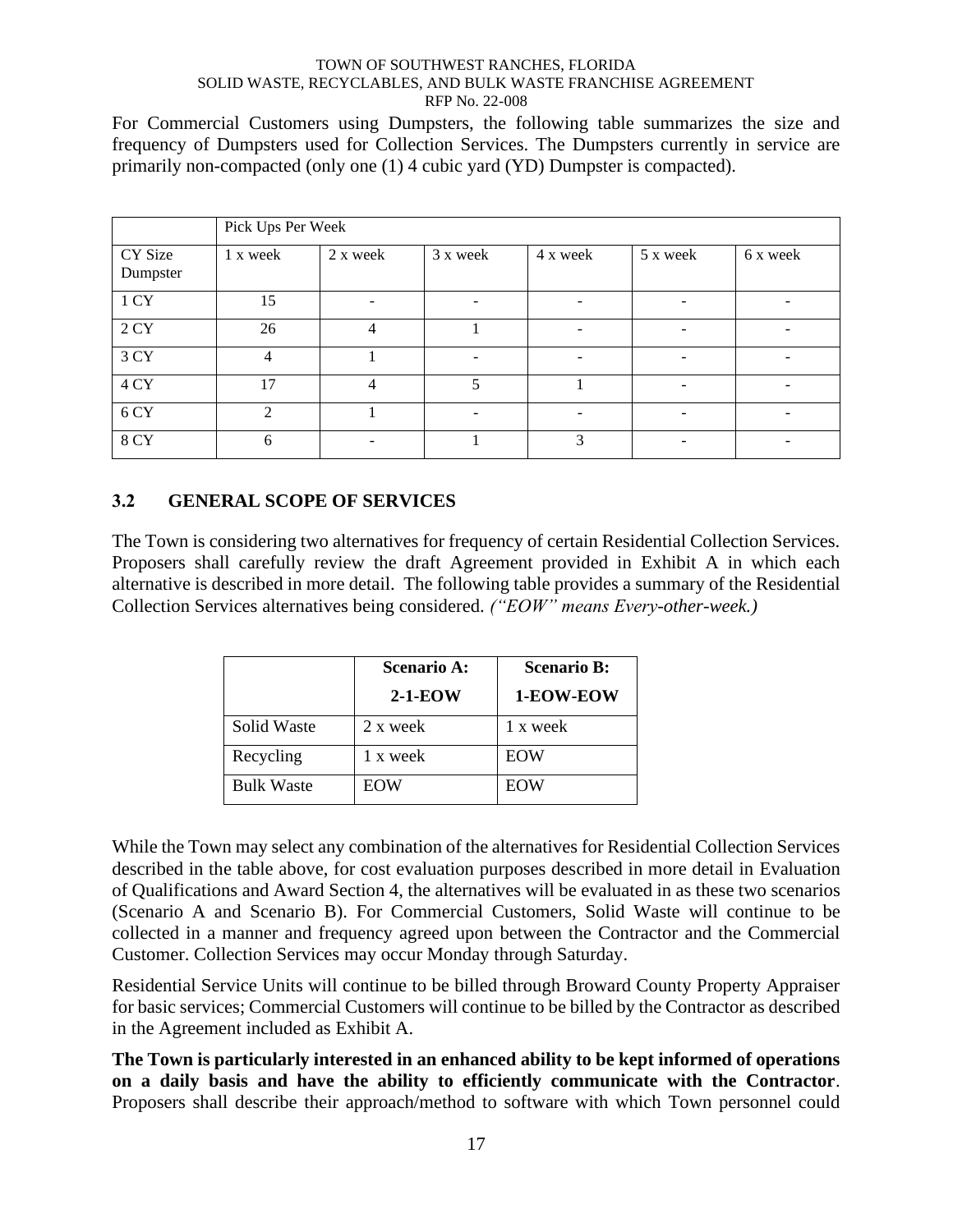directly interface and the benefits it will provide relating to enhanced customer service for Customers and the Town (see Chapter 5 below).

**The Town is particularly interested in an enhanced ability to keep residents informed of operations** with a *Public Education and Awareness Program (Refer to Section 11E of Agreement Exhibit A)* including:

1. Attendance at each HOA meeting annually, (Charrette) in Southwest Ranches where a high level of public awareness and input is needed and welcomed at no charge to the Town. Current HOA's include the following (more HOA's may be added):

> Sunshine Ranches Country Estates Ivanhoe Estates Rolling Oaks Griffin 345

2. Attendance at Council Meetings, quarterly, which will create a partnership and positive working relationship with the public/residents along with input and updates from the community at no charge to the Town.

# <span id="page-22-0"></span>**3.3 MINIMUM QUALIFICATIONS**

# **Overview**

Each Proposer must prove to the satisfaction of the Town that the Proposer meets the minimum requirements described herein. The Proposer must submit all of the documentation and information required in this RFP. Each Proposer must use Appendix Q provided in Section 5 of this RFP to identify the Proposer's experience and references and must include information in Chapter 2 described in Proposal Description Section 3.5 below.

In the Experience Subsections A through G below, all references to the Proposer's experience and qualifications relate to the operating experience and qualifications of the business entity (e.g., corporation) submitting the proposal. If a Proposer wishes to rely on the experience and qualifications of the Proposer's parent company, subsidiaries, or affiliates, the Proposer may do so, but then the Proposer must provide all relevant information concerning the parent company, subsidiaries, and affiliates when responding to the questions and requirements in Sections 3.4 and 3.5, Chapter 2 (which includes litigation history, criminal convictions, and environmental violations) of this RFP. A Proposer cannot demonstrate compliance with the experience criteria in Subsections A, B, C, D, E, F, and G below for Proposers by solely relying on the experience of the individuals that comprise the Proposer's staff or management team.

# **Experience**

Each Proposer must provide information and documentation demonstrating that it satisfies all of the minimum qualifications listed below.

- A. The Proposer must have at least three (3) years of experience collecting Solid Waste at Curbside pursuant to qualifying residential contracts described in C below.
- B. The Proposer Currently must be providing Collection Service under at least two (2) qualifying residential contracts.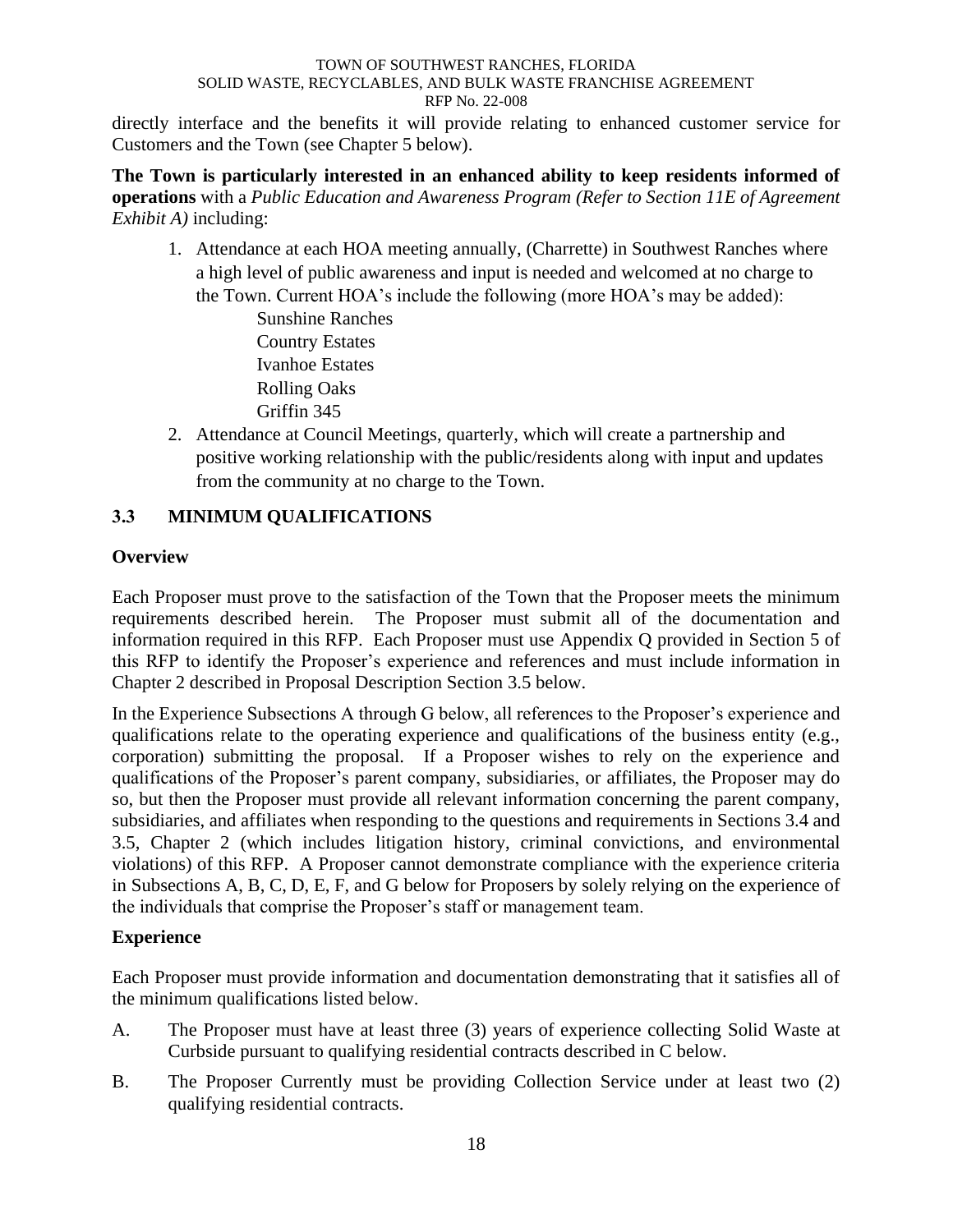- C. Each of the qualifying residential contracts must be an exclusive contract—i.e., a contract with a city, county, or other governmental entity that gives the Proposer the exclusive right to collect the Solid Waste generated by the residents in a designated geographic area.
- D. Under each of the qualifying residential contracts, the Proposer must collect Solid Waste from at least two thousand five hundred (2,500) Dwelling Units at Curbside locations.
- E. Under at least one of the qualifying residential contracts, the Proposer must collect Solid Waste at Curbside locations using Solid Waste Carts and automated or semi-automated equipment.
- F. Each qualifying residential contracts must be with a city, county, or other governmental entity located in the Southeastern United States.
- G. The Proposer must have qualifying commercial contracts, which show that the Proposer:

(1) has at least three (3) years of experience collecting Solid Waste from commercial businesses; and

(2) Currently collects Solid Waste from commercial businesses in at least two (2) cities or counties where the Proposer collects at least ten thousand eight hundred (10,800) cubic yards (or 2,700 tons) of such material each year.

H. The Proposer shall assign a District Manager and a Field Supervisor (or other employees with similar job titles and responsibilities) to the Town's work. Both of these employees must have at least five (5) years of experience working in a similar role on a comparable project. For the purposes of this paragraph, a comparable project means one that includes: (1) the collection of Solid Waste from at least two thousand five hundred (2,500) Dwelling Units at Curbside and (2) the collection of at least ten thousand eight hundred (10,800) cubic yards (or 2,700 tons) of Solid Waste per year from commercial businesses.

Qualifying residential contracts must satisfy all of the requirements set forth in Subsections A, B, C, D, E, and F, above. Contracts that fail to meet all of these requirements are, by definition, not qualifying contracts.

A Proposer may satisfy the requirements in Subsection G by providing proof of public or private contracts that individually or collectively meet the minimum criteria. Qualifying commercial contracts do not have to be with a governmental entity.

In addition to meeting these minimum requirements, each Proposer is encouraged to provide information in their proposal concerning their experience working on comparable projects. The instructions for providing such information are set forth in Section 3.5 of this RFP.

# <span id="page-23-0"></span>**3.4 PROPOSAL FORMAT AND CONTENT**

The Proposer must submit a Proposal that substantially complies with this RFP in all material aspects. All Proposals must contain direct responses to the requested information. The response should be organized so that specific sections and questions being responded to are readily identifiable and in the same sequence as outlined below. The Proposal shall cover in as much detail as possible the requirements of the RFP. However, Proposers are advised that lengthy or overly verbose or redundant submissions are not necessary. Proposers are advised to carefully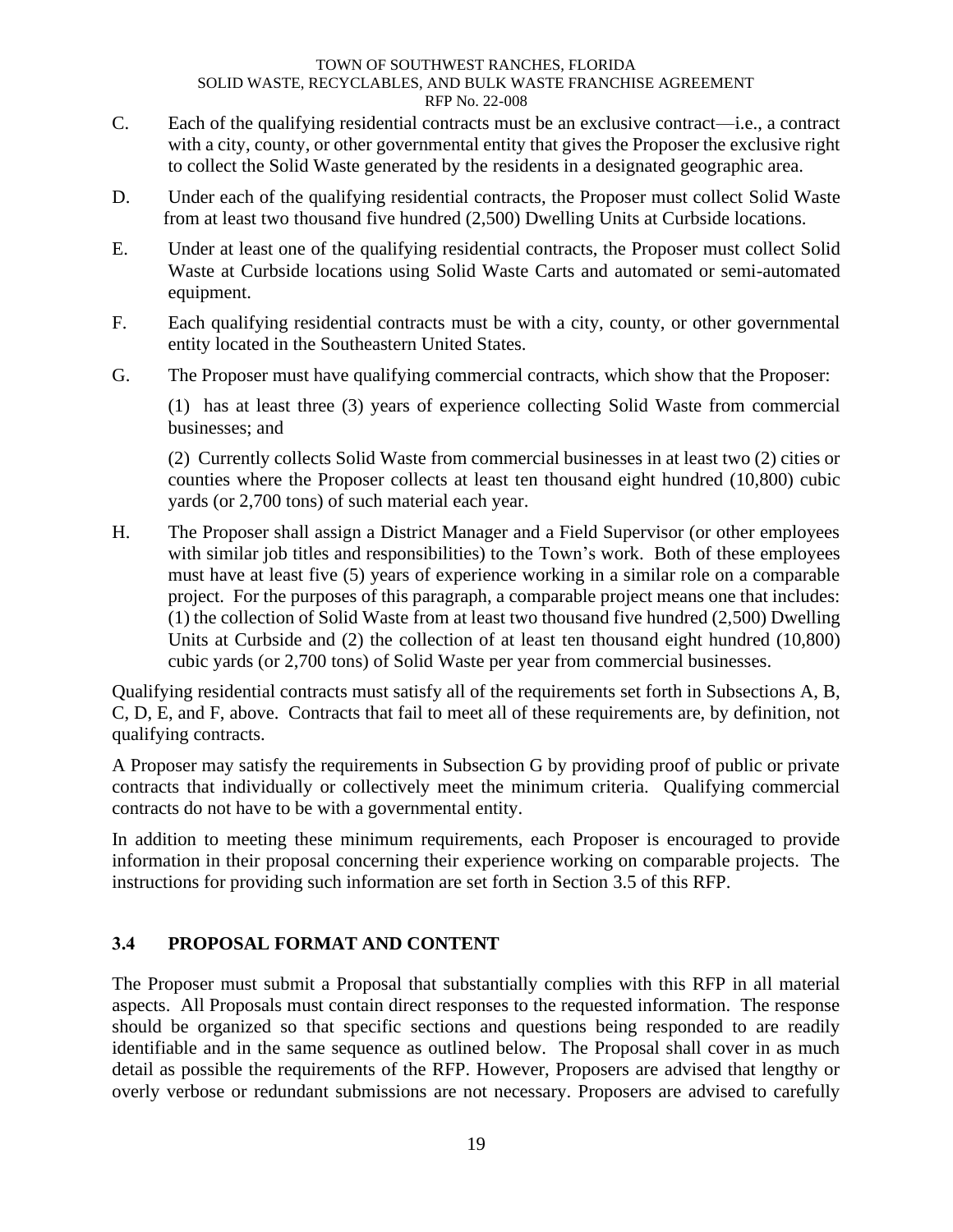follow these instructions in order to be considered fully responsive to this RFP. Compliance with all requirements will be solely the responsibility of the Proposer. Proposers shall submit all required forms through the process outlined in the Preparing and Submitted Proposal Section 3.6 below. By submitting a response, the Proposer warrants that its Proposal is correct.

The Department reserves the right to request additional information to be used for evaluating responses received from any or all proposers, including, but not limited to, additional references or financial information. Further, the Department retains the right to disqualify from further consideration any proposer who fails to demonstrate sufficient ability to perform under the Agreement.

Notwithstanding these submittal requirements, the Department reserves the right, at its sole discretion, to waive any minor irregularity relating to the proposal. Upon request, it shall be the responsibility of the proposer to address the determined minor irregularity within a time frame specified by the Department (normally within two (2) business days of request). Failure of a proposer to provide the required information within the specified time frame is considered sufficient cause to deem the proposal non-responsive.

The Proposal must be divided into eight (8) chapters with references to parts of this RFP done on a chapter-by-chapter basis. Responses to this RFP must be complete and unequivocal. In instances where a response is not required or a question in a form is not applicable to the Proposal, a response such as "no response required" or "not applicable" shall be provided. The table below provides an outline of each chapter, and Section 3.5 provides a more detailed explanation of the contents to be included in each chapter. Required forms, also referred to as appendices, are provided in Section 5.

| <b>Chapter</b> $#$ | <b>Chapter Content</b>                                                                     |
|--------------------|--------------------------------------------------------------------------------------------|
| Chapter 1          | Letter of Intent, Organizational Structure                                                 |
| Chapter 2          | Experience, Qualifications, and Prior Performance                                          |
| Chapter 3          | <b>Staffing</b>                                                                            |
| Chapter 4          | <b>Implementation Plan</b>                                                                 |
| Chapter 5          | <b>Proposed Resources</b>                                                                  |
| Chapter 6          | Financial Stability, Financial Statement, Performance Bond Commitment                      |
| Chapter 7          | Required Forms (All Appendices included in Section 5 except<br>Appendix B, Price Schedule) |
| Chapter 8          | Appendix B, Price Schedule (including Exhibit 1. Residential and<br>Exhibit 2. Commercial) |

# **Proposal Format**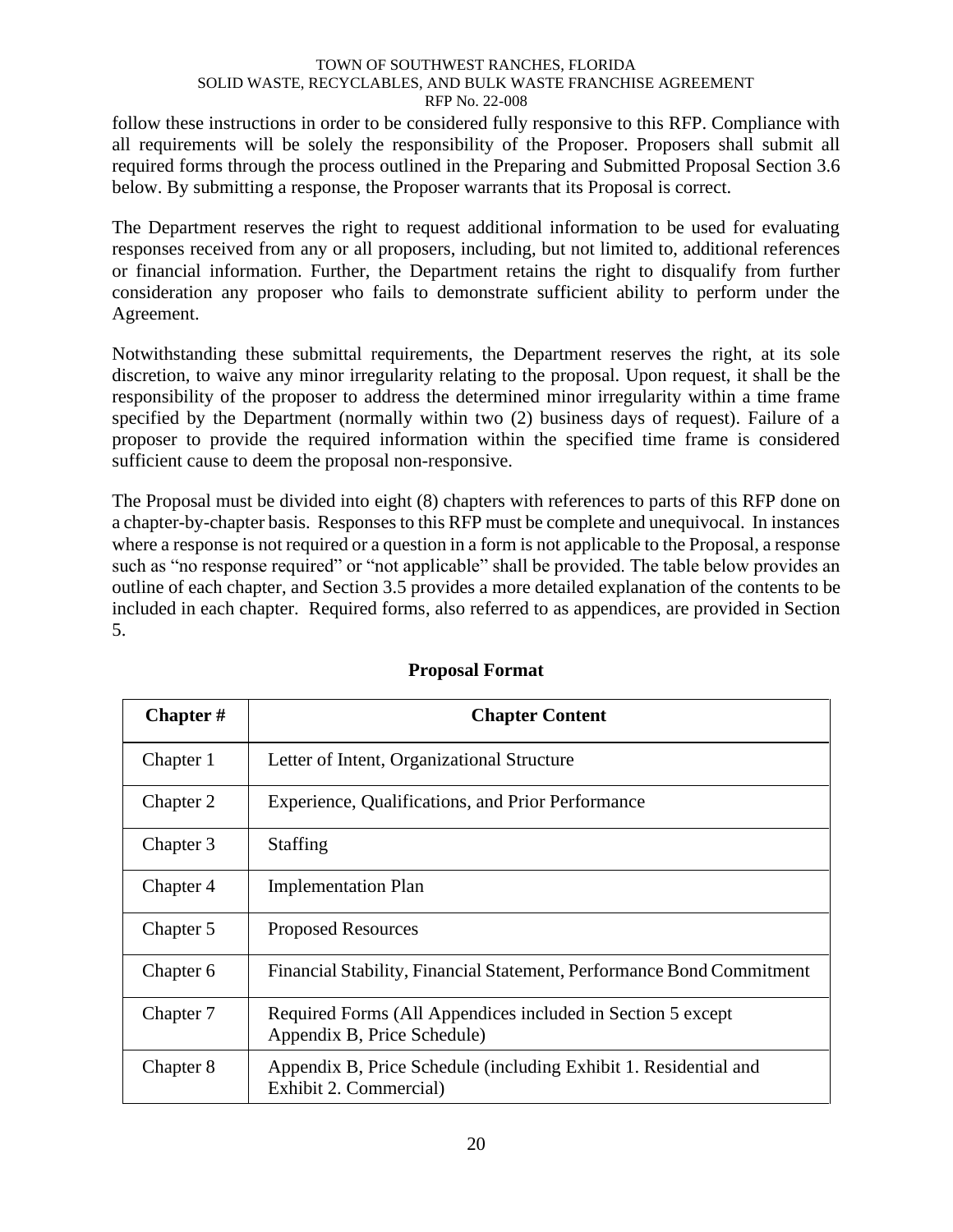# <span id="page-25-0"></span>**3.5 PROPOSAL DESCRIPTION**

Each Proposer shall provide all the information requested for each chapter set forth below.

### **Chapter 1 - Letter of Intent, Organizational Structure**

Each Proposer shall submit a letter of intent, which shall be signed by an officer of the company or other Person authorized to bind the Proposer to the terms presented in its Proposal. The letter of intent shall state that the Proposer will provide the services requested in the RFP, in compliance with the terms in the Agreement, for the Rates (prices) submitted with the Proposal.

Each Proposer shall provide information concerning the Proposer's basic organizational structure. Proposers may supply any additional information that will assist the Town in understanding the Proposer's organization in Chapter 1.

### **Chapter 2 – Experience, Qualifications, and Prior Performance**

Each Proposer must demonstrate that it satisfies the minimum requirements in Section 3.3, for Experience. Each Proposer must describe its experience with qualifying residential contracts by using Appendix Q (Proposer Experience), which is provided in Section 5 of this RFP. For each qualifying residential contract identified on Appendix Q, Proposers shall include the following:

(a) a letter of reference from each local government.

In addition, please include copies of the following pages from the qualifying residential contract (*please do not include the entire contract*):

- (b) the title page;
- (c) the pages that identify the beginning and ending dates of the contract; and
- (d) the pages that contain the signatures of the parties executing the contract.

# **Note that Appendix Q shall be included in Chapter 7 – Required Forms and items (a) through (d) above shall be included in this Chapter 2 – Experience, Qualifications, and Prior Performance**.

In addition to demonstrating compliance with the minimum criteria in Section 3.3, each Proposer is encouraged to use Appendix Q to identify at least three (3) and up to five (5) of their most recently awarded comparable projects. If the Proposer wishes to identify more than a total of five (5) projects, the Proposer should provide this information in the text of its Proposal in this Chapter 2, without using Appendix Q. Please do not use Appendix Q to identify more than a total of five (5) comparable projects. The Town is most interested in current projects in Florida that involve providing Residential Collection Services to at least two thousand five hundred (2,500) Residential Service Units at curbside locations.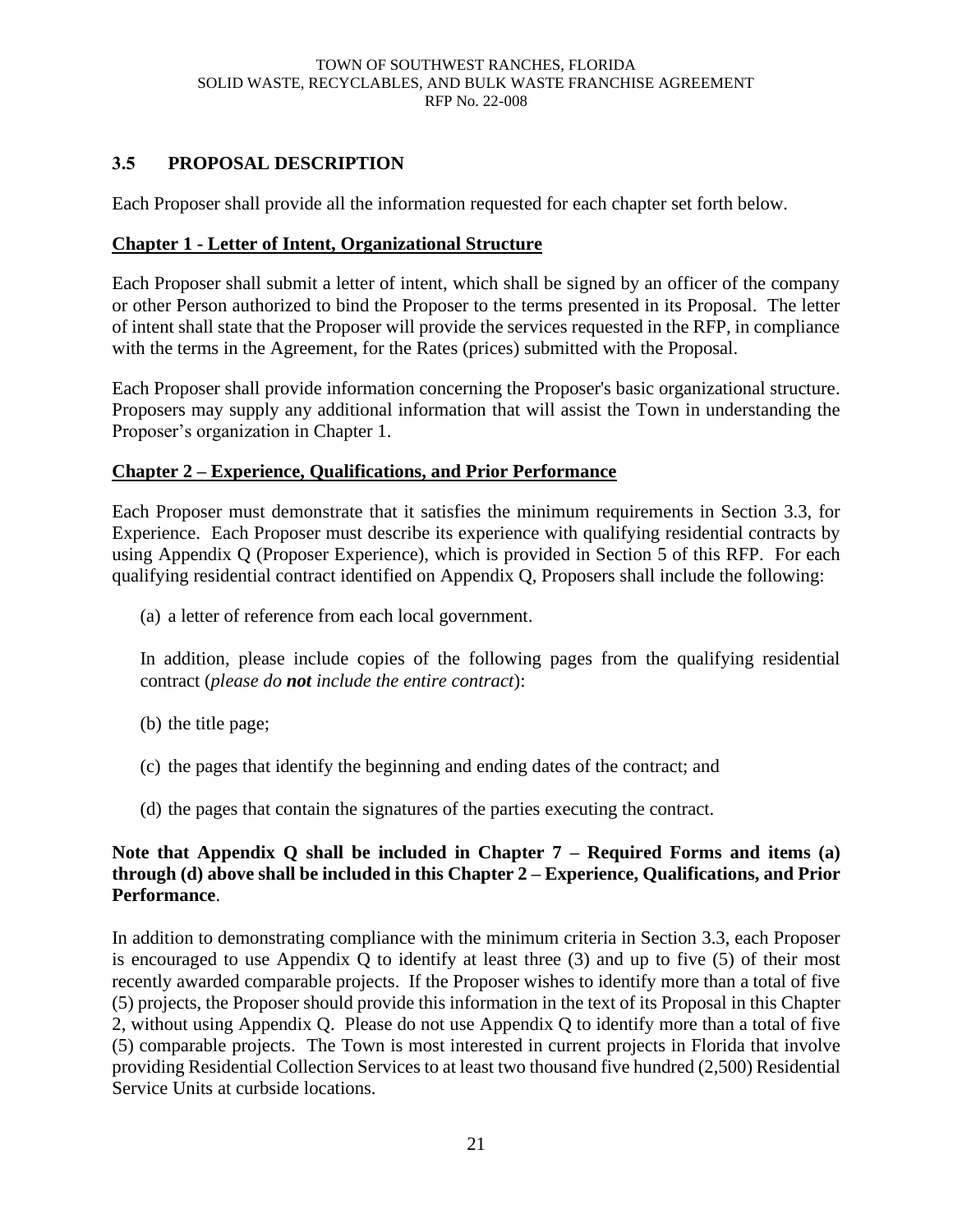Each Proposer also is encouraged to provide information in Chapter 2 to demonstrate that the Proposer has the experience to provide all of the Collection Services required under the Service Agreement, including the Collection of:

- (a) Solid Waste from Residential Service Units using Solid Waste Carts at curbside;
- (b) Source separated Recyclable Materials (Program Recyclables) in Recycling Carts at curbside;
- (c) Bulk Waste at curbside; and
- (d) Commercial Solid Waste Collection.

### **Regarding Litigation History, Criminal Convictions, and Environmental Violations**:

- (a) Each Proposer shall identify each case within the last five years (i.e., on or after March 1, 2017) where: (a) a civil, criminal, administrative, bankruptcy or other similar proceeding was filed against the Proposer, if such proceeding arises from or is related to a dispute concerning the Proposer's rights, remedies or duties under a contract with a city, county, or other governmental entity for Collection Services; (b) a city, county, or other governmental entity terminated a contract with the Proposer concerning Collection Services; or (c) administrative fines, liquidated damages or other penalties were assessed or were deducted from the Proposer's payments under a contract with a city, county, or governmental entity for Collection Services and such fines or penalties exceeded ten thousand dollars (\$10,000) in one month; and (d) as may be the case in performance based collection contracts, a city, county, or governmental entity withheld or retained portions of payments that would have been paid to Proposer if performance metrics were met by Proposer concerning Collection Services and such retainage or otherwise withheld amount exceeded ten thousand dollars (\$10,000) in one month.
- (b) Each Proposer also shall identify each instance in which the Contractor paid more than ten thousand dollars (\$10,000) to settle a dispute with a governmental entity concerning the Proposer's performance under a contract for Collection Services and such payment occurred on or after March 1, 2017. The Contractor shall identify each such settlement agreement unless the settlement agreement explicitly prohibits the disclosure of the agreement's existence.
- (c) For each case identified pursuant to this Chapter 2, the Proposer must describe the basic facts concerning the case, including the names of the parties, and the current status of the case.
- (d) Each Proposer must provide a summary of each criminal conviction of the Proposer, or any of its owners or officers, concerning the Collection or management of Solid Waste, that occurred in or after 2017. For the purposes of this Chapter 2, any Person who pleads "guilty" or "nolo contendere" or who is found guilty shall be deemed to have been convicted, notwithstanding a suspension of sentence or a withholding of adjudication.
- (e) Each Proposer also must provide a summary of each case initiated against the Proposer by an environmental agency since March 1, 2017 concerning Collection Services. The Town may disqualify a Proposer on the basis of: (a) past criminal convictions if those convictions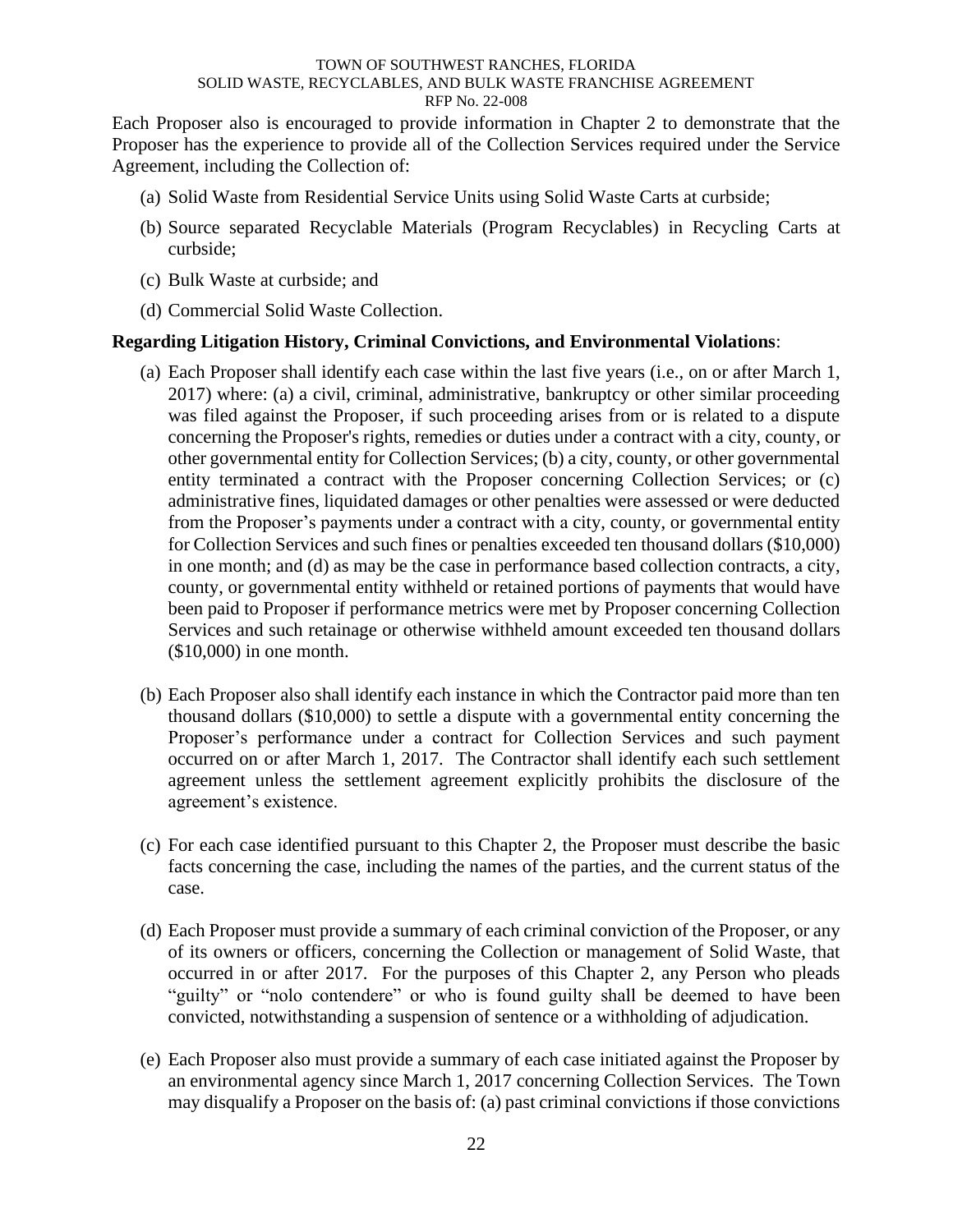relate to dishonesty, antitrust violations, or unfair competition; or (b) past environmental violations if those violations demonstrate a recurring or significant disregard for environmental laws.

### **Chapter 3 - Staffing**

Each Proposer must provide an organizational chart for the professional or management level staff positions concerning the Solid Waste Services that the Proposer will provide for the Town. Each Proposer must confirm that it will provide a District Manager and a Field Supervisor that will be accessible to the Town at all times in accordance with the Agreement. Include a narrative description of the duties and responsibilities of each staff position and the qualifications required for each position. Indicate whether any of these individuals will be used to service any contract or franchise agreement for other cities or communities. Each Proposer must provide information demonstrating that these employees satisfy the experience criteria in Section 3.3, Experience.

For each member of the professional or management staff that will be responsible for providing services to the Town, please provide a resume indicating the individual's areas of expertise and experience. Resumes must include the following information; however, additional information also may be provided by the Proposer.

- Name & Title
- Assignment on Town's Project
- Years of Experience with:
	- The Proposer's Company
	- Other Similar Companies
- Education:
- $\bullet$  Degree(s)
- Year/Specialization
- Summary of Professional Training and Experience
- Other Relevant Experience and Qualifications

Each Proposer must identify each subcontractor (if any) that the Proposer intends to use under this RFP in this Chapter and the services the proposed subcontractor would provide. In addition, Appendix R relating to subcontractors shall also be completed and included in Chapter 7 – Required Forms.

Proposers shall also describe and include printed examples in Chapter 3 their approach to training Collection Services personnel to clearly understand and abide by the specific terms and conditions of this Agreement. The Town is particularly interested in understanding how the Proposer would ensure the highest quality and consistency of service (e.g., consistently collecting Bulk Waste) throughout the duration of the Agreement.

# **Chapter 4 - Implementation Plan**

Each Proposal must include an implementation plan--i.e., a plan that explains how the Proposer will provide the Proposer's services in compliance with the requirements in the Agreement. The plan must include: (a) a description of the proposed routes and schedules, preferably marked on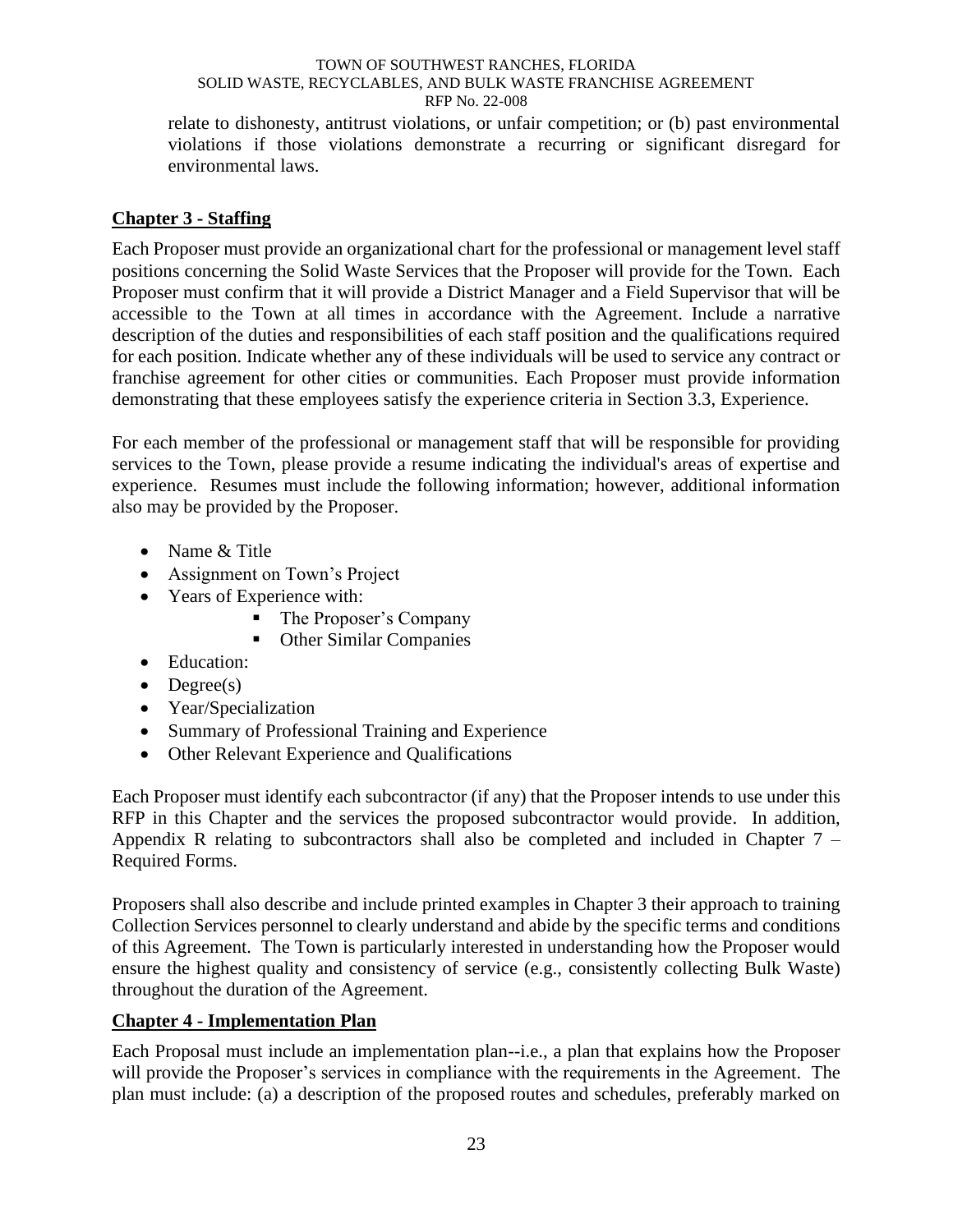maps, indicating the days when each route will be followed (specific route maps may be submitted by the winning Proposer after award); (b) the job classifications and numbers of people to be employed each day; and (c) the general conditions of employment, such as the hours of work and the number of days to be worked each week.

In light of recent legislative action regarding contamination in recyclables (i.e., the passage of House Bill 73 which took effect October 1, 2020 and is reflected in Florida Statute 403.706), the implementation plan shall describe any practices or initiatives the Proposer will use to reduce the amount of Contaminated Residential Recycling Material that will be placed in the Recycling Carts. As previously stated in Section 2.2, for the purpose of proposing Rates for Program Recyclables Collection Services, the Program Recyclables items proposed to be accepted in the program shall be described in the Implementation Plan.

As part of the implementation plan, each Proposer shall describe how the Proposer will help the Town make the transition from the current service provider to the Proposer as well as from manual collection to Cart collection. Each Proposer should describe the key milestones, and the general timing of the milestones, that the Proposer believes are important to a smooth transition. (See Section 4 of the draft Agreement provided in Exhibit A regarding transition.)

Proposers shall describe how the Proposer intends to automate the interface between the Town and the Contractor regarding customer service-related matters (i.e., Town access to Contractor GPS and/or cameras on vehicles, the use of RFID chips and readers, Customer request and complaint handling procedures, etc.)

Each Proposer also should summarize its experience in providing Solid Waste Services when a city or county transitioned from another service provider to the Proposer as well as from manual collection to Cart collection. The Proposer should describe the prior experience and identify any key lessons that were learned from its experience. (Note the Proposer may describe its experience in Chapter 2 of its Proposal and then provide a cross-reference in this Chapter 4).

# **Chapter 5 – Proposed Resources**

Each Proposer shall provide information demonstrating the Proposer will dedicate sufficient personnel, vehicles, equipment, and facilities to perform the work required under the Town's Agreement. Each Proposer shall explain how the personnel, vehicles, and equipment will be used to provide the services requested by the Town. Among other things each Proposer must identify:

- (a) the number and types of vehicles and equipment that will be used, by service;
- (b) the number and types of personnel, by service;
- (c) the facilities proposed to be used, by material type (i.e., Solid Waste, Program Recyclables, Bulk Waste)
- (c) the anticipated location of the Proposer's vehicle maintenance yard;
- (d) the method/approach to be used for managing customer relations and software interface capabilities with the Town described in Section 20 of the Agreement
- (e) the type of fuel(s) that will be used in the Proposer's Collection vehicles; and
- (f) any other relevant information that will help the Town evaluate the Proposer's plan for resources to provide service to the Town in compliance with the Agreement.

Each Proposer must submit a list of the vehicles (including spare or reserve vehicles) the Proposer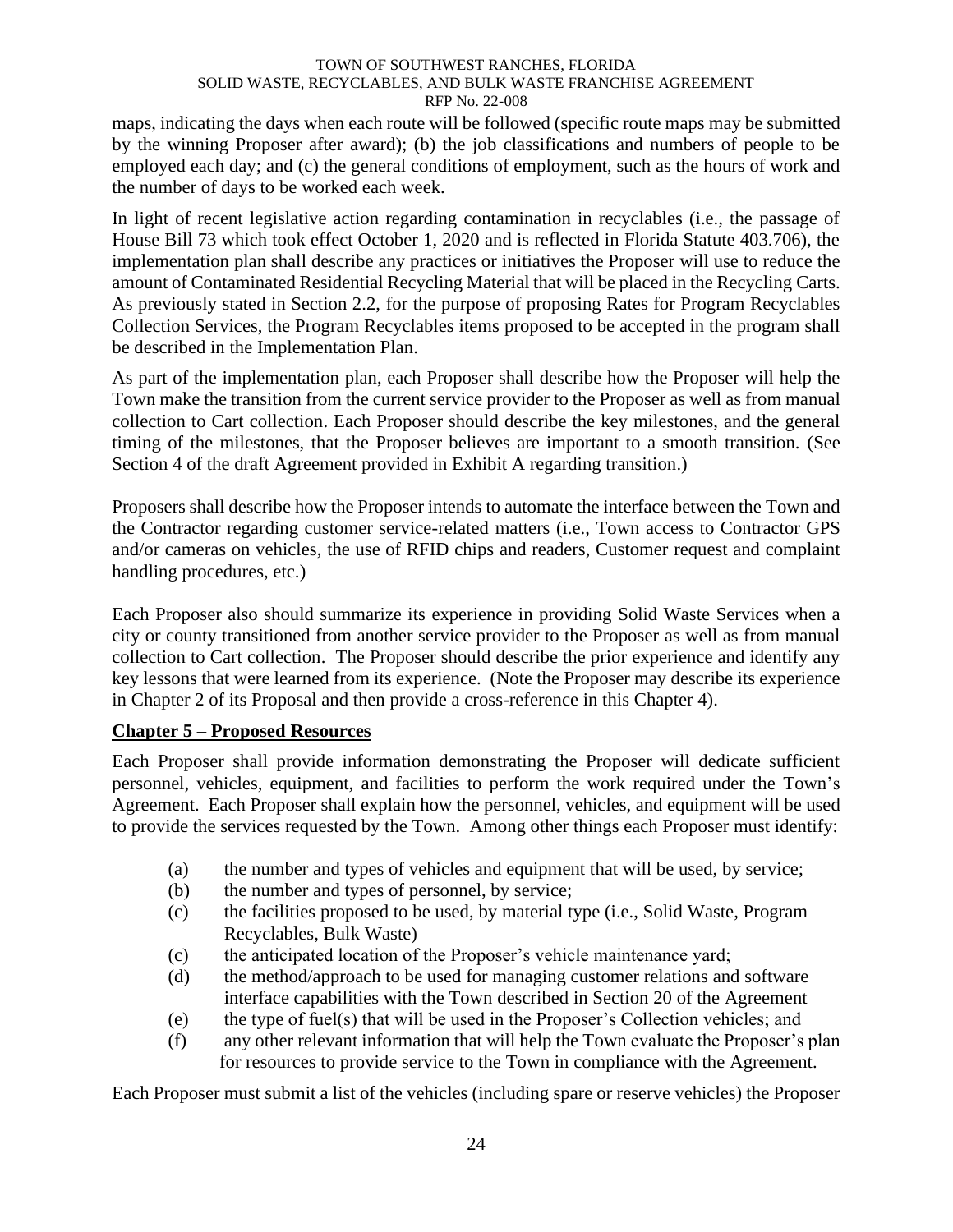will dedicate to the Town's work. The list must identify the vehicle make, model, cargo capacity, and model year for each vehicle. The list also must identify the number and types of Collection vehicles to be used for each type of Collection Service, including the Collection of Residential and Commercial Solid Waste, Residential Program Recyclables, and Residential Bulk Waste for Scenario A and Scenario B.

### **Chapter 6 - Financial Stability, Performance Bond Commitment**

Each Proposer must identify any pending or threatened bankruptcy proceedings involving the Proposer, its parent, a subsidiary, or an affiliate. The Proposer also must identify any bankruptcy proceedings that involved the Proposer, its parent, subsidiary, or affiliate, and were pending on or after March 1, 2017.

Each Proposer shall provide the Town with copies of their audited financial statements for the last two (2) years. If the Proposer does not have audited financial statements, the Proposer may substitute non-audited financial statements and completed federal tax returns for the last two (2) years. Publicly traded corporations may provide pertinent copies of, or an electronic link to, the corporation's annual financial reports, annual audits, and similar filings with the U.S. Securities and Exchange Commission. The Town will evaluate this information to confirm that the Proposer has the financial capacity to perform the services required by the Agreement.

Each Proposer also must provide: (a) information concerning their available lines of credit, including current balances; and (b) one or more letters of reference from lenders or financial institutions that can attest to the creditworthiness of the Proposer and their willingness to do business with the Proposer.

Pursuant to the Florida Public Records Law, all of the financial information provided to the Town, as well as all of the other information submitted with the Proposer's Proposal, shall be available for public inspection after the Proposals are opened, except as provided in Sections 119.071(1)(b) and 286.0113, Florida Statutes.

Each Proposer must provide an irrevocable letter of commitment from a State of Florida licensed bonding company to provide a Performance Bond that will satisfy the requirements in Section 24 of the Agreement.

The letter of commitment must demonstrate that the vendor has the ability to obtain a Performance Bond in the amount of One Million Five Hundred Thousand Dollars (\$1,500,000). The letter of commitment must state that it is being issued by a bonding company that: (a) is approved to transact business in the State of Florida; (b) has a resident agent in the State of Florida; (c) is rated "A-" or better rating by A. M. Best or Standard and Poors; (d) is listed in the U.S. Treasury Department's list of acceptable sureties for federal bonds; and (e) has been in business and has a record of successful and continuous operation for at least five (5) years.

For the purposes of this RFP, a Proposer only needs to submit an irrevocable letter of commitment with its Proposal. The Performance Bond is not required with the Proposal; however, the Performance Bond must be delivered to the Town by the Successful Proposer prior to the Commencement Date.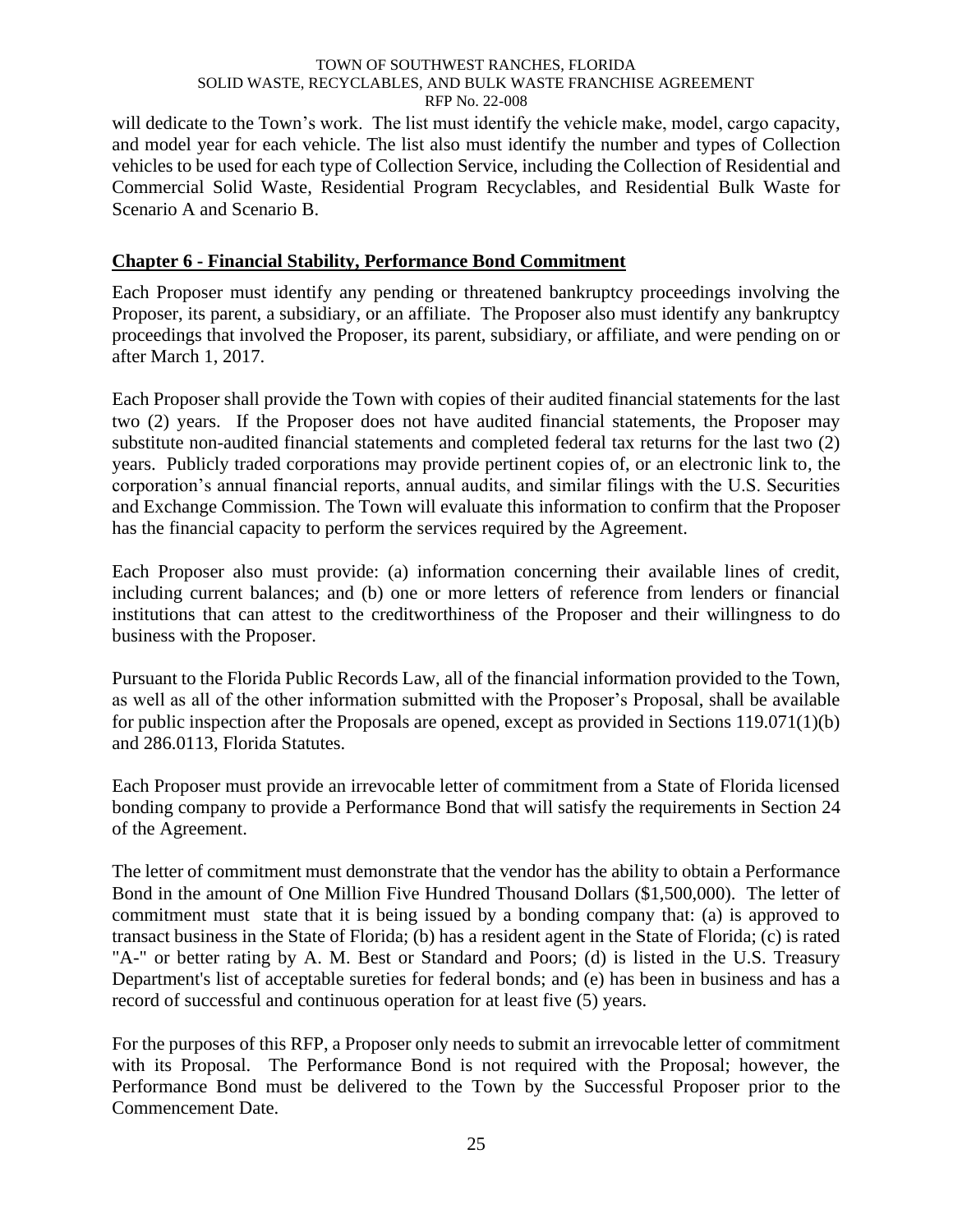# **Chapter 7 – Required Forms (excluding Appendix B – Price Schedule)**

In Chapter 7, Proposers shall include the following Appendices provided in Section 5 of this RFP.

| <b>APPENDIX A Proposer Information</b>                                                                        |
|---------------------------------------------------------------------------------------------------------------|
| <b>APPENDIX C</b> Disclosure of Ownership Interest                                                            |
| <b>APPENDIX D Drug Free Workplace</b>                                                                         |
| <b>APPENDIX E</b> Sworn Statement Pursuant to Section 287.133(3) (A) Florida Statutes On Public Entity Crimes |
| <b>APPENDIX F Non-Collusion Affidavit</b>                                                                     |
| <b>APPENDIX G Anti-Lobbying Certification Form</b>                                                            |
| <b>APPENDIX H</b> Proposer Confirmation of Qualifications                                                     |
| *APPENDIX I CERTIFICATE OF AUTHORITY (IF INDIVIDUAL / SOLE PROPRIETOR)                                        |
| *APPENDIX J CERTIFICATE OF AUTHORITY (IF PARTNERSHIP)                                                         |
| *APPENDIX K CERTIFICATE OF AUTHORITY (IF CORPORATION OR LIMITED LIABILITY COMPANY)                            |
| *APPENDIX L CERTIFICATE OF AUTHORITY (IF JOINT VENTURE)                                                       |
| <b>APPENDIX M Proposal Bond</b>                                                                               |
| APPENDIX O Acknowledgment of Conformance with O.S.H.A. Standards                                              |
| <b>APPENDIX P Proposer Confirmation of Qualifications</b>                                                     |
| <b>APPENDIX Q Proposer Experience</b>                                                                         |
| <b>APPENDIX R Subcontractor List</b>                                                                          |
| <b>APPENDIX S</b> Acknowledgement of Addenda                                                                  |
| <b>APPENDIX U Insert W9</b>                                                                                   |
| <b>APPENDIX V</b> Insert Proof of Insurance                                                                   |
| <b>APPENDIX X 44 C.E.R. PART 18 - CERTIFICATION REGARDING LOBBYING</b>                                        |
| <b>APPENDIX Y</b> Other Federal, State and Local Requirements (2 CFR 200 Compliance)                          |
| <b>APPENDIX Z</b> Insert E-Verify Registration Certificate                                                    |

Note that Appendix W is a Statement of No Response, which is not required to be submitted with a Proposal.

# **Chapter 8 - Proposed Rates for Residential and Commercial Solid Waste Services**

Each Proposer must complete Appendix B – Price Schedule which includes Exhibit 1 – Residential Collection Service and Exhibit 2 – Commercial Collection Service. Each Proposer must Complete Exhibit 1 and thereby provide its Rates (prices) for Residential Collection Services. Each Proposer must complete Exhibit 2 and thereby provide its Rates (prices) for Commercial Collection Services. Note that franchise fees shall **not** be included in proposed Rates, though franchise fees will be added as applicable prior to executing an Agreement. Instructions for properly completing the Exhibits are included on the Exhibits. Appendix  $B -$ Price Schedule must be included in Chapter 8 of the Proposal.

# <span id="page-30-0"></span>**3.6 PREPARING AND SUBMITTING PROPOSALS**

Each Proposal must contain the documents required by this Section 3 including Appendices/Forms provided in Section 5, as appropriate, each fully completed, and signed as required. Proposers shall prepare their Proposals utilizing the same format outlined below. A tabbed divider identifying the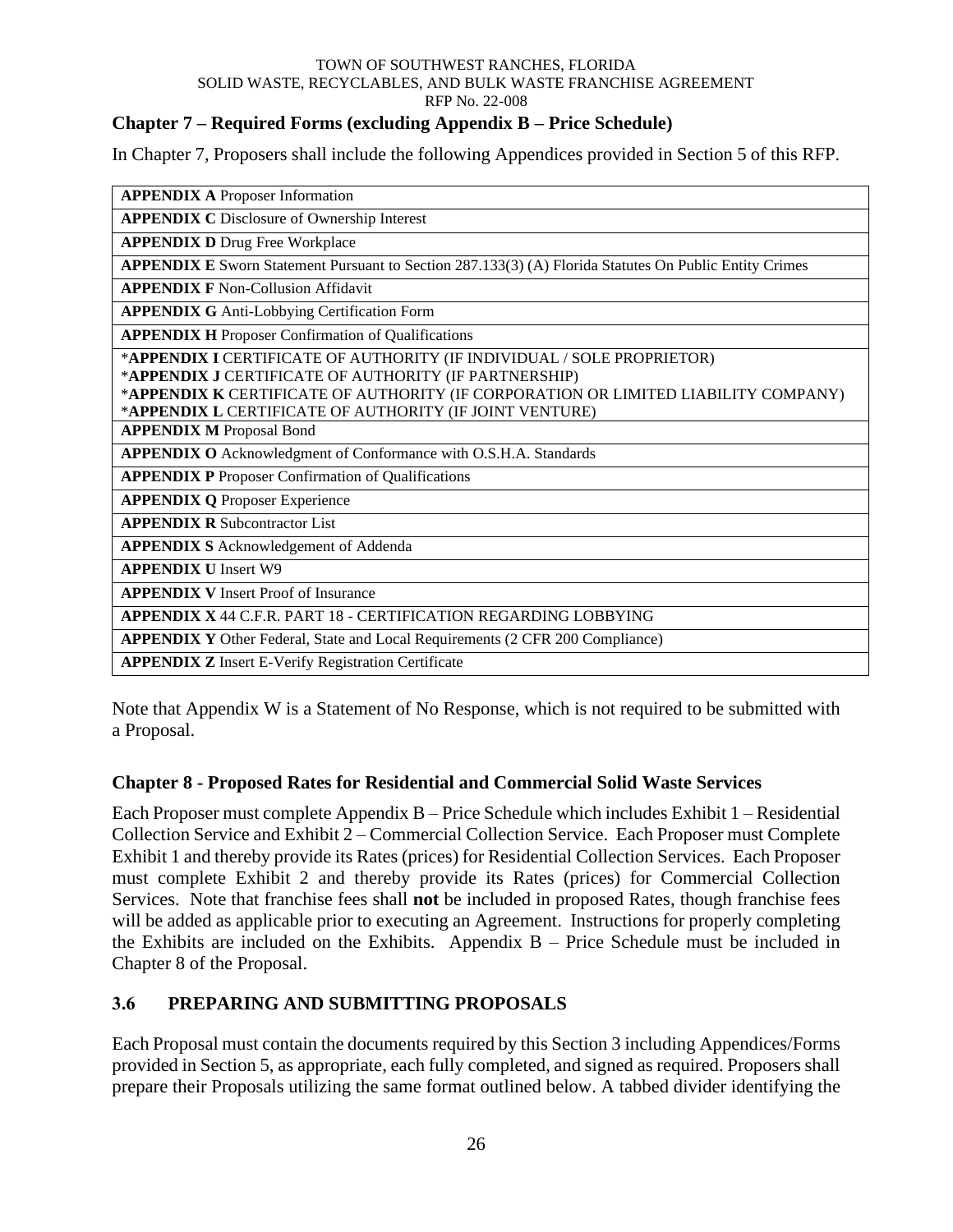corresponding chapter number shall separate each section of the hard copies of the Proposal as stipulated.

The original Proposal document package must not be bound; however, spiral binding and binder clips are acceptable for the submission of the document copies. One (1) unbound original and five bound (5) copies as well as one (1) in digital format (USB in .pdf file format) of the complete Proposal must be received by the Deadline for Submission of Proposals specified in this RFP. Double sided printing is permitted. For the purpose of reviewing the responsiveness of the Proposals, the digital format (USB in .pdf file format) must contain three separate files, including:

- A PDF of the complete Proposal (Chapters 1 through 8)
- A separate PDF of Appendices, except Appendix B (Chapter 7)
- A separate PDF of Appendix B Price Schedule, Exhibit 1 and Exhibit 2 (Chapter 8)

Due on **Friday, May 13, 2022, by 11:00 a.m. EST,** one (1) unbound original and five (5) bound copies as well as one (1) in digital format (USB in .pdf file format) of the complete Proposal must be timely delivered to:

Venessa Redman, Senior Procurement and Budget Officer 13400 Griffin Road Southwest Ranches, FL 33330 Phone: 954-434-7467 Fax: 954-434-1490 Email: vredman@southwestranches.org

Proposals must be clearly marked on the outside of the package(s) referencing:

### **RFP No. 22-008 SOLID WASTE, RECYCLABLES, AND BULK WASTE FRANCHISE AGREEMENT**

Proposals received at any other location than the aforementioned or after the Deadline for Submission of Proposals shall be deemed non-responsive and shall not be considered.

Responses should be signed by an official authorized to bind the Proposer to the provisions given in the Proposal. Proposals are to remain valid for at least 90 days. Upon award of an Agreement, the contents of the Proposal of the Successful Proposer(s) may be included as part of the Agreement, at the Town's discretion.

For any questions, contact the Senior Procurement and Budget Officer.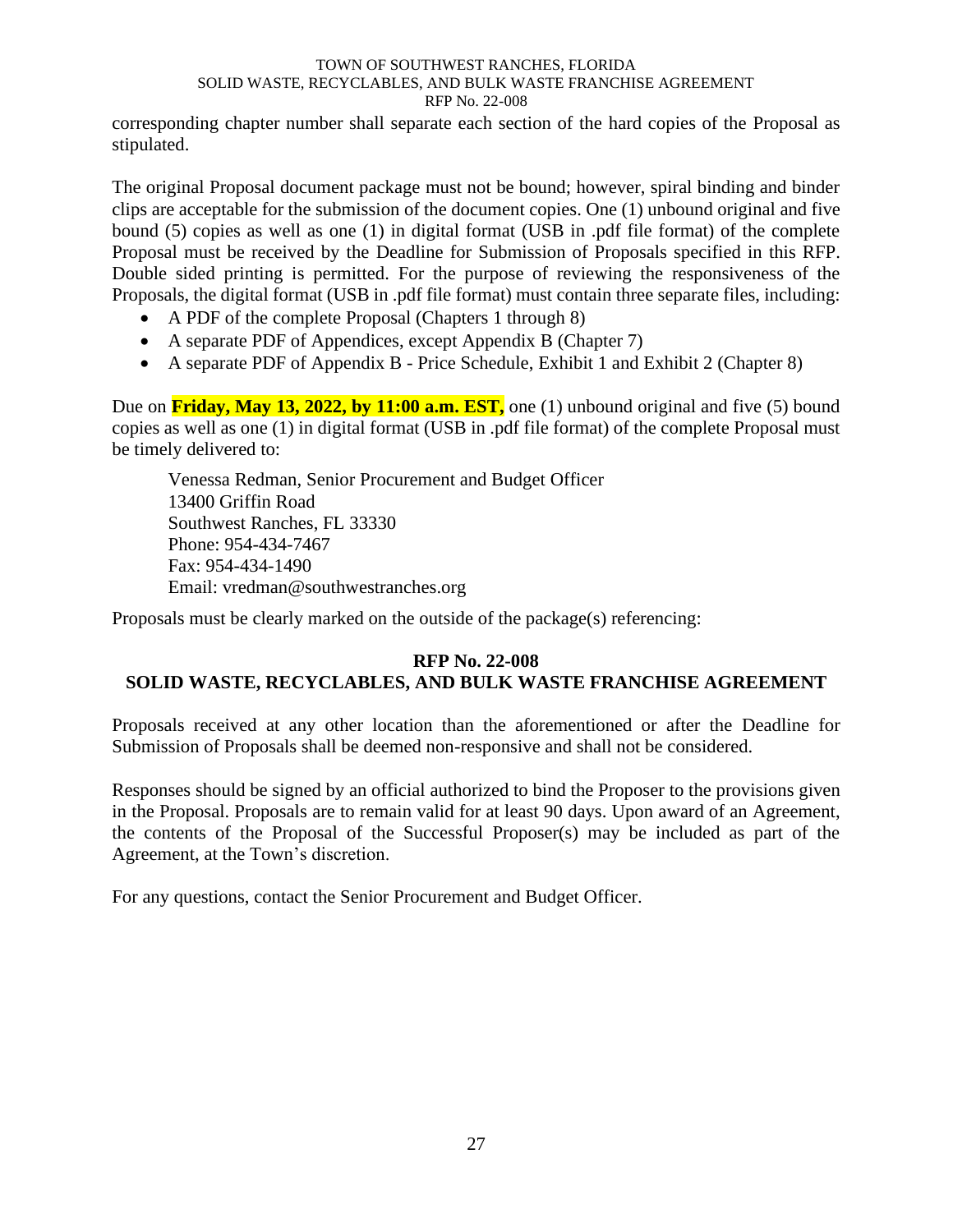# <span id="page-32-1"></span>**SECTION 4 EVALUATION OF QUALIFICATIONS AND AWARD**

# <span id="page-32-0"></span>**4.1 EVALUATION OF PROPOSALS BY SELECTION COMMITTEE**

The proposals submitted in response to this RFP will be reviewed and evaluated by the Town's Senior Procurement and Budget Officer and a Selection Committee, which will be comprised of Town employees designated by the Town Administrator. The review process will be conducted in two phases. In Phase One, the Senior Procurement and Budget Officer will determine whether each Proposal is responsive. For the purposes of this RFP, a responsive Proposer means a Person that has submitted a proposal that conforms in all material respects to the requirements in the RFP. Accordingly, in Phase One, the Senior Procurement and Budget Officer will determine whether each Proposer correctly completed and submitted all of the necessary forms, documents, and information.

The Senior Procurement and Budget Officer will work with other members of the Town staff to evaluate the financial information provided by the Proposers that are placed on the Town's short list in Phase One.

In Phase Two of the review process, the Selection Committee will determine whether each responsive Proposer is responsible. For the purposes of this RFP, a responsible Proposer means a Person that (a) has the capacity in all respects to fully perform the contract requirements and (b) has the integrity and reliability that will ensure good faith performance. In Phase Two, each proposal will be evaluated in light of the following factors:

- 1. The experience and qualifications of the Proposer.
- 2. The Proposer's prior performance when providing similar services.
- 3. The Proposer's equipment, personnel, resources, approach, methodology, and plan for providing the services required under the Agreement.
- 4. Any other relevant information concerning the Proposer's ability to provide outstanding service, value, and benefits that are consistent with the best interests of the Town.
- 5. The cost of the Proposer's services.

At any time during Phase One and Phase Two, the Town may conduct any investigations it deems necessary to evaluate the proposals. Each Proposer shall promptly provide the Town with any additional information reasonably requested by the Town. The Town shall have the right to make additional inquiries, interview some or all of the Proposers, visit the facilities of one or more of the Proposers, or take any other action the Town deems necessary to fairly evaluate a proposal. The Selection Committee may request that some or all of the Proposers provide a presentation to the Selection Committee; however, presentations are not necessarily going to be requested by the Selection Committee. Therefore, Proposers shall include any relevant information for the Selection Committee in their proposals.

At any time during Phase One and Phase Two, the Town may reject a proposal if the Town concludes the Proposer is not qualified -- i.e., the Proposer does not satisfy the minimum criteria set forth in this RFP.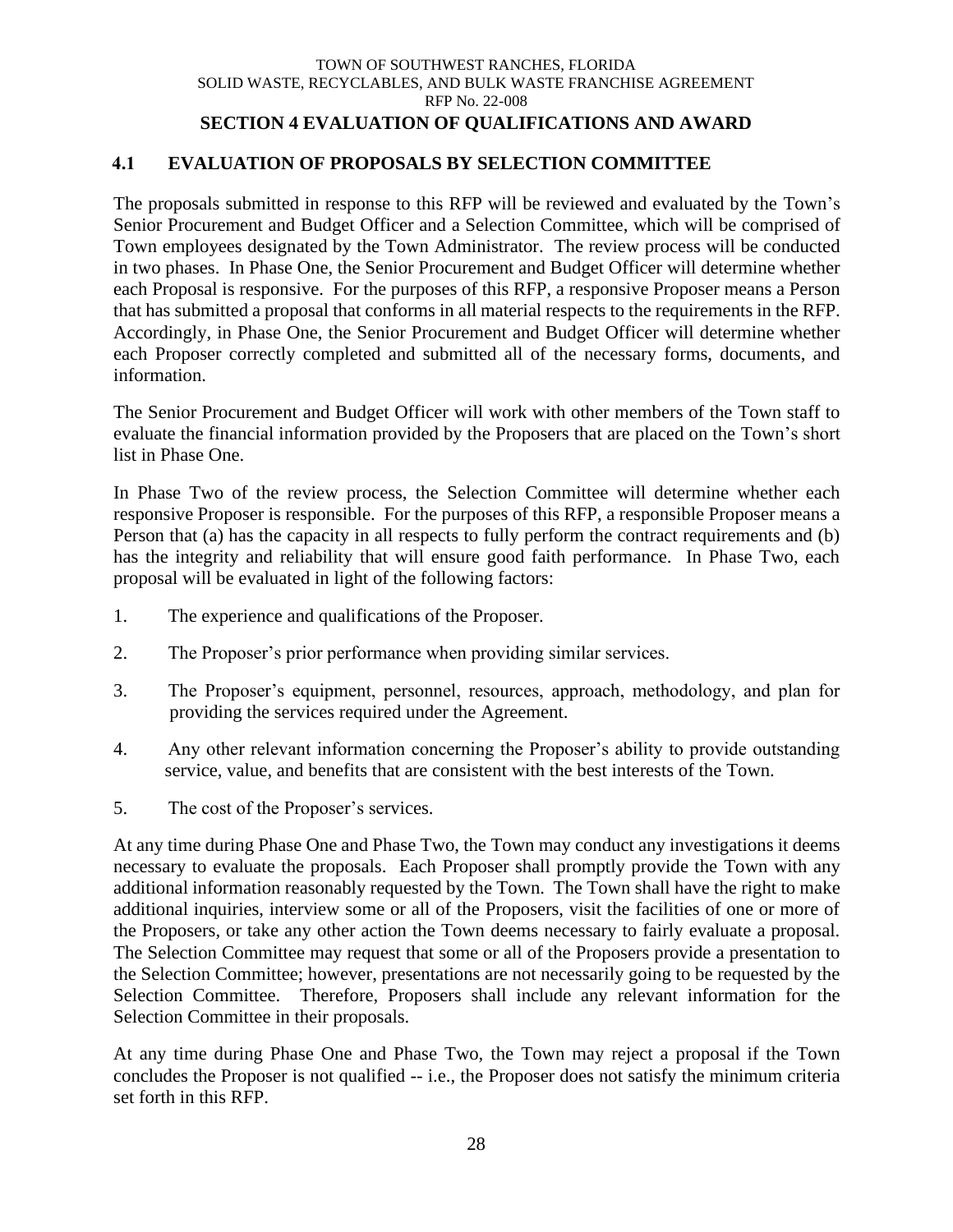Final approval will be by the Town Council who may request public presentation.

During Phase Two, the Town will evaluate each responsive proposal in light of the three weighted criteria set forth in the following table:

| <b>Weighted Criteria</b>                                                                                                                                | <b>Points</b> |
|---------------------------------------------------------------------------------------------------------------------------------------------------------|---------------|
| Criterion No. 1. Proposer's experience, qualifications, and prior performance<br>(i.e., factors 1 and 2, above)                                         | 25            |
| Criterion No. 2. Proposer's equipment, personnel, resources, technical<br>approach, methodology, and implementation plan (i.e., factors 3 and 4, above) | 40            |
| Criterion No. 3. The cost of the Proposer's services (i.e., factor 5, above)                                                                            | 35            |
| <b>Total</b>                                                                                                                                            | 100           |

During Phase Two, the members of the Selection Committee will perform a technical evaluation of each Proposal the Town receives from responsive Proposers. Each member of the Selection Committee will evaluate each Proposal and then they shall assign the scores (i.e., points) they believe are appropriate for Criterion No. 1 and Criterion No. 2, given the points allocated for Criterion No. 1 and Criterion No. 2 in the table above. After each member of the Selection Committee has scored each Proposal, the Senior Procurement and Budget Officer will collect the scores from the committee members and then average the individual scores.

When considering a proposal, the members of the Selection Committee shall divide the contents of the Proposal into two (2) categories to match the description of Criterion No. 1 and Criterion No. 2. Section 4.2, below, describes how the contents of the proposal will be assigned to these two (2) categories of weighted criteria.

The Senior Procurement and Budget Officer, with assistance from the Town's consultant, will evaluate the Rates that the Town receives from responsive Proposers. The cost of each Proposer's services (Criterion No. 3) shall be estimated by using the proposed prices in Appendix B, Exhibit 1 and Exhibit 2 to calculate the total annual cost of providing the Proposer's services to all Residential Service Units and Commercial Customers. The calculation of the total annual cost shall be based on the Town's estimate of (a) the current number of Residential Service Units and (b) the current number of Commercial Customers and the services they receive. After the Senior Procurement and Budget Officer calculates the estimated total annual cost of each responsive Proposer's Collection Services, the costs of each proposal will be compared.

The maximum number of points under Criterion No. 3 (i.e., 35 points) will be awarded by the Senior Procurement and Budget Officer to the proposal that offers the lowest cost. The points to be awarded to the other proposals will be calculated by using the following formula: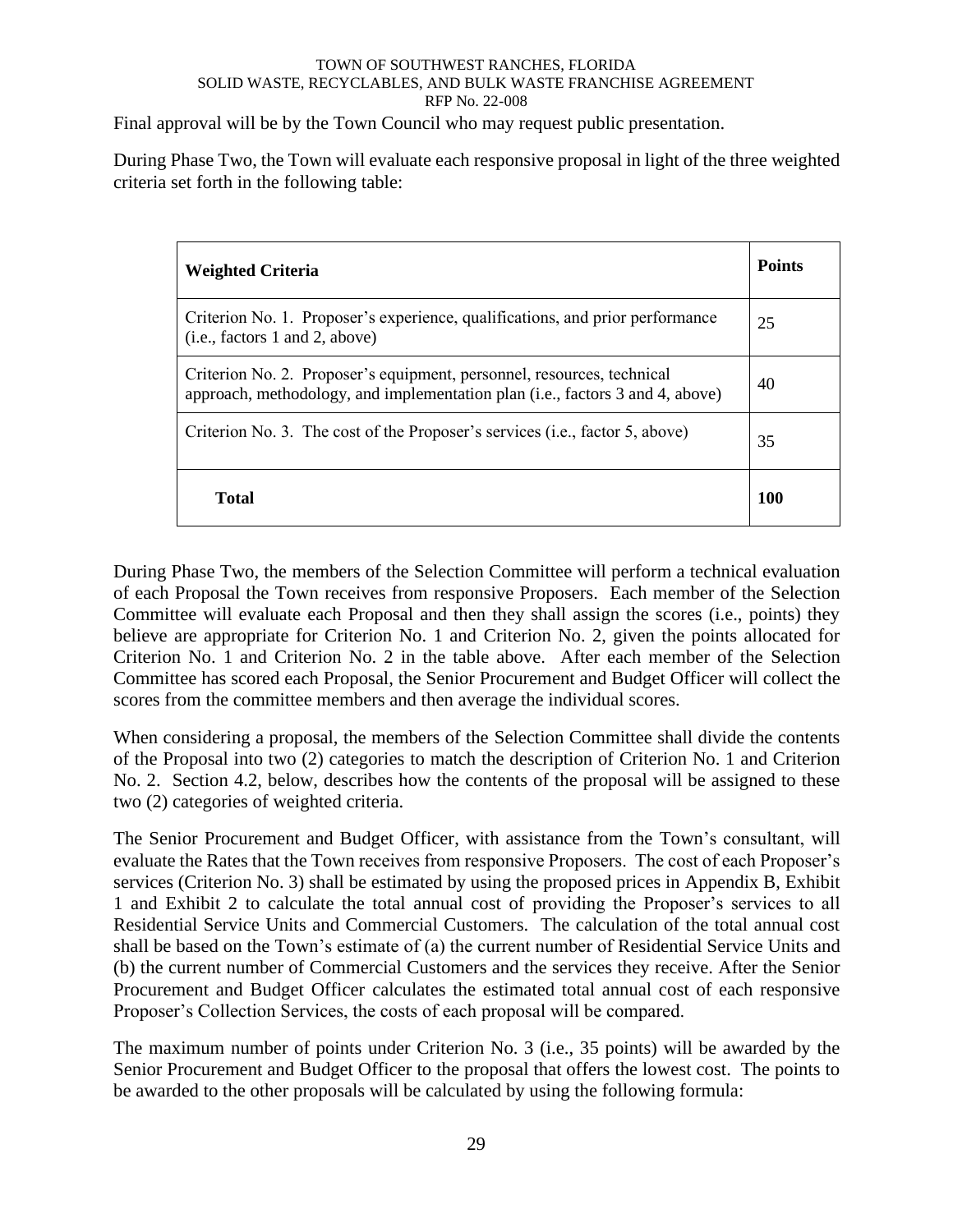$A/B \times C = D$ Where:

 $A =$ lowest price

 $B =$ Proposer's price

 $C =$  total possible points for price (35)

 $D =$  points earned by Proposer

This process will be repeated for each of the two scenarios the Town is considering shown in the table below. *("EOW" means Every-other-week.)*

|                                  | <b>Scenario A:</b>                         | <b>Scenario B:</b>                         |
|----------------------------------|--------------------------------------------|--------------------------------------------|
|                                  | $2-1-EOW$                                  | 1-EOW-EOW                                  |
| Residential<br>Solid Waste       | 2 x week                                   | 1 x week                                   |
| Residential<br>Recycling         | 1 x week                                   | <b>EOW</b>                                 |
| Residential<br><b>Bulk Waste</b> | <b>EOW</b>                                 | <b>EOW</b>                                 |
| Commercial<br>Solid Waste        | Based on Service<br>Style and<br>Frequency | Based on Service<br>Style and<br>Frequency |

The Senior Procurement and Budget Officer will calculate the total score for each proposal that the Town receives from a responsive Proposer. The total score will be the sum of the points awarded to the Proposer under Criterion No. 1, Criterion No. 2, and Criterion No. 3 for each of the two scenarios. The Proposer with the highest total score will be ranked highest for award preference, by scenario. The Proposer with the second highest total score will be ranked second highest for award preference and so on, until all Proposers are ranked for each scenario.

The Senior Procurement and Budget Officer shall recommend, in order of preference, the responsive and responsible Proposers whose proposals are deemed the most advantageous to the Town, and at which frequency for Residential Collection Services (i.e., Scenario A or B) are preferred, based on the weighted criteria described above.

### <span id="page-34-0"></span>**4.2 PROPOSAL COMPONENTS AND EVALUATION CRITERIA**

The information provided by the Proposer shall be divided into the following categories when the Selection Committee or the Senior Procurement and Budget Officer assigns points to a Proposer. Note that Chapter 7 – Required Forms will be reviewed by the Senior Procurement and Budget Officer in Phase One to determine responsiveness to the RFP and may be used in Phase Two by the Selection Committee at their discretion.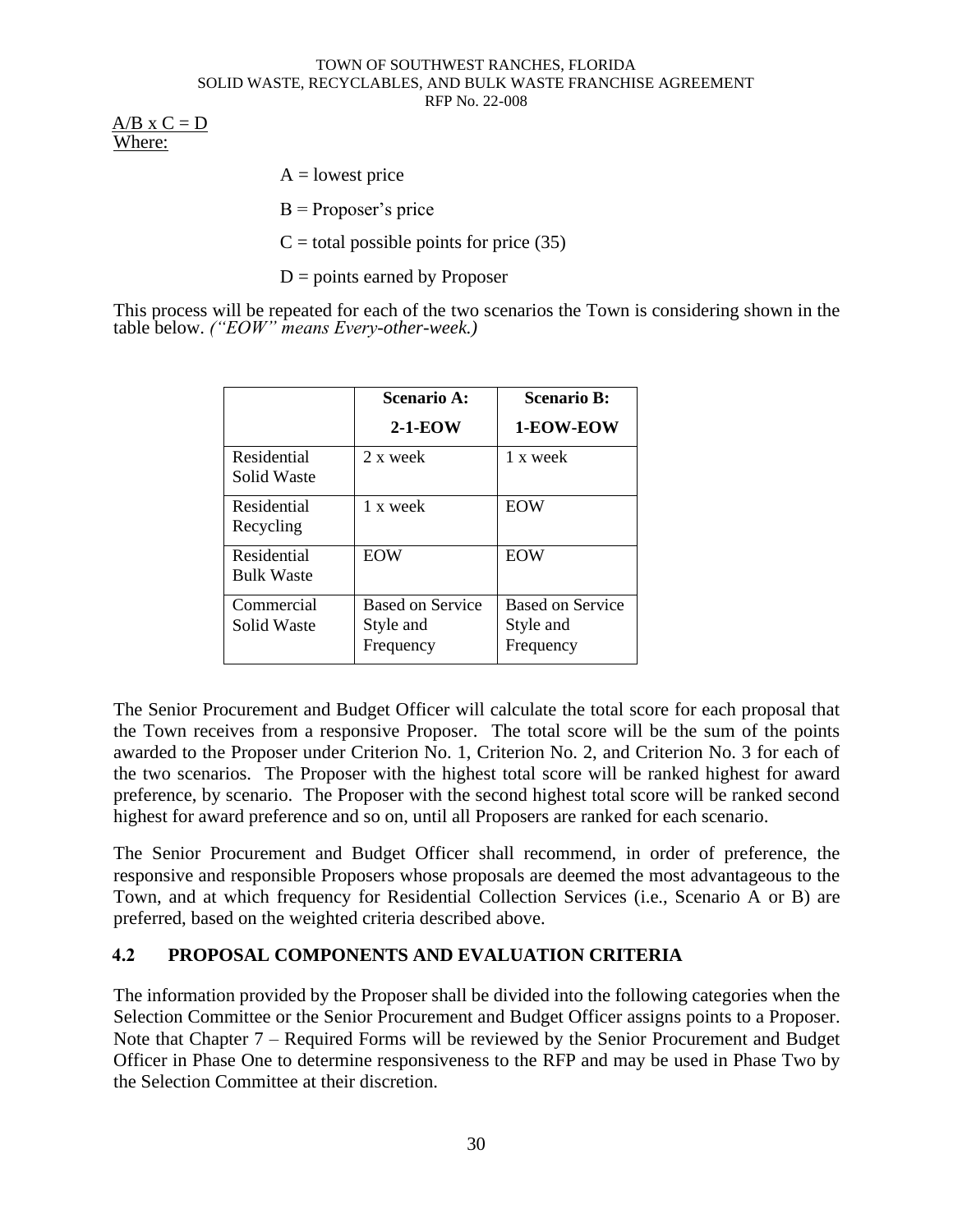Criterion1: Experience, Qualifications, and Prior Performance (25 Points)

Chapter 2 - Experience, Qualifications, and Prior Performance

Chapter 3 - Staffing

Criterion 2: Resources and Implementation Plan (40 Points)

Chapter 4 - Implementation Plan

Chapter 5 - Proposed Resources

Chapter 6 - Financial Stability, Financial Statement, Performance Bond Commitment

Cost of Services (35 Points)

Chapter 8 - Proposed Rates for Residential and Commercial Collection Service

### <span id="page-35-0"></span>**4.3 AWARD OF CONTRACT BY TOWN COUNCIL**

After the Selection Committee and the Senior Procurement and Budget Officer complete their assessments of the proposals, the Senior Procurement and Budget Officer shall prepare a recommendation, which shall be presented to the Town Council at a public meeting. The Council may exercise any one of the following options:

(a) The Council may approve the award of the Town's work to the Proposer that received the highest ranking by the Selection Committee; or

(b) The Council may reject all of the proposals, based on any reason the Council deems sufficient; or

(c) The Council may defer the award of the Town's work until the Selection Committee reconsiders its recommendation in light of new information.

It is anticipated that the Council will award the Town's work to the Proposer that submits the best overall proposal, based on the determinations by the Selection Committee and the Senior Procurement and Budget Officer, and the Council 's assessment of the Town's best interests.

After the Council selects the Successful Proposer, the Successful Proposer must provide the required Performance Bond and parent corporation guarantee to the Town, as described in the Agreement. Thereafter, the Successful Proposer and the Town's designated representative shall execute the Agreement. If the highest ranked Proposer fails to comply with the requirements herein, the Town may award the Agreement to the next highest ranked Proposer.

### <span id="page-35-1"></span>**4.4 THE TOWN'S ACCEPTANCE OR REJECTION OF PROPOSALS**

The Town reserves its exclusive right to:

- reject any and all proposals, with or without cause;
- accept the proposal which, in the judgment of the Town, is the best overall proposal, based on the weighted criteria described herein;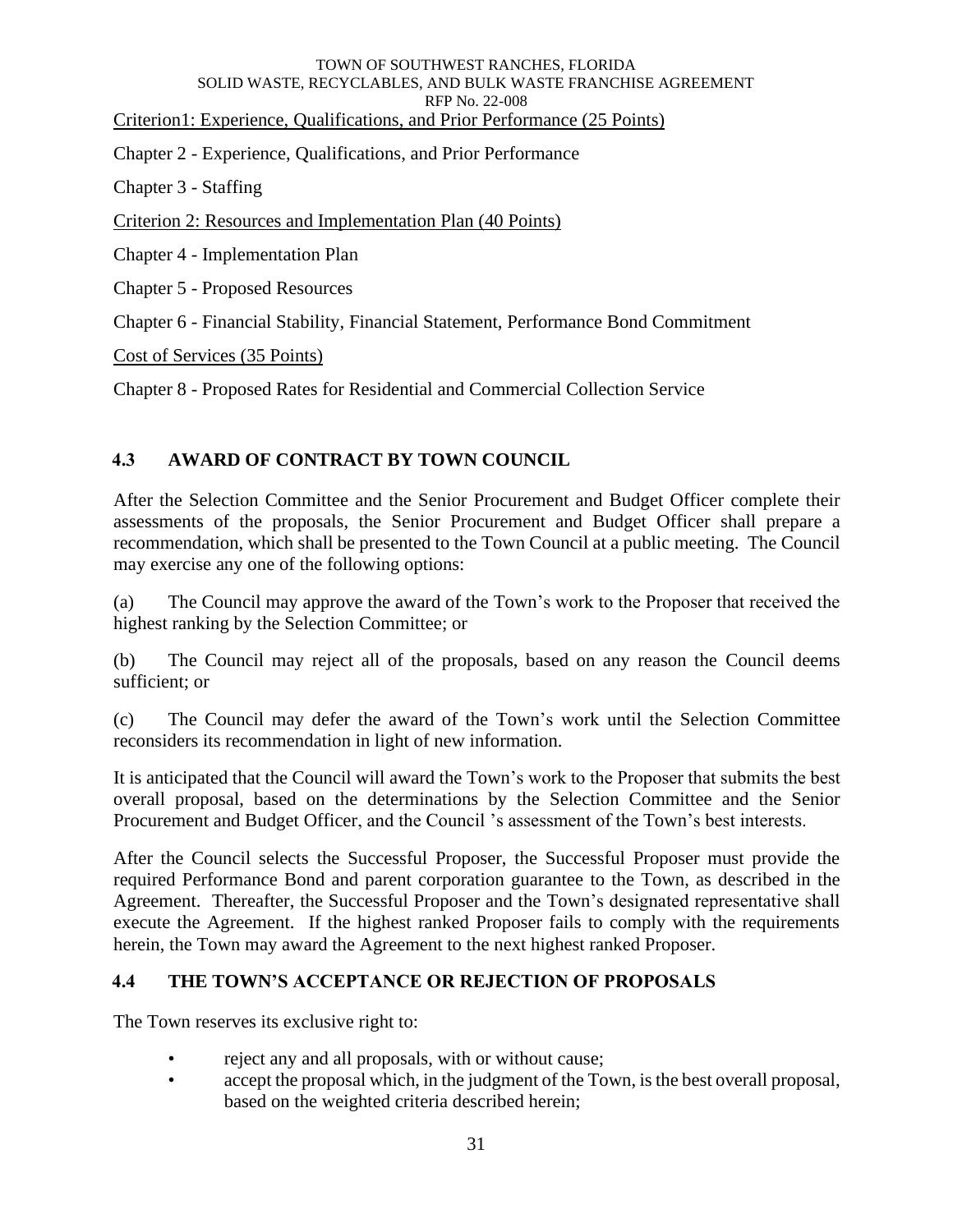- reject any and all non-responsive proposals;
- waive minor irregularities and technicalities in any proposal;
- issue addenda or otherwise revise the requirements in this RFP;
- issue requests for new proposals;
- cancel this RFP;
- change the schedule for any activities under this RFP; and
- enter into negotiations with one or more Proposers.

The Town reserves its right to request one or a series of best and final offers if information is obtained during the evaluation process that makes it necessary for the Town to clarify the requirements in this RFP and otherwise ensure the most competitive pricing.

The Town shall decide, in its sole discretion, whether to reject a proposal as non-responsive. Among other things, a Proposal may be found to be non-responsive if the Proposer: failed to provide the information requested in the RFP; failed to utilize or complete the required forms; provided incomplete, indefinite, or ambiguous responses; failed to comply with the applicable deadlines; provided improper or undated signatures; or provided information that is false, misleading, or exaggerated.

The Town may reject a proposal for any reason that the Town deems sufficient. For example, the Town may reject one or more proposals if: the Proposer misstates or conceals any material fact in their proposal; the proposal does not conform to the requirements of Applicable Law; the proposal is subject to conditions or qualifications; a change occurs that makes this RFP unnecessary for the Town; a Person submits more than one proposal under the same or different names; a Proposer fails to perform satisfactorily or meet its financial obligations on previous contracts; the Proposer employs unauthorized aliens in violation of Section 274(A)(e) of the Immigration and Naturalization Act; or the Proposer is listed on the U.S. Comptroller General's List of Ineligible Companies for Federally Financed or Assisted Projects.

Any or all proposals may be rejected if the Town concludes that collusion existed among two or more of the Proposers. Proposals received from the participants in such collusion will not be considered for the same work if this RFP is re-advertised.

More than one proposal from an individual, firm, partnership, corporation, or association under the same or different names will not be considered. If a Proposer is involved in more than one proposal for the same work, the Town may reject all proposals in which such Proposer is believed to be involved.

The Town may reject proposals if two (2) or more Proposers are planning a merger or are in the process of merging with or acquiring other Proposers, and the Town concludes that the Proposers are not submitting bona fide or uncompromised proposals. In such cases, the Town may reject all proposals in which such Proposers are involved. Any and all compromised proposals will be rejected if there is reason to believe that collusion exists between Proposers.

Nothing contained in this RFP shall be construed to restrict the Town Administrator's right to terminate this RFP if he deems it to be in the best interests of the Town.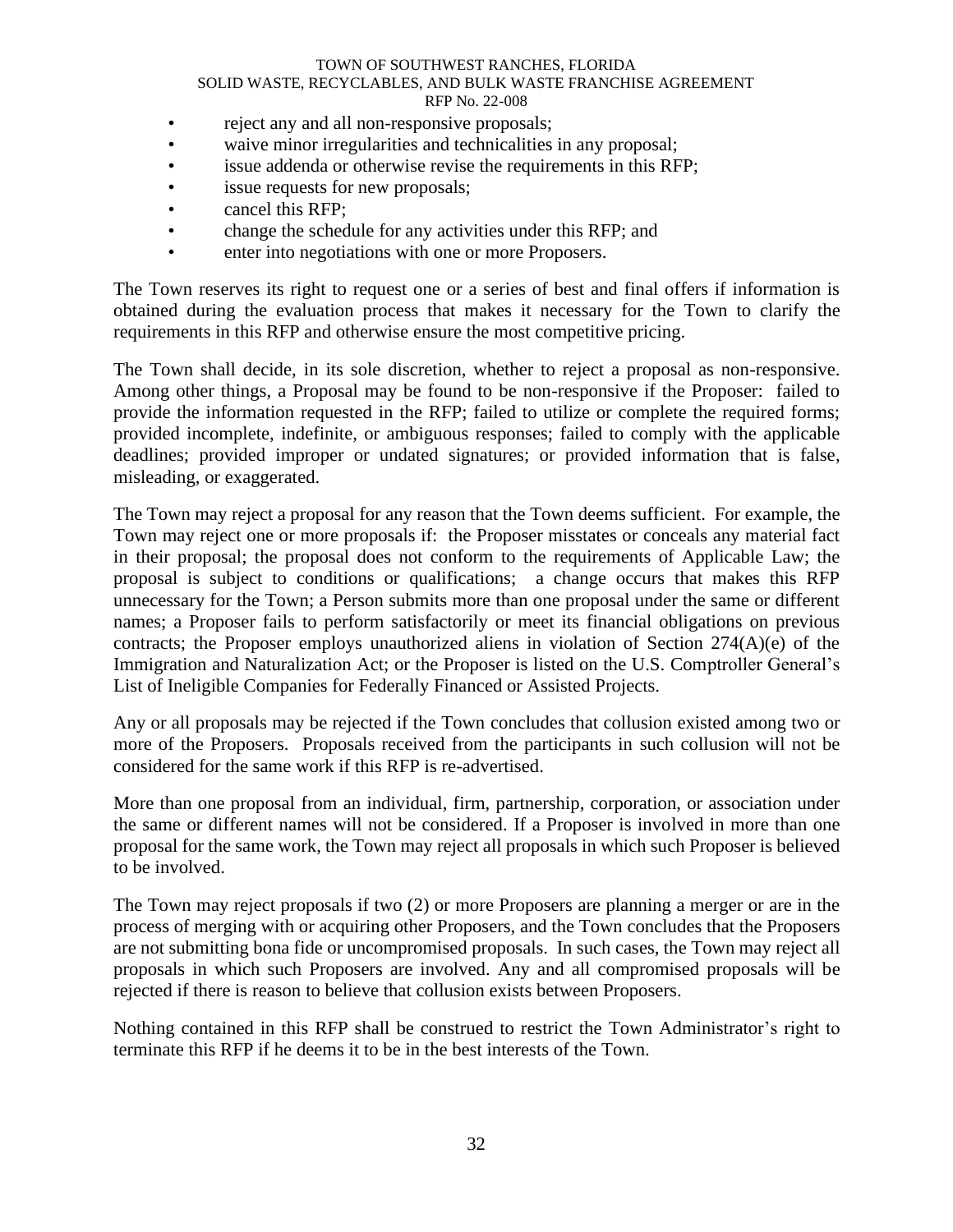# **SECTION 5 PROPOSAL RESPONSE FORMS**

A Proposer may be disqualified if its Appendices are not completed fully and in compliance with the instructions contained herein. Each Proposer must respond to each question in each Appendix, by answering the question or stating "not applicable," as appropriate.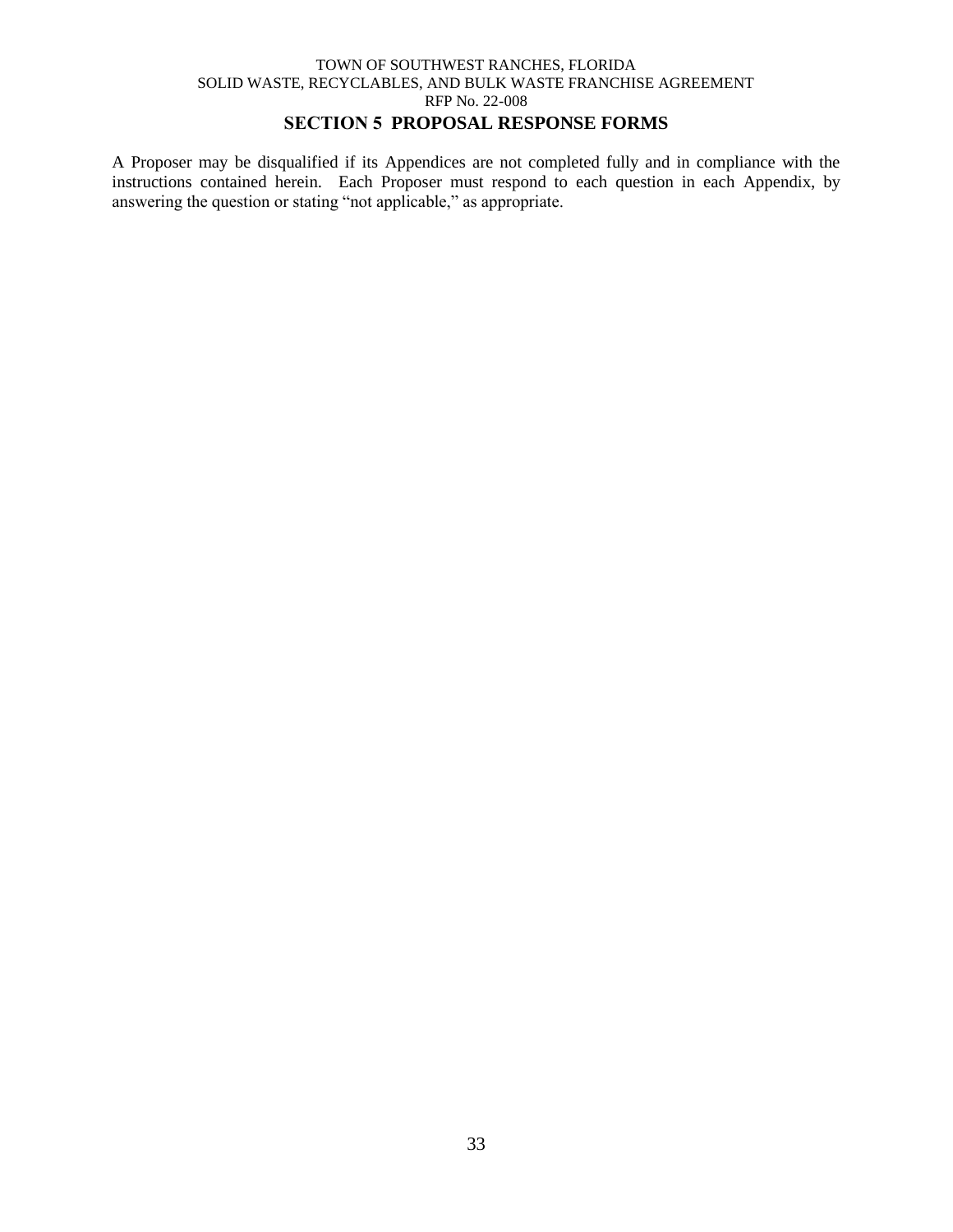## TOWN OF SOUTHWEST RANCHES, FLORIDA SOLID WASTE, RECYCLABLES, AND BULK WASTE FRANCHISE AGREEMENT RFP No. 22-008 **APPENDIX A PROPOSER INFORMATION**

|     | (Attach copy of license)                       |  |
|-----|------------------------------------------------|--|
|     | (Attach a separate sheet, if necessary)        |  |
|     |                                                |  |
|     |                                                |  |
|     |                                                |  |
|     |                                                |  |
|     |                                                |  |
|     |                                                |  |
|     |                                                |  |
| By: |                                                |  |
|     | Name of Corporation/Entity                     |  |
|     | <b>Address of Corporation/Entity</b>           |  |
|     | Signature of President or Authorized Principal |  |
|     |                                                |  |
|     |                                                |  |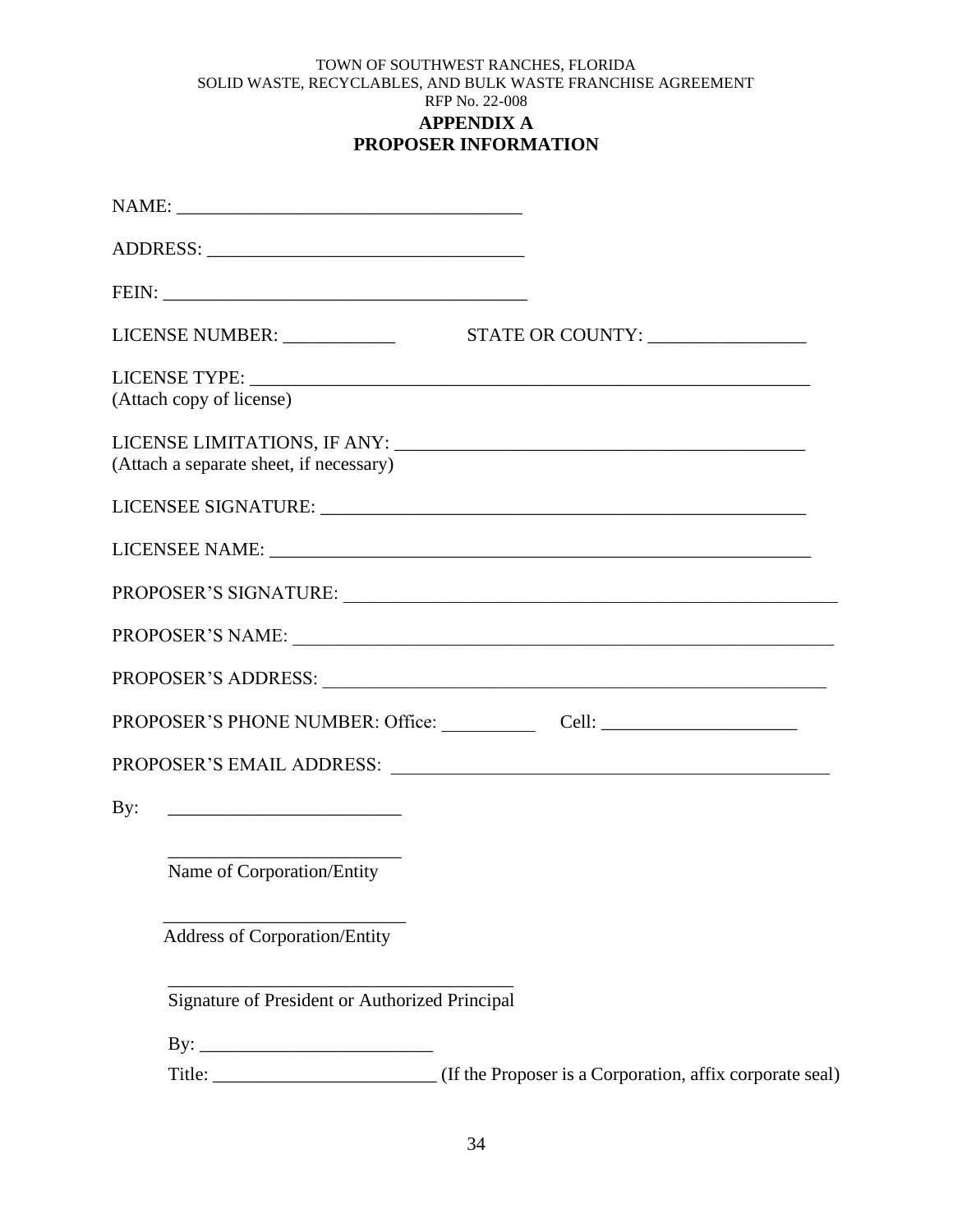## TOWN OF SOUTHWEST RANCHES, FLORIDA SOLID WASTE, RECYCLABLES, AND BULK WASTE FRANCHISE AGREEMENT RFP No. 22-008 **APPENDIX B PRICE SCHEDULE**

# **EXHIBIT 1. PROPOSED RATES FOR RESIDENTIAL COLLECTION SERVICE**

Each Proposer shall use this form to provide its Rates for Residential Collection Services provided in the Service Area. The Rates shall be the prices that the Proposer will charge to provide Collection Services in compliance with the requirements specified in the Agreement. All Rates proposed on this form shall be fixed through September 30, 2023.

The Rates shall be expressed as the cost that the Town must pay per Residential Service Unit per month. Each month shall be deemed to consist of 4.33 weeks.

There shall be no charge for Side Door Service if the Customer satisfies the criteria in Section 5.F of the Agreement.

|                                                   | <b>Scenario A</b> | <b>Scenario B</b>       |
|---------------------------------------------------|-------------------|-------------------------|
|                                                   |                   |                         |
| <b>Solid Waste</b>                                | 2 x week, Carts   | 1 x week, Carts         |
| <b>Solid Waste</b> - Collection Component         | \$                | \$                      |
| (per household per month)                         |                   |                         |
| Solid Waste - Disposal Component                  | \$                | \$                      |
| (per household per month)                         |                   |                         |
| <b>Program Recyclables</b>                        | 1 x week, Carts   | Every-other-week, Carts |
| <b>Program Recyclables - Collection Component</b> | \$                | \$                      |
| (per household per month)                         |                   |                         |
| <b>Program Recyclables - Processing Component</b> | \$                | \$                      |
| (per household per month)                         |                   |                         |
| <b>Bulk Waste</b>                                 | Every-other-week  | Every-other-week        |
| <b>Bulk Waste – Collection Component</b>          | \$                | \$                      |
| (per household per month)                         |                   |                         |
| <b>Bulk Waste</b> – Disposal/Processing Component | \$                | \$                      |
| (per household per month)                         |                   |                         |

#### **Monthly Rates for Residential Collection Services**

Notes:

<sup>1.</sup> The Collection Component of the Rates proposed herein shall include all costs for providing collection and transfer to the proper facility. On October 1, 2023, and annually thereafter, the Collection Component of Rates for Residential Collection Services may be adjusted in accordance with Section 12.F of the Agreement, based on changes in Consumer Price Index.

<sup>2.</sup> The Disposal or Processing Component of the Rates proposed herein shall be calculated based on the proposed generation factors and tipping fees indicated on the following pages, calculated based on the respective formula provided on the following pages.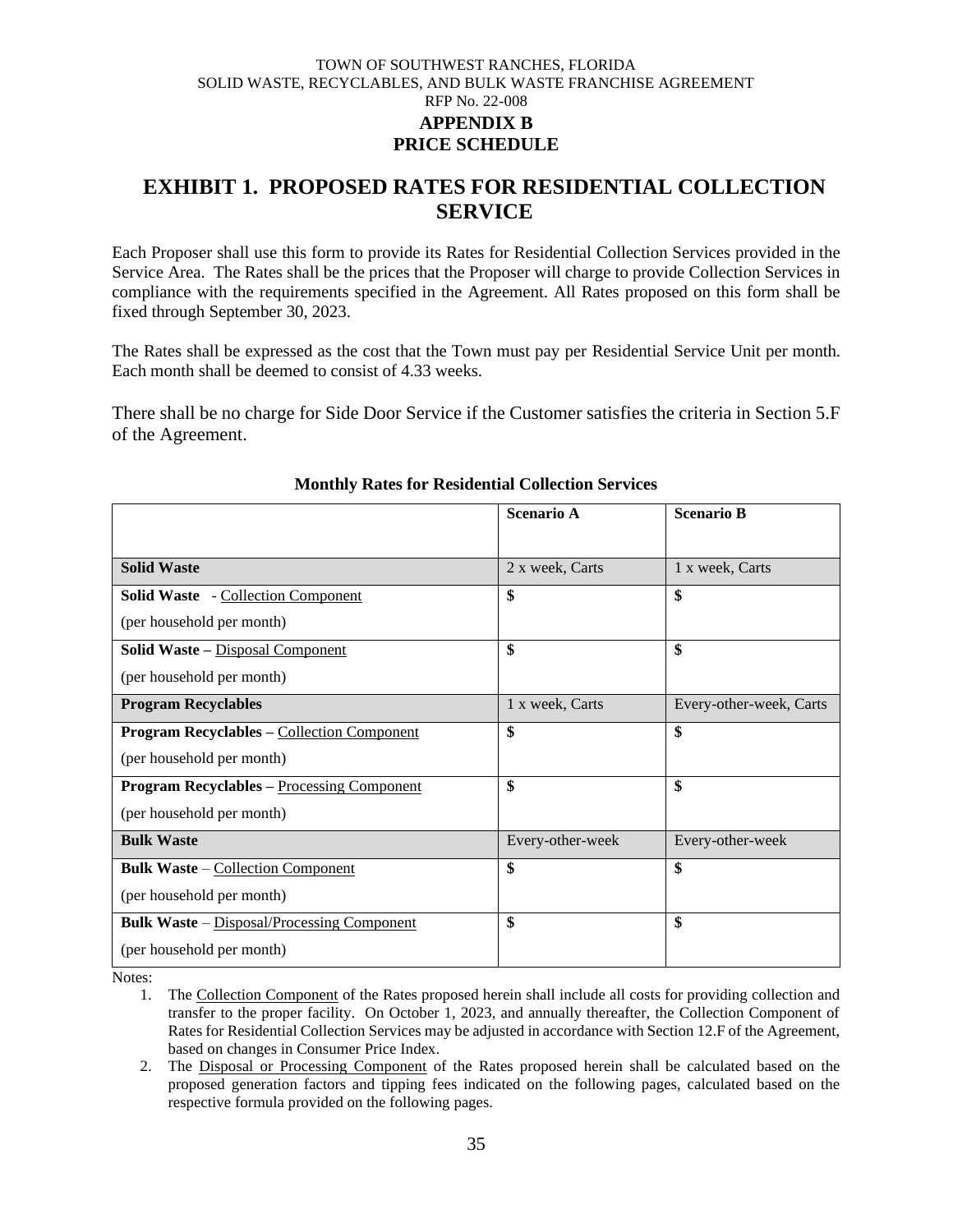## **EXHIBIT 1. PROPOSED RATES FOR RESIDENTIAL COLLECTION SERVICE (CONTINUED)**

The Disposal Component of the Rate for Solid Waste shall be calculated using the following formula. Proposer shall fill in the pounds per household assumption and the tipping fee in the lines provided below and fill in the Disposal Component line item for Solid Waste in the Monthly Rate table above according to the following formula.

## **(Solid Waste Generation Factor per Household per Month / 2,000) x Disposal Tipping Fee = Monthly Disposal Component.**

**Proposed Solid Waste Disposal Tipping Fee: \$\_\_\_\_\_\_\_\_\_\_\_\_ per ton**

**Proposed Solid Waste Generation Factor per household (pounds per household per month):**

| <b>Scenario A</b> | <b>Scenario B</b> |
|-------------------|-------------------|
| (Lbs./HH/Month)   | (Lbs./HH/Month)   |

The Processing Component of the Rate for Program Recyclables shall be calculated using the following formula. Proposers shall fill in the pounds per household assumption and the processing tipping fee in the lines provided below and fill in the Processing Component line item for Program Recyclables in the Monthly Rate table above according to the following formula.

**(Program Recyclables Generation Factor per Household per Month / 2,000) x Processing Tipping Fee = Monthly Processing Component.** 

**Proposed Program Recyclables Processing Tipping Fee: \$\_\_\_\_\_\_\_\_\_\_\_\_ per ton**

**Proposed Program Recyclables Generation Factor per household (pounds per household per month):** 

| <b>Scenario A</b> | <b>Scenario B</b> |
|-------------------|-------------------|
| (Lbs./HH/Month)   | (Lbs./HH/Month)   |

The Disposal/Processing Component of the Rate for Bulk Waste shall be calculated using the following formula. Proposers shall fill in the pounds per household assumption and the disposal/processing tipping fee in the lines provided below and fill in the Processing Component line item for Bulk Waste in the Monthly Rate table above according to the following formula.

## **(Bulk Waste Generation Factor per Household per Month / 2,000) x Disposal/Processing Tipping Fee = Monthly Disposal/Processing Component.**

**Proposed Bulk Waste Disposal/Processing Tipping Fee: \$\_\_\_\_\_\_\_\_\_\_\_\_ per ton**

## **Proposed Bulk Waste Generation Factor per household (pounds per household per month):**

| <b>Scenario A</b> | <b>Scenario B</b> |
|-------------------|-------------------|
| (Lbs./HH/Month)   | (Lbs./HH/Month)   |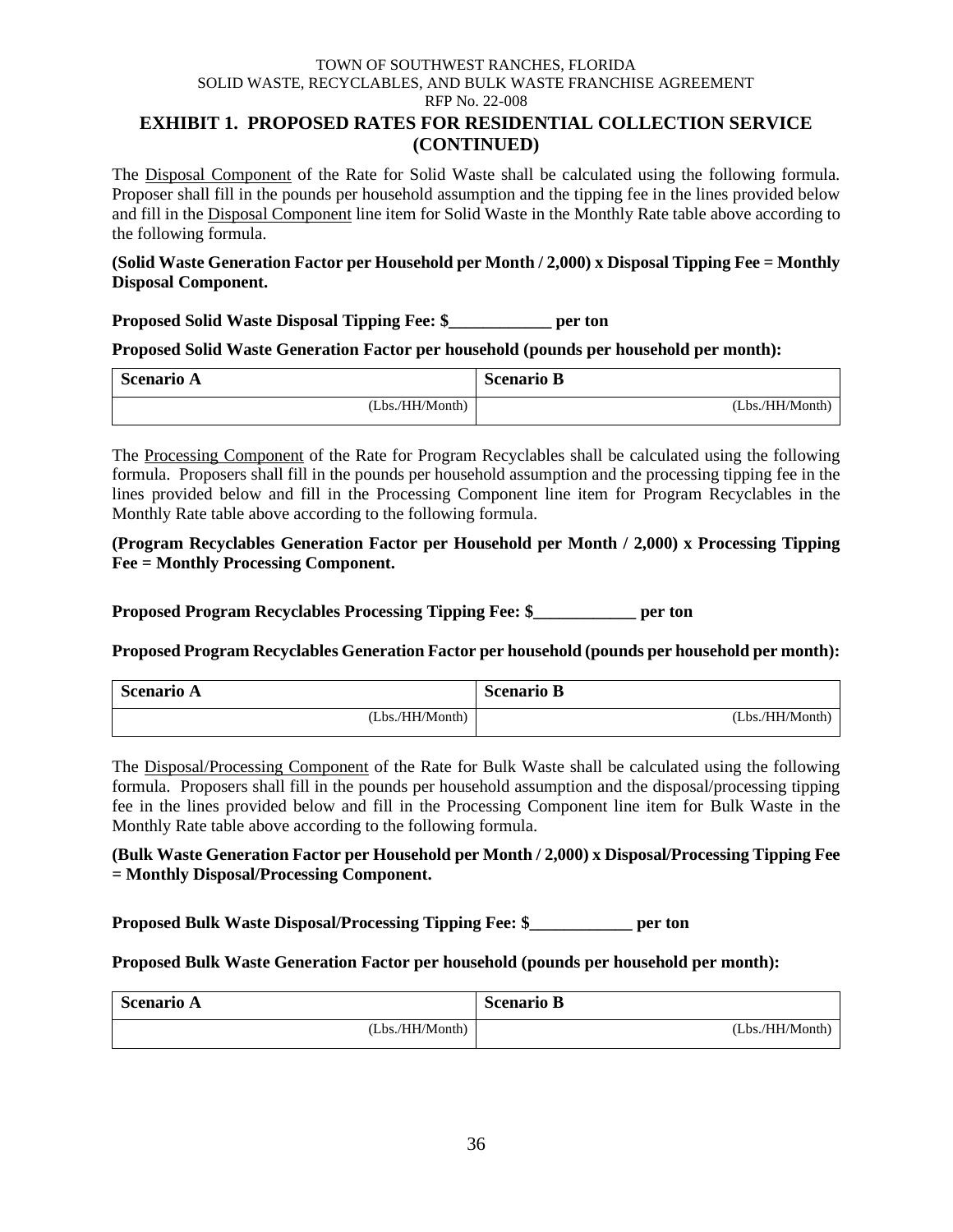#### TOWN OF SOUTHWEST RANCHES, FLORIDA SOLID WASTE, RECYCLABLES, AND BULK WASTE FRANCHISE AGREEMENT RFP No. 22-008 **EXHIBIT 1. PROPOSED RATES FOR RESIDENTIAL COLLECTION SERVICE (CONTINUED)**

# **Special Collection Services per Section 5.D of Agreement**

## **Rates for Excess (more than twelve (12) cubic yards per Set Out) Bulk Waste Collection Service:**

**Collection Component**  $\qquad \qquad$  \$

**Disposal/Processing Component for Excess Bulk Waste:** The disposal/processing component of the Rate shall be calculated using the following formula. Proposer shall fill in the pounds per cubic yard assumption, and then fill in the Disposal/Processing charge per cubic yard according to the following formula.

**(Generation Factor per Cubic Yard / 2,000) x Tipping Fee = Disposal Charge per Cubic Yard**

**Proposed Generation Factor per Cubic Yard: \_\_\_\_\_\_\_\_\_\_\_\_ pounds per Cubic yard**

**Proposed Bulk Waste Disposal/Processing Tipping Fee: \$\_\_\_\_\_\_\_\_\_\_\_\_ per ton**

**Disposal/Processing Component:** \$ \_\_\_\_\_\_\_\_\_\_ **per cubic yard**

**Total Per Cubic Yard Charge: \$\_\_\_\_\_\_\_\_\_\_** (Collection Component plus Disposal Component)

## **Rate for Bulk Waste Collection on an unscheduled service day (with Customer request and approval):**

Collection Component: \$\_\_\_\_\_\_\_\_\_ (per cubic yard per Collection on an unscheduled service day)

Disposal/Processing Component: \$\_\_\_\_\_\_\_\_\_ (per cubic yard per Collection on an unscheduled service day)

**Total \$\_\_\_\_\_\_\_\_\_** (Collection Component plus Disposal Component, per cubic yard)

## **Rate for Solid Waste Cart Collection on an unscheduled service day (with Customer request and approval):**

Collection Component: \$ (per Collection on an unscheduled service day)

Disposal Component:  $\S$  (per Collection on an unscheduled service day)

**Total \$\_\_\_\_\_\_\_\_\_** (Collection Component plus Disposal Component)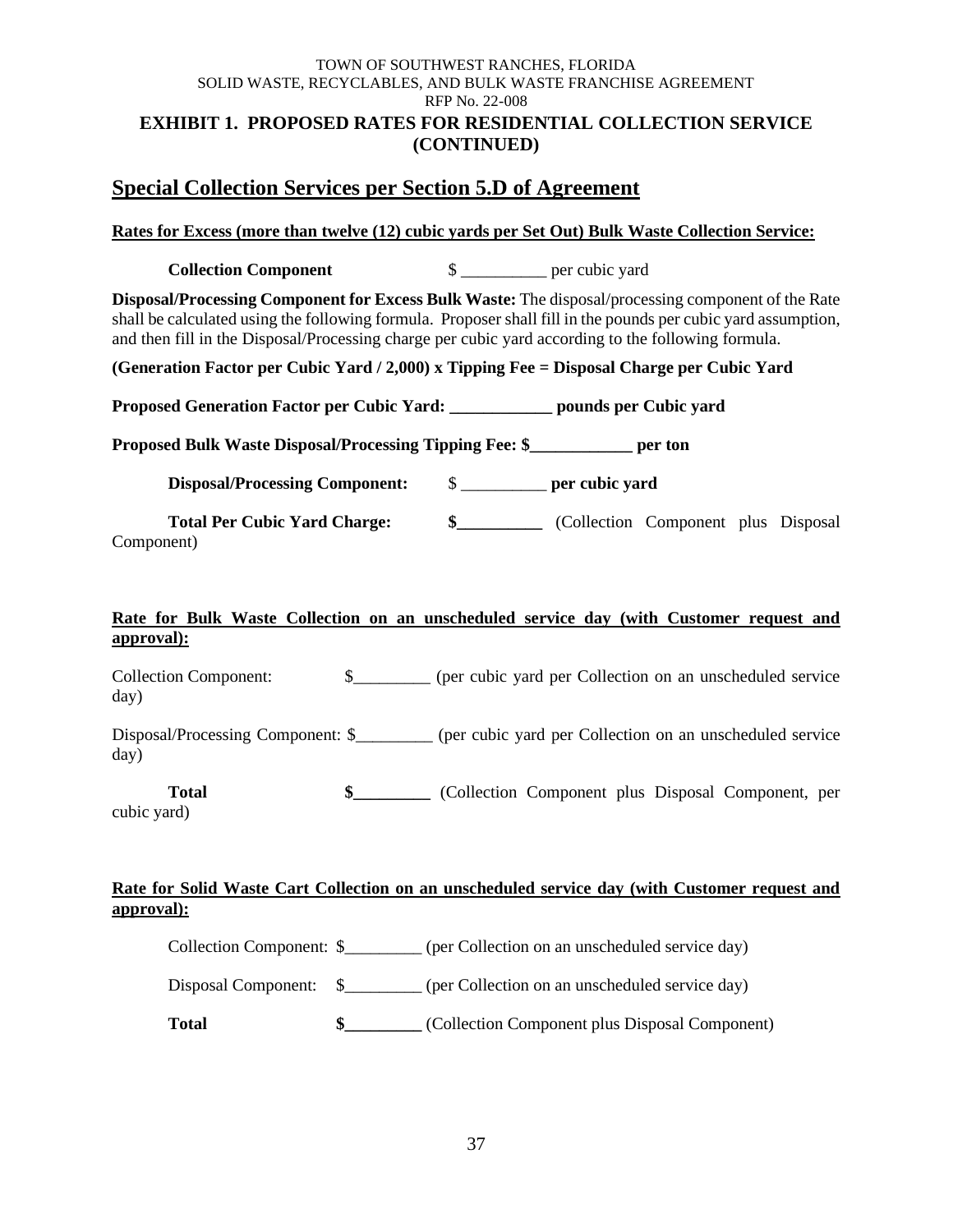## TOWN OF SOUTHWEST RANCHES, FLORIDA SOLID WASTE, RECYCLABLES, AND BULK WASTE FRANCHISE AGREEMENT RFP No. 22-008 **EXHIBIT 1. PROPOSED RATES FOR RESIDENTIAL COLLECTION SERVICE (CONTINUED)**

# **Special Collection Services per Section 5.D of Agreement (Continued)**

## **Rate for Additional Solid Waste Cart, per additional Cart per month (see Section 6.A.(4) of Agreement):**

Collection Component: \$\_\_\_\_\_\_\_\_\_ (per Collection on an unscheduled service day)

Disposal Component:  $\quad$  (per Collection on an unscheduled service day)

**Total \$\_\_\_\_\_\_\_\_\_** (Collection Component plus Disposal Component)

## **Solid Waste and/or Recycling Cart Replacement for Lost or Stolen Carts (see Section 6.C.(4) of Agreement):**

\*Not to Exceed: \$\_\_\_\_\_\_\_\_ per Cart for ninety-five (95) gallon (or similar size) Cart

\*Not to Exceed: \$\_\_\_\_\_\_\_\_ per Cart for sixty-five (65) gallon (or similar size) Cart

*\*Rate shall not be adjusted during term of Agreement without Town approval.*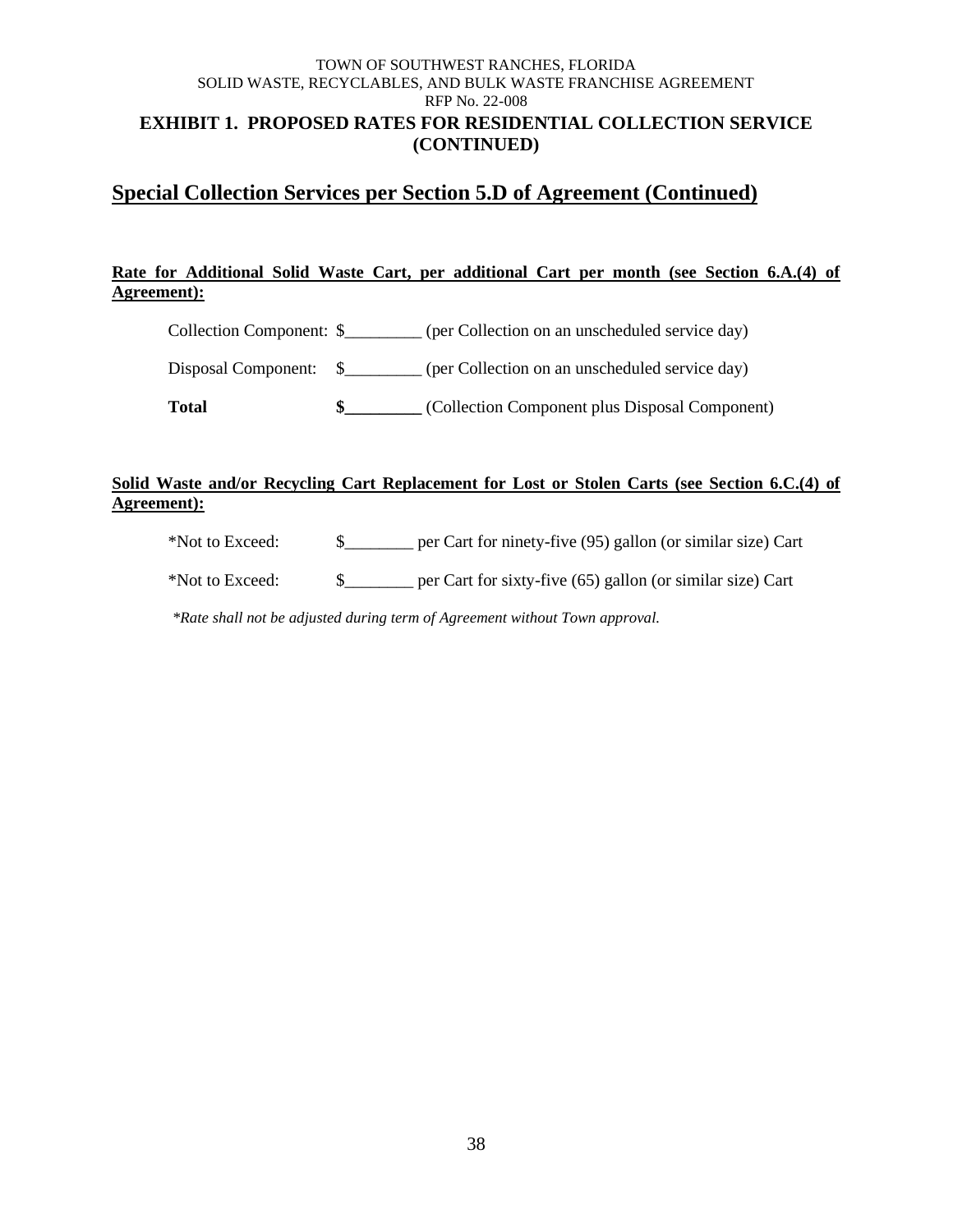## TOWN OF SOUTHWEST RANCHES, FLORIDA SOLID WASTE, RECYCLABLES, AND BULK WASTE FRANCHISE AGREEMENT RFP No. 22-008 **EXHIBIT 2. PROPOSED RATES FOR COMMERCIAL COLLECTION**

**SERVICE**

Each Proposer shall use this form to provide its Rates for Commercial Collection Services. The Rates shall be the prices that the Proposer will charge to provide Collection Services in compliance with the requirements specified in the Agreement. All Rates proposed on this form shall be fixed through September 30, 2023. The Rates for Commercial Collection Service include all charges and fees for the rental and maintenance of Containers. With regard to monthly Rates, each month shall be deemed to consist of 4.33 weeks.

#### **A. Monthly Rates for Collection of Non-compacted (Loose) Solid Waste Dumpsters**

| Monthly Rates for the Following Frequency of Collection with Dumpsters (Non-compacted)<br><b>COLLECTION COMPONENT ONLY</b> |         |    |                   |    |     |    |            |
|----------------------------------------------------------------------------------------------------------------------------|---------|----|-------------------|----|-----|----|------------|
|                                                                                                                            |         |    | Pick-ups Per Week |    |     |    |            |
| Size<br>of                                                                                                                 |         | ↑  |                   | 4  |     | 6  | Extra      |
| Dumpster                                                                                                                   |         |    |                   |    |     |    | Collection |
| (Cubic Yards)                                                                                                              |         |    |                   |    |     |    |            |
|                                                                                                                            | \$      | \$ | \$                | \$ | \$  | \$ | \$.        |
| ാ                                                                                                                          | \$      | \$ | \$                | \$ | \$  | \$ | \$         |
|                                                                                                                            | \$      | \$ | \$                | \$ | \$  | \$ | \$         |
|                                                                                                                            | Φ<br>ъD | \$ | \$                | \$ | \$. | \$ | \$         |
| 6                                                                                                                          | \$      | \$ | \$                | \$ | \$  | \$ | \$         |
| 8                                                                                                                          | \$      | \$ | \$                | \$ | \$  | ¢  | S          |

Notes:

1. On October 1, 2023, and annually thereafter, the Collection Component of Rates for Commercial Collection Services will be adjusted in accordance with Section 13.D of the Agreement, based on changes in Consumer Price Index.

- 2. Rates proposed herein shall include all costs for providing collection and transfer to the Designated Facility but shall **not** include the 10% Franchise Fee described in Section 13.B of the Agreement, for the purpose of these Proposed Rates (Franchise Fee will be added to Rates prior to execution of an awarded Agreement). Disposal costs shall **not** be included in the table above (see following table).
- 3. The Rates for Extra Collection shall only be charged if a Customer requests an additional Collection beyond the normal Collection schedule for that Customer.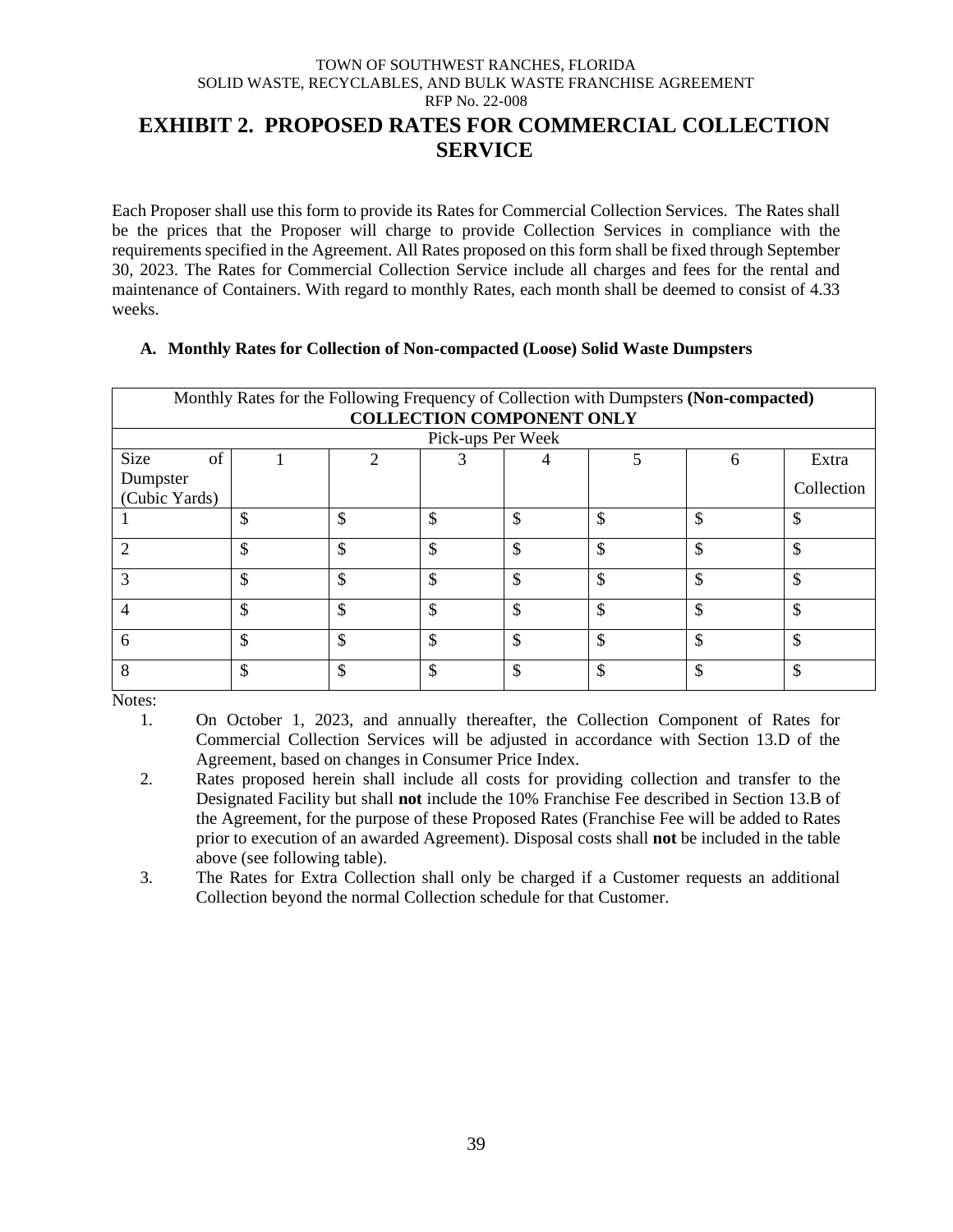## **EXHIBIT 2. PROPOSED RATES FOR COMMERCIAL COLLECTION SERVICE (CONTINUED)**

The disposal component of the Rate shall be calculated using the following formula. Proposer shall fill in the pounds per Cubic Yard assumption and the proposed tipping fee, and then fill in DISPOSAL COMPONENT ONLY Table according to the following formula.

**(Generation Factor per Cubic Yard x Size Container x Frequency of Collection per Week x 4.33 / 2,000) x Tipping Fee = Monthly Disposal Component**

**Proposed Generation Factor per Non-Compacted Cubic Yard: \_\_\_\_\_\_\_\_\_\_\_\_ pounds per Cubic yard**

**Proposed Solid Waste Disposal Tipping Fee: \$\_\_\_\_\_\_\_\_\_\_\_\_ per ton**

|               | Monthly Rates for the Following Frequency of Collection with Dumpsters (Non-compacted) |    |                   |    |    |    |            |  |
|---------------|----------------------------------------------------------------------------------------|----|-------------------|----|----|----|------------|--|
|               | DISPOSAL COMPONENT ONLY                                                                |    |                   |    |    |    |            |  |
|               |                                                                                        |    | Pick-ups Per Week |    |    |    |            |  |
| Size<br>of    |                                                                                        |    | 3                 |    |    | 6  | Extra      |  |
| Dumpster      |                                                                                        |    |                   |    |    |    | Collection |  |
| (Cubic Yards) |                                                                                        |    |                   |    |    |    |            |  |
|               | \$                                                                                     | \$ | Φ                 | \$ | \$ | \$ |            |  |
| ာ             | \$                                                                                     | \$ | ሖ                 | \$ | \$ | \$ | \$         |  |
|               | \$                                                                                     | \$ | ሖ                 | \$ | \$ | \$ | \$         |  |
| 4             | \$                                                                                     | \$ | ሖ<br>۰D.          | \$ | \$ | \$ | \$         |  |
| 6             | \$                                                                                     | \$ | ሖ                 | \$ | \$ | \$ | \$         |  |
| 8             | \$                                                                                     | ¢  | ሖ                 | \$ | \$ | \$ | \$         |  |

Notes:

1. The Rates for Extra Collection shall only be charged if a Customer requests an additional Collection beyond the normal Collection schedule for that Customer.

2. The Disposal Component shall **not** include the 10% Franchise Fee described in Section 13.B of the Agreement, for the purpose of these Proposed Rates (franchise fees will be added to Rates prior to execution of an awarded Agreement).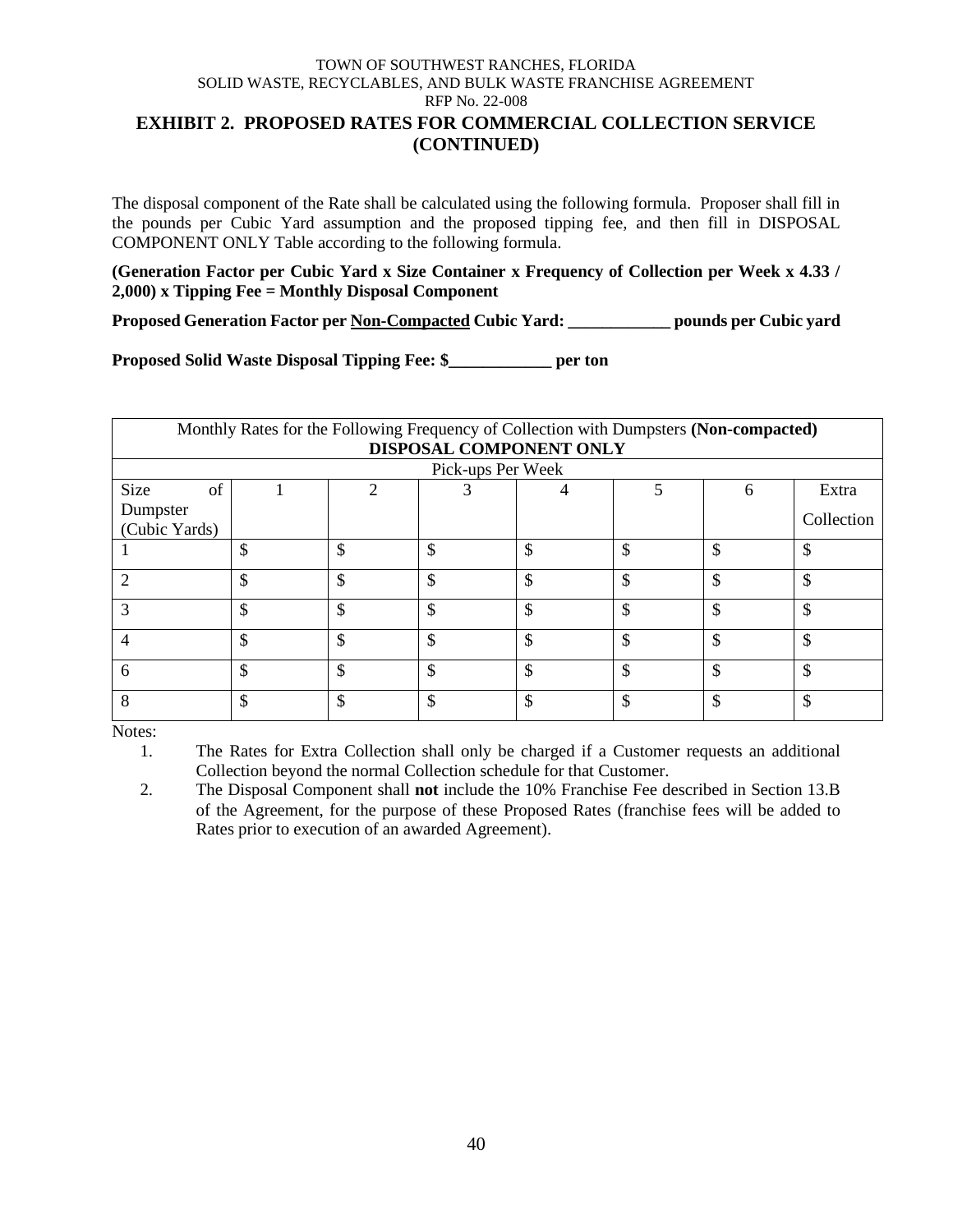## **EXHIBIT 2. PROPOSED RATES FOR COMMERCIAL COLLECTION SERVICE (CONTINUED)**

| Monthly Rates for the Following Frequency of Collection with Dumpsters (Compacted) |    |    |                   |                                  |    |                    |            |
|------------------------------------------------------------------------------------|----|----|-------------------|----------------------------------|----|--------------------|------------|
|                                                                                    |    |    |                   | <b>COLLECTION COMPONENT ONLY</b> |    |                    |            |
|                                                                                    |    |    | Pick-ups Per Week |                                  |    |                    |            |
| Size<br>of                                                                         |    |    | 3                 |                                  | 5  | h                  | Extra      |
| Dumpster                                                                           |    |    |                   |                                  |    |                    | Collection |
| (Cubic Yards)                                                                      |    |    |                   |                                  |    |                    |            |
|                                                                                    | \$ | \$ | \$                |                                  | \$ | \$                 |            |
| C                                                                                  | \$ | \$ | \$                |                                  | \$ | \$                 | \$         |
| 3                                                                                  | \$ | \$ | \$                | ሖ                                | \$ | \$                 | Φ          |
| 4                                                                                  | \$ | \$ | \$                |                                  | \$ | \$                 |            |
| 6                                                                                  | \$ | \$ | \$                | ሖ                                | \$ | $\mathbf{\hat{S}}$ | Φ          |
| 8                                                                                  | \$ | \$ | \$                | ሖ                                | \$ | \$                 | ጥ          |

#### **B. Monthly Rates for Collection of Compacted Solid Waste Dumpsters**

Notes:

- 1. On October 1, 2023, and annually thereafter, the Collection Component of Rates for Commercial Collection Services will be adjusted in accordance with Section 13.D of the Agreement, based on changes in Consumer Price Index.
- 2. Rates proposed herein shall include all costs for providing collection and transfer to the Designated Facility but shall **not** include the 10% Franchise Fee described in Section 13.B of the Agreement, for the purpose of these Proposed Rates (franchise fees will be added to Rates prior to execution of an awarded Agreement). Disposal costs shall **not** be included in the table above (see following table).
- 3. The Rates for Extra Collection shall only be charged if a Customer requests an additional Collection beyond the normal Collection schedule for that Customer.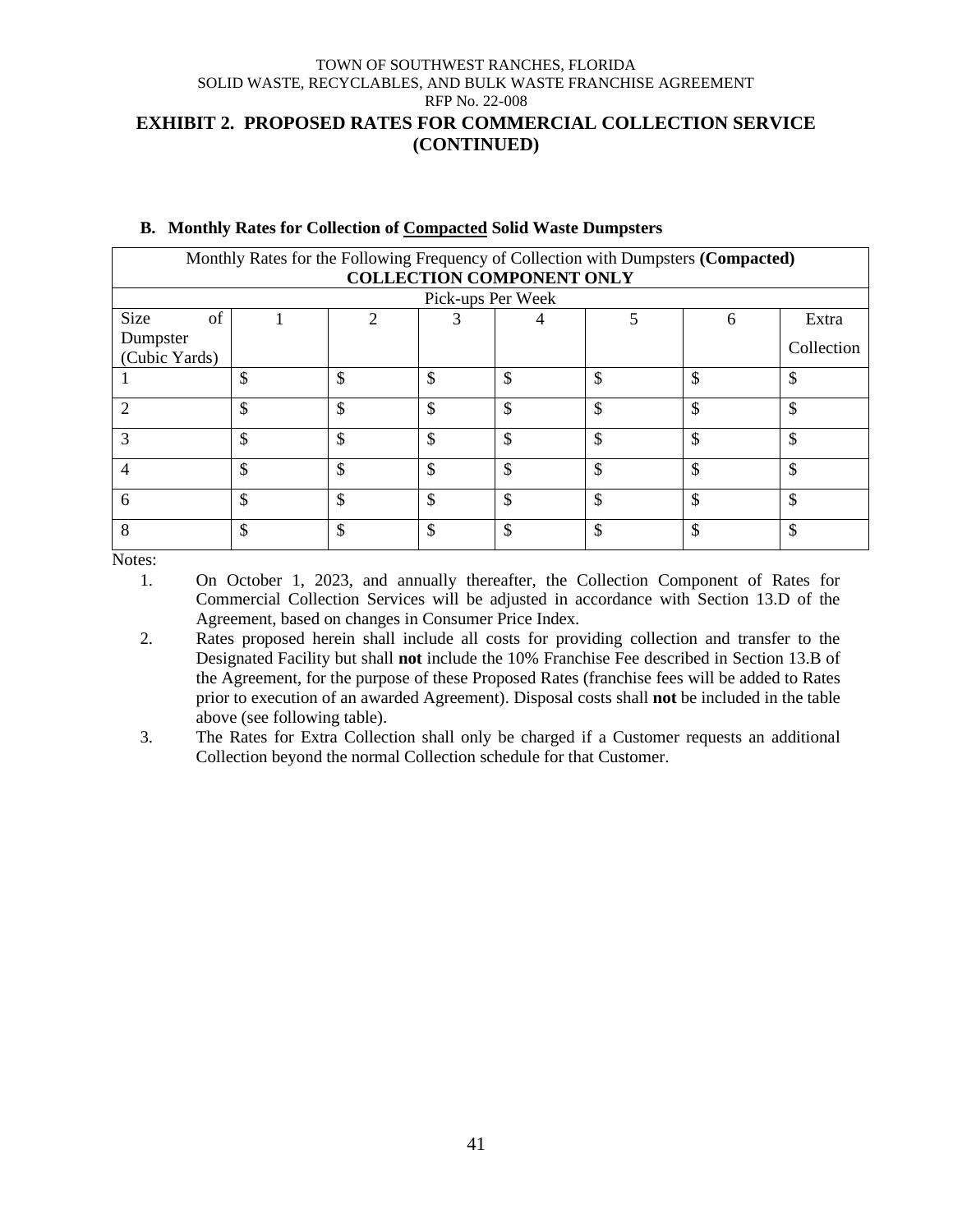## **EXHIBIT 2. PROPOSED RATES FOR COMMERCIAL COLLECTION SERVICE (CONTINUED)**

The disposal component of the Rate shall be calculated using the following formula. Proposer shall fill in the pounds per Cubic Yard assumption and the proposed tipping fee, and then fill in DISPOSAL COMPONENT ONLY Table according to the following formula.

## **(Generation Factor per Cubic Yard x Size Container x Frequency of Collection per Week x 4.33 / 2,000) x Tipping Fee = Monthly Disposal Component**

**Proposed Generation Factor per Compacted Cubic Yard: \_\_\_\_\_\_\_\_\_\_\_\_ pounds per Cubic yard**

**Proposed Solid Waste Disposal Tipping Fee: \$\_\_\_\_\_\_\_\_\_\_\_\_ per ton**

| Monthly Rates for the Following Frequency of Collection with Dumpsters (Compacted) |         |    |                   |                         |    |    |            |
|------------------------------------------------------------------------------------|---------|----|-------------------|-------------------------|----|----|------------|
|                                                                                    |         |    |                   | DISPOSAL COMPONENT ONLY |    |    |            |
|                                                                                    |         |    | Pick-ups Per Week |                         |    |    |            |
| <b>Size</b><br>of                                                                  |         |    | 3                 |                         |    | 6  | Extra      |
| Dumpster                                                                           |         |    |                   |                         |    |    | Collection |
| (Cubic Yards)                                                                      |         |    |                   |                         |    |    |            |
|                                                                                    | \$      | \$ | \$                | \$                      | \$ | \$ |            |
| റ                                                                                  | \$      | \$ | ¢<br>Лb           | \$                      | \$ | \$ | Φ          |
| 3                                                                                  | \$      | \$ | \$                | \$                      | \$ | \$ | Φ          |
|                                                                                    | ¢<br>J. | \$ | ¢<br>۰D.          | \$                      | \$ | \$ |            |
| 6                                                                                  | \$      | \$ | \$                | \$                      | \$ | \$ |            |
| 8                                                                                  | \$      | \$ | \$                | $\mathcal{S}$           | \$ | \$ |            |

Notes:

1. The Rates for Extra Collection shall only be charged if a Customer requests an additional Collection beyond the normal Collection schedule for that Customer.

2. The Disposal Component shall **not** include the 10% Franchise Fee described in Section 13.B of the Agreement, for the purpose of these Proposed Rates (franchise fees will be added to Rates prior to execution of an awarded Agreement).

## **C. Rates for Locking and Unlocking Dumpster Enclosures:**

**\$\_\_\_\_\_\_\_\_\_\_ per occurrence**

**D. Container Re-delivery Rate that may be charged if Commercial Collection Service is stopped due to non-payment by the Customer upon resumption of Collection Service:** 

**\$\_\_\_\_\_\_\_\_\_\_ per occurrence**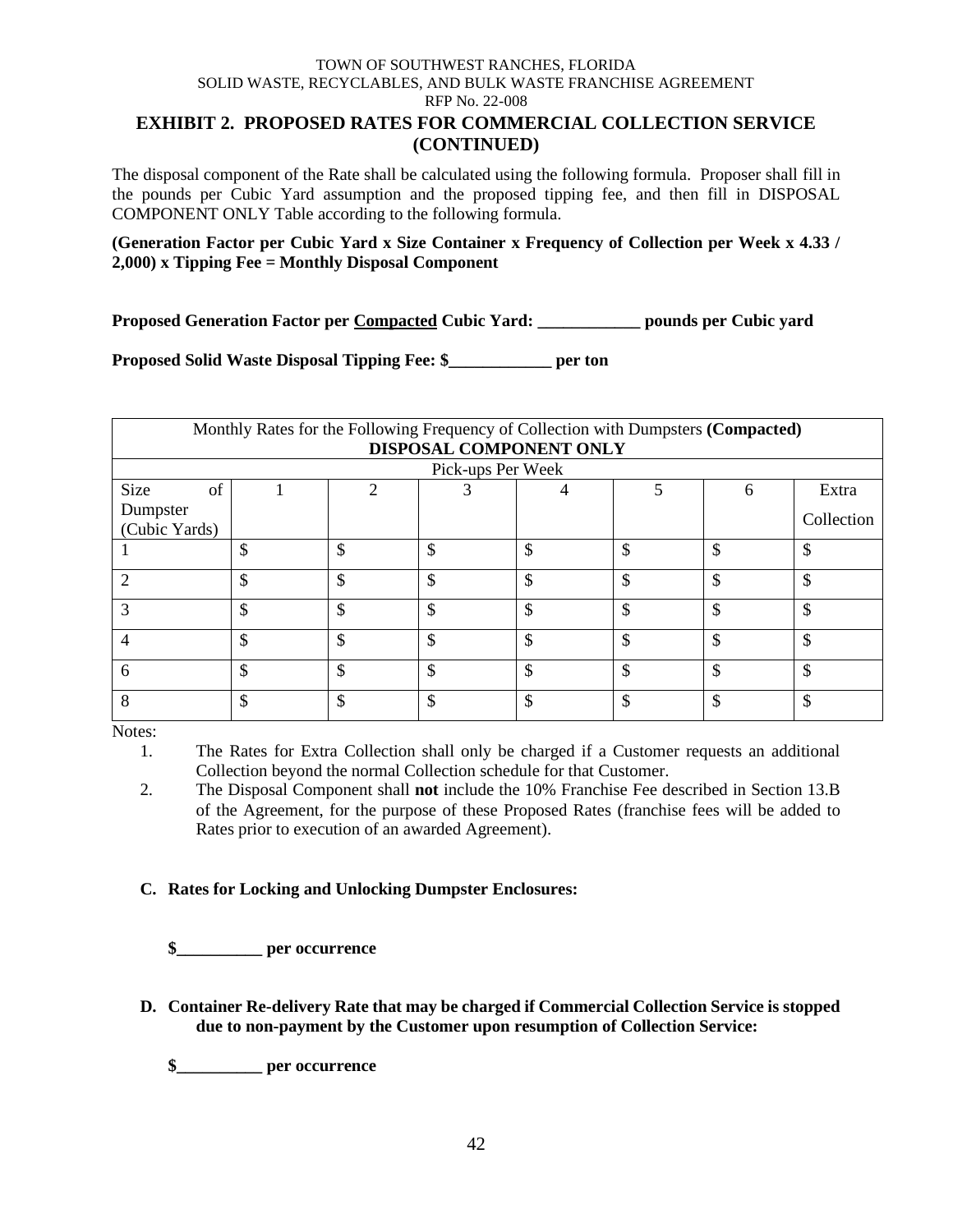#### TOWN OF SOUTHWEST RANCHES, FLORIDA SOLID WASTE, RECYCLABLES, AND BULK WASTE FRANCHISE AGREEMENT RFP No. 22-008 **EXHIBIT 2. PROPOSED RATES FOR COMMERCIAL COLLECTION SERVICE**

# **(CONTINUED)**

## **E. Rates for Collection of Roll Off Containers Attached to Compactors<sup>1</sup>**

| Delivery Charge for Detachable Container    | per occurrence |                                                              |
|---------------------------------------------|----------------|--------------------------------------------------------------|
|                                             |                |                                                              |
| Delivery Charge for Stationary Packing Unit | per occurrence |                                                              |
| Rental Charge for Stationary Packing Unit   |                | $\rule{1em}{0.15mm}$ per $\rule{1em}{0.15mm}$ (day or month) |
| Collection Charge per Pull (Solid Waste)    | per pull       |                                                              |

\*Note disposal cost is based on Tipping Fee and weight of Roll Off Container.

## **F. Rates for Collection of Roll Off Containers Not Attached to Compactors<sup>1</sup>**

| per occurrence             |
|----------------------------|
| per day after delivery day |
| per pull                   |
|                            |

\*Note disposal cost is based on Tipping Fee and weight of Roll Off Container.

<sup>1.</sup> On October 1, 2023, and annually thereafter, the Rates for Roll Off Collection Services will be adjusted in accordance with Section 13.D of the Agreement, based on changes in Consumer Price Index. Rates proposed herein shall include costs for providing collection and transfer to the Designated Facility but shall **not** include the 10% Franchise Fee described in Section 13.B of the Agreement, for the purpose of these Proposed Rates (franchise fees will be added to Rates prior to execution of an awarded Agreement).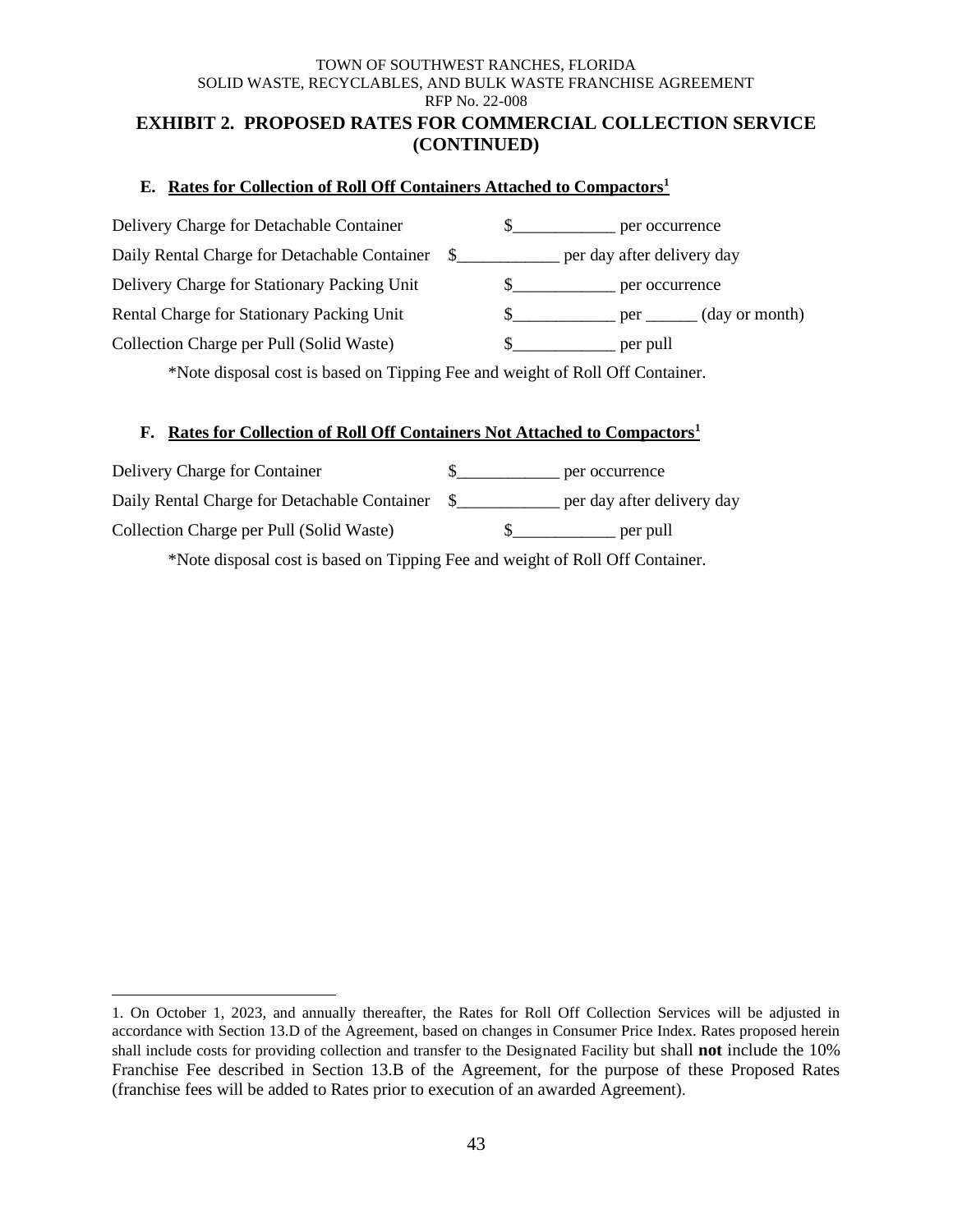## TOWN OF SOUTHWEST RANCHES, FLORIDA SOLID WASTE, RECYCLABLES, AND BULK WASTE FRANCHISE AGREEMENT RFP No. 22-008 **APPENDIX C DISCLOSURE OF OWNERSHIP INTEREST**

## **TO: TOWN OF SOUTHWEST RANCHES OFFICIALLY DESIGNATED REPRESENTATIVE**

## **STATE OF FLORIDA COUNTY OF \_\_\_\_\_\_\_\_\_**

BEFORE ME, the undersigned authority, this day personally appeared \_\_\_\_\_\_\_\_\_\_\_\_\_\_\_\_\_\_\_\_\_\_\_\_\_\_\_\_\_\_\_, hereinafter referred to as "Affiant," who being by me first duly sworn, under oath, deposes and states as follows:

1. Affiant appears herein as:

[ ] an individual **or**

 $\lceil \cdot \rceil$  the of

[position—e.g., sole proprietor, president, partner, etc.] [name & type of entity—e.g., ABC Corp., XYZ Ltd. Partnership, etc.]. The Affiant or the entity the Affiant represents herein seeks to do business with the Town of Southwest Ranches through its Town Council.

2. Affiant's address is:

\_\_\_\_\_\_\_\_\_\_\_\_\_\_\_\_\_\_\_\_\_\_\_\_\_\_\_\_\_\_\_\_\_\_\_\_\_\_\_\_\_\_\_\_\_\_\_\_\_

3. Attached hereto as Exhibit "A" is a complete listing of the names and addresses of every person or entity having a five percent (5%) or greater interest in the Affiant's corporation, partnership, or other principal. Disclosure does not apply to nonprofit corporations, government agencies, or to an individual's or entity's interest in any entity registered with the Federal Securities Exchange Commission or registered pursuant to Chapter 517, Florida Statutes, whose interest is for sale to the general public.

4. Affiant acknowledges that this Affidavit is given to comply with the Town of Southwest Ranches policy and will be relied upon by the Town of Southwest Ranches. Affiant further acknowledges that he or she is authorized to execute this document on behalf of the entity identified in paragraph one, if any.

5. Affiant further states that Affiant is familiar with the nature of an oath and with the penalties provided by the laws of the State of Florida for falsely swearing to statements under oath.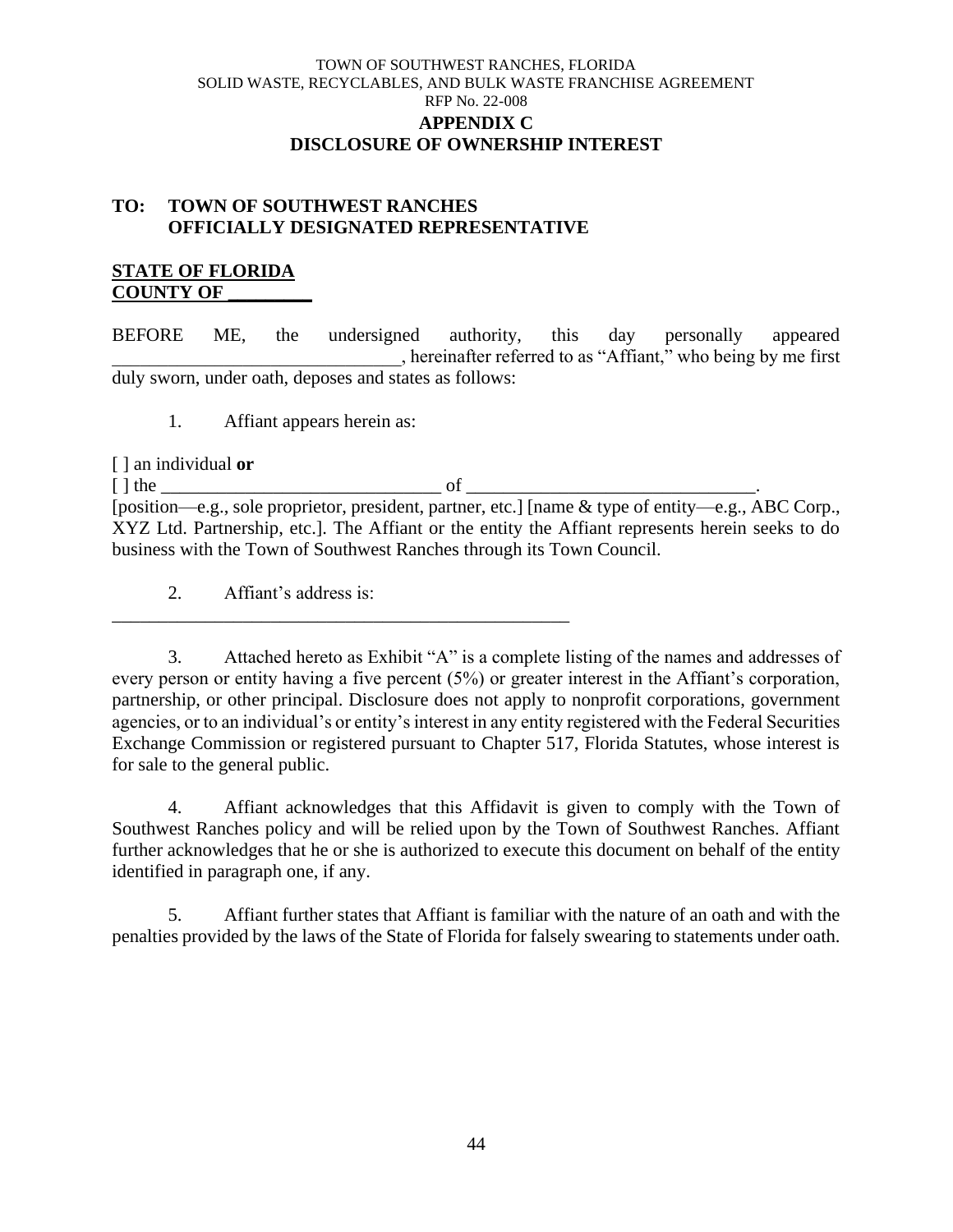6. Under penalty of perjury, Affiant declares that Affiant has examined this Affidavit and to the best of Affiant's knowledge and belief it is true, correct and complete.

## *FURTHER AFFIANT SAYETH NAUGHT.*

\_\_\_\_\_\_\_\_\_\_\_\_\_\_\_\_\_\_\_\_\_\_\_\_, Affiant

\_\_\_\_\_\_\_\_\_\_\_\_\_\_\_\_\_\_\_\_\_\_\_\_\_\_\_\_\_\_\_\_\_\_\_\_

(Print Affiant Name)

The foregoing instrument was acknowledged before me by means of

 $\Box$  physical presence or  $\Box$  online notarization,

this  $\rule{1em}{0.15mm}$  day of  $\rule{1em}{0.15mm}$ , 2022,

by \_\_\_\_\_\_\_\_\_\_\_\_\_\_\_\_\_\_\_\_\_\_\_\_\_\_\_\_\_\_\_\_\_\_\_\_\_\_\_\_\_\_\_\_\_\_\_\_\_ (name of person acknowledging).

Notary Public

\_\_\_\_\_\_\_\_\_\_\_\_\_\_\_\_\_\_\_\_\_\_\_\_\_\_\_\_\_\_\_\_\_\_ (Print Notary Name) State of at Large My Commission Expires: \_\_\_\_\_\_\_\_\_\_\_\_\_\_\_

\_\_\_\_\_\_\_\_\_\_\_\_\_\_\_\_\_\_\_\_\_\_\_\_\_\_\_\_\_\_\_\_\_

(Printed, typed, or stamped commissioned name of notary public)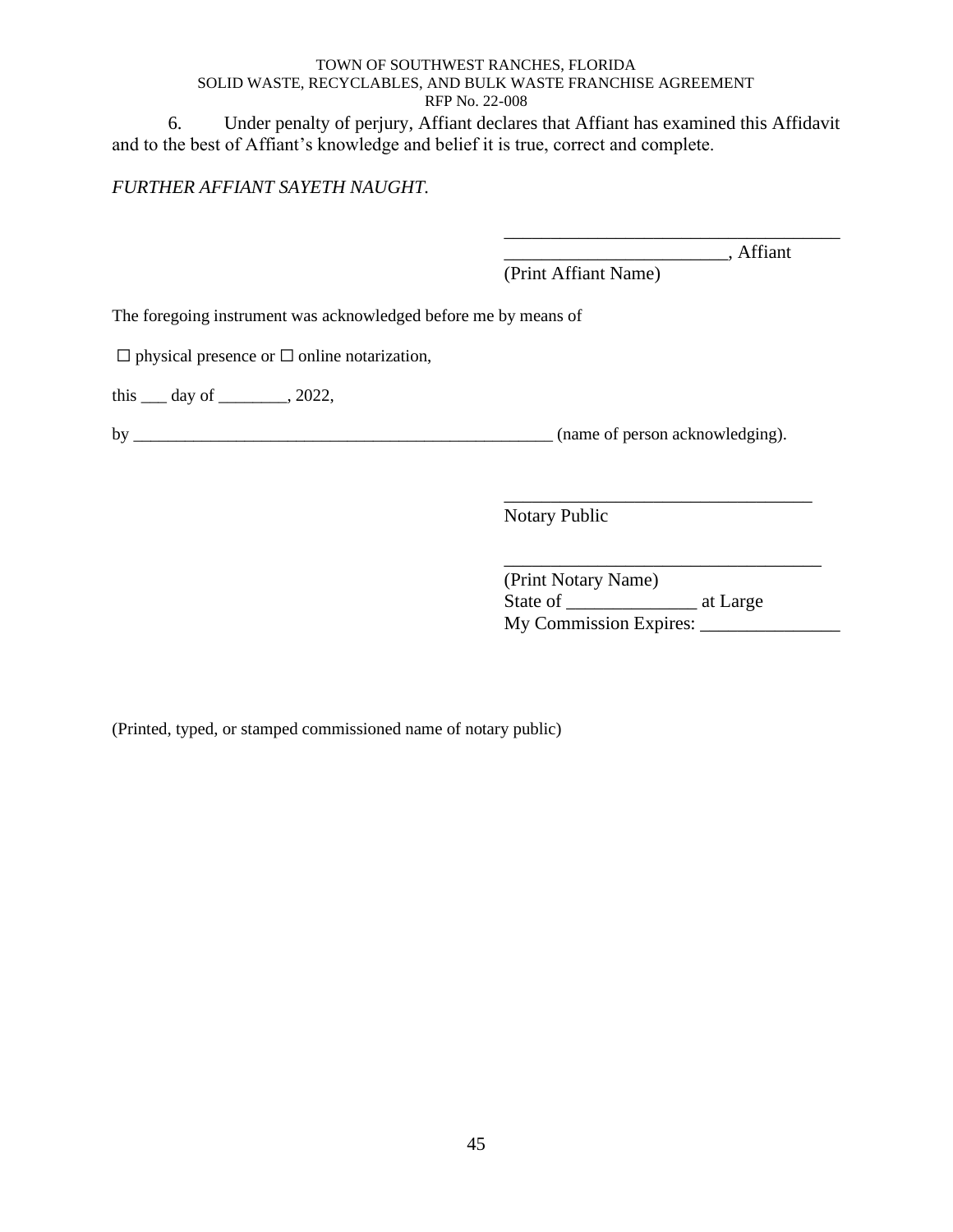## **Disclosure of Ownership Interests**

Affiant must identify all entities and individuals owning five percent (5%) or more ownership interest in Affiant's corporation, partnership or other principal, if any. Affiant must identify individual owners. For example, if Affiant's principal is wholly or partially owned by another entity, such as a corporation, Affiant must identify the other entity, its address, and the individual owners of the other entity. Disclosure does not apply to any nonprofit corporation, government agency, or to an individual's or entity's interest in any entity registered with the Federal Securities Exchange Commission or registered pursuant to Chapter 517, Florida Statutes, whose interest is for sale to the general public.

**Name** 

**Address**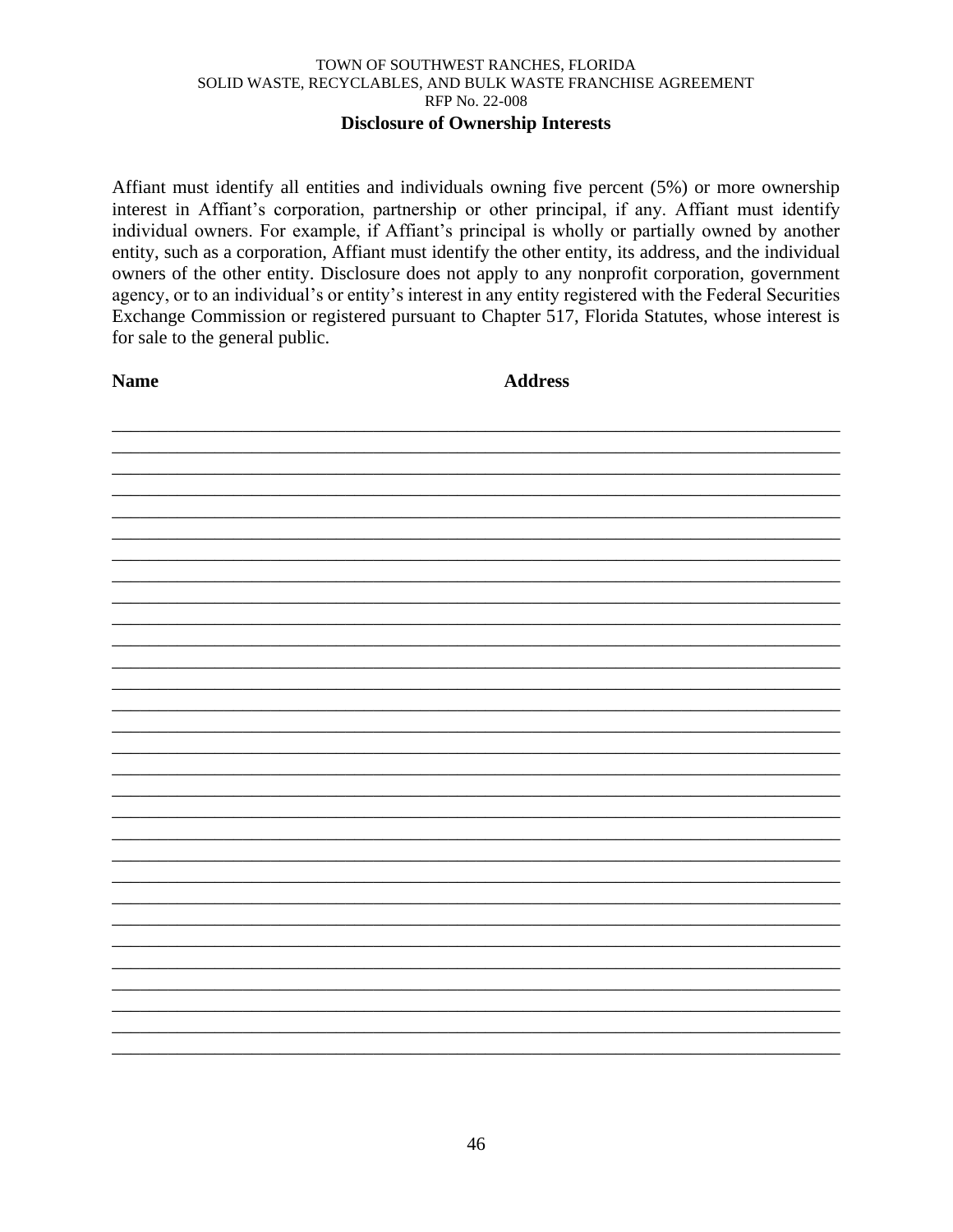#### TOWN OF SOUTHWEST RANCHES, FLORIDA SOLID WASTE, RECYCLABLES, AND BULK WASTE FRANCHISE AGREEMENT RFP No. 22-008 **APPENDIX D DRUG FREE WORKPLACE**

Proposers must certify that they will provide a drug-free workplace. In order to have a drug-free workplace program, a business shall:

- 1) Publish a statement notifying employees that the unlawful manufacture, distribution, dispensing, possession, or use of a controlled substance is prohibited in the workplace and specifying the actions that will be taken against employees for violations of such prohibition.
- 2) Inform employees about the dangers of drug abuse in the workplace, the business's policy of maintaining a drug-free workplace, any available drug counseling, rehabilitation, and employee assistance programs, and the penalties that may be imposed upon employees for drug abuse violations.
- 3) Give each employee engaged in providing the commodities or contractual services that are under bid a copy of the statement specified in subsection (1).
- 4) In the statement specified in subsection (1), notify the employees that, as a condition of working on the commodities or contractual services that are under bid, the employee will abide by the terms of the statement and will notify the employer of any conviction of, or plea of guilty or nolo contendere to, any violation of chapter 893 or of any controlled substance law of the United States or any state, for a violation occurring in the workplace no later than five (5) days after such conviction or plea.
- 5) Impose a sanction on (or require the satisfactory participation in a drug abuse assistance or rehabilitation program, if such is available in the employee's community), any employee who is so convicted or takes a plea.
- 6) Make a good faith effort to continue to maintain a drug-free workplace through implementation of this section.

As the person authorized to sign the statement, I certify that this firm complies fully with the above requirements.

**PROPOSER'S SIGNATURE**: \_\_\_\_\_\_\_\_\_\_\_\_\_\_\_\_\_\_\_\_\_\_\_\_\_\_\_\_\_\_\_\_\_\_\_\_\_\_\_\_\_\_

**PROPOSER NAME: \_\_\_\_\_\_\_\_\_\_\_\_\_\_\_\_\_\_\_\_\_\_\_\_\_\_\_\_\_\_\_\_\_\_\_\_\_\_\_\_\_\_\_\_\_\_\_\_\_**

**PROPOSER FIRM:**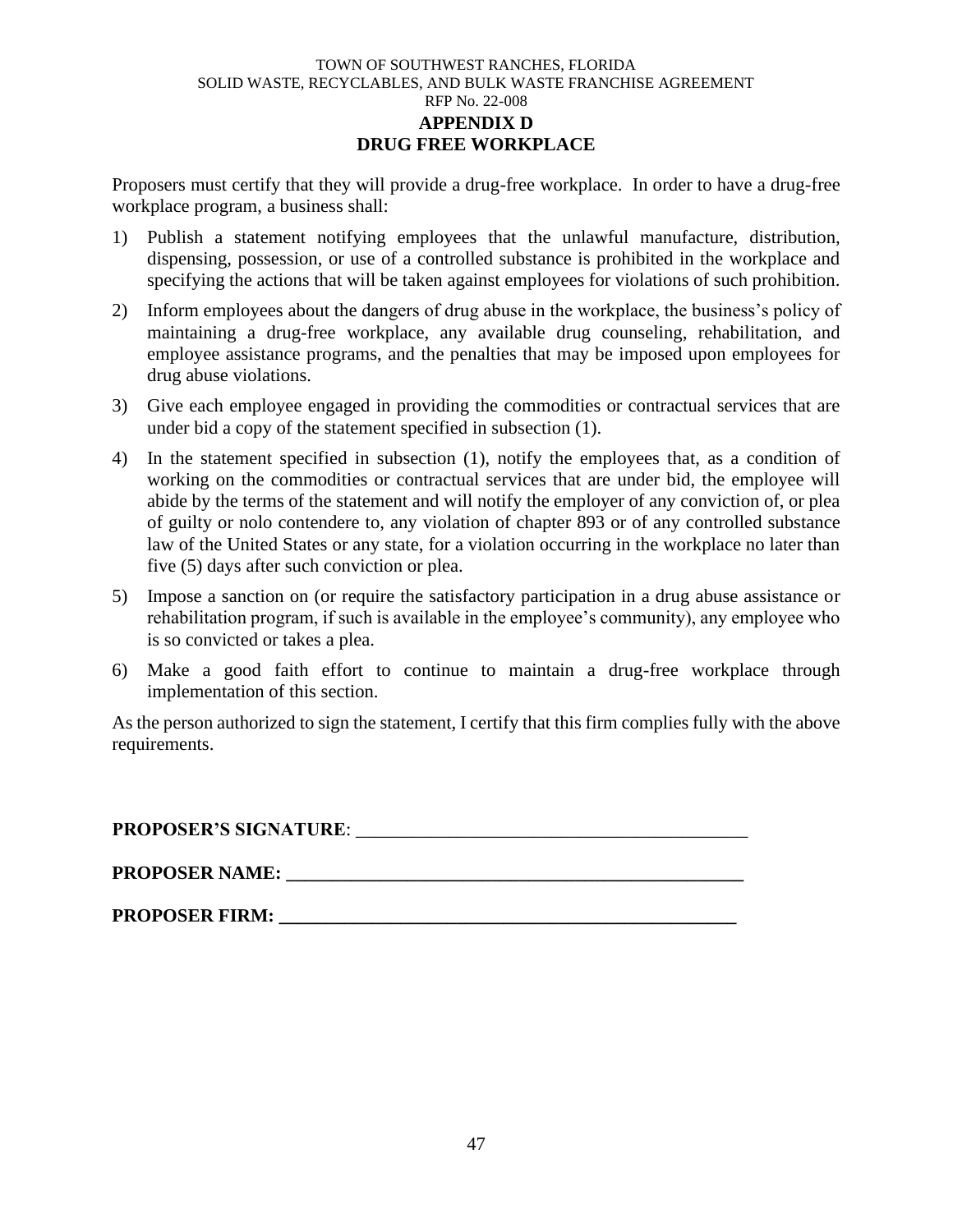## TOWN OF SOUTHWEST RANCHES, FLORIDA SOLID WASTE, RECYCLABLES, AND BULK WASTE FRANCHISE AGREEMENT RFP No. 22-008 **APPENDIX E SWORN STATEMENT PURSUANT TO SECTION 287.133(3) (A) FLORIDA STATUTES ON PUBLIC ENTITY CRIMES**

THIS FORM MUST BE SIGNED AND SWORN TO IN THE PRESENCE OF A NOTARY PUBLIC OR OTHER OFFICIAL AUTHORIZED TO ADMINISTER OATHS.

|      | 1. This sworn statement is submitted to                    |  |  |
|------|------------------------------------------------------------|--|--|
|      |                                                            |  |  |
| hv   | <u> 1989 - Johann Barbara, martxa alemaniar amerikan a</u> |  |  |
|      |                                                            |  |  |
| for. |                                                            |  |  |
|      |                                                            |  |  |
|      |                                                            |  |  |
|      |                                                            |  |  |
|      |                                                            |  |  |

and (if applicable) its Federal Employer Identification Number (FEIN) is

- **2.** I understand that a "public entity crime" as defined in Paragraph  $287.133(1)(g)$ , Florida Statutes, means a violation of any state or federal law by a person with respect to and directly related to the transaction of business with any public entity or with an agency or political subdivision of any other state or with the United States, including, but not limited to, any bid, proposal, reply or contract for goods or services, any lease for real property, or any contract for the construction or repair of a public building or public work, involving antitrust, fraud, theft, bribery, collusion, racketeering, conspiracy, or material misrepresentation.
- 3. I understand that "convicted" or "conviction" as defined in Para. 287.133(1) (b), Florida Statutes, means a finding of guilt or a conviction of a public entity crime, with or without an adjudication of guilt, in any federal or state trail court of record relating to charges brought by indictment or information after July 1, 1989, as a result of a jury verdict, non-jury trial, or entry of a plea of guilty or nolo contendere.

4. I understand that an "affiliate" as defined in Para. 287.133(1) (a), Florida Statutes, means:

(i). A predecessor or successor of a person convicted of a public entity crime; or

(ii). An entity under the control of any natural person who is active in the management of the entity and who has been convicted of a public entity crime. The term "affiliate" includes those officers, directors, executives, partners, shareholders, employees, members, and agents who are active in the management of an affiliate. The ownership by one person of shares constituting a controlling interest in another person, or a pooling of equipment or income among persons when not for fair market value under an arm's length agreement, shall be a prima facie case that one person controls another person. A person who knowingly enters into a joint venture with person who has been convicted of a public entity crime in Florida during the preceding 36 months shall be considered an affiliate.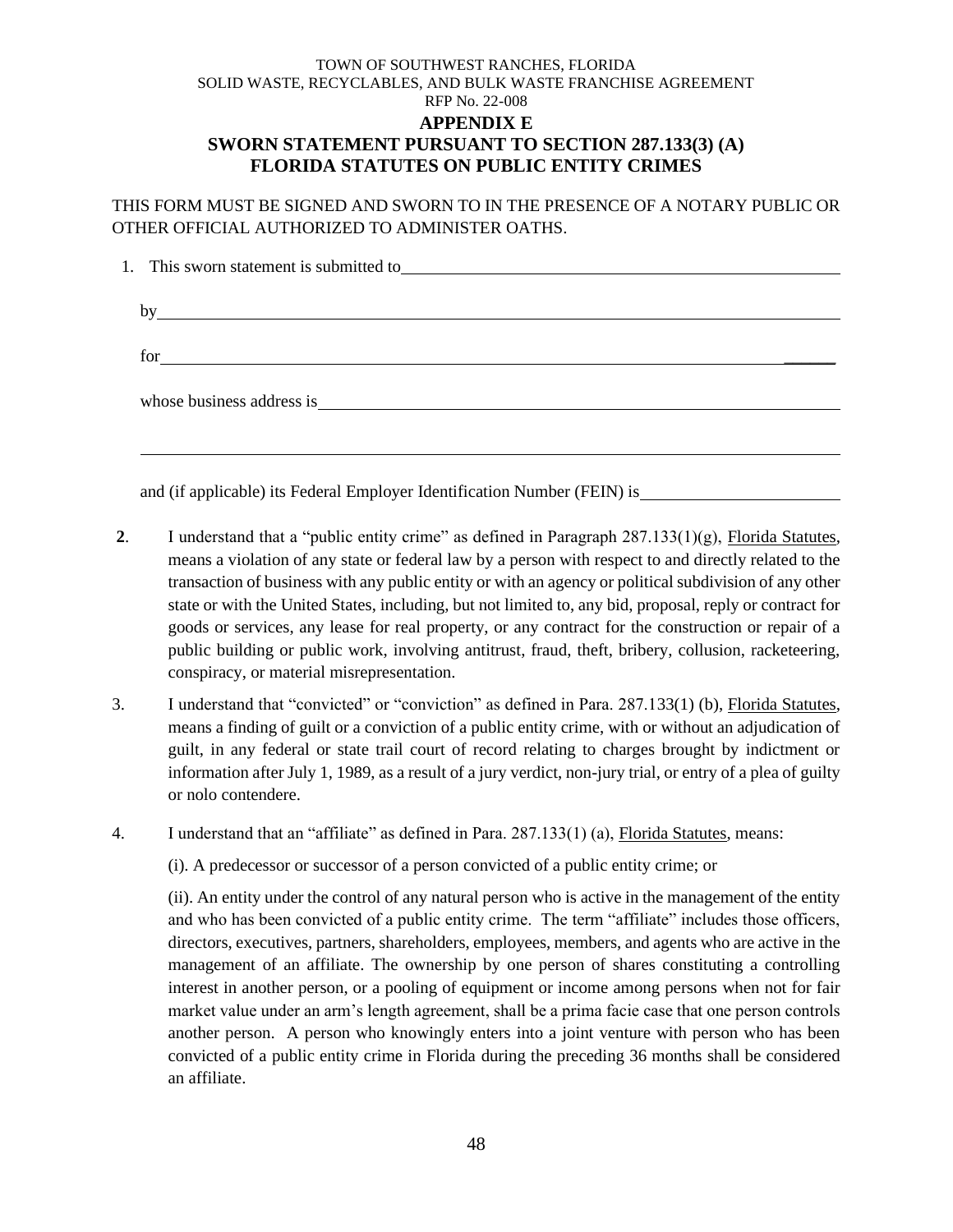- **5**. I understand that a "person" as defined in Para. 287.133(1) (e), Florida Statutes, means any natural person or entity organized under the laws of any state or of the United States with the legal power to enter into a binding contract and which bids or applies to bid on contracts for the provision of goods or services let by a public entity, or which otherwise transacts or applies to transact business with a public entity. The term "person" includes those officers, directors, executives, partners, shareholders, employees, members, and agents who are active in management of an entity.
- **6**. The statement which I have marked below is true in relation to the entity submitting this sworn statement. (Indicate which statement applies.)

Neither the entity submitting this sworn statement, nor any of its officers, directors, executives, partners, shareholders, employees, members, or agents who are active in the management of the entity, nor any affiliate of the entity has been charged with and convicted of a public entity crime subsequent to July 1, 1989.

The entity submitting this sworn statement, or one or more of its officers, directors, executives, partners, shareholders, employees, members, or agents who are active in the management of the entity or an affiliate of the entity has been charged with and convicted of a public entity crime subsequent to July 1, 1989.

However, there has been a subsequent proceeding before a Hearing Officer of the State of Florida, Division of Administrative Hearings and the Final Order entered by the Hearing Officer of the State of Florida, Division of Administrative Hearings and the Final Order entered by the Hearing Officer determined that it was not in the public interest to place the entity submitting this sworn statement on the convicted vendor list. (Attach a copy of the final order)

I UNDERSTAND THAT THE SUBMISSION OF THIS FORM TO THE CONTRACTING OFFICER FOR THE PUBLIC ENTITY IDENTIFIED IN PARAGRAPH 1 (ONE) ABOVE IS FOR THAT PUBLIC ENTITY ONLY AND, THAT THIS FORM IS VALID THROUGH DECEMBER 31 OF THE CALENDAR YEAR IN WHICH IT IS FILED. I ALSO UNDERSTAND THAT I AM REQUIRED TO INFORM THE PUBLIC ENTITY PRIOR TO ENTERING INTO A CONTRACT IN EXCESS OF THE THRESHOLD AMOUNT PROVIDED IN SECTION 287.017, FLORIDA STATUTES, FOR CATEGORY TWO, OF ANY CHANGE IN THE INFORMATION CONTAINED IN THIS FORM.

**[Signatures on next page]**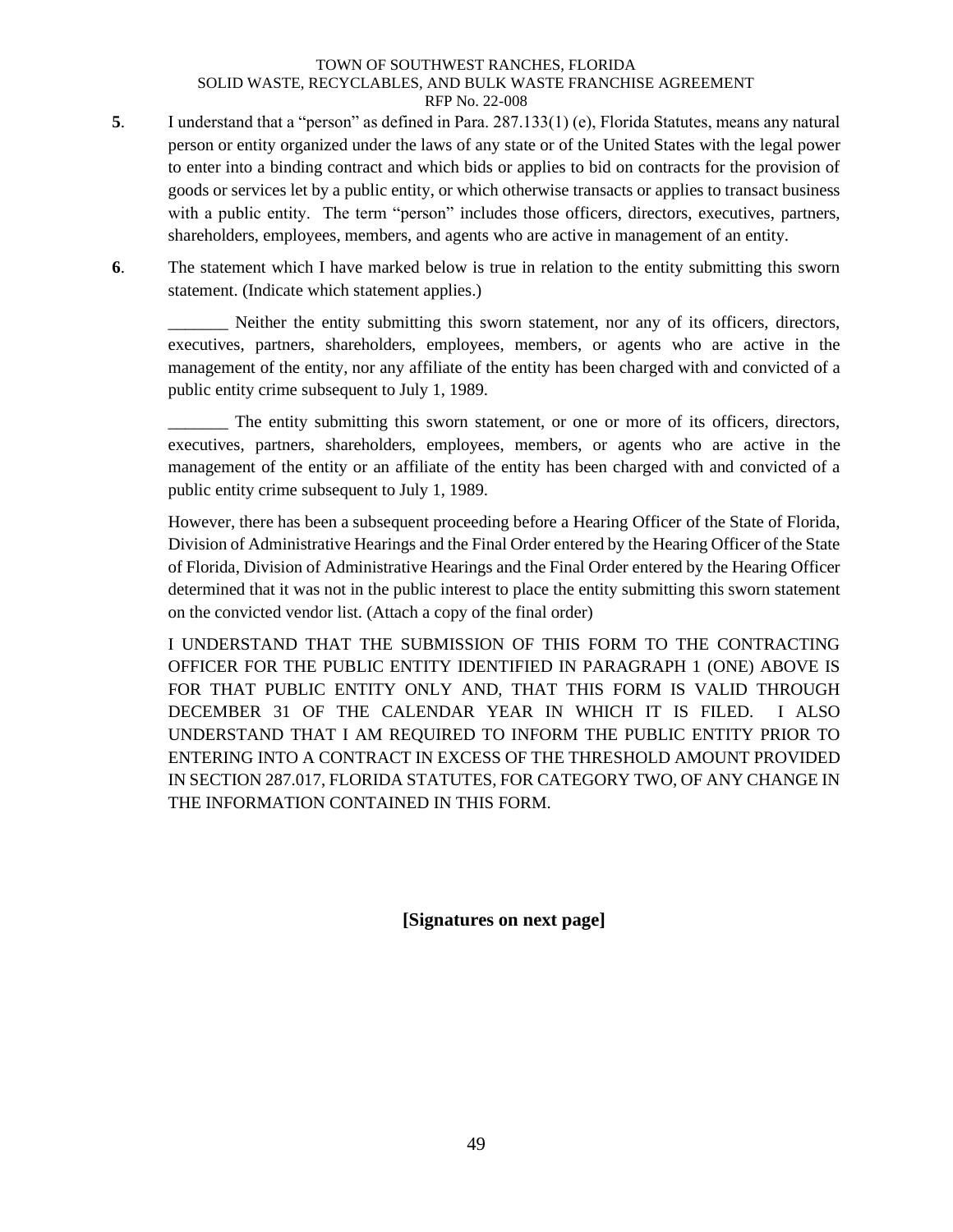By:

(Printed Name)

(Title)

The foregoing instrument was acknowledged before me by means of

 $\Box$  physical presence or  $\Box$  online notarization,

this  $\rule{1em}{0.15mm}$  day of  $\rule{1em}{0.15mm}$ , 2022,

by \_\_\_\_\_\_\_\_\_\_\_\_\_\_\_\_\_\_\_\_\_\_\_\_\_\_\_\_\_\_\_\_\_\_\_\_\_\_\_\_\_\_\_\_\_\_\_\_\_ (name of person acknowledging).

Notary Public

(Print Notary Name) State of \_\_\_\_\_\_\_\_\_\_\_\_\_\_ at Large My Commission Expires:

 $\overline{\phantom{a}}$  , and the set of the set of the set of the set of the set of the set of the set of the set of the set of the set of the set of the set of the set of the set of the set of the set of the set of the set of the s

\_\_\_\_\_\_\_\_\_\_\_\_\_\_\_\_\_\_\_\_\_\_\_\_\_\_\_\_\_\_\_\_\_

(Printed, typed, or stamped commissioned name of notary public)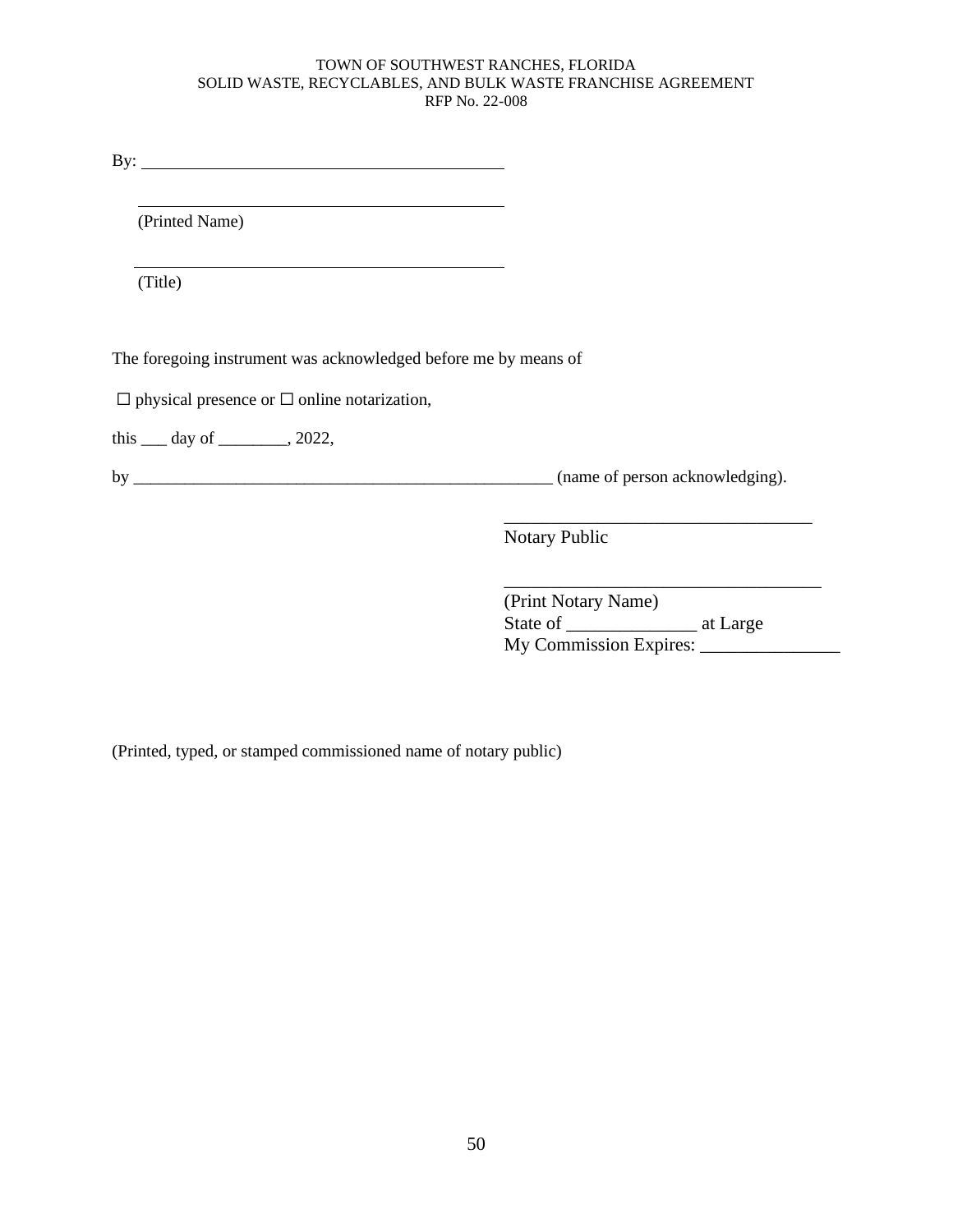#### TOWN OF SOUTHWEST RANCHES, FLORIDA SOLID WASTE, RECYCLABLES, AND BULK WASTE FRANCHISE AGREEMENT RFP No. 22-008 **APPENDIX F NON-COLLUSION AFFIDAVIT**

|            | County of                    | $)$ ss: |                                             |
|------------|------------------------------|---------|---------------------------------------------|
|            |                              |         | being first duly sworn deposes and          |
| says that: |                              |         |                                             |
| (1)        | $He/She$ is the<br>Agent) of |         | (Owner, Partner, Officer, Representative or |
|            | attached Proposal;           |         | the Proposer that has submitted the         |

- **(2)** He/She is fully informed with respect to the preparation and contents of the attached Proposal and of all pertinent circumstances respecting such Proposal;
- **(3)** Such Proposal is genuine and is not a collusive or sham Proposal;
- **(4)** Neither the said Proposer nor any of its officers, partners, owners, agents, representatives, employees or parties in interest, including this affiant, have in any way colluded, conspired, connived or agreed, directly or indirectly, with any other Proposer, firm, or person to submit a collusive or sham Proposal in connection with the Work for which the attached Proposal has been submitted; or to refrain from bidding in connection with such Work; or have in any manner, directly or indirectly, sought by agreement or collusion, or communication, or conference with any Proposer, firm, or person to fix any overhead, profit, or cost elements of the Proposal or of any other Proposer, or to fix any overhead, profit, or cost elements of the Proposal price or the Proposal price of any other Proposer, or to secure through any collusion, conspiracy, connivance, or unlawful agreement any advantage against (Recipient), or any person interested in the proposed Work;
- **(5)** The price or prices quoted in the attached Proposal are fair and proper and are not tainted by any collusion, conspiracy, connivance, or unlawful agreement on the part of the Proposer or any other of its agents, representatives, owners, employees or parties in interest, including this affiant.

**[Signatures on next page]**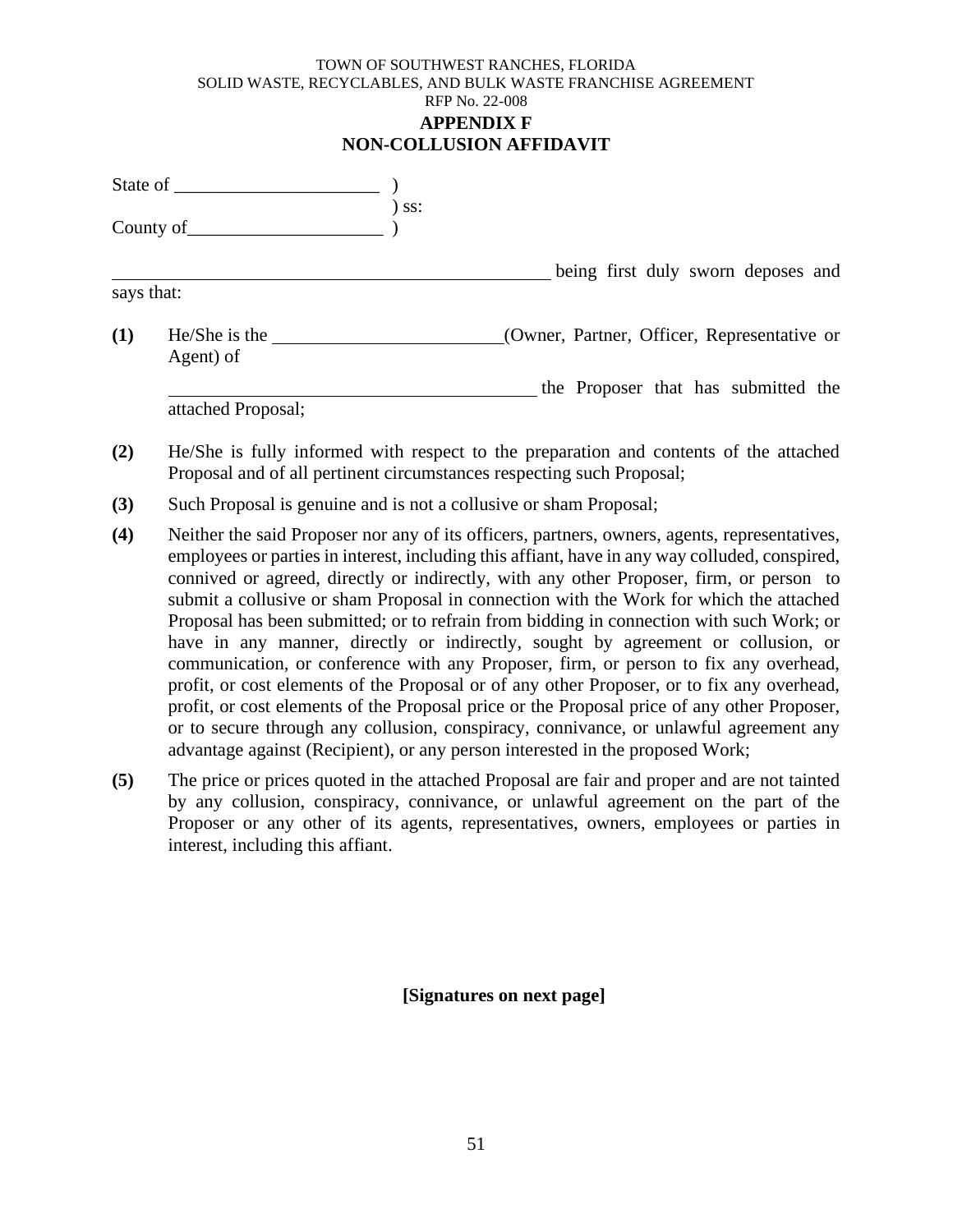By: <u>second</u> contract the second contract of the second contract of the second contract of the second contract of the second contract of the second contract of the second contract of the second contract of the second contr

(Printed Name)

(Title)

The foregoing instrument was acknowledged before me by means of

 $\Box$  physical presence or  $\Box$  online notarization,

this \_\_\_ day of \_\_\_\_\_\_\_\_, 2022,

by \_\_\_\_\_\_\_\_\_\_\_\_\_\_\_\_\_\_\_\_\_\_\_\_\_\_\_\_\_\_\_\_\_\_\_\_\_\_\_\_\_\_\_\_\_\_\_\_\_ (name of person acknowledging).

Notary Public

(Print Notary Name) State of \_\_\_\_\_\_\_\_\_\_\_\_\_\_ at Large My Commission Expires:

\_\_\_\_\_\_\_\_\_\_\_\_\_\_\_\_\_\_\_\_\_\_\_\_\_\_\_\_\_\_\_\_\_

\_\_\_\_\_\_\_\_\_\_\_\_\_\_\_\_\_\_\_\_\_\_\_\_\_\_\_\_\_\_\_\_\_\_

(Printed, typed, or stamped commissioned name of notary public)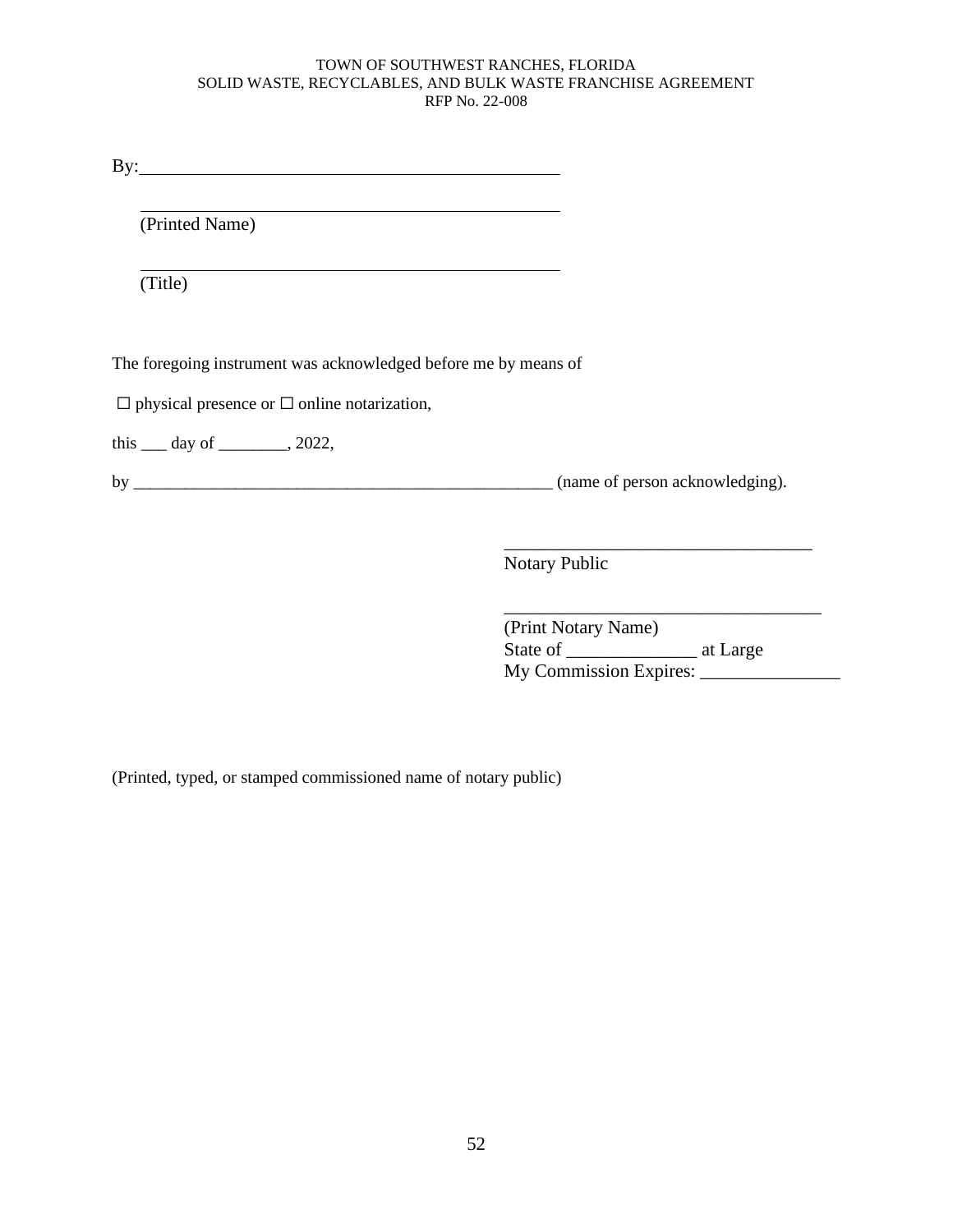#### TOWN OF SOUTHWEST RANCHES, FLORIDA SOLID WASTE, RECYCLABLES, AND BULK WASTE FRANCHISE AGREEMENT RFP No. 22-008 **APPENDIX G ANTI-LOBBYING CERTIFICATION FORM**

1. The prospective participant certifies to the best of his or her knowledge and belief, that:

a. No Federal appropriated funds have been paid or will be paid, by or on behalf of the undersigned, to any person for influencing or attempting to influence an officer or employee of any Federal agency, a Member of Congress, an officer or employee of Congress, or an employee of a Member of Congress in connection with the awarding of any Federal contract, the making of any Federal grant, the making of any Federal loan, the entering into of any cooperative agreement, and the extension, continuation, renewal, amendment, or modification of any Federal contract, grant, loan, or cooperative agreement.

b. If any funds other than Federal appropriated funds have been paid or will be paid to any person for influencing or attempting to influence an officer or employee of any Federal agency, a Member of Congress, an officer or employee of Congress, or an employee of a Member of Congress in connection with this Federal contract, grant, loan, or cooperative agreement, the undersigned shall complete and submit Standard Form-LLL, "Disclosure Form to Report Lobbying," in accordance with its instructions.

2. This certification is a material representation of fact upon which reliance was placed when this transaction was made or entered into. Submission of this certification is a prerequisite for making or entering into this transaction imposed by 31 U.S.C. 1352. Any person who fails to file the required certification shall be subject to a civil penalty of not less than \$10,000 and not more than \$100,000 for each such failure.

3. The prospective participant also agrees by submitting its bid or proposal that the participant shall require that the language of this certification be included in all lower tier subcontracts, which exceed \$100,000 and that all such recipients shall certify and disclose accordingly.

|                 | Street address: <u>the contract of the contract of the contract of the contract of the contract of the contract of the contract of the contract of the contract of the contract of the contract of the contract of the contract </u> |       |  |
|-----------------|--------------------------------------------------------------------------------------------------------------------------------------------------------------------------------------------------------------------------------------|-------|--|
|                 |                                                                                                                                                                                                                                      |       |  |
| (type or print) |                                                                                                                                                                                                                                      |       |  |
|                 |                                                                                                                                                                                                                                      |       |  |
|                 |                                                                                                                                                                                                                                      | Date: |  |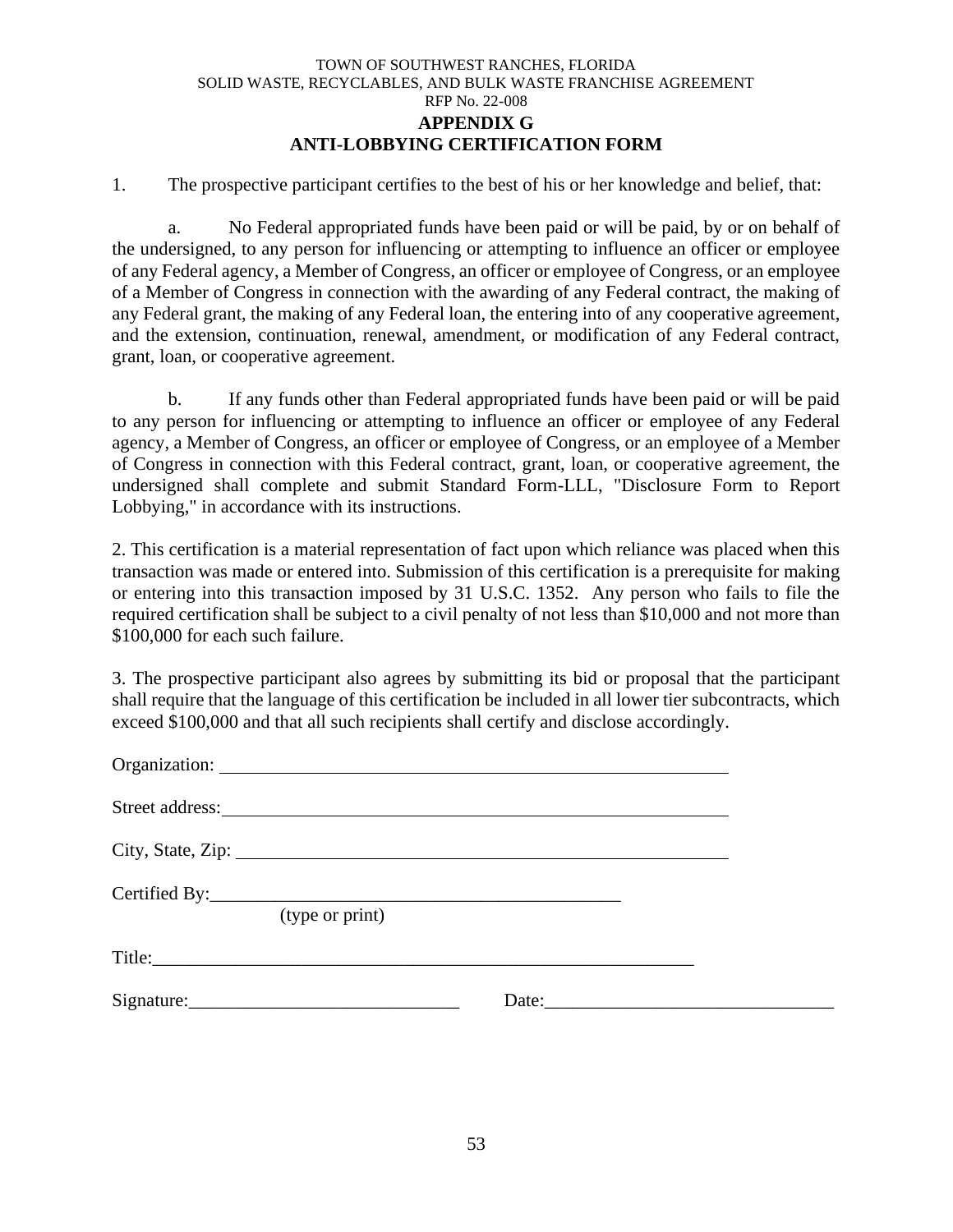### TOWN OF SOUTHWEST RANCHES, FLORIDA SOLID WASTE, RECYCLABLES, AND BULK WASTE FRANCHISE AGREEMENT RFP No. 22-008 **APPENDIX H PROPOSER CONFIRMATION OF QUALIFICATIONS**

The Contract will be awarded only to a responsible and eligible Proposer, qualified by experience and capable of providing required insurance, and bonds and in a financial position to do the Work specified within the Invitation For Bids, and which can complete the Work within the time schedule specified.

At the time of the Proposal, the Proposer shall hold all Contractor and other qualification certificates and licenses required to be held by the Contractor by Florida Statutes or ordinances of the Town of Southwest Ranches and Broward County in order to perform the Work which is the subject of this Invitation For Bids.

1. All license, certificate and experience requirements must be met by the Proposer (as opposed to the Subcontractor) at the time of Proposal submission. Bids submitted by Proposer who do not directly hold required licenses and certificates or who rely on a Subcontractor to meet the license, certificate or experience criteria will be rejected. By executing this Form and submitting its Proposal, Proposer represents that it meets the requirements set forth above, and as set forth in the Proposal Documents, and acknowledges and understands that such representation is material and that the Town shall be relying on this representation with respect to a Contract award.

Proposer:

Proposer's Name: \_\_\_\_\_\_\_\_\_\_\_\_\_\_\_\_\_\_\_\_\_\_\_\_\_\_

Proposer's Address:

Proposer's Phone Number: \_\_\_\_\_\_\_\_\_\_\_\_\_\_\_\_\_\_\_

\_\_\_\_\_\_\_\_\_\_\_\_\_\_\_\_\_\_\_\_\_\_\_\_

Proposer's Email:

\_\_\_\_\_\_\_\_\_\_\_\_\_\_\_\_\_\_\_\_\_\_\_\_

\_\_\_\_\_\_\_\_\_\_\_\_\_\_\_\_\_\_\_\_\_\_\_\_

\_\_\_\_\_\_\_\_\_\_\_\_\_\_\_\_\_\_\_\_\_\_\_\_

Contractor's License and License number(s) (attach copies of license(s) required for the work described in this IFB):

PROPOSER: \_\_\_\_\_\_\_\_\_\_\_\_\_\_\_\_\_\_\_\_\_\_\_\_\_\_\_\_\_\_\_\_\_\_\_

**[Signatures on next page]**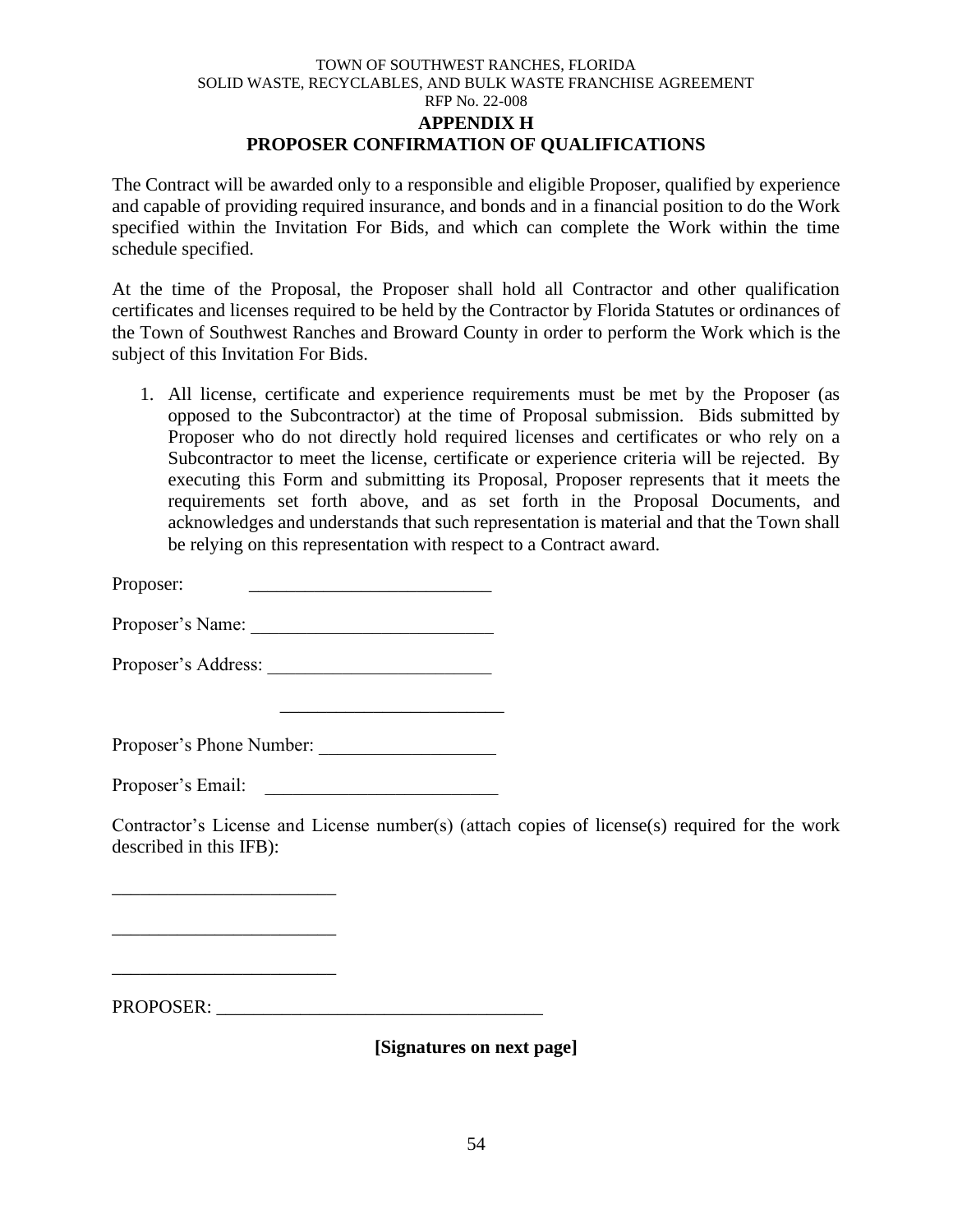State of Florida

County of

The foregoing instrument was acknowledged before me by means of

 $\Box$  physical presence or  $\Box$  online notarization,

this  $\rule{1em}{0.15mm}$  day of  $\rule{1em}{0.15mm}$ , 2022,

by \_\_\_\_\_\_\_\_\_\_\_\_\_\_\_\_\_\_\_\_\_\_\_\_\_\_\_\_\_\_\_\_\_\_\_\_\_\_\_\_\_\_\_\_\_\_\_\_\_ (name of person acknowledging).

\_\_\_\_\_\_\_\_\_\_\_\_\_\_\_\_\_\_\_\_\_\_\_\_\_\_\_\_\_\_\_\_\_

\_\_\_\_\_\_\_\_\_\_\_\_\_\_\_\_\_\_\_\_\_\_\_\_\_\_\_\_\_\_\_\_\_\_

Notary Public

(Print Notary Name) State of \_\_\_\_\_\_\_\_\_\_\_\_\_\_ at Large My Commission Expires: \_\_\_\_\_\_\_\_\_\_\_\_\_\_\_

(Printed, typed, or stamped commissioned name of notary public)

PROPOSER FIRM: \_\_\_\_\_\_\_\_\_\_\_\_\_\_\_\_\_\_\_\_\_\_\_\_\_\_\_\_\_\_\_\_\_\_\_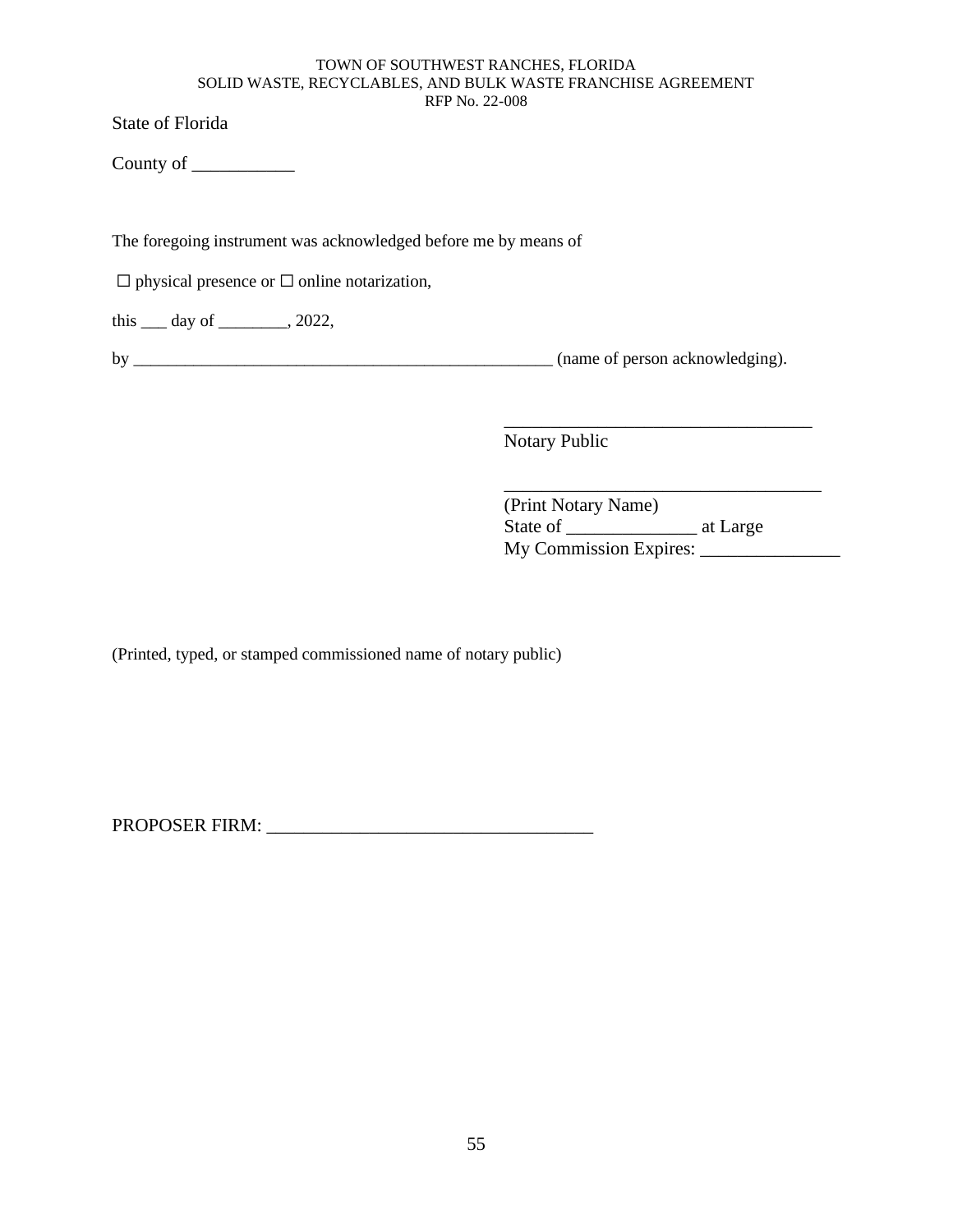## TOWN OF SOUTHWEST RANCHES, FLORIDA SOLID WASTE, RECYCLABLES, AND BULK WASTE FRANCHISE AGREEMENT RFP No. 22-008 **\*APPENDIX I CERTIFICATE OF AUTHORITY (IF INDIVIDUAL / SOLE PROPRIETOR)**

| State of  |       |
|-----------|-------|
|           | ) ss: |
| County of |       |

I HEREBY CERTIFY that \_\_\_\_\_\_\_\_\_\_\_\_\_\_\_\_\_\_\_\_\_\_\_\_\_\_\_\_\_\_\_\_\_\_\_\_\_\_\_\_\_\_\_, as Principal or Owner

of (Company name) \_\_\_\_\_\_\_\_\_\_\_\_\_\_\_\_\_\_\_\_\_\_\_\_\_\_\_, is hereby authorized to execute the Proposal dated 20\_\_, to the Town of Southwest Ranches and his execution thereof, attested by the undersigned, shall be the official act and deed of \_\_\_\_\_\_\_\_\_\_\_\_\_\_\_\_\_\_\_\_\_\_\_\_\_\_\_\_\_\_\_\_\_\_\_\_.

(Company Name)

IN WITNESS WHEREOF, I have hereunto set my hand this  $\_\,$  day of  $\_\,$ , 20 $\_\,$ .

Secretary: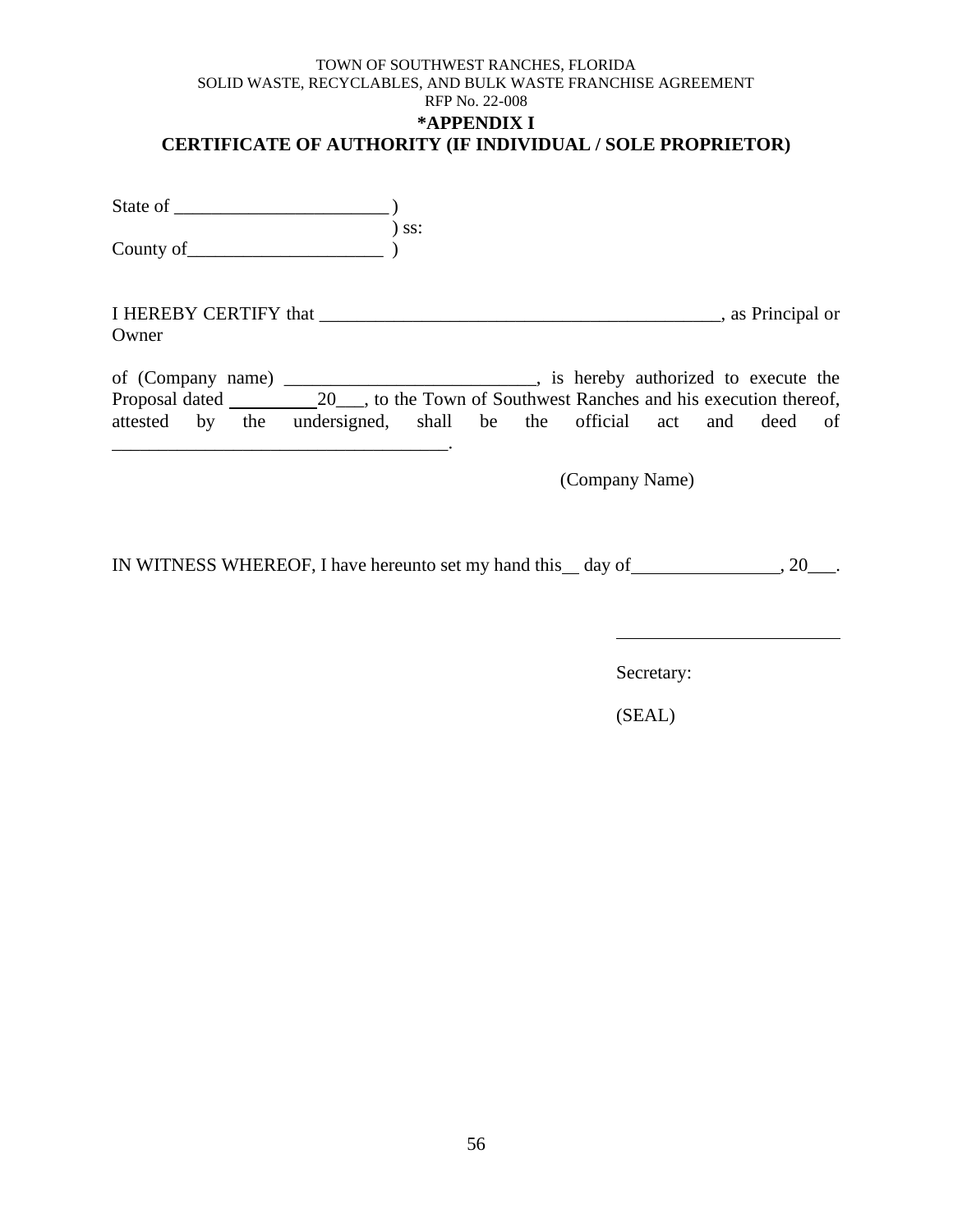## TOWN OF SOUTHWEST RANCHES, FLORIDA SOLID WASTE, RECYCLABLES, AND BULK WASTE FRANCHISE AGREEMENT RFP No. 22-008 **\*APPENDIX J CERTIFICATE OF AUTHORITY (IF PARTNERSHIP)**

State of \_\_\_\_\_\_\_\_\_\_\_\_\_\_\_\_\_\_\_\_\_\_\_) ) ss:  $County of$   $)$ 

I HEREBY CERTIFY that a meeting of the Partners of the

| A partnership existing under the laws of the State of | held on | $, 20$ , the |
|-------------------------------------------------------|---------|--------------|
| following resolution was duly passed and adopted:     |         |              |

|                                                                                                                                                                                                                                                                                                                                                            | as                        |
|------------------------------------------------------------------------------------------------------------------------------------------------------------------------------------------------------------------------------------------------------------------------------------------------------------------------------------------------------------|---------------------------|
| of the Partnership, be and is hereby authorized to execute the Proposal dated, $\frac{1}{\sqrt{1-\frac{1}{\sqrt{1-\frac{1}{\sqrt{1-\frac{1}{\sqrt{1-\frac{1}{\sqrt{1-\frac{1}{\sqrt{1-\frac{1}{\sqrt{1-\frac{1}{\sqrt{1-\frac{1}{\sqrt{1-\frac{1}{\sqrt{1-\frac{1}{\sqrt{1-\frac{1}{\sqrt{1-\frac{1}{\sqrt{1-\frac{1}{\sqrt{1-\frac{1}{\sqrt{1-\frac{1}{\$ |                           |
| 20 ___, to the Town of Southwest Ranches and this partnership and that his execution thereof,                                                                                                                                                                                                                                                              |                           |
|                                                                                                                                                                                                                                                                                                                                                            | shall be the official act |
| and deed of this Partnership."                                                                                                                                                                                                                                                                                                                             |                           |

I further certify that said resolution is now in full force and effect.

IN WITNESS WHEREOF, I have hereunto set my hand this \_\_, day of \_\_\_\_\_\_\_\_\_\_\_\_, 20\_\_\_.

Secretary:

 $\mathcal{L}$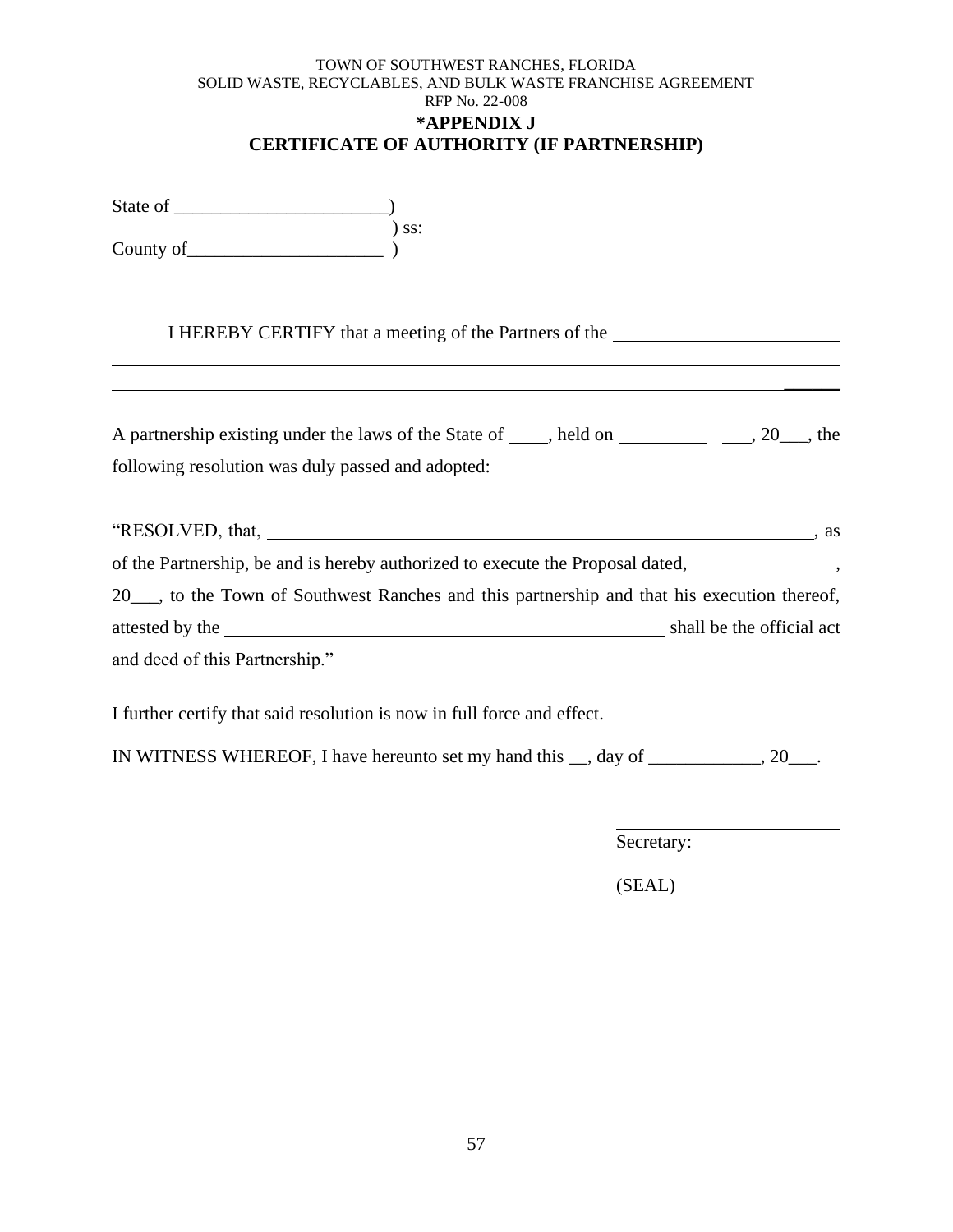## TOWN OF SOUTHWEST RANCHES, FLORIDA SOLID WASTE, RECYCLABLES, AND BULK WASTE FRANCHISE AGREEMENT RFP No. 22-008 **\*APPENDIX K CERTIFICATE OF AUTHORITY (IF CORPORATION OR LIMITED LIABILITY COMPANY)**

State of \_\_\_\_\_\_\_\_\_\_\_\_\_\_\_\_\_\_\_\_\_\_\_ ) ) ss: County of

I HEREBY CERTIFY that a meeting of the Board of Directors of a corporation or authorized representatives of a Limited Liability Company existing under the laws of the State of  $\blacksquare$ , held on  $\blacksquare$ , 20 $\blacksquare$ , the following resolution was duly passed and adopted:

"RESOLVED, that  $\qquad \qquad$ , as President of the Corporation or authorized representative of a Limited Liability Company, be and is hereby authorized to execute the Proposal dated, \_\_\_\_\_\_\_\_\_\_\_\_\_\_\_\_ \_\_\_\_\_\_\_\_\_\_\_ \_\_\_, 20\_\_\_, to the Town of Southwest Ranches and this Corporation or Limited Liability Company and his execution thereof, attested by the Secretary of the Corporation or Limited Liability Company, and with the Corporate Seal affixed, shall be the official act and deed of this Corporation or Limited Liability Company."

I further certify that said resolution is now in full force and effect.

IN WITNESS WHEREOF, I have hereunto set my hand and affixed the official seal of the Corporation or

Limited Liability Company this day of , 20\_\_\_.

Secretary: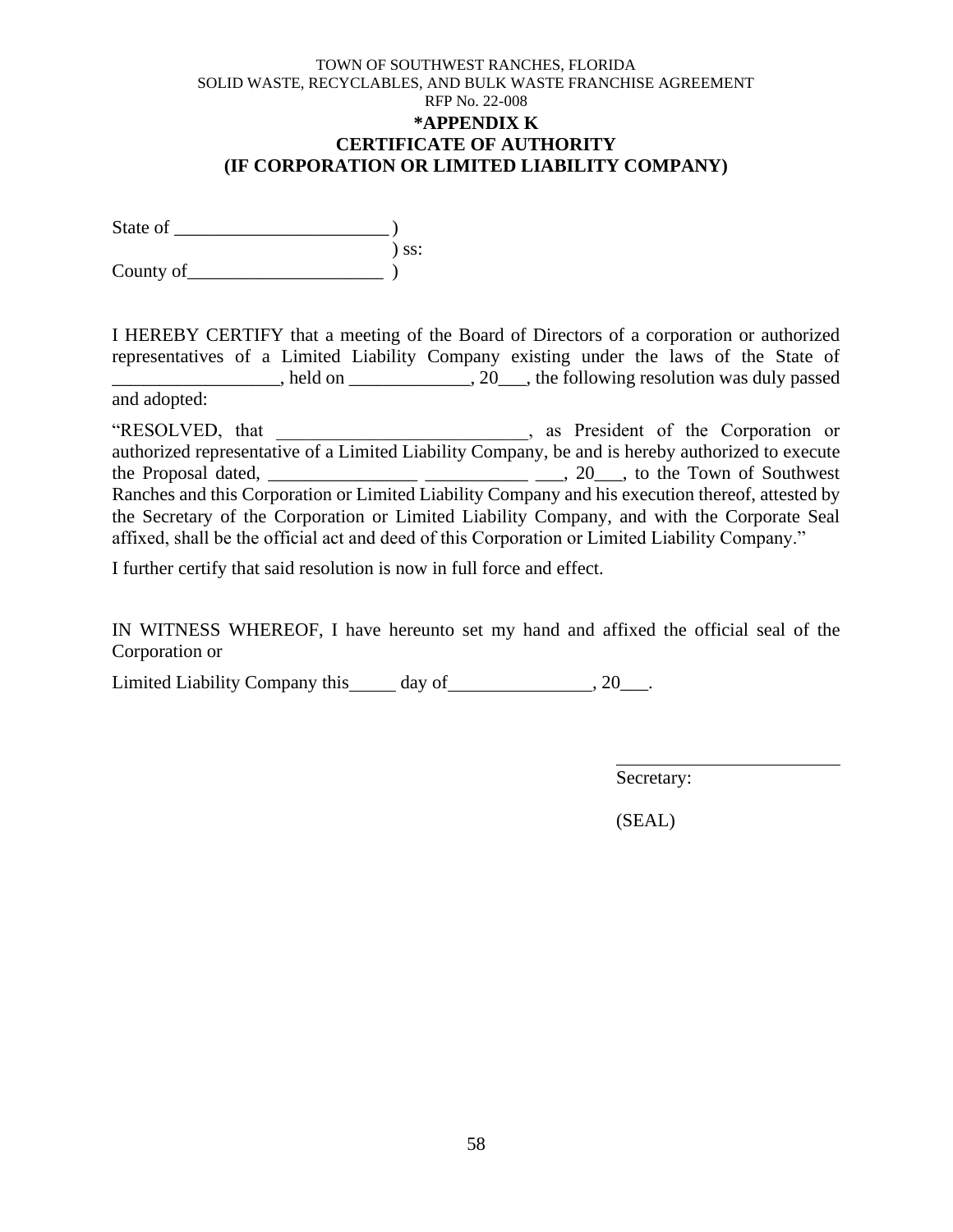## TOWN OF SOUTHWEST RANCHES, FLORIDA SOLID WASTE, RECYCLABLES, AND BULK WASTE FRANCHISE AGREEMENT RFP No. 22-008 **\*APPENDIX L CERTIFICATE OF AUTHORITY (IF JOINT VENTURE)**

| State of  |            |  |
|-----------|------------|--|
|           | $\sum$ SS: |  |
| County of |            |  |

I HEREBY CERTIFY that a meeting of the Principals of the

| A corporation existing under the laws of the State of | held on | $, 20 \underline{\hspace{1cm}}$ , the |
|-------------------------------------------------------|---------|---------------------------------------|
| following resolution was duly passed and adopted:     |         |                                       |

| "RESOLVED,                                            | that, |  |                                       |  | as |
|-------------------------------------------------------|-------|--|---------------------------------------|--|----|
|                                                       |       |  | of the Joint Venture be and is hereby |  |    |
| authorized to execute the Proposal dated,             |       |  | 20, to the Town of Southwest          |  |    |
| Ranches official act and deed of this Joint Venture." |       |  |                                       |  |    |

I further certify that said resolution is now in full force and effect.

IN WITNESS WHEREOF, I have here unto set my hand this , 20\_\_\_.

Secretary: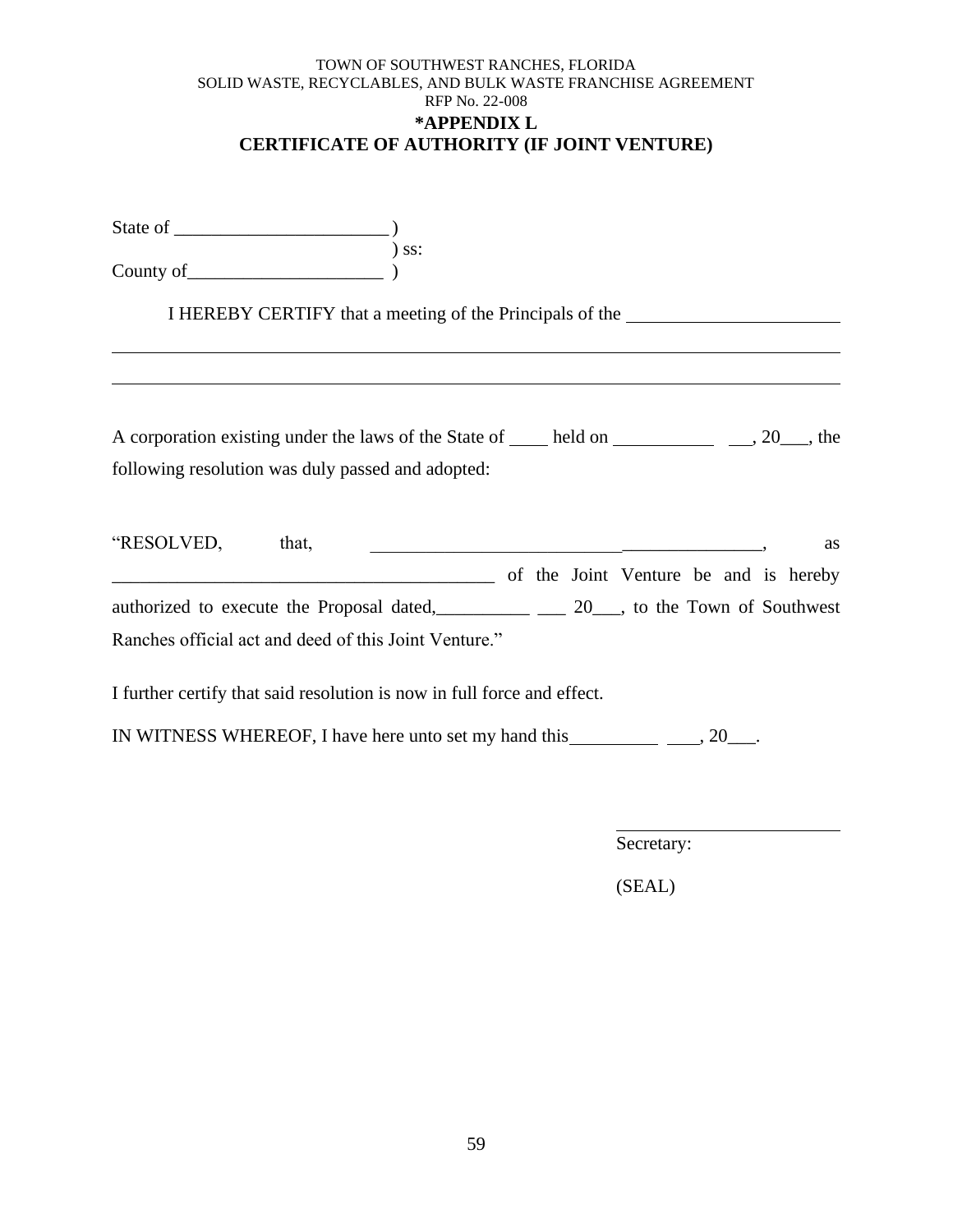## TOWN OF SOUTHWEST RANCHES, FLORIDA SOLID WASTE, RECYCLABLES, AND BULK WASTE FRANCHISE AGREEMENT RFP No. 22-008 **APPENDIX M PROPOSAL BOND**

**Bond No. \_\_\_\_\_\_\_\_\_\_\_\_\_\_\_\_\_\_\_\_**

## **PROPOSAL BOND**

State of \_\_\_\_\_\_\_\_\_\_\_\_\_\_\_\_\_\_\_\_\_\_\_ )

) ss: County of

KNOW ALL MEN BY THESE PRESENTS, that we, \_\_\_\_\_\_\_\_\_\_\_\_\_\_\_\_\_\_\_\_\_\_\_\_\_\_\_\_\_\_ \_\_\_\_\_\_\_\_\_\_\_\_\_\_\_\_\_\_\_\_\_\_\_\_, as Principal, and\_\_\_\_\_\_\_\_\_\_\_\_\_\_\_\_\_\_\_\_\_\_\_\_\_\_\_\_\_\_\_\_\_\_\_\_\_\_\_

, as Surety, are held and firmly bound unto the Town of Southwest Ranches, a municipal corporation of the State of Florida, in the penal sum of Let the United States, for the United States, for the United States, for the United States, for the payment of which sum well and truly to be made, we bind ourselves, our heirs, executors, administrators and successors jointly and severally, firmly by these presents.

THE CONDITION OF THIS OBLIGATION IS SUCH that whereas the Principal has submitted the accompanying Proposal, dated 20 for

# " **RFP 22-008 – Solid Waste, Recyclables, and Bulk Waste Franchise Agreement**"

## NOW, THEREFORE,

- (a) If said Proposal shall be rejected, or in the alternate
- (b) If said Proposal shall be accepted and the Principal shall properly execute and deliver to said Town the appropriate Contract Documents, including any required insurance and bonds, and shall in all respects fulfill all terms and conditions attributable to the acceptance of said Proposal, then this obligation shall be void; otherwise, it shall remain in force and effect, it being expressly understood and agreed that the liability of the Surety for any and all claims hereunder shall in no event exceed the amount of this obligation as herein stated.

IN WITNESS WHEREOF, the above bonded parties have executed this instrument under their several seals this day of , 20\_\_, the name and the corporate seal of each corporate party being hereto affixed and these presents being duly signed by its undersigned representative.

## **[Signatures on next page]**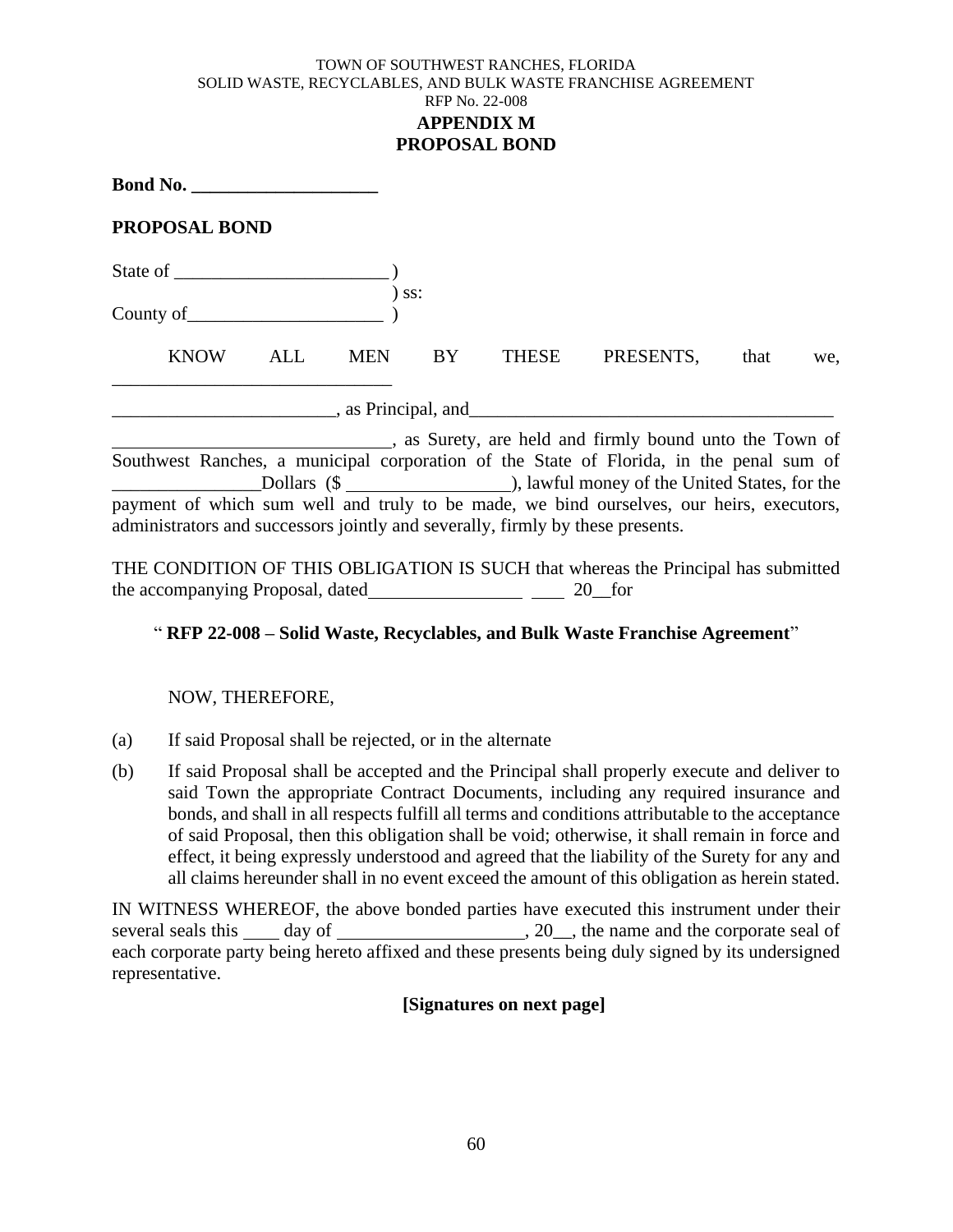| PROPOSER: New York Contains the Contains of the Contains of the Contains of the Contains of the Contains of the Contains of the Contains of the Contains of the Contains of the Contains of the Contains of the Contains of th |                                                                                                                                                                                          |
|--------------------------------------------------------------------------------------------------------------------------------------------------------------------------------------------------------------------------------|------------------------------------------------------------------------------------------------------------------------------------------------------------------------------------------|
|                                                                                                                                                                                                                                |                                                                                                                                                                                          |
|                                                                                                                                                                                                                                |                                                                                                                                                                                          |
|                                                                                                                                                                                                                                | (Individual or Partnership Principal)                                                                                                                                                    |
| (SEAL)                                                                                                                                                                                                                         |                                                                                                                                                                                          |
|                                                                                                                                                                                                                                | (Business Address)                                                                                                                                                                       |
|                                                                                                                                                                                                                                | (City/State/Zip)                                                                                                                                                                         |
|                                                                                                                                                                                                                                | (Business Phone)                                                                                                                                                                         |
|                                                                                                                                                                                                                                |                                                                                                                                                                                          |
| By:                                                                                                                                                                                                                            |                                                                                                                                                                                          |
| (SEAL)                                                                                                                                                                                                                         | (Business Address)                                                                                                                                                                       |
|                                                                                                                                                                                                                                | (City/State/Zip)                                                                                                                                                                         |
|                                                                                                                                                                                                                                | (Business Phone)                                                                                                                                                                         |
| <b>IMPORTANT</b>                                                                                                                                                                                                               | Surety companies executing bonds must appear on the Treasury Department's most current list<br>(circular 570 as amended) and be authorized to transact business in the State of Florida. |

Countersigned by Florida Agent: \_\_\_\_\_\_\_\_\_\_\_\_\_\_\_\_\_\_\_\_\_\_\_\_\_\_\_\_\_\_\_

Name: \_\_\_\_\_\_\_\_\_\_\_\_\_\_\_\_\_\_\_\_\_\_\_\_\_\_

Date: \_\_\_\_\_\_\_\_\_\_\_\_\_\_\_\_\_\_\_\_\_\_\_\_\_\_\_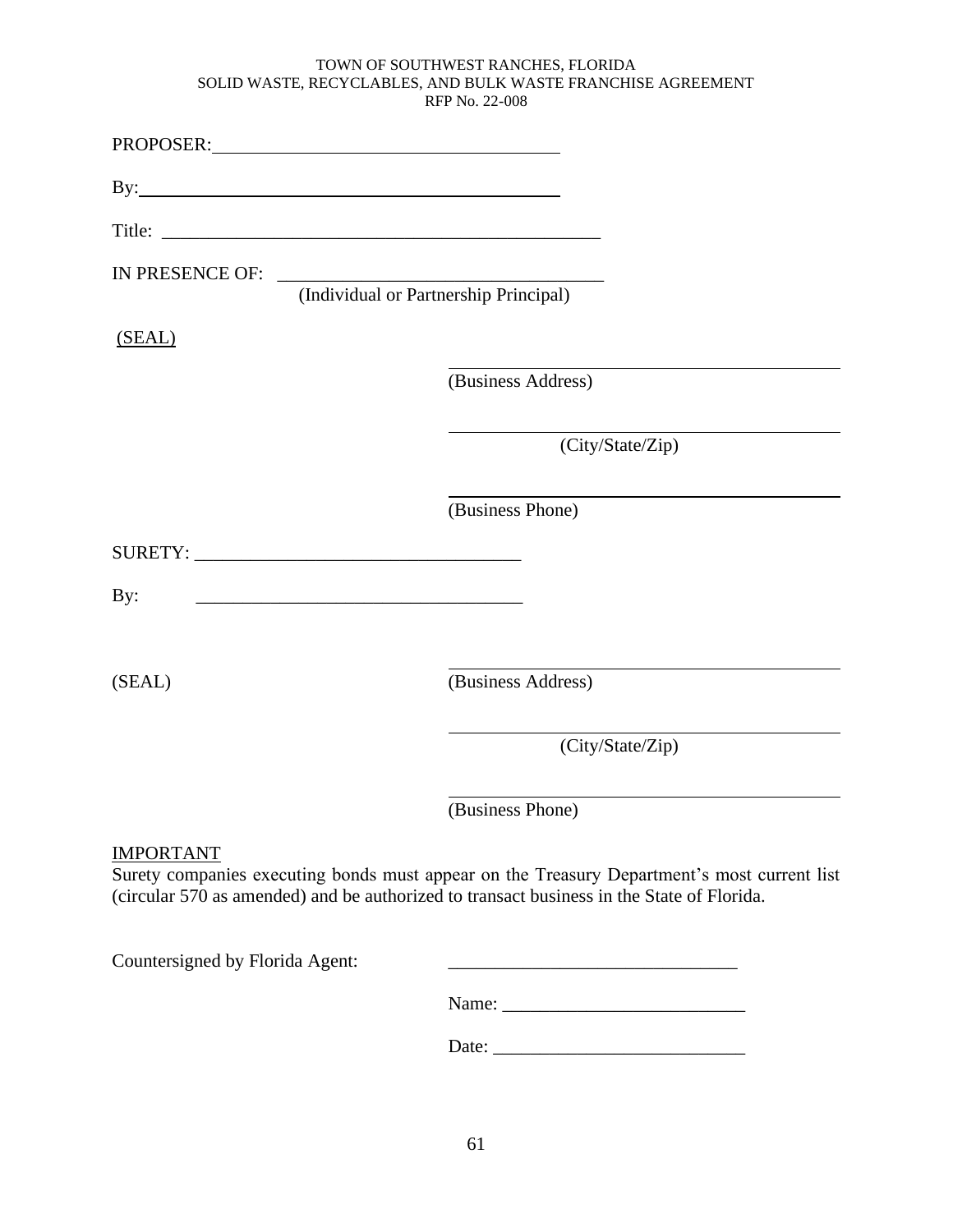## TOWN OF SOUTHWEST RANCHES, FLORIDA SOLID WASTE, RECYCLABLES, AND BULK WASTE FRANCHISE AGREEMENT RFP No. 22-008 **APPENDIX O ACKNOWLEDGMENT OF CONFORMANCE WITH O.S.H.A. STANDARDS**

#### TO THE TOWN OF SOUTHWEST RANCHES:

\_\_\_\_\_\_\_\_\_\_\_\_\_\_\_\_, hereby acknowledges and agrees that as Contractor for the Town of Southwest Ranches within the limits of the Town of Southwest Ranches, Florida, we have the sole responsibility for compliance with all requirements of the Federal Occupational Safety and Health regulations, and agree to indemnify and hold harmless the Town of Southwest Ranches, including its Council Members, officers and employees, from and against any and all legal liability or loss the Town may incur due to \_\_\_\_\_\_\_\_\_\_\_\_\_\_\_\_\_\_\_\_'s failure to comply with such regulations.

\_\_\_\_\_\_\_\_\_\_\_\_\_\_\_\_\_\_\_\_\_\_\_\_\_\_\_\_\_ \_\_\_\_\_\_\_\_\_\_\_\_\_\_\_\_\_\_\_\_\_\_\_\_\_\_\_\_\_\_\_\_\_

ATTEST CONTRACTOR

BY: \_\_\_\_\_\_\_\_\_\_\_\_\_\_\_\_\_\_\_\_\_\_\_\_\_\_\_\_\_

\_\_\_\_\_\_\_\_\_\_\_\_\_\_\_\_\_\_\_\_\_\_\_\_\_\_\_\_\_\_\_\_\_

Print Name

Date: \_\_\_\_\_\_\_\_\_\_\_\_\_\_\_\_\_\_\_\_\_\_\_\_\_\_\_\_\_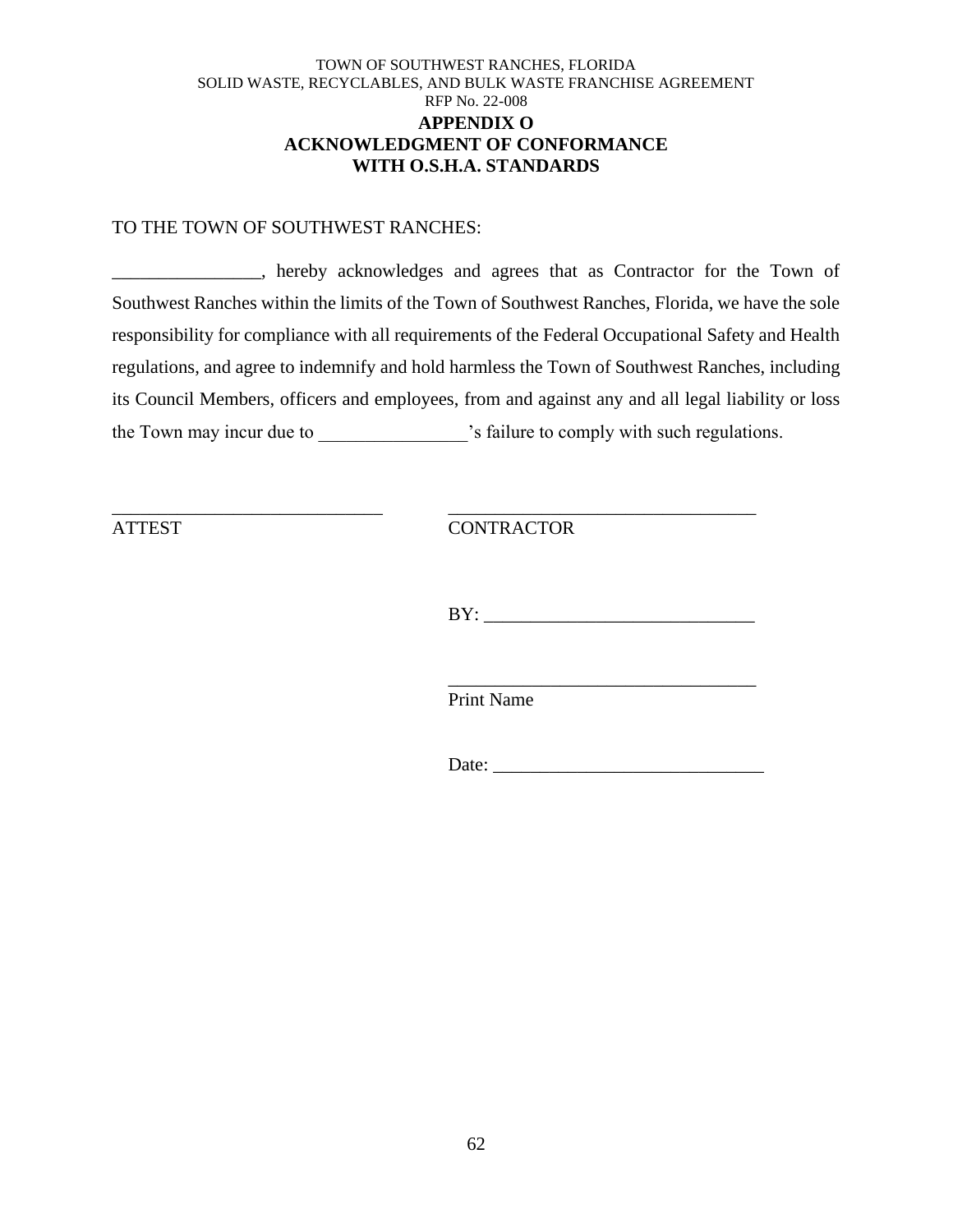## TOWN OF SOUTHWEST RANCHES, FLORIDA SOLID WASTE, RECYCLABLES, AND BULK WASTE FRANCHISE AGREEMENT RFP No. 22-008 **APPENDIX P PROPOSER CONFIRMATION OF QUALIFICATIONS**

The Contract will be awarded only to a responsible and eligible Proposer, qualified by experience and capable of providing required insurance, and bonds and in a financial position to do the Work specified within the Request for Proposals, and which can complete the Work within the time schedule specified.

At the time of the Proposal, the Proposer shall hold all Contractor and other qualification certificates and licenses required to be held by the Contractor by Florida Statutes or ordinances of the Town of Southwest Ranches and Broward County in order to perform the Work which is the subject of this Request for Proposals.

All license, certificate and experience requirements must be met by the Proposer (as opposed to the Subcontractor) at the time of Proposal submission. Bids submitted by Proposers who do not directly hold required licenses and certificates or who rely on a Subcontractor to meet the license, certificate or experience criteria will be rejected. By executing this Form and submitting its Proposal, Proposer represents that it meets the requirements set forth above, and as set forth in the Proposal Documents, and acknowledges and understands that such representation is material and that the Town shall be relying on this representation with respect to a Contract award.

Proposer:

Proposer's Name:

Proposer's Address:

Proposer's Phone Number: \_\_\_\_\_\_\_\_\_\_\_\_\_\_\_\_\_\_\_

\_\_\_\_\_\_\_\_\_\_\_\_\_\_\_\_\_\_\_\_\_\_\_\_

Proposer's Email:

\_\_\_\_\_\_\_\_\_\_\_\_\_\_\_\_\_\_\_\_\_\_\_\_

\_\_\_\_\_\_\_\_\_\_\_\_\_\_\_\_\_\_\_\_\_\_\_\_

\_\_\_\_\_\_\_\_\_\_\_\_\_\_\_\_\_\_\_\_\_\_\_\_

Contractor's License and License number(s) (attach copies of license(s) required for the work described in this IFB):

**[Signatures on next page]**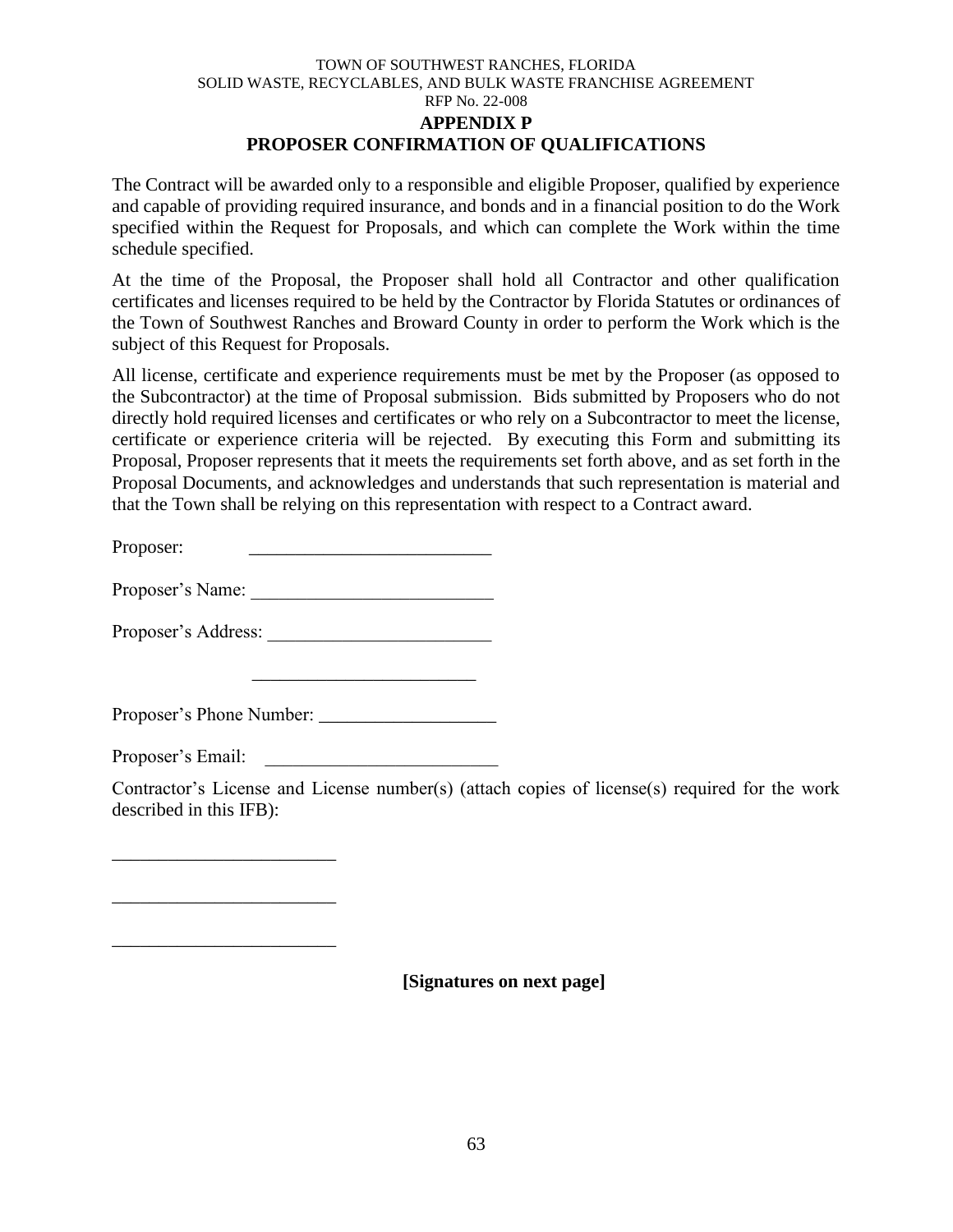State of Florida

County of \_\_\_\_\_\_\_\_\_\_\_

The foregoing instrument was acknowledged before me by means of

☐ physical presence or ☐ online notarization,

this \_\_\_ day of \_\_\_\_\_\_\_\_, 2022,

by \_\_\_\_\_\_\_\_\_\_\_\_\_\_\_\_\_\_\_\_\_\_\_\_\_\_\_\_\_\_\_\_\_\_\_\_\_\_\_\_\_\_\_\_\_\_\_\_\_ (name of person acknowledging).

\_\_\_\_\_\_\_\_\_\_\_\_\_\_\_\_\_\_\_\_\_\_\_\_\_\_\_\_\_\_\_\_\_

Notary Public

(Print Notary Name) State of \_\_\_\_\_\_\_\_\_\_\_\_\_\_ at Large My Commission Expires:

\_\_\_\_\_\_\_\_\_\_\_\_\_\_\_\_\_\_\_\_\_\_\_\_\_\_\_\_\_\_\_\_\_\_

(Printed, typed, or stamped commissioned name of notary public)

PROPOSER: \_\_\_\_\_\_\_\_\_\_\_\_\_\_\_\_\_\_\_\_\_\_\_\_\_\_\_\_\_\_\_\_\_\_\_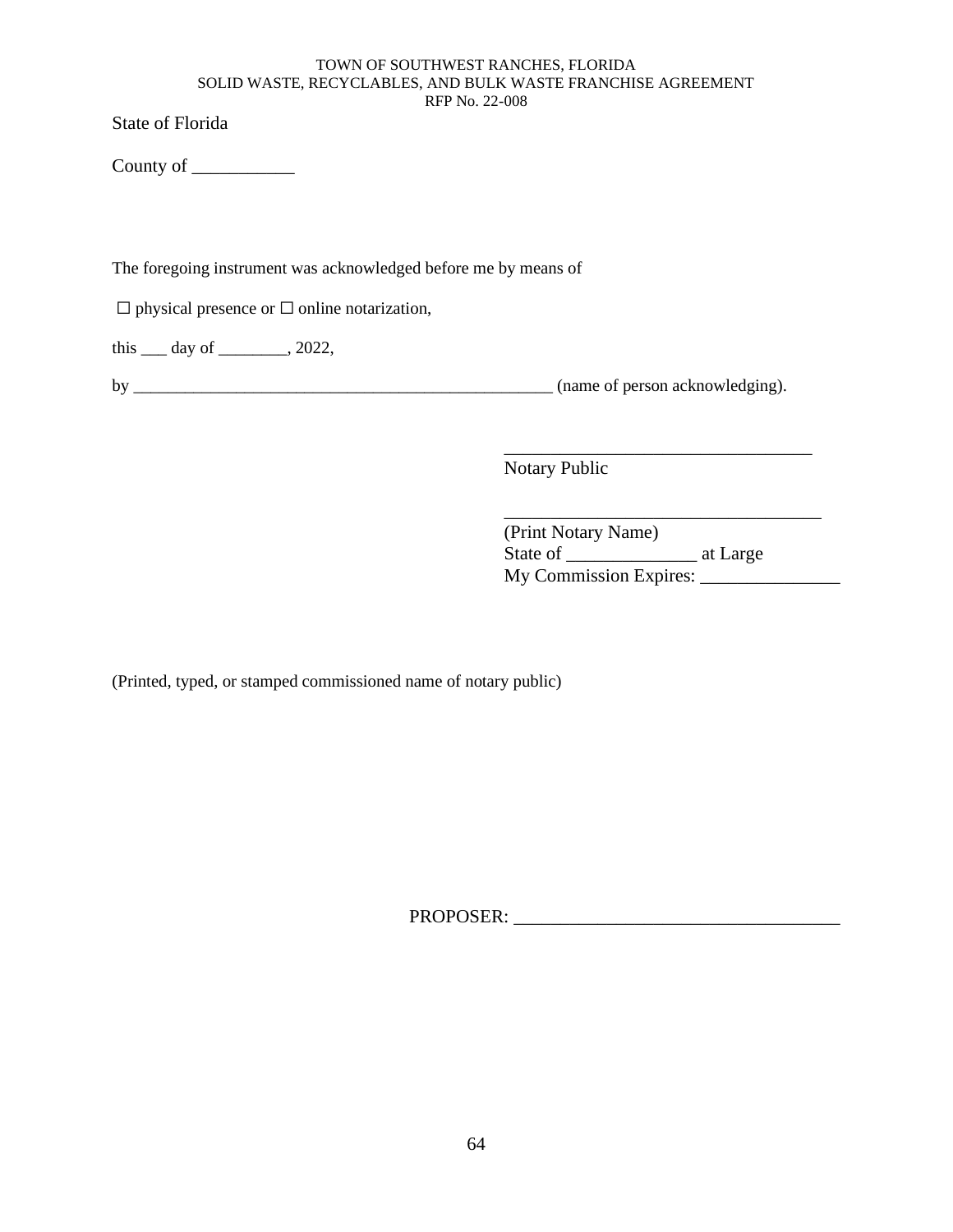## TOWN OF SOUTHWEST RANCHES, FLORIDA SOLID WASTE, RECYCLABLES, AND BULK WASTE FRANCHISE AGREEMENT RFP No. 22-008 **APPENDIX Q PROPOSER EXPERIENCE**

The Proposer shall use this form to identify each qualifying residential contract, qualifying commercial contract, and comparable project that the Proposer wishes to use to address and satisfy the requirements in Section 3.3 ("Experience") and Section 3.5 (see Chapter 2) of this RFP. A separate copy of this form should be completed and submitted for each qualifying contract and comparable project. The Proposer is encouraged to identify other comparable projects in the text of Chapter 2 of its proposal, but the Proposer should not use Appendix Q to describe more than five (5) qualifying residential contracts. Please copy this form and use a separate copy for each qualifying contract and comparable project.

- 1. Name of Proposer:
- 2. Name of Reference (i.e., City, County, or Governmental Entity):
- 3. Reference's Address:

Street

City State Zip Code

\_\_\_\_\_\_\_\_\_\_\_\_\_\_\_\_\_\_\_\_\_\_\_\_\_\_\_\_\_\_\_\_\_\_\_\_\_\_\_\_\_\_\_\_\_\_\_\_\_\_\_\_\_\_\_\_\_\_\_\_\_\_\_\_\_\_\_\_\_\_\_\_\_\_

4. Principal Contact Person for the Reference:

5. Phone Number for Contact Person: \_\_\_\_\_\_\_\_\_\_\_\_\_\_\_\_\_\_\_\_\_\_\_\_\_\_\_\_\_\_\_\_\_\_\_

6. E-mail Address (if available) for Contact Person: \_\_\_\_\_\_\_\_\_\_\_\_\_\_\_\_\_\_\_\_\_\_\_\_\_\_\_

7. Year that the Contract started with the Reference: \_\_\_\_\_\_\_\_\_\_\_\_\_\_\_\_\_\_\_\_\_\_\_\_\_\_

8. Year that the Contract ended with the Reference: \_\_\_\_\_\_\_\_\_\_\_\_\_\_\_\_\_\_\_\_\_\_\_\_\_\_\_\_

## **TYPE OF RESIDENTIAL COLLECTION SERVICE PROVIDED**

| Services                                    |                                                 |                                            | Frequency of Collection |                  |                                          |  |
|---------------------------------------------|-------------------------------------------------|--------------------------------------------|-------------------------|------------------|------------------------------------------|--|
| Provided<br>Under<br>Contract<br>(check all | Type of Collection Service                      | Number of<br>Dwelling<br>Units<br>Serviced | 1x per<br>week          | $2x$ per<br>week | Other<br><i>(indicate)</i><br>frequency) |  |
| that apply)                                 |                                                 |                                            |                         |                  |                                          |  |
|                                             | Curbside Solid Waste with Cans/Bags             |                                            |                         |                  |                                          |  |
|                                             | Curbside Solid Waste with Carts                 |                                            |                         |                  |                                          |  |
|                                             | Curbside Recyclables with Bins                  |                                            |                         |                  |                                          |  |
|                                             | <b>Curbside Recyclables with Carts</b>          |                                            |                         |                  |                                          |  |
|                                             | Curbside Bulk Waste (Bulk Trash and Yard Trash) |                                            |                         |                  |                                          |  |
|                                             | Curbside Yard Waste                             |                                            |                         |                  |                                          |  |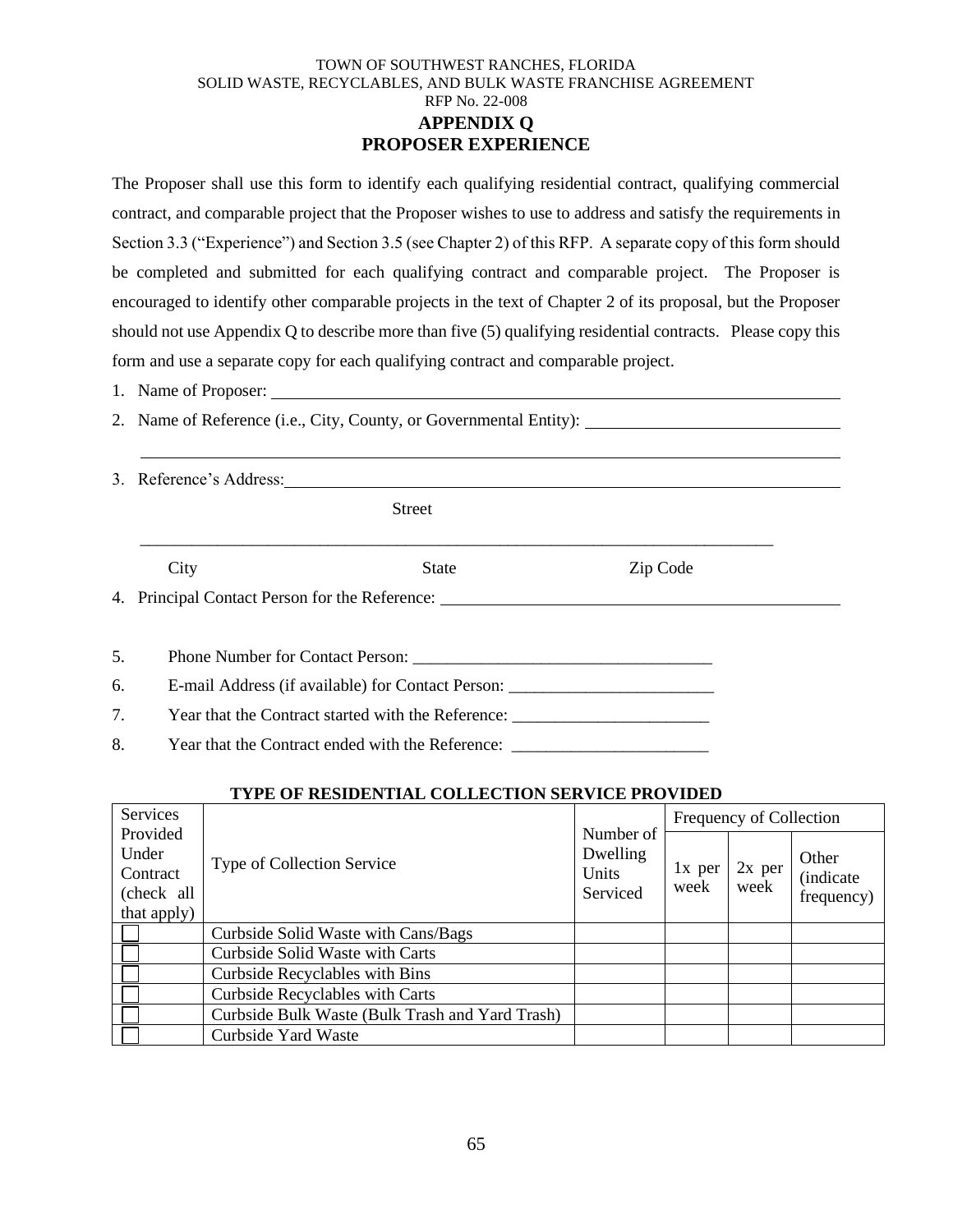## **TYPE OF COMMERCIAL COLLECTION SERVICE PROVIDED**

- 9. Number of Commercial Customers for Solid Waste Collection \_\_\_\_\_\_\_\_\_\_\_\_\_\_\_\_\_\_\_
- 10. Total amount (cubic yards or tons) of Solid Waste collected annually from Commercial Customers

\_\_\_\_\_\_\_\_\_\_\_\_\_\_\_\_\_\_\_\_\_\_\_\_\_\_\_ cubic yards

OR

\_\_\_\_\_\_\_\_\_\_\_\_\_\_\_\_\_\_\_\_\_\_\_\_\_\_\_ tons

11. Additional Comments:

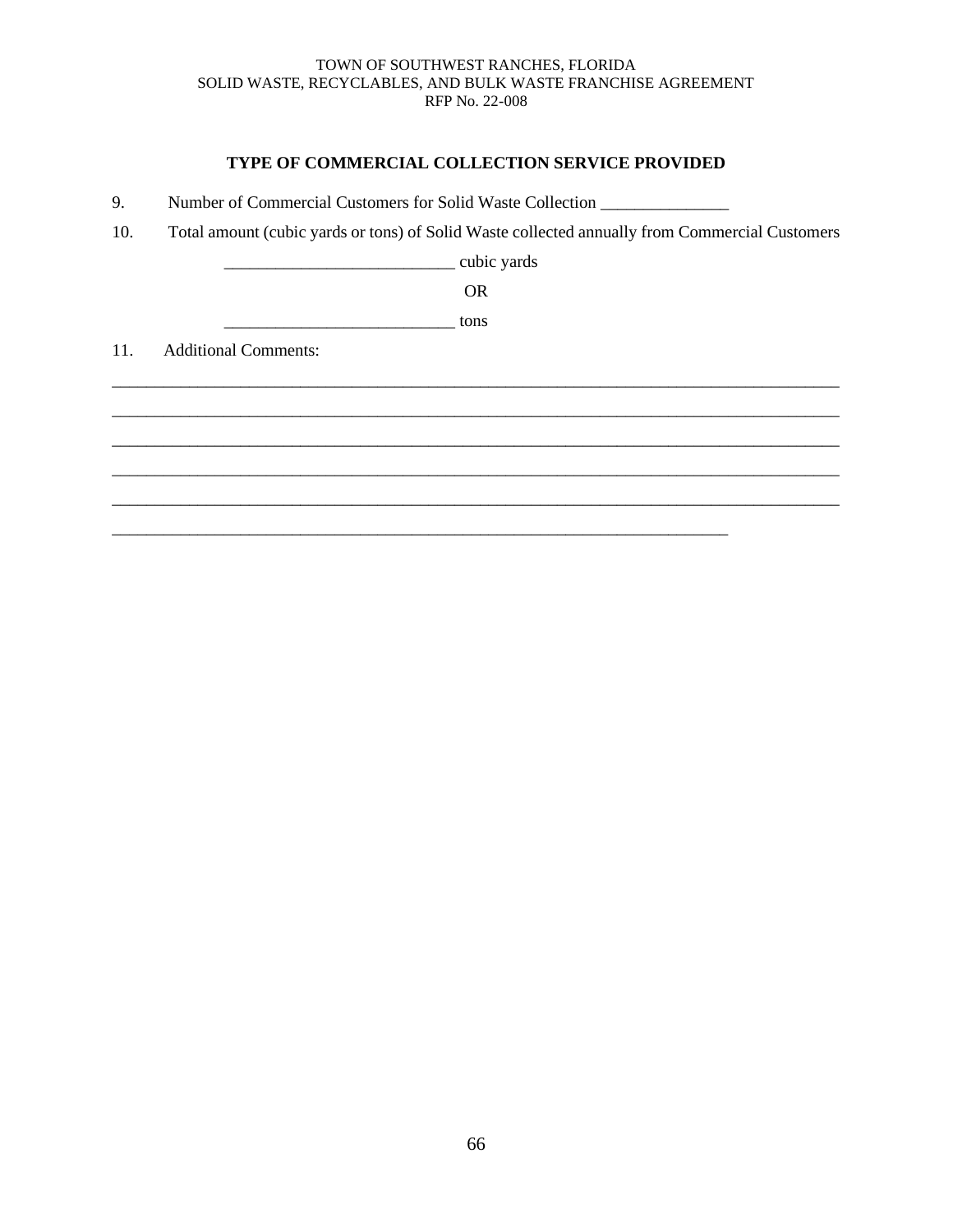#### TOWN OF SOUTHWEST RANCHES, FLORIDA SOLID WASTE, RECYCLABLES, AND BULK WASTE FRANCHISE AGREEMENT RFP No. 22-008 **APPENDIX R SUBCONTRACTOR LIST**

In the form below, the Proposer shall list all Subcontractors to be used on this project if the Proposer is awarded the Agreement for this project. This list shall not be amended without the prior written consent of Town. If the Proposer will use any subcontractors to perform the work under the Town's Agreement, the Proposer shall provide: (a) the name and address of each subcontractor; (b) the name and telephone number of the subcontractor's contact person; and (c) a description of the work that will be performed by each subcontractor (in the Classification of Work column).

| <b>CLASSIFICATION OF</b><br>WORK | <b>NAME</b> | <b>ADDRESS</b> | <b>CONTACT</b><br><b>NAME</b> | <b>CONTACT<br/>TELEPHONE</b> |
|----------------------------------|-------------|----------------|-------------------------------|------------------------------|
|                                  |             |                |                               |                              |
|                                  |             |                |                               |                              |
|                                  |             |                |                               |                              |
|                                  |             |                |                               |                              |
|                                  |             |                |                               |                              |
|                                  |             |                |                               |                              |
|                                  |             |                |                               |                              |
|                                  |             |                |                               |                              |
|                                  |             |                |                               |                              |
|                                  |             |                |                               |                              |

PROPOSER NAME: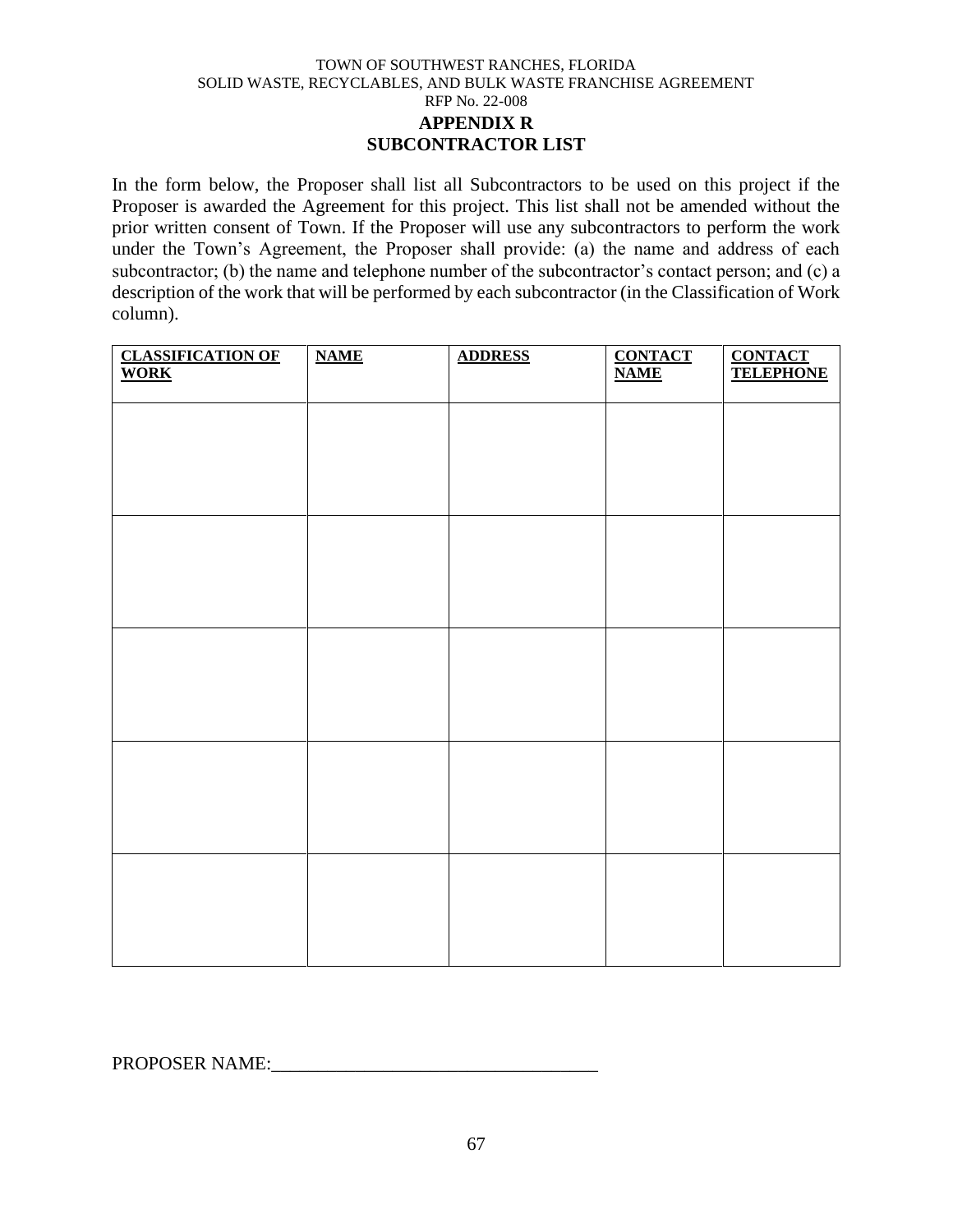### TOWN OF SOUTHWEST RANCHES, FLORIDA SOLID WASTE, RECYCLABLES, AND BULK WASTE FRANCHISE AGREEMENT RFP No. 22-008 **APPENDIX S ACKNOWLEDGEMENT OF ADDENDA**

Proposer acknowledges receipt of all addenda by initialing below for each addendum received.

Addendum No. 1 \_\_\_\_\_\_\_\_\_\_\_\_\_\_\_\_\_\_\_\_

Addendum No. 2 \_\_\_\_\_\_\_\_\_\_\_\_\_\_\_\_\_\_\_\_

Addendum No. 3\_\_\_\_\_\_\_\_\_\_\_\_\_\_\_\_\_\_\_\_

Addendum No. 4\_\_\_\_\_\_\_\_\_\_\_\_\_\_\_\_\_\_\_\_

**[Remainder of page intentionally left blank]**

PROPOSER NAME: \_\_\_\_\_\_\_\_\_\_\_\_\_\_\_\_\_\_\_\_\_\_\_\_\_\_\_\_\_\_\_\_\_\_\_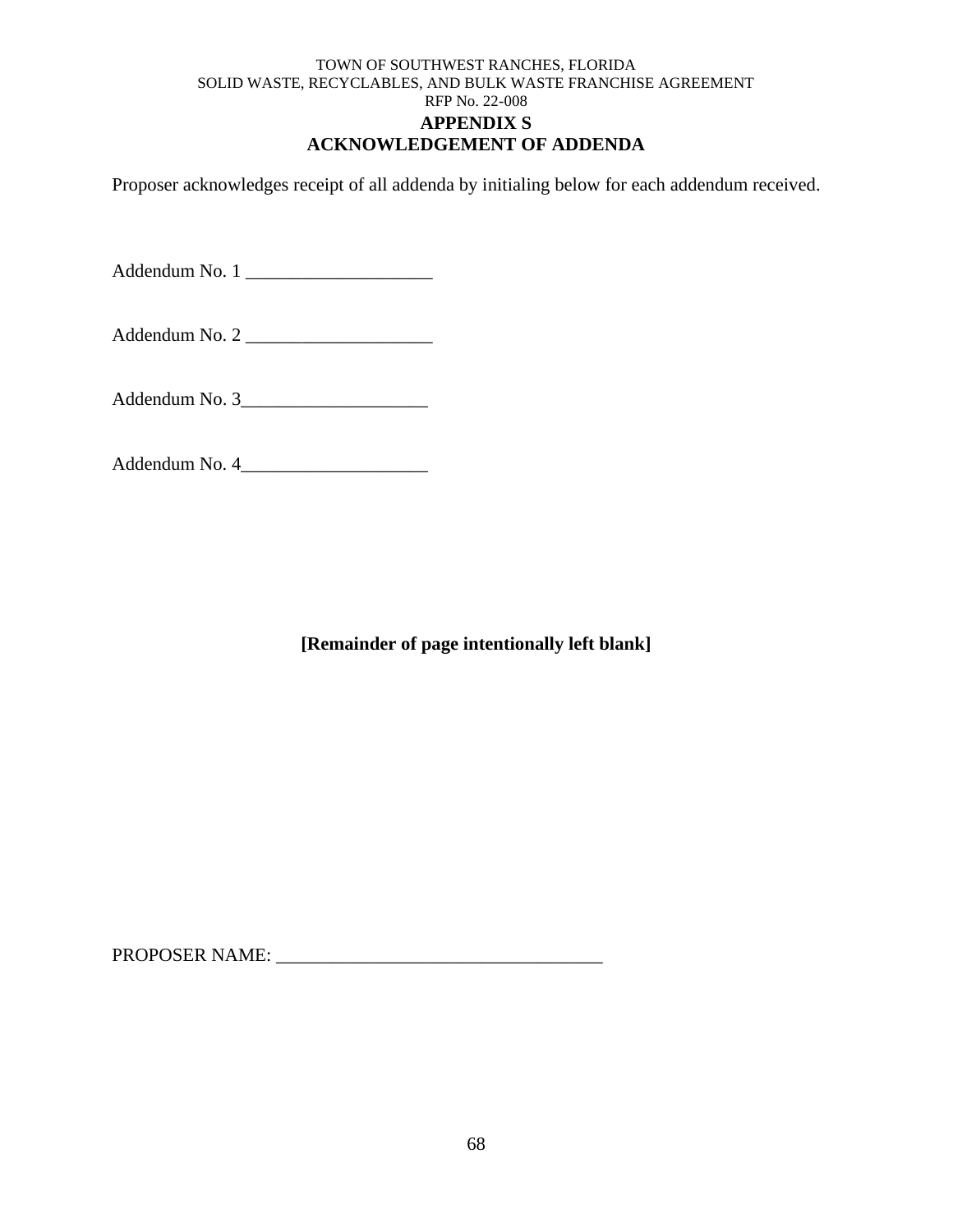#### TOWN OF SOUTHWEST RANCHES, FLORIDA SOLID WASTE, RECYCLABLES, AND BULK WASTE FRANCHISE AGREEMENT RFP No. 22-008 **APPENDIX U**

# **INSERT W – 9**

# **Must utilize current IRS October 2018, signed, signed, dated and legible W-9**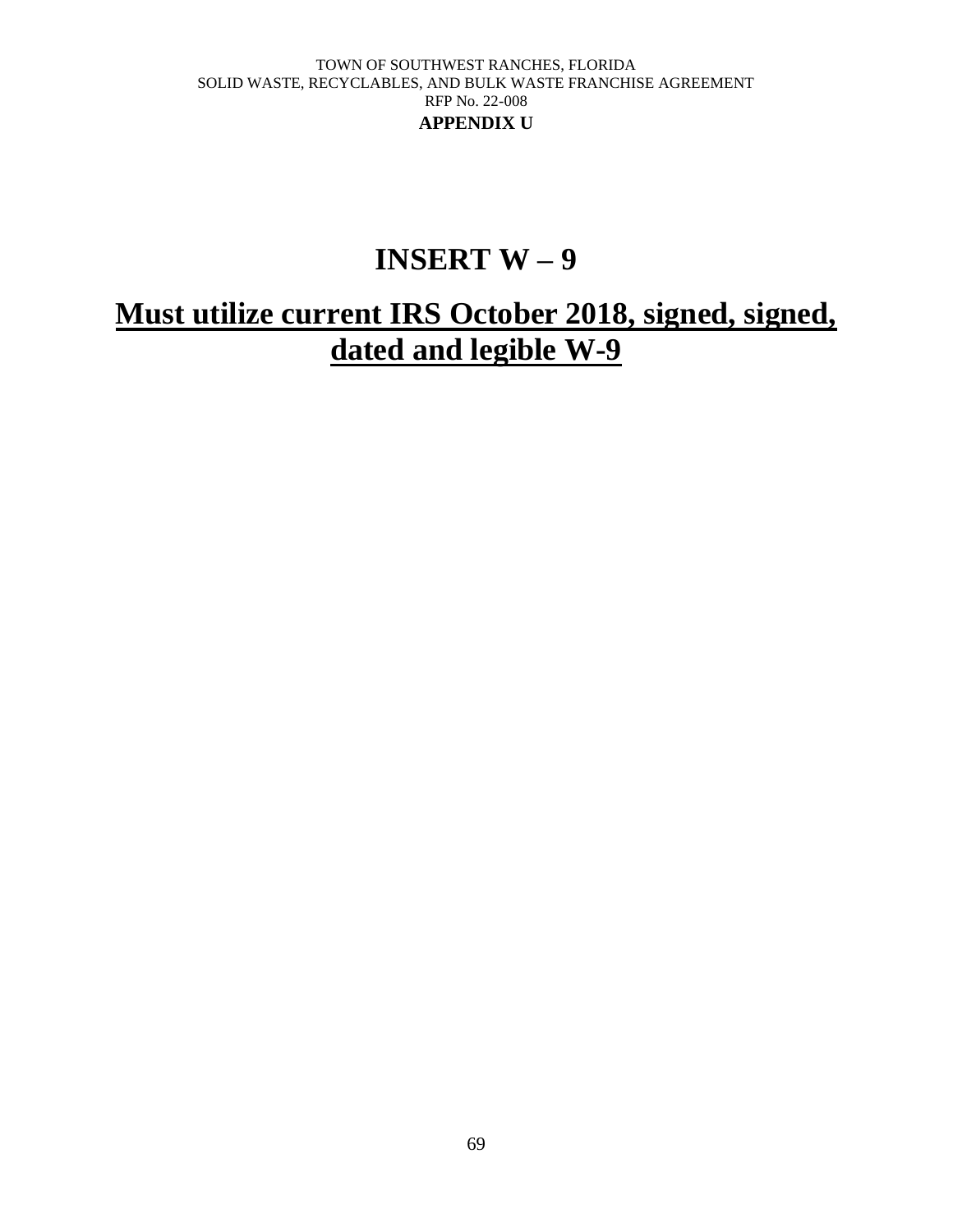#### TOWN OF SOUTHWEST RANCHES, FLORIDA SOLID WASTE, RECYCLABLES, AND BULK WASTE FRANCHISE AGREEMENT RFP No. 22-008 **APPENDIX V**

# **INSERT PROOF OF INSURANCE**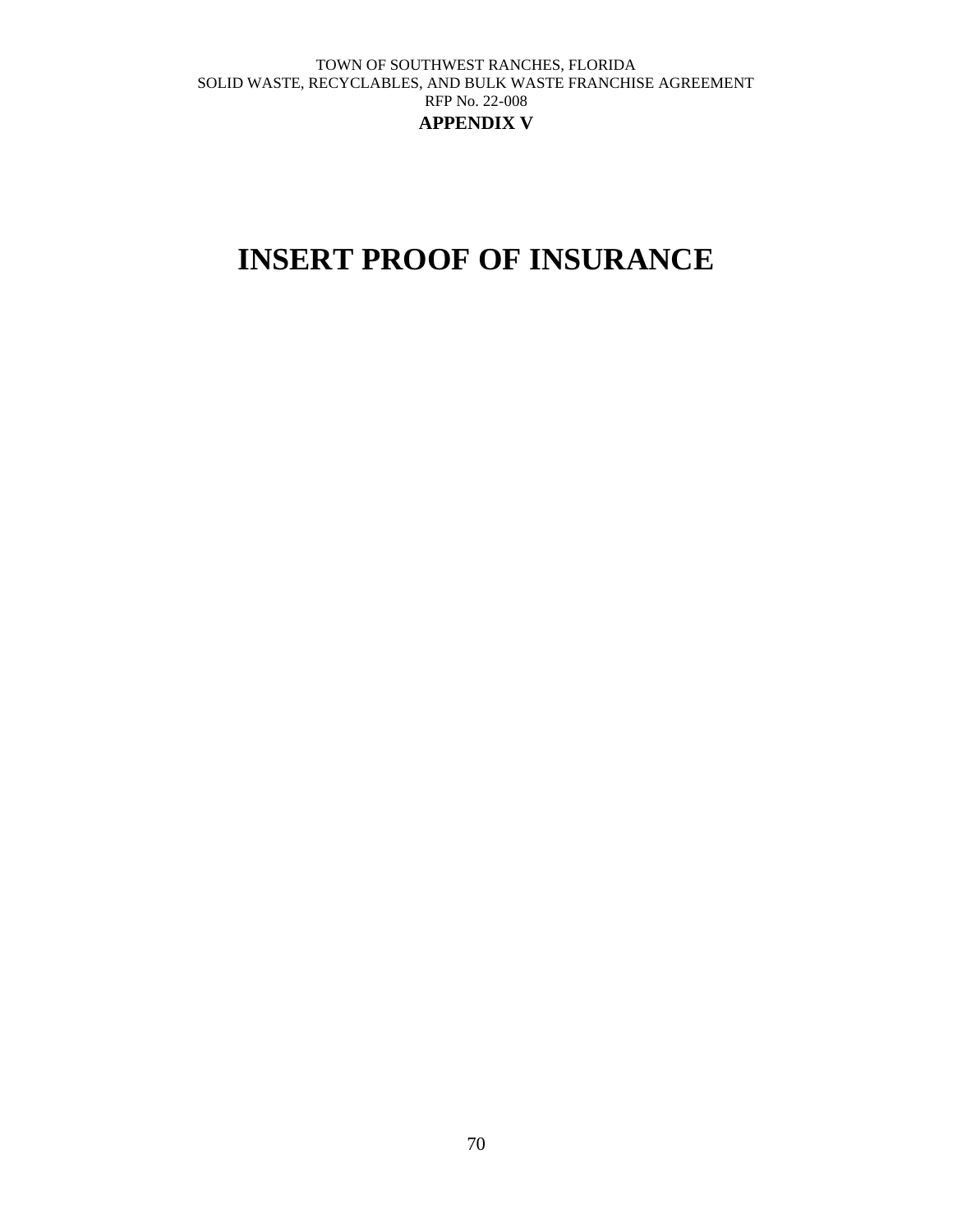#### TOWN OF SOUTHWEST RANCHES, FLORIDA SOLID WASTE, RECYCLABLES, AND BULK WASTE FRANCHISE AGREEMENT RFP No. 22-008 **\* APPENDIX W STATEMENT OF NO RESPONSE**

Recipients of this solicitation may elect not to respond. The Town is interested in learning the reason(s) for non-response. If you elect **not** to respond with an offer to this solicitation, the Town requests that the reason(s) are indicated below, and this form is returned to:

Venessa Redman, Senior Procurement and Budget Officer Town of Southwest Ranches 13400 Griffin Road Southwest Ranches, FL 33330 or Email: vredman@southwestranches.org

### REASONS

- 1. \_\_\_\_\_\_\_\_ Do not offer this product/service or equivalent.
- 2. \_\_\_\_\_\_ Schedule would not permit.
- 3. \_\_\_\_\_\_ Insufficient time to respond to solicitation.
- 4. \_\_\_\_\_\_ Unable to meet specifications / scope of work.
- 5. \_\_\_\_\_\_ Specifications "too tight" (i.e. geared to specific brand or manufacturer).
- 6. \_\_\_\_\_\_ Specifications not clear.
- 7. \_\_\_\_\_\_ Unable to meet bond and / or insurance requirements.

Desire to receive future Town solicitations. \_\_ Yes \_\_ No

- 8. \_\_\_\_\_\_ Solicitation addressed incorrectly, delayed in forwarding of mail.
- 9. \_\_\_\_\_\_ Other (Explanation provided below or by separate attachment).

Explanation:

The Town may delete the names of those persons or businesses who fail to respond to three (3) solicitations, who fail to return this Statement, or as requested.

\_\_\_\_\_\_\_\_\_\_\_\_\_\_\_\_\_\_\_\_\_\_\_\_\_\_\_\_\_\_\_\_\_\_\_\_\_\_\_\_\_\_\_\_\_\_\_\_\_\_\_\_\_\_\_\_\_\_\_\_\_\_\_\_\_\_\_\_\_\_\_\_\_

| Desire to receive future Town solicitations. These | - NO  |
|----------------------------------------------------|-------|
|                                                    |       |
|                                                    |       |
|                                                    |       |
|                                                    |       |
|                                                    | DATE: |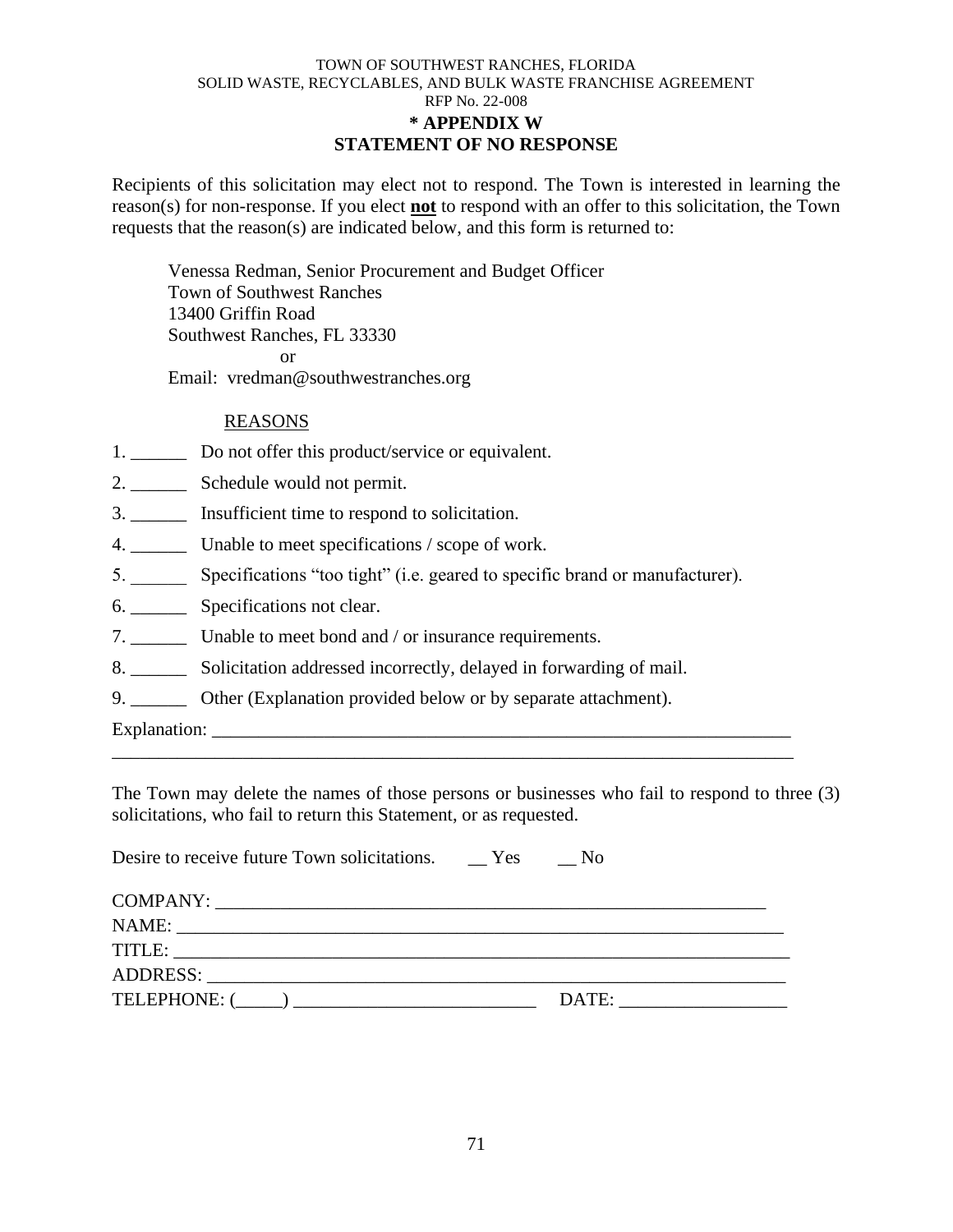#### TOWN OF SOUTHWEST RANCHES, FLORIDA SOLID WASTE, RECYCLABLES, AND BULK WASTE FRANCHISE AGREEMENT RFP No. 22-008 **APPENDIX X 44 C.F.R. PART 18 - CERTIFICATION REGARDING LOBBYING**

Certification for Contracts, Grants, Loans, and Cooperative Agreements

The undersigned certifies, to the best of his or her knowledge and belief, that:

1. No Federal appropriated funds have been paid or will be paid, by or on behalf of the undersigned, to any person for influencing or attempting to influence an officer or employee of an agency, a Member of Congress, an officer or employee of Congress, or an employee of a Member of Congress in connection with the awarding of any Federal contract, the making of any Federal grant, the making of any Federal loan, the entering into of any cooperative agreement, and the extension, continuation, renewal, amendment, or modification of any Federal contract, grant, loan, or cooperative agreement.

2. If any funds other than Federal appropriated funds have been paid or will be paid to any person for influencing or attempting to influence an officer or employee of any agency, a Member of Congress, an officer or employee of Congress, or an employee of a Member of Congress in connection with this Federal contract, grant, loan, or cooperative agreement, the undersigned shall complete and submit Standard Form-LLL, "Disclosure Form to Report Lobbying," in accordance with its instructions.

3. The undersigned shall require that the language of this certification be included in the award documents for all subawards at all tiers (including subcontracts, subgrants, and contracts under grants, loans, and cooperative agreements) and that all subrecipients shall certify and disclose accordingly.

This certification is a material representation of fact upon which reliance was placed when this transaction was made or entered into. Submission of this certification is a prerequisite for making or entering into this transaction imposed by section 1352, title 31, U.S. Code. Any person who fails to file the required certification shall be subject to a civil penalty of not less than \$10,000 and not more than \$100,000 for each such failure.

The Contractor, The Contractor,  $\blacksquare$ , certifies or affirms the truthfulness and Accuracy of each statement of its certification and disclosure, if any. In addition, the Contractor understands and agrees that the provisions of 31 U.S.C. Chap. 38, Administrative Remedies for False Claims and Statements, apply to this certification and disclosure, if any.

Signature of Contractor's Authorized Official

\_\_\_\_\_\_\_\_\_\_\_\_\_\_\_\_\_\_\_\_\_\_\_\_\_\_\_\_\_\_\_\_\_\_\_\_\_\_\_\_

\_\_\_\_\_\_\_\_\_\_\_\_\_\_\_\_\_\_\_\_\_\_\_\_\_\_\_\_\_\_\_\_\_\_\_\_\_\_\_\_\_ Name and Title of Contractor's Authorized Official

\_\_\_\_\_\_\_\_\_\_\_\_\_\_\_\_\_\_\_\_\_\_\_\_\_\_\_\_\_\_\_\_\_\_\_\_\_\_\_\_\_

Date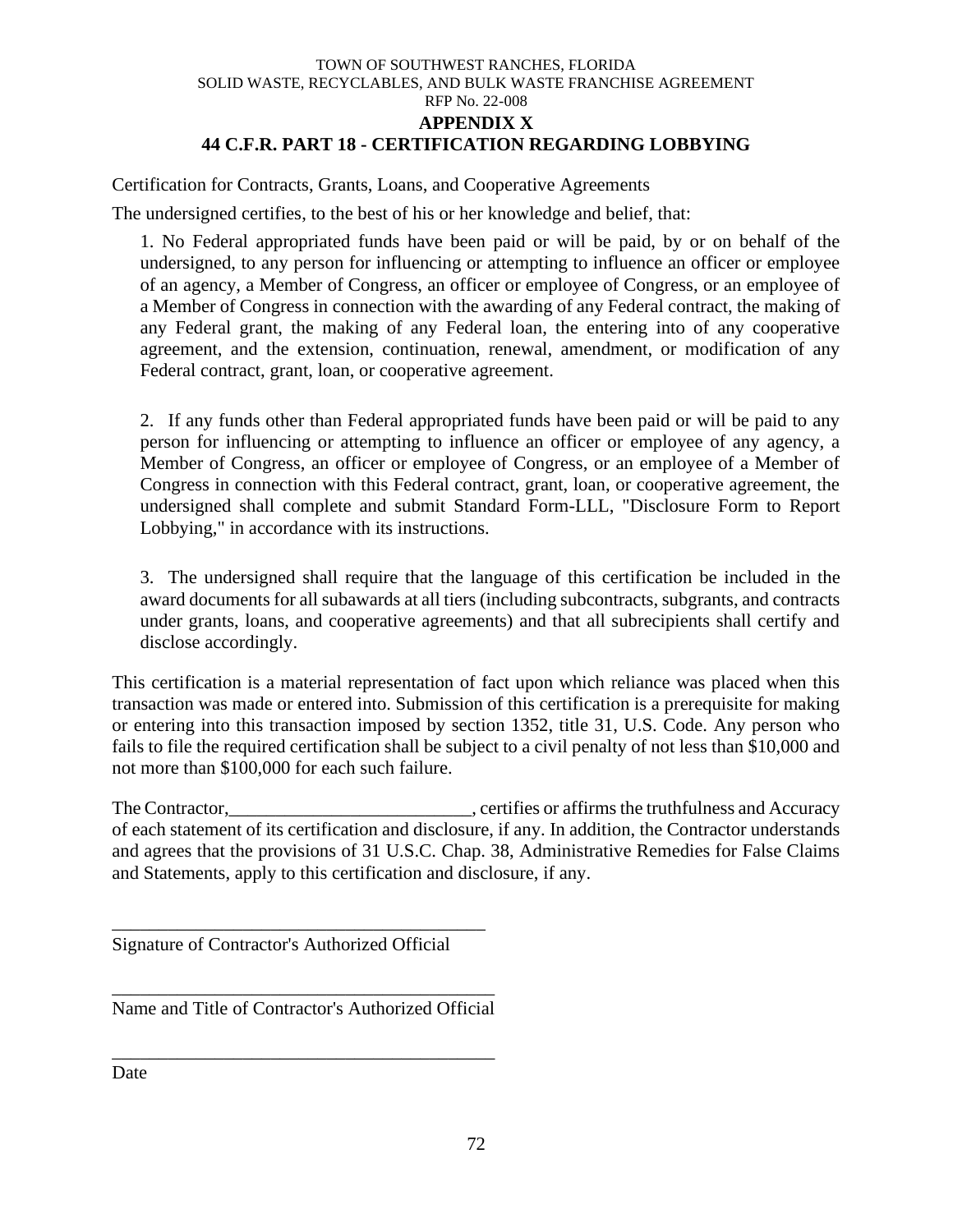### TOWN OF SOUTHWEST RANCHES, FLORIDA SOLID WASTE, RECYCLABLES, AND BULK WASTE FRANCHISE AGREEMENT RFP No. 22-008 **APPENDIX Y OTHER FEDERAL, STATE AND LOCAL REQUIREMENTS (2 CFR 200 COMPLIANCE)**

The Contractor must adhere to all requirements and regulations established by the Federal Emergency Management Agency (FEMA), the Federal Highway Administration (FHWA), Florida Department of Transportation (FDOT), Natural Resources Conservation Service (NRCS), U.S. Army Corps of Engineers (USACE) and any other governmental agency with jurisdiction over emergency/disaster response and recovery actions. Notwithstanding anything in this Agreement to the contrary, Contractor also agrees to comply, subject to applicable professional standards, with the provisions of any and all applicable Federal, State, County and Town orders, statutes, ordinances, rules and regulations which may pertain to the services required under the Agreement, including but not limited to:

## **A. ACCESS BY THE GRANTEE, SUBGRANTEE, FEDERAL GRANTOR AGENCY AND COMPTROLLER GENERAL**

The Contractor shall allow access by the grantee, sub grantee, Federal grantor agency and Comptroller General of the United States, or any of their duly authorized representatives to any books, documents, papers, and records of the Contractor which are directly pertinent to that specific contract for the purpose of making audit, examination, excerpts and transcriptions.

# **B. FEDERAL CLEAN AIR AND WATER ACTS**

Contractor agrees to comply with all applicable standards, orders or regulations issued pursuant to the Clean Air Act (42 U.S.C. 7401-7671q) and the Federal Water Pollution Control Act as amended (33 U.S.C. 1251-1387), and will report violations to FEMA and the Regional Office of the Environmental Protection Agency (EPA).

## **C. CONTRACT WORK HOURS AND SAFETY STANDARDS**

The Contractor shall comply with Sections 103 and 107 of the Contract Work Hours and Safety Standards Act (40 U.S.C. 3702-3704) as supplemented by Department of Labor regulations (29 CFR Part 5).

## **D. COMPLIANCE WITH THE COPELAND ANTI-KICKBACK ACT**

(1) Contractor. The Contractor shall comply with 18 U.S.C. § 874, 40 U.S.C. § 3145, and the requirements of 29 C.F.R. pt. 3 as may be applicable, which are incorporated by reference into this contract.

(2) Subcontracts. The Contractor or subcontractor shall insert in any subcontracts the clause above and such other clauses as the FEMA may by appropriate instructions require, and also a clause requiring the subcontractors to include these clauses in any lower tier subcontracts. The prime contractor shall be responsible for the compliance by any subcontractor or lower tier subcontractor with all of these contract clauses.

(3) Breach. A breach of the contract clauses above may be grounds for termination of the contract, and for debarment as a contractor and subcontractor as provided in 29 C.F.R. § 5.12.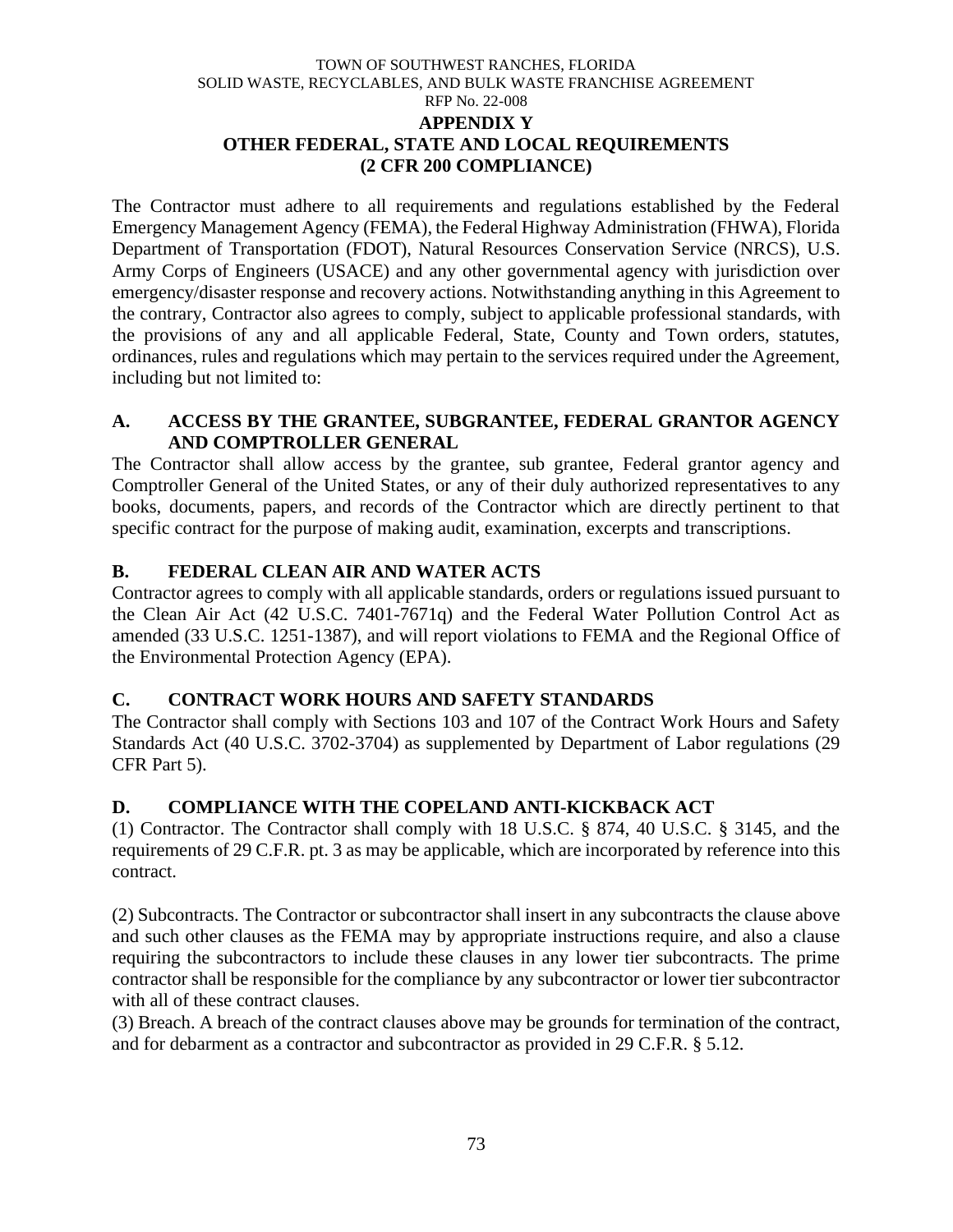#### TOWN OF SOUTHWEST RANCHES, FLORIDA SOLID WASTE, RECYCLABLES, AND BULK WASTE FRANCHISE AGREEMENT RFP No. 22-008

## **E. BUY AMERICAN ACT**

The Contractor shall comply with all applicable standards, orders, or requirements regarding the Buy American Act. (42 U.S.C 5206 - extended until 2023).

# **F. SUSPENSION AND DEBARMENT**

Non-federal entities are subject to the non-procurement debarment and suspension regulations implementing Executive Orders 12549 and 12689, 2 CFR part 180. These regulations restrict awards, sub-awards, and contracts with certain parties that are debarred, suspended, or otherwise excluded from or ineligible for participation in Federal assistance programs or activities.

# **G. ANTI-LOBBYING**

Byrd Anti-Lobbying Amendment, 31 U.S.C. § 1352 (as amended), Contractors who apply or bid for an award of \$100,000 or more shall file the required certification (see page 40). Each tier certifies to the tier above that it will not and has not used Federal appropriated funds to pay any person or organization for influencing or attempting to influence an officer or employee of any agency, a member of Congress, officer or employee of Congress, or an employee of a member of Congress in connection with obtaining any Federal contract, grant, or any other award covered by 31 U.S.C. § 1352. Each tier shall also disclose any lobbying with non-Federal funds that takes place in connection with obtaining any Federal award. Such disclosures are forwarded from tierto-tier up to the recipient.

This provision is applicable to all Federal-aid contracts and to all related subcontracts which exceed \$100,000 (49 CFR 20).

# **H. EQUAL EMPLOYMENT OPPORTUNITY**

The Contractor shall comply with Executive Order 11246 of September 24, 1965, entitled "Equal Employment Opportunity," as amended by Executive Order 11375 of October 13, 1967, and as supplemented in Department of Labor regulations (41 CFR Chapter 60). (All construction contracts awarded in excess of \$10,000 by grantees and their contractors or sub-grantees). Additionally, all contractors and subcontractors performing work in connection with this Agreement shall provide equal opportunity for employment because of race, religion, color, age, sex, national origin, sexual preference, disability or marital status. The aforesaid provision shall include, but not be limited to, the following: employment, upgrading, demotion or transfer, recruitment advertising; layoff or termination; rates of pay or other forms of compensation; and selection for training, including apprenticeship. The Contractor agrees to post in a conspicuous place available for employees and applicants for employment, such notices as may be required by the Dade County Fair Housing and Employment Commission, or other authority having jurisdiction over the Work setting forth the provisions of the nondiscrimination law.

# **I. NONDISCRIMINATION**

During the performance of this Agreement, Contractor agrees to not discriminate against any employee or applicant for employment because of race, religion, color, sex, handicap, marital status, age or national origin, and will take affirmative action to ensure that they are afforded equal employment opportunities without discrimination. Such action shall be taken with reference to, but not be limited to, recruitment, employment, termination, rates of pay or other forms of compensation, and selection for training or retraining, including apprenticeship and on-the-job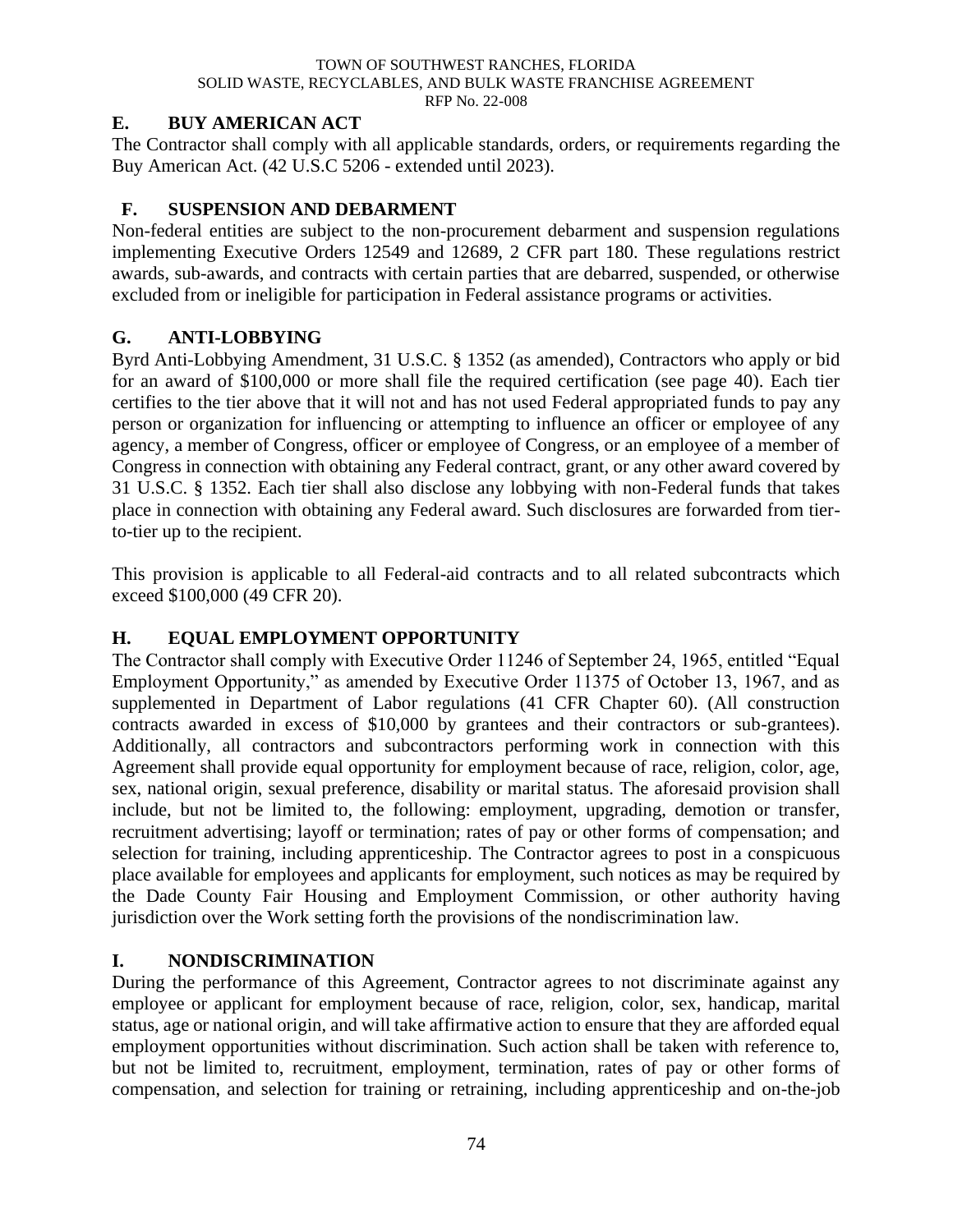#### TOWN OF SOUTHWEST RANCHES, FLORIDA SOLID WASTE, RECYCLABLES, AND BULK WASTE FRANCHISE AGREEMENT RFP No. 22-008

training. By entering into this Agreement with the Town, the Contractor attests that it is not in violation of the Americans with Disabilities Act of 1990 (and related Acts). If the Contractor or any owner, subsidiary or other firm affiliated with or related to the Contractor is found by the responsible enforcement agency or the Town to be in violation of the Act, such violation shall render this Agreement void. This Agreement shall be void if the Contractor submits a false affidavit or the Contractor violates the Act during the term of this Agreement, even if the Contractor was not in violation at the time it submitted its affidavit.

## **J. OCCUPATIONAL SAFETY AND HEALTH ACT (OSHA)**

The Contractor shall comply with OSHA as applicable to this Agreement.

# **K. ENVIRONMENTAL PROTECTION AGENCY (EPA)**

The Contractor shall comply with all laws, rules and regulations promulgated by, for, or related to the EPA as applicable to this Agreement.

## **L. CONFLICTS OF INTEREST**

The Contractor shall comply with "Conflicts of Interest" Section 1-19 of the Broward County Code, and Ordinance 2011-19.

# **M. FLORIDA BUILDING CODE (FBC)**

The Contractor shall comply with all applicable provisions of the Florida Building Code (FBC).

# **N. VIOLATIONS OF LAW**

Notwithstanding any other provision of the Agreement, Contractor shall not be required pursuant to the Agreement to take any action or abstain from taking any action if such action or abstention would, in the good faith determination of the Contractor, constitute a violation of any law or regulation to which Contractor is subject, including, but not limited to, laws and regulations requiring that Contractor conduct its operations in a safe and sound manner.

## **O. VERIFICATION OF EMPLOYMENT STATUS**

Any Contractor/Consultant assigned to perform responsibilities under its contract with a State agency are required to utilize the U.S. Department of Homeland Security's E-Verify system (per the State of Florida Executive Order Number 11-02 "Verification of Employment Status") to verify the employment eligibility of: (a) all persons employed during the contract term by the Contractor to perform employment duties within Florida; and (b) all persons (including subcontractors) assigned by the Contractor to perform work pursuant to the contract with the State agency. U.S. Department of Homeland Security's E-Verify System Affirmation Statement should be completed and submitted to Town for any individuals performing work for Contractor under the Agreement.

## **P. CONTRACTING WITH SMALL AND MINORITY BUSINESSES, WOMEN'S BUSINESS ENTERPRISES, AND LABOR SURPLUS AREA FIRMS**

Contractors shall comply with the requirements of 2 CFR §200.321 as applicable to this Agreement. Contractor's failure or refusal to comply with the provisions of this section shall result in the immediate termination for cause by Town.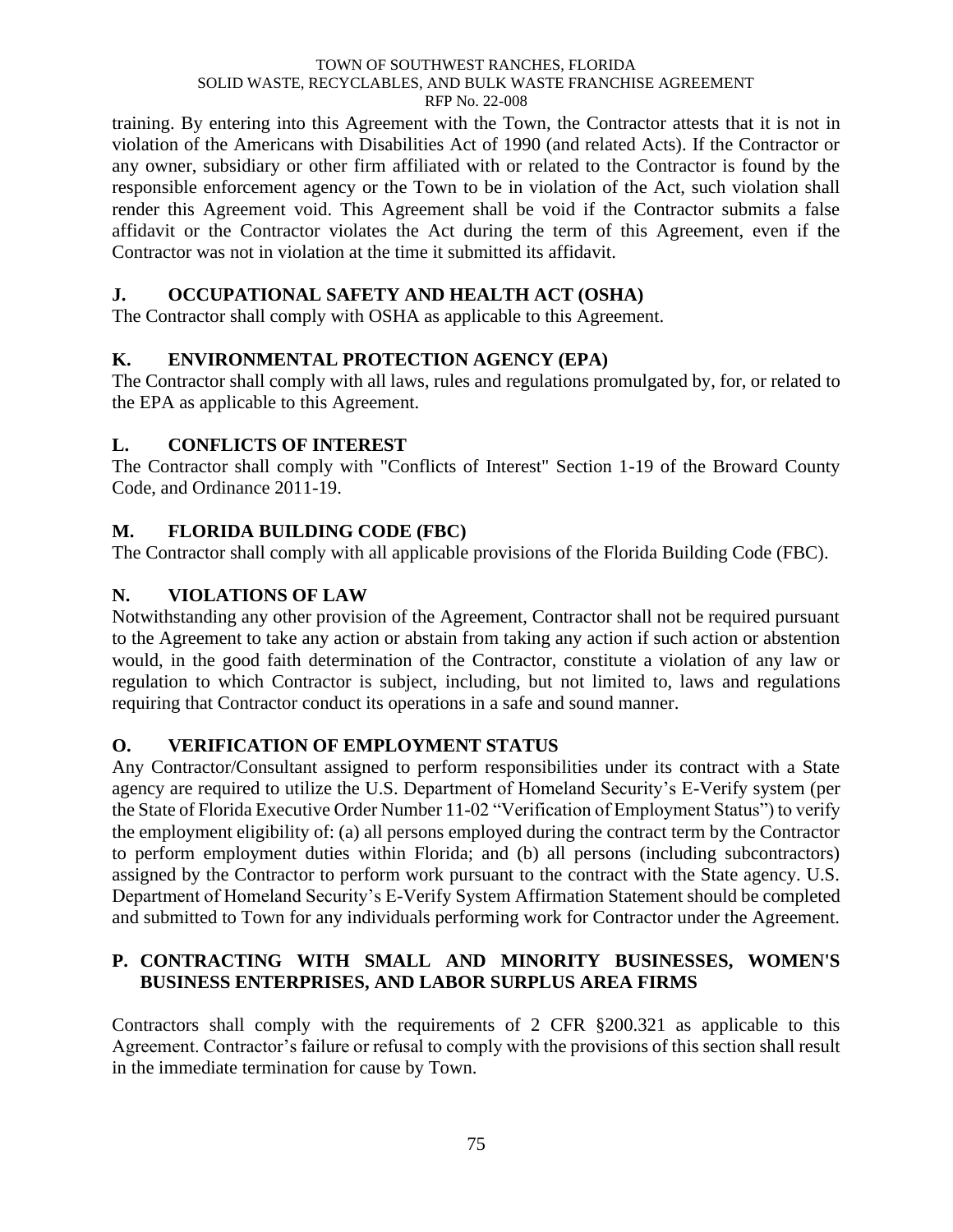#### TOWN OF SOUTHWEST RANCHES, FLORIDA SOLID WASTE, RECYCLABLES, AND BULK WASTE FRANCHISE AGREEMENT RFP No. 22-008

## **Q. PROCUREMENT OF RECOVERED MATERIALS**

Contractors shall comply with the requirements of 2 CFR §200.321, as applicable to this Agreement.

### **R. DAVIS-BACON ACT REQUIREMENTS**

Contractors shall comply with the requirements of the Davis-Bacon Act, as amended (40 U.S.C. §3141-3148), and as supplemented by Department of Labor regulations (29 CFR Part 5, "Labor Standards Provisions Applicable to Contracts Covering Federally Financed and Assisted Construction"), as applicable to this Agreement.

Signature of Contractor's Authorized Official

\_\_\_\_\_\_\_\_\_\_\_\_\_\_\_\_\_\_\_\_\_\_\_\_\_\_\_\_\_\_\_\_\_\_\_\_\_\_\_\_

\_\_\_\_\_\_\_\_\_\_\_\_\_\_\_\_\_\_\_\_\_\_\_\_\_\_\_\_\_\_\_\_\_\_\_\_\_\_\_\_\_ Name and Title of Contractor's Authorized Official

\_\_\_\_\_\_\_\_\_\_\_\_\_\_\_\_\_\_\_\_\_\_\_\_\_\_\_\_\_\_\_\_\_\_\_\_\_\_\_\_\_

Date